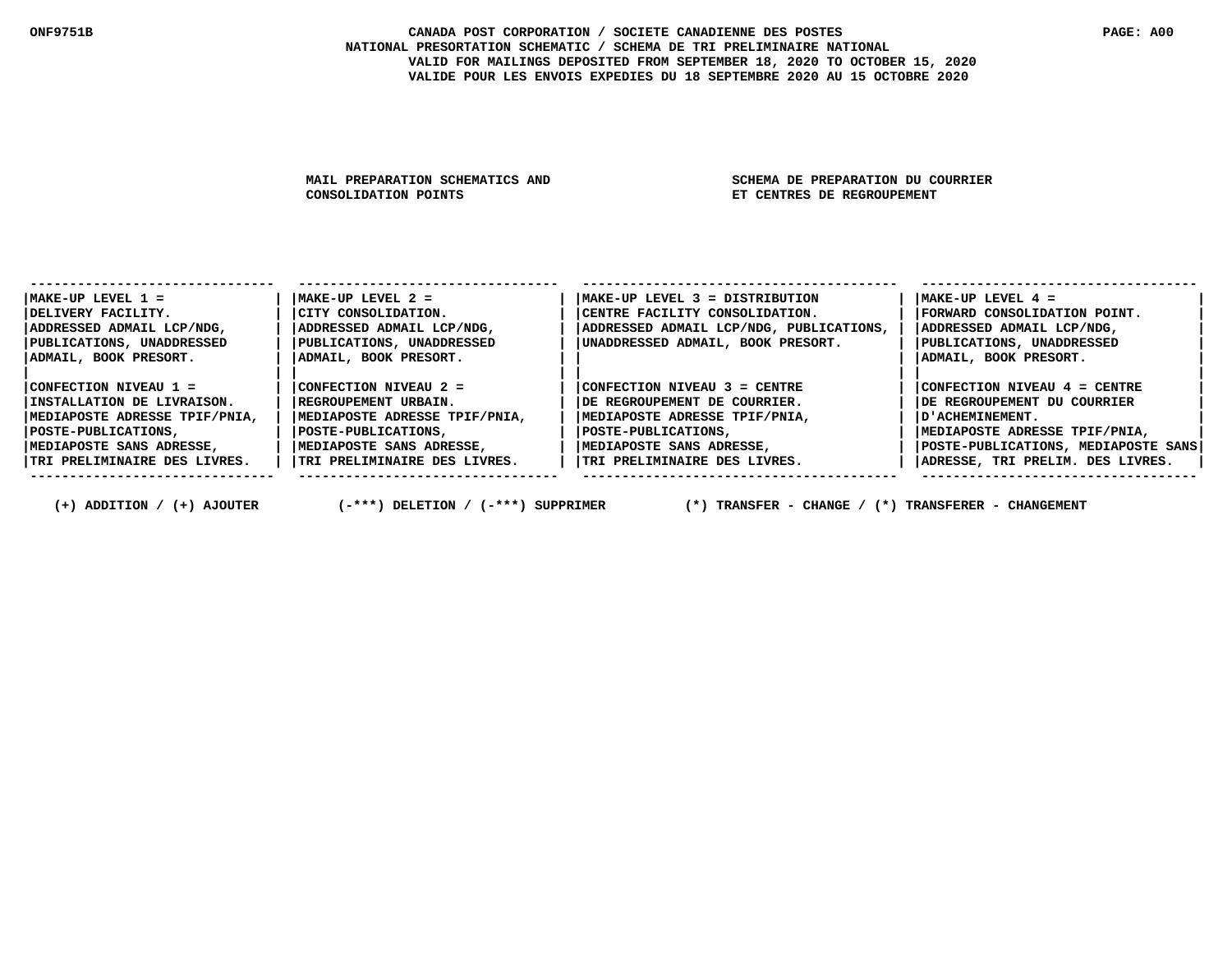|                                                 | CANADA POST CORPORATION / SOCIETE CANADIENNE DES POSTES<br><b>ONF9751B</b><br>NATIONAL PRESORTATION SCHEMATIC / SCHEMA DE TRI PRELIMINAIRE NATIONAL<br>VALID FOR MAILINGS DEPOSITED FROM SEPTEMBER 18, 2020 TO OCTOBER 15, 2020<br>VALIDE POUR LES ENVOIS EXPEDIES DU 18 SEPTEMBRE 2020 AU 15 OCTOBRE 2020 |                                        |                                                            | PAGE: A01                        |  |  |
|-------------------------------------------------|------------------------------------------------------------------------------------------------------------------------------------------------------------------------------------------------------------------------------------------------------------------------------------------------------------|----------------------------------------|------------------------------------------------------------|----------------------------------|--|--|
|                                                 | FSA   MAKE-UP LEVEL 1<br> RTA   CONFECTION NIVEAU 1                                                                                                                                                                                                                                                        | MAKE-UP LEVEL 2<br>CONFECTION NIVEAU 2 | MAKE-UP LEVEL 3<br>CONFECTION NIVEAU 3 CONFECTION NIVEAU 4 | MAKE-UP LEVEL 4                  |  |  |
|                                                 | NEWFOUNDLAND AND LABRADOR -NL- TERRE-NEUVE-ET-LABRADOR                                                                                                                                                                                                                                                     |                                        |                                                            |                                  |  |  |
| A1B<br>A1C<br>A1E<br>A1G<br>A1H<br><b>A1N-/</b> | A1A-\ A1B 3T0 ST. JOHN'S NL STN MAIN                                                                                                                                                                                                                                                                       |                                        | - AOA 9Z0<br>ST. JOHN'S NL DCF                             | - A0Z 9Z0<br>STEPHENVILLE NL FWD |  |  |
| A1K                                             | A1K 1A0 TORBAY NL STN MAIN                                                                                                                                                                                                                                                                                 |                                        |                                                            |                                  |  |  |
| A1L                                             | A1L 1A0 PARADISE NL STN MAIN                                                                                                                                                                                                                                                                               |                                        |                                                            |                                  |  |  |
| <b>A1M</b>                                      | A1M 1A0 PORTUGAL COVE-ST PHILIPS NL STN MAIN                                                                                                                                                                                                                                                               |                                        |                                                            |                                  |  |  |
| A1S<br>A1W                                      | A1S 1A0 GOULDS NL STN MAIN<br>A1W 1A0 MANUELS NL STN MAIN                                                                                                                                                                                                                                                  |                                        |                                                            |                                  |  |  |
| A1X                                             | A1X 1A0 FOXTRAP NL STN MAIN                                                                                                                                                                                                                                                                                |                                        |                                                            |                                  |  |  |
| A1Y                                             | A1Y 1A0 CARBONEAR NL STN MAIN                                                                                                                                                                                                                                                                              |                                        |                                                            |                                  |  |  |
| $A0A-\lambda$                                   |                                                                                                                                                                                                                                                                                                            |                                        |                                                            |                                  |  |  |
|                                                 | A5A A5A 1A0 CLARENVILLE NL LCD MAIN                                                                                                                                                                                                                                                                        |                                        | $ A0E$ 9Z0<br>CLARENVILLE NL DCF                           |                                  |  |  |
| $AOC - \$<br>A0E-/-                             |                                                                                                                                                                                                                                                                                                            |                                        |                                                            |                                  |  |  |
|                                                 | A1V A1V 1KO GANDER NL LCD MAIN                                                                                                                                                                                                                                                                             |                                        | $ A0G$ 920<br>GANDER NL DCF                                |                                  |  |  |
|                                                 |                                                                                                                                                                                                                                                                                                            |                                        |                                                            |                                  |  |  |
| $A2B-$                                          | A2A-\ A2A 1C0 GRAND FALLS-WINDSOR NL LCD MAIN                                                                                                                                                                                                                                                              |                                        | - AOH 9Z0<br>GRAND FALLS NL DCF                            |                                  |  |  |
| $AOH-$                                          |                                                                                                                                                                                                                                                                                                            |                                        |                                                            |                                  |  |  |
|                                                 | $(-***)$ DELETION / $(-***)$ SUPPRIMER<br>$(+)$ ADDITION / $(+)$ AJOUTER                                                                                                                                                                                                                                   |                                        | (*) TRANSFER – CHANGE / (*) TRANSFERER – CHANGEMENT        |                                  |  |  |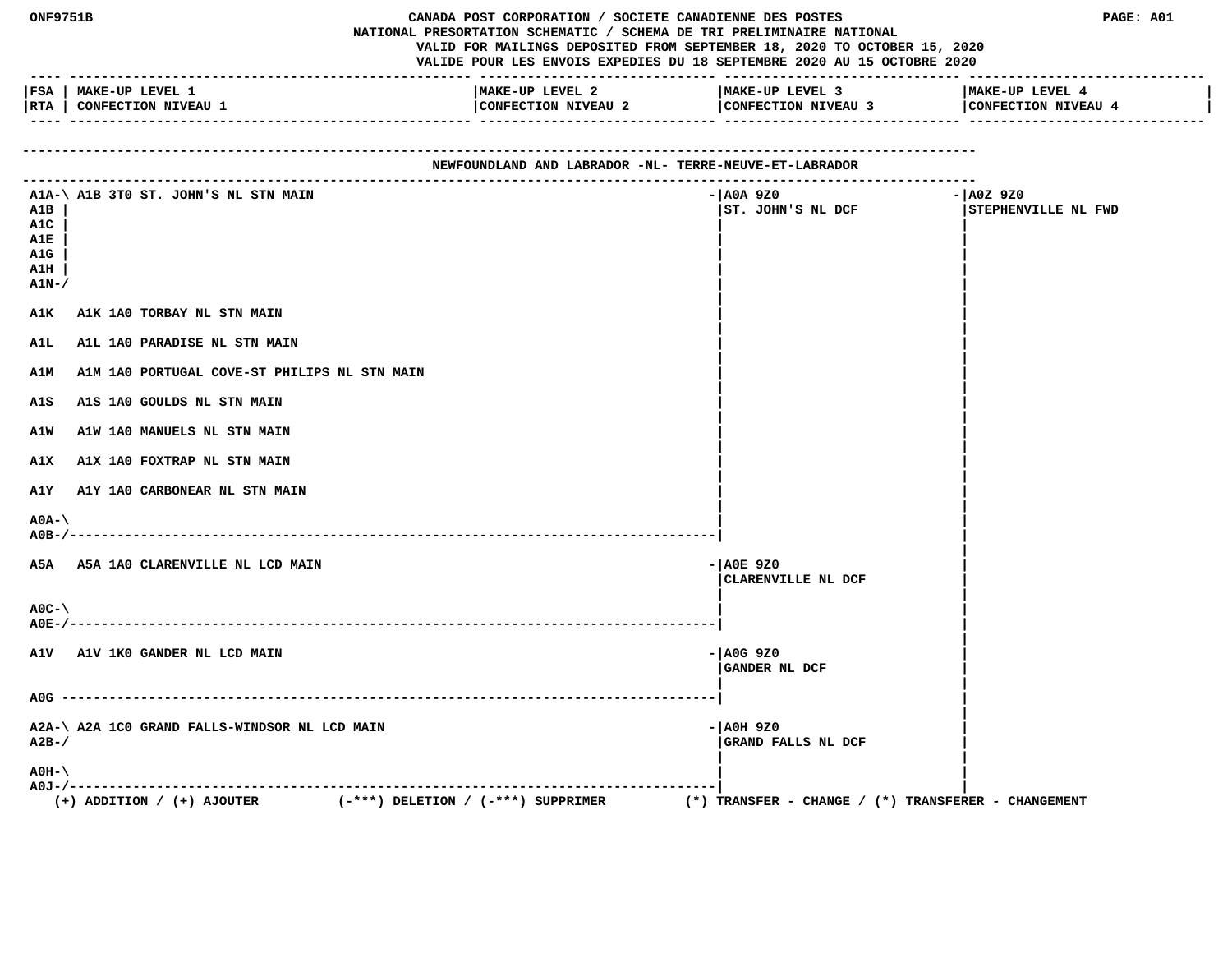| <b>ONF9751B</b>                |                                                     | CANADA POST CORPORATION / SOCIETE CANADIENNE DES POSTES<br>NATIONAL PRESORTATION SCHEMATIC / SCHEMA DE TRI PRELIMINAIRE NATIONAL<br>VALID FOR MAILINGS DEPOSITED FROM SEPTEMBER 18, 2020 TO OCTOBER 15, 2020<br>VALIDE POUR LES ENVOIS EXPEDIES DU 18 SEPTEMBRE 2020 AU 15 OCTOBRE 2020 |                                                     | PAGE: A02                                    |
|--------------------------------|-----------------------------------------------------|-----------------------------------------------------------------------------------------------------------------------------------------------------------------------------------------------------------------------------------------------------------------------------------------|-----------------------------------------------------|----------------------------------------------|
| RTA                            | FSA   MAKE-UP LEVEL 1<br><b>CONFECTION NIVEAU 1</b> | MAKE-UP LEVEL 2<br>CONFECTION NIVEAU 2                                                                                                                                                                                                                                                  | MAKE-UP LEVEL 3<br>CONFECTION NIVEAU 3              | MAKE-UP LEVEL 4<br>CONFECTION NIVEAU 4       |
| A8A                            | A8A 2E0 DEER LAKE NL STN MAIN                       |                                                                                                                                                                                                                                                                                         | $-$ AOK 9Z0<br>DEER LAKE NL DCF                     | A0Z 9Z0 CONT'D./SUITE<br>STEPHENVILLE NL FWD |
| A2H                            | $A0K$ --------<br>A2H 1B0 CORNER BROOK NL LCD MAIN  |                                                                                                                                                                                                                                                                                         | - AOL 9Z0<br>CORNER BROOK NL DCF                    |                                              |
| AOL.                           |                                                     |                                                                                                                                                                                                                                                                                         |                                                     |                                              |
| A0M                            |                                                     |                                                                                                                                                                                                                                                                                         | PORT-AUX-BASQUES NL DCF                             |                                              |
| A2N                            | A2N 1E0 STEPHENVILLE NL LCD MAIN                    |                                                                                                                                                                                                                                                                                         | - AON 9Z0<br>STEPHENVILLE NL DCF                    |                                              |
| $A0N-\lambda$<br>$A0Z - / - -$ |                                                     |                                                                                                                                                                                                                                                                                         | --                                                  |                                              |
| $ADP$ ----                     |                                                     |                                                                                                                                                                                                                                                                                         | H. VAL-GOOSE BAY NL DCF                             | $- H0A 9Z0$<br>MONTREAL #1 QC FWD            |
| A2V                            | A2V 1L0 LABRADOR CITY NL LCD MAIN                   |                                                                                                                                                                                                                                                                                         | - HOA 9Z0<br>MONTREAL QC                            |                                              |
|                                | $A0R$ --------                                      |                                                                                                                                                                                                                                                                                         | $- -$                                               |                                              |
|                                |                                                     | NOVA SCOTIA -NS- NOUVELLE-ECOSSE                                                                                                                                                                                                                                                        |                                                     |                                              |
|                                | B1A B1A 4X0 GLACE BAY NS LCD MAIN                   |                                                                                                                                                                                                                                                                                         | $-$ BOC 9Z0<br>SYDNEY NS DCF                        | - BOJ 9Z0<br>HALIFAX NS FWD                  |
| B1B                            | B1B 1A0 PORT MORIEN NS STN MAIN                     |                                                                                                                                                                                                                                                                                         |                                                     |                                              |
| B1C                            | B1C 1A0 LOUISBOURG NS STN MAIN                      |                                                                                                                                                                                                                                                                                         |                                                     |                                              |
| B1E                            | B1E 1A0 RESERVE MINES NS STN MAIN                   |                                                                                                                                                                                                                                                                                         |                                                     |                                              |
| B1G                            | B1G 1A0 DOMINION NS STN MAIN                        |                                                                                                                                                                                                                                                                                         |                                                     |                                              |
| B1H                            | B1H 1Y0 NEW WATERFORD NS LCD MAIN                   |                                                                                                                                                                                                                                                                                         |                                                     |                                              |
|                                | $(+)$ ADDITION / $(+)$ AJOUTER                      | $(-***)$ DELETION / $(-***)$ SUPPRIMER                                                                                                                                                                                                                                                  | (*) TRANSFER - CHANGE / (*) TRANSFERER - CHANGEMENT |                                              |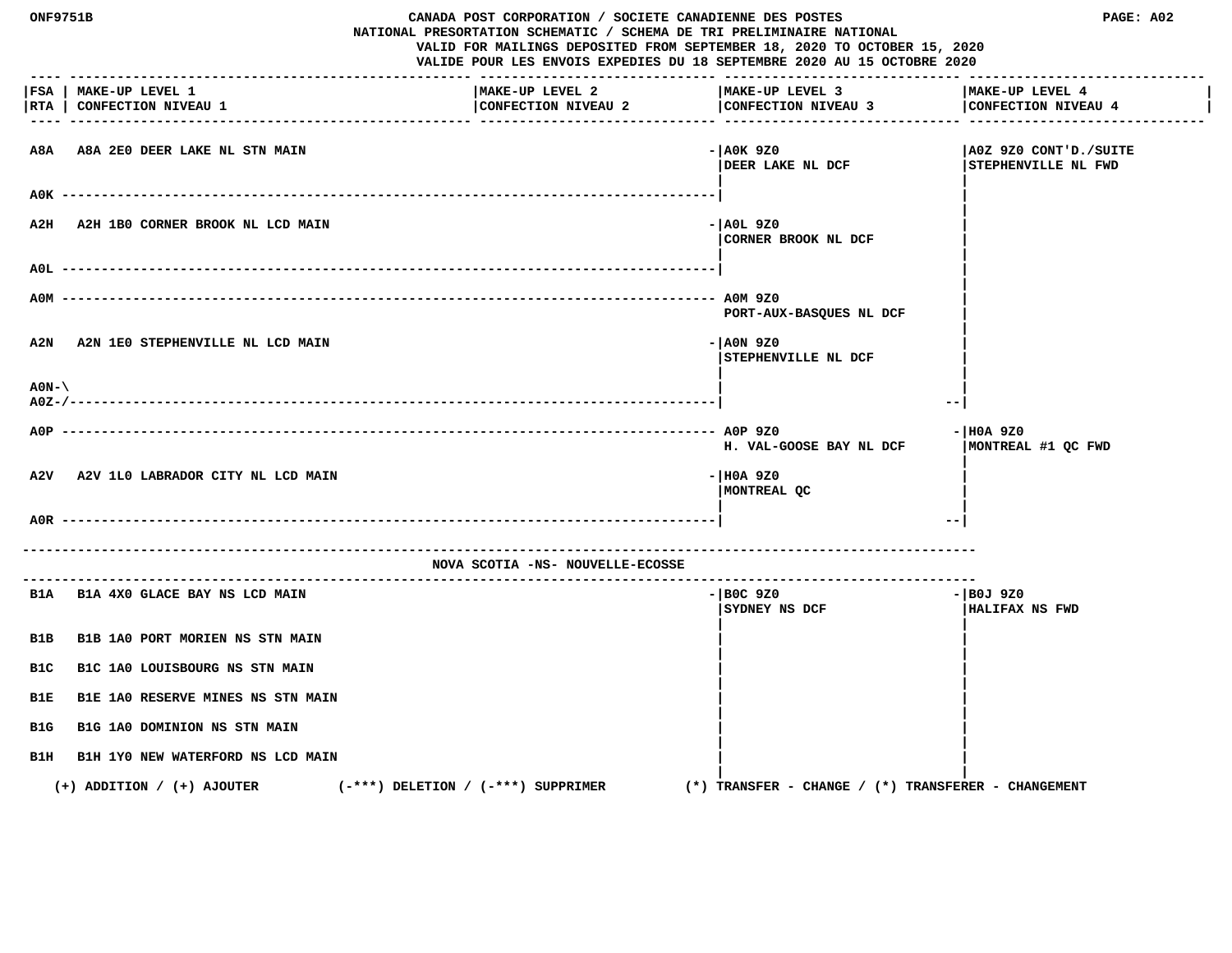#### **ONF9751B CANADA POST CORPORATION / SOCIETE CANADIENNE DES POSTES PAGE: A03 NATIONAL PRESORTATION SCHEMATIC / SCHEMA DE TRI PRELIMINAIRE NATIONAL**

 **VALID FOR MAILINGS DEPOSITED FROM SEPTEMBER 18, 2020 TO OCTOBER 15, 2020**

|                                    | FSA   MAKE-UP LEVEL 1<br> RTA   CONFECTION NIVEAU 1                                                              | MAKE-UP LEVEL 2<br>CONFECTION NIVEAU 2 | MAKE-UP LEVEL 3<br>CONFECTION NIVEAU 3<br>.---------- ----------- | MAKE-UP LEVEL 4<br>CONFECTION NIVEAU 4  |
|------------------------------------|------------------------------------------------------------------------------------------------------------------|----------------------------------------|-------------------------------------------------------------------|-----------------------------------------|
| $B2E-$                             | B1J-\ B1J 1A0 SYDNEY AREA NS STN J                                                                               |                                        | BOC 9Z0 CONT'D./SUITE<br>SYDNEY NS DCF                            | BOJ 9Z0 CONT'D./SUITE<br>HALIFAX NS FWD |
| $B2J-/$                            | B1K-\ B1K 1A0 SYDNEY AREA NS STN K                                                                               |                                        |                                                                   |                                         |
| B1M<br>B1N<br>B1P<br>B1R<br>$B1S-$ | B1L-\ B1P 5Z0 SYDNEY NS STN MAIN                                                                                 |                                        |                                                                   |                                         |
|                                    | B1T B1T 1A0 CHRISTMAS ISLAND NS STN MAIN                                                                         |                                        |                                                                   |                                         |
|                                    | B1W B1W 1A0 ESKASONI NS STN MAIN                                                                                 |                                        |                                                                   |                                         |
| $B1Y-$ /                           | B1X-\ B1Y 1A0 SYDNEY AREA NS STN Y                                                                               |                                        |                                                                   |                                         |
| $B2A-$                             | B1V-\ B2A 2W0 NORTH SYDNEY NS LCD MAIN                                                                           |                                        |                                                                   |                                         |
| B2C                                | <b>B2C 1A0 IONA NS STN MAIN</b>                                                                                  |                                        |                                                                   |                                         |
|                                    | $BOC$ ----------                                                                                                 |                                        |                                                                   |                                         |
|                                    | B9A B9A 1A0 PORT HAWKESBURY NS STN MAIN                                                                          |                                        | $-$ BOE 9Z0<br>PORT HAWKESBURY NS DCF                             |                                         |
|                                    |                                                                                                                  |                                        |                                                                   |                                         |
| B <sub>2G</sub>                    | B2G 2B0 ANTIGONISH NS LCD MAIN                                                                                   |                                        | $  $ BOH 9Z0<br>ANTIGONISH NS DCF                                 |                                         |
|                                    |                                                                                                                  |                                        |                                                                   |                                         |
|                                    | B2R B2R 1A0 WAVERLEY NS STN MAIN                                                                                 |                                        | - BOJ 9Z0<br>HALIFAX NS DCF                                       |                                         |
| B2S                                | <b>B2S 1A0 LANTZ NS STN MAIN</b>                                                                                 |                                        |                                                                   |                                         |
| B2T                                | <b>B2T 1A0 ENFIELD NS STN MAIN</b>                                                                               |                                        |                                                                   |                                         |
|                                    | B3E B3E 1A0 PORTERS LAKE NS STN MAIN<br>$(-***)$ DELETION / $(-***)$ SUPPRIMER<br>$(+)$ ADDITION / $(+)$ AJOUTER |                                        | $(*)$ TRANSFER - CHANGE / $(*)$ TRANSFERER - CHANGEMENT           |                                         |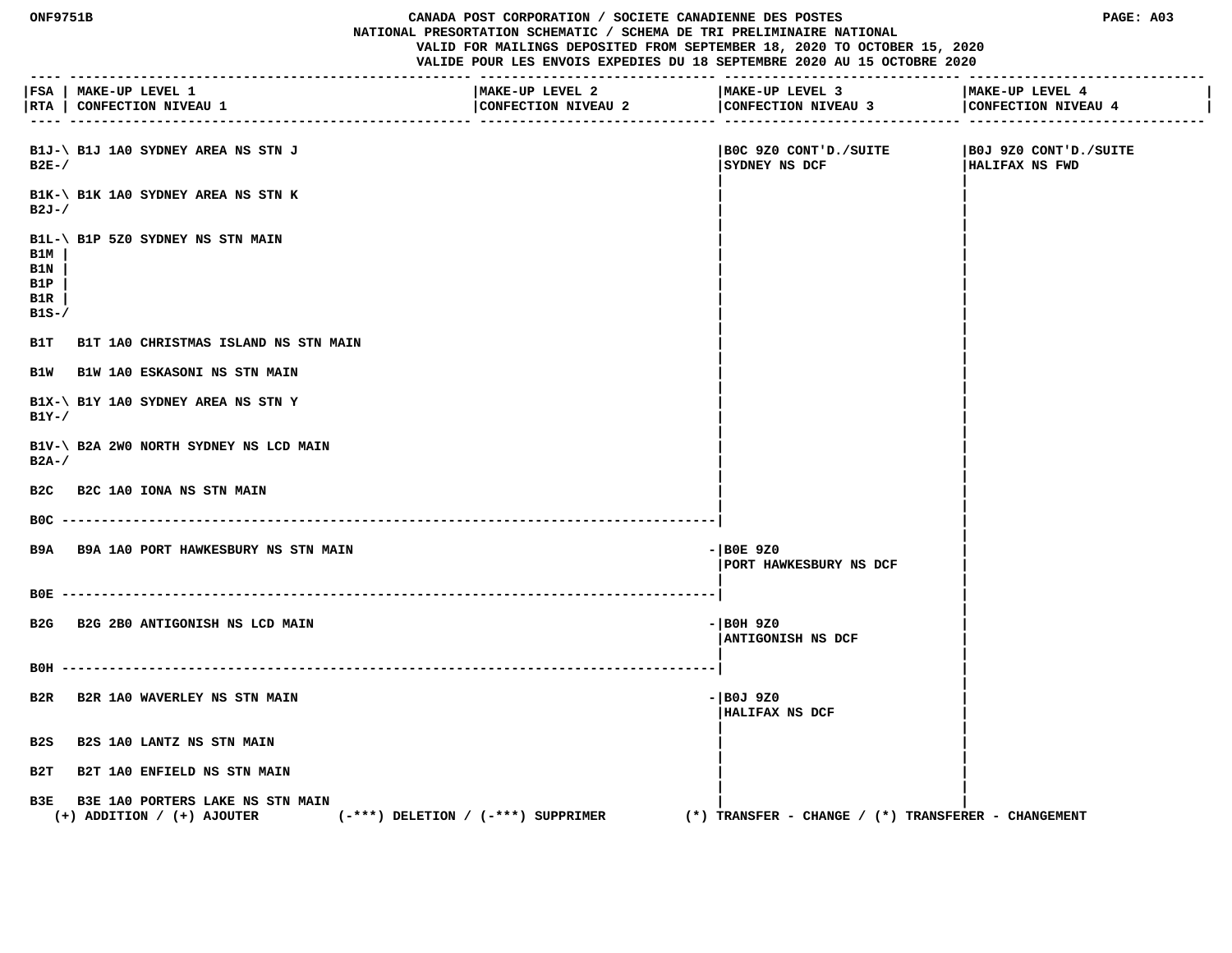| <b>ONF9751B</b><br>CANADA POST CORPORATION / SOCIETE CANADIENNE DES POSTES<br>NATIONAL PRESORTATION SCHEMATIC / SCHEMA DE TRI PRELIMINAIRE NATIONAL<br>VALID FOR MAILINGS DEPOSITED FROM SEPTEMBER 18, 2020 TO OCTOBER 15, 2020<br>VALIDE POUR LES ENVOIS EXPEDIES DU 18 SEPTEMBRE 2020 AU 15 OCTOBRE 2020 |                                                     |                                                                      |                                                         | PAGE: A04                                       |
|------------------------------------------------------------------------------------------------------------------------------------------------------------------------------------------------------------------------------------------------------------------------------------------------------------|-----------------------------------------------------|----------------------------------------------------------------------|---------------------------------------------------------|-------------------------------------------------|
|                                                                                                                                                                                                                                                                                                            | FSA   MAKE-UP LEVEL 1<br> RTA   CONFECTION NIVEAU 1 | MAKE-UP LEVEL 2<br>CONFECTION NIVEAU 2<br>-------------------------- | MAKE-UP LEVEL 3<br>CONFECTION NIVEAU 3                  | MAKE-UP LEVEL 4<br>CONFECTION NIVEAU 4          |
| взт                                                                                                                                                                                                                                                                                                        | <b>B3T 1Z0 LAKESIDE NS STN MAIN</b>                 |                                                                      | BOJ 9Z0 CONT'D./SUITE<br>HALIFAX NS DCF                 | SUITE   BOJ 9Z0 CONT'D./SUITE<br>HALIFAX NS FWD |
| B <sub>3</sub> Z                                                                                                                                                                                                                                                                                           | <b>B3Z 1A0 TANTALLON NS STN MAIN</b>                |                                                                      |                                                         |                                                 |
| $B0J-\lambda$<br>B0N-/---                                                                                                                                                                                                                                                                                  |                                                     |                                                                      |                                                         |                                                 |
| B2H                                                                                                                                                                                                                                                                                                        | B2H 3PO NEW GLASGOW NS LCD MAIN                     |                                                                      | $-$ BOK 9Z0<br><b> NEW GLASGOW NS DCF</b>               |                                                 |
|                                                                                                                                                                                                                                                                                                            |                                                     |                                                                      |                                                         |                                                 |
|                                                                                                                                                                                                                                                                                                            | B4H B4H 1X0 AMHERST NS LCD MAIN                     |                                                                      | $-$ BOL 9Z0<br>AMHERST NS DCF                           |                                                 |
|                                                                                                                                                                                                                                                                                                            |                                                     |                                                                      |                                                         |                                                 |
| $B6L-$                                                                                                                                                                                                                                                                                                     | B2N-\ B2N 6P0 TRURO NS STN MAIN                     |                                                                      | $-$ BOM 9Z0<br>TRURO NS DCF                             |                                                 |
|                                                                                                                                                                                                                                                                                                            |                                                     |                                                                      |                                                         |                                                 |
| B4N                                                                                                                                                                                                                                                                                                        | B4N 1K0 KENTVILLE NS LCD MAIN                       |                                                                      | $-$ BOP 9Z0<br><b>KENTVILLE NS DCF</b>                  |                                                 |
| B4P                                                                                                                                                                                                                                                                                                        | <b>B4P 1A0 WOLFVILLE NS STN MAIN</b>                |                                                                      |                                                         |                                                 |
| B4R                                                                                                                                                                                                                                                                                                        | B4R 1A0 COLDBROOK NS STN MAIN                       |                                                                      |                                                         |                                                 |
| B0P                                                                                                                                                                                                                                                                                                        | B4V B4V 1B0 BRIDGEWATER NS LCD MAIN                 |                                                                      | $-$ BOR 9Z0<br><b>BRIDGEWATER NS DCF</b>                |                                                 |
|                                                                                                                                                                                                                                                                                                            |                                                     |                                                                      |                                                         |                                                 |
|                                                                                                                                                                                                                                                                                                            |                                                     |                                                                      | <b>MIDDLETON NS DCF</b>                                 |                                                 |
|                                                                                                                                                                                                                                                                                                            | $B0T$ ---------                                     | ---------- BOT 9Z0                                                   | LIVERPOOL NS DCF                                        |                                                 |
|                                                                                                                                                                                                                                                                                                            | $B0V$ -------                                       |                                                                      | $--$ BOV 9Z0<br>DIGBY NS DCF                            |                                                 |
|                                                                                                                                                                                                                                                                                                            | $(+)$ ADDITION / $(+)$ AJOUTER                      | $(-***)$ DELETION / $(-***)$ SUPPRIMER                               | $(*)$ TRANSFER - CHANGE / $(*)$ TRANSFERER - CHANGEMENT |                                                 |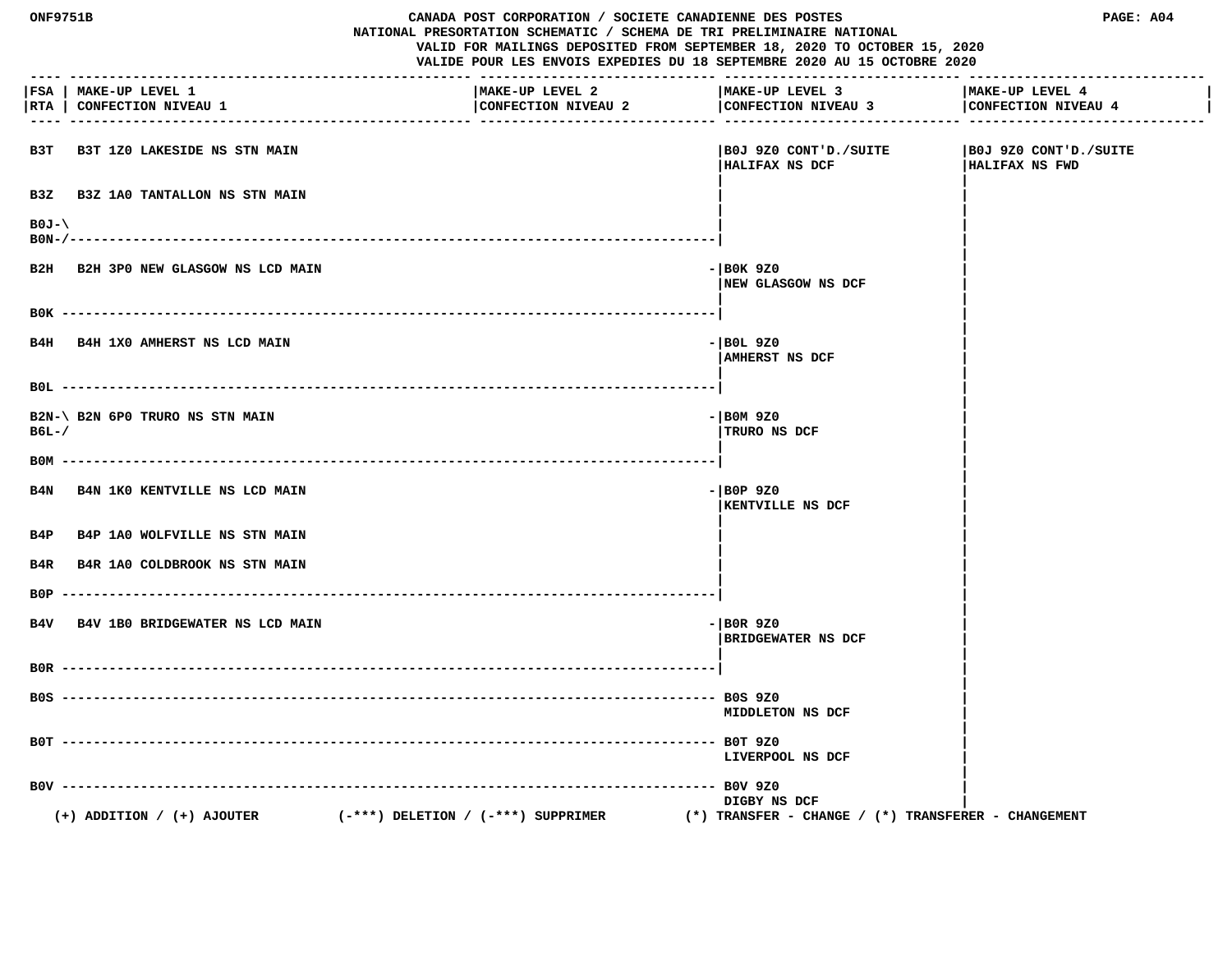| ONF9751B<br>CANADA POST CORPORATION / SOCIETE CANADIENNE DES POSTES<br>NATIONAL PRESORTATION SCHEMATIC / SCHEMA DE TRI PRELIMINAIRE NATIONAL<br>VALID FOR MAILINGS DEPOSITED FROM SEPTEMBER 18, 2020 TO OCTOBER 15, 2020<br>VALIDE POUR LES ENVOIS EXPEDIES DU 18 SEPTEMBRE 2020 AU 15 OCTOBRE 2020<br>-------------------- ---------- |                                                                          |                                                 | PAGE: A05                                           |                                         |
|----------------------------------------------------------------------------------------------------------------------------------------------------------------------------------------------------------------------------------------------------------------------------------------------------------------------------------------|--------------------------------------------------------------------------|-------------------------------------------------|-----------------------------------------------------|-----------------------------------------|
|                                                                                                                                                                                                                                                                                                                                        | FSA   MAKE-UP LEVEL 1<br> RTA   CONFECTION NIVEAU 1                      | MAKE-UP LEVEL 2<br>CONFECTION NIVEAU 2          | MAKE-UP LEVEL 3<br>CONFECTION NIVEAU 3              | MAKE-UP LEVEL 4<br>CONFECTION NIVEAU 4  |
|                                                                                                                                                                                                                                                                                                                                        | B5A B5A 1T0 YARMOUTH NS LCD MAIN                                         |                                                 | $-$ BOW 9Z0<br><b>IYARMOUTH NS DCF</b>              | B0J 9Z0 CONT'D./SUITE<br>HALIFAX NS FWD |
|                                                                                                                                                                                                                                                                                                                                        |                                                                          |                                                 |                                                     |                                         |
| B2W<br>B2X<br>$B2Z-$                                                                                                                                                                                                                                                                                                                   | B2V-\ B2W 3E0 DARTMOUTH NS STN EAST                                      | $-$ B3B 1R0<br>DARTMOUTH NS                     |                                                     |                                         |
| B3A<br>B3B<br>$B3G-$ /                                                                                                                                                                                                                                                                                                                 | B2Y-\ B2Y 1G0 DARTMOUTH NS LCD MAIN                                      |                                                 |                                                     |                                         |
| $B4B-$                                                                                                                                                                                                                                                                                                                                 | B4A-\ B4A 1B0 DARTMOUTH NS STN BEDFORD                                   |                                                 |                                                     |                                         |
| B4E<br>$B4G-$ /                                                                                                                                                                                                                                                                                                                        | B4C-\ B4C 2S0 DARTMOUTH NS LCD LOWER SACKVILLE                           |                                                 |                                                     |                                         |
| B3N<br>B3P<br>B3R<br>B3S<br>$B3V - /$                                                                                                                                                                                                                                                                                                  | B3M-\ B3K 1V0 HALIFAX NS LCD 1                                           | $ B3K$ 1TO<br><b>HALIFAX NS</b>                 |                                                     |                                         |
| B3J<br>взк<br>$B3L-$                                                                                                                                                                                                                                                                                                                   | B3H-\ B3K 1WO HALIFAX NS LCD 2                                           |                                                 |                                                     |                                         |
|                                                                                                                                                                                                                                                                                                                                        |                                                                          | PRINCE EDWARD ISLAND -PE- ILE-DU-PRINCE-EDOUARD |                                                     |                                         |
| C1B<br>C1C<br>$CLE-$                                                                                                                                                                                                                                                                                                                   | C1A-\ C1A 4A0 CHARLOTTETOWN PE STN MAIN                                  |                                                 | - COA 9Z0<br>CHARLOTTETOWN PE DCF                   | $ COA$ 9Z0<br>CHARLOTTETOWN PE FWD      |
| $COA -$                                                                                                                                                                                                                                                                                                                                | $(-***)$ DELETION / $(-***)$ SUPPRIMER<br>$(+)$ ADDITION / $(+)$ AJOUTER |                                                 | (*) TRANSFER – CHANGE / (*) TRANSFERER – CHANGEMENT |                                         |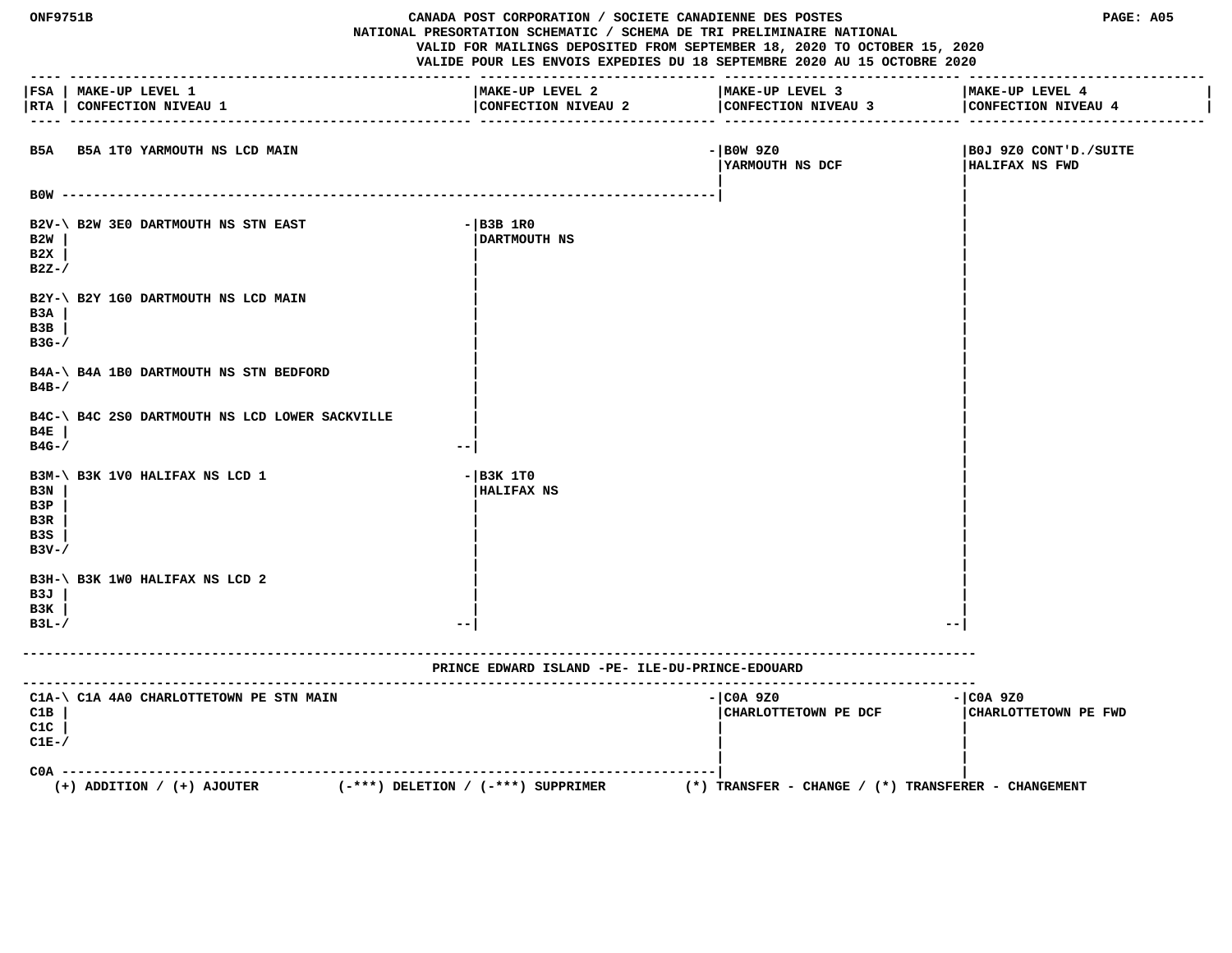| ONF9751B<br>CANADA POST CORPORATION / SOCIETE CANADIENNE DES POSTES<br>NATIONAL PRESORTATION SCHEMATIC / SCHEMA DE TRI PRELIMINAIRE NATIONAL<br>VALID FOR MAILINGS DEPOSITED FROM SEPTEMBER 18, 2020 TO OCTOBER 15, 2020<br>VALIDE POUR LES ENVOIS EXPEDIES DU 18 SEPTEMBRE 2020 AU 15 OCTOBRE 2020<br>-------------------------------------- |                                                                |                                        |                                                                                          | PAGE: A06                                             |
|-----------------------------------------------------------------------------------------------------------------------------------------------------------------------------------------------------------------------------------------------------------------------------------------------------------------------------------------------|----------------------------------------------------------------|----------------------------------------|------------------------------------------------------------------------------------------|-------------------------------------------------------|
| $\frac{1}{2}$                                                                                                                                                                                                                                                                                                                                 | FSA   MAKE-UP LEVEL 1<br> RTA   CONFECTION NIVEAU 1            | MAKE-UP LEVEL 2<br>CONFECTION NIVEAU 2 | MAKE-UP LEVEL 3<br>CONFECTION NIVEAU 3 CONFECTION NIVEAU 4<br>----------------- -------- | MAKE-UP LEVEL 4                                       |
| C1N                                                                                                                                                                                                                                                                                                                                           | C1N 3K0 SUMMERSIDE PE LCD MAIN                                 |                                        | $ COB$ 9Z0<br> SUMMERSIDE PE DCF                                                         | COA 9Z0 CONT'D./SUITE<br>CHARLOTTETOWN PE FWD<br>$--$ |
|                                                                                                                                                                                                                                                                                                                                               | ----------------------------------                             | NEW BRUNSWICK -NB- NOUVEAU-BRUNSWICK   |                                                                                          |                                                       |
|                                                                                                                                                                                                                                                                                                                                               |                                                                |                                        |                                                                                          |                                                       |
| $E3Z-$                                                                                                                                                                                                                                                                                                                                        | E3Y-\ E3Z 1A0 GRAND FALLS/GRAND-SAULT NB STN MAIN              |                                        | -IEOA 9Z0<br>MONCTON NB DCF                                                              | - E0A 9Z0<br>MONCTON NB FWD                           |
| E4H                                                                                                                                                                                                                                                                                                                                           | E4H 1A0 MONCTON AREA NB STN H                                  |                                        |                                                                                          |                                                       |
| E4J                                                                                                                                                                                                                                                                                                                                           | E4J 3E0 SALISBURY NB STN MAIN                                  |                                        |                                                                                          |                                                       |
| E4K                                                                                                                                                                                                                                                                                                                                           | E4K 1A0 MONCTON AREA NB STN K                                  |                                        |                                                                                          |                                                       |
| E4L<br>E4M                                                                                                                                                                                                                                                                                                                                    | E4L 1A0 SACKVILLE NB STN MAIN<br>E4M 1A0 MONCTON AREA NB STN M |                                        |                                                                                          |                                                       |
| E4N                                                                                                                                                                                                                                                                                                                                           | E4N 1A0 MONCTON AREA NB STN N                                  |                                        |                                                                                          |                                                       |
| E4P                                                                                                                                                                                                                                                                                                                                           | E4P 1A0 MONCTON AREA NB STN P                                  |                                        |                                                                                          |                                                       |
| E4R                                                                                                                                                                                                                                                                                                                                           | E4R 1A0 MONCTON AREA NB STN R                                  |                                        |                                                                                          |                                                       |
| E4S                                                                                                                                                                                                                                                                                                                                           | E4S 1A0 MONCTON AREA NB STN S                                  |                                        |                                                                                          |                                                       |
| E4T                                                                                                                                                                                                                                                                                                                                           | E4T 1A0 MONCTON AREA NB STN T                                  |                                        |                                                                                          |                                                       |
| E4V                                                                                                                                                                                                                                                                                                                                           | E4V 1A0 MONCTON AREA NB STN V                                  |                                        |                                                                                          |                                                       |
| E4W<br>E4X                                                                                                                                                                                                                                                                                                                                    | E4W 1A0 MONCTON AREA NB STN W<br>E4X 1A0 MONCTON AREA NB STN X |                                        |                                                                                          |                                                       |
| E4Y                                                                                                                                                                                                                                                                                                                                           | E4Y 2T0 ROGERSVILLE NB STN MAIN                                |                                        |                                                                                          |                                                       |
| E4Z                                                                                                                                                                                                                                                                                                                                           | E4Z 1A0 MONCTON AREA NB STN Z                                  |                                        |                                                                                          |                                                       |
| E8C                                                                                                                                                                                                                                                                                                                                           | E8C 1A0 DALHOUSIE NB STN MAIN                                  |                                        |                                                                                          |                                                       |
|                                                                                                                                                                                                                                                                                                                                               | $(+)$ ADDITION / $(+)$ AJOUTER                                 | $(-***)$ DELETION / $(-***)$ SUPPRIMER | $(*)$ TRANSFER - CHANGE / $(*)$ TRANSFERER - CHANGEMENT                                  |                                                       |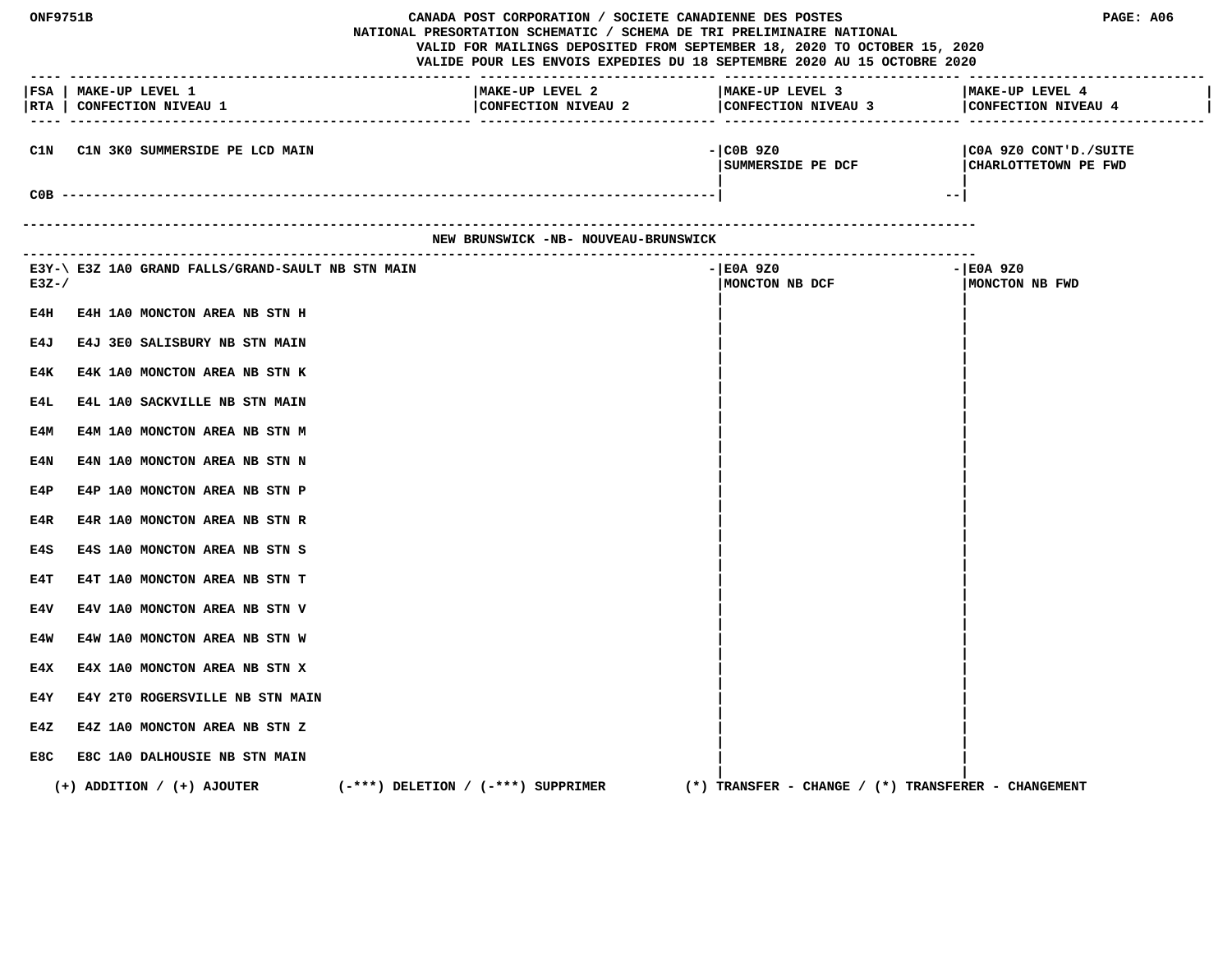| <b>ONF9751B</b>    |                                                                                                                                                                                              |                                        | CANADA POST CORPORATION / SOCIETE CANADIENNE DES POSTES                    | NATIONAL PRESORTATION SCHEMATIC / SCHEMA DE TRI PRELIMINAIRE NATIONAL<br>VALID FOR MAILINGS DEPOSITED FROM SEPTEMBER 18, 2020 TO OCTOBER 15, 2020<br>VALIDE POUR LES ENVOIS EXPEDIES DU 18 SEPTEMBRE 2020 AU 15 OCTOBRE 2020 | PAGE: A07                               |
|--------------------|----------------------------------------------------------------------------------------------------------------------------------------------------------------------------------------------|----------------------------------------|----------------------------------------------------------------------------|------------------------------------------------------------------------------------------------------------------------------------------------------------------------------------------------------------------------------|-----------------------------------------|
|                    | FSA   MAKE-UP LEVEL 1<br> RTA   CONFECTION NIVEAU 1                                                                                                                                          |                                        | MAKE-UP LEVEL 2<br>CONFECTION NIVEAU 2<br>. ______________________________ | MAKE-UP LEVEL 3<br>CONFECTION NIVEAU 3<br>-----------------------------                                                                                                                                                      | MAKE-UP LEVEL 4<br>CONFECTION NIVEAU 4  |
| E0A -----          |                                                                                                                                                                                              |                                        |                                                                            | -- MONCTON NB DCF                                                                                                                                                                                                            | E0A 9Z0 CONT'D./SUITE<br>MONCTON NB FWD |
| E1W                | E1W 1A0 CARAQUET NB STN MAIN                                                                                                                                                                 |                                        |                                                                            | $ EOB$ 920<br><b>BATHURST NB DCF</b>                                                                                                                                                                                         |                                         |
| E2A                | <b>E2A 1PO BATHURST NB LCD MAIN</b>                                                                                                                                                          |                                        |                                                                            |                                                                                                                                                                                                                              |                                         |
| E8E                | E8E 1A0 BATHURST AREA NB STN E                                                                                                                                                               |                                        |                                                                            |                                                                                                                                                                                                                              |                                         |
| E8G                | E8G 1A0 BATHURST AREA NB STN G                                                                                                                                                               |                                        |                                                                            |                                                                                                                                                                                                                              |                                         |
| E8J                | E8J 1A0 BATHURST AREA NB STN J                                                                                                                                                               |                                        |                                                                            |                                                                                                                                                                                                                              |                                         |
| E8K                | E8K 1A0 BATHURST AREA NB STN K                                                                                                                                                               |                                        |                                                                            |                                                                                                                                                                                                                              |                                         |
| E8L                | E8L 1A0 ALLARDVILLE NB STN MAIN                                                                                                                                                              |                                        |                                                                            |                                                                                                                                                                                                                              |                                         |
| E8M                | E8M 2L0 SAINT-ISIDORE NB STN MAIN                                                                                                                                                            |                                        |                                                                            |                                                                                                                                                                                                                              |                                         |
| E8N                | E8N 1A0 BATHURST AREA NB STN N                                                                                                                                                               |                                        |                                                                            |                                                                                                                                                                                                                              |                                         |
| E8P                | E8P 1A0 BATHURST AREA NB STN P                                                                                                                                                               |                                        |                                                                            |                                                                                                                                                                                                                              |                                         |
| E8R                | E8R 2B0 PAQUETVILLE NB STN BUREAU-CHEF                                                                                                                                                       |                                        |                                                                            |                                                                                                                                                                                                                              |                                         |
| E8S                | E8S 1A0 BATHURST AREA NB STN S                                                                                                                                                               |                                        |                                                                            |                                                                                                                                                                                                                              |                                         |
| E8T                | E8T 1A0 BATHURST AREA NB STN T                                                                                                                                                               |                                        |                                                                            |                                                                                                                                                                                                                              |                                         |
|                    |                                                                                                                                                                                              |                                        |                                                                            |                                                                                                                                                                                                                              |                                         |
| $E1V - /$          | E1N-\ E1V 1Y0 MIRAMICHI NB LCD MAIN                                                                                                                                                          |                                        |                                                                            | $-$ EOC 9Z0<br>MIRAMICHI NB DCF                                                                                                                                                                                              |                                         |
|                    | E1X E1X 1A0 TRACADIE-SHEILA NB STN MAIN                                                                                                                                                      |                                        |                                                                            |                                                                                                                                                                                                                              |                                         |
| E9A<br>E9C<br>E9E. | <b>E9A 1A0 MIRAMICHI AREA NB STN A</b><br>E9B E9B 1A0 MIRAMICHI AREA NB STN B<br>E9C 1A0 MIRAMICHI AREA NB STN C<br><b>E9E 1A0 MIRAMICHI AREA NB STN E</b><br>$(+)$ ADDITION / $(+)$ AJOUTER | $(-***)$ DELETION / $(-***)$ SUPPRIMER | $ E9E$ $0A0$<br>  MIRAMICHI AREA NB                                        | $(*)$ TRANSFER - CHANGE / $(*)$ TRANSFERER - CHANGEMENT                                                                                                                                                                      |                                         |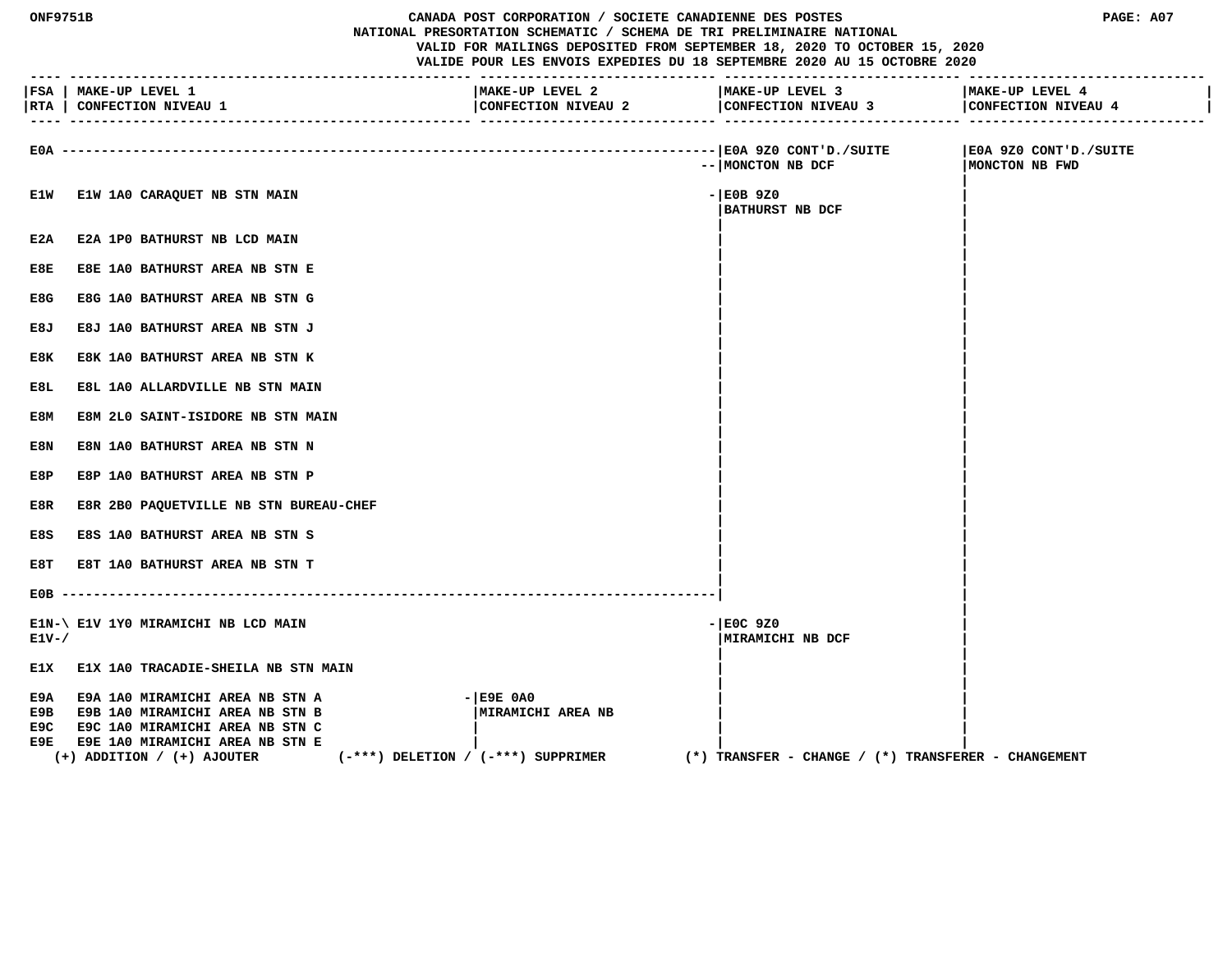| <b>ONF9751B</b>                                              |                                                                                                                                                                                                                                                                                                                                  | CANADA POST CORPORATION / SOCIETE CANADIENNE DES POSTES<br>NATIONAL PRESORTATION SCHEMATIC / SCHEMA DE TRI PRELIMINAIRE NATIONAL<br>VALID FOR MAILINGS DEPOSITED FROM SEPTEMBER 18, 2020 TO OCTOBER 15, 2020<br>VALIDE POUR LES ENVOIS EXPEDIES DU 18 SEPTEMBRE 2020 AU 15 OCTOBRE 2020 |                                                                                                | PAGE: A08                                 |
|--------------------------------------------------------------|----------------------------------------------------------------------------------------------------------------------------------------------------------------------------------------------------------------------------------------------------------------------------------------------------------------------------------|-----------------------------------------------------------------------------------------------------------------------------------------------------------------------------------------------------------------------------------------------------------------------------------------|------------------------------------------------------------------------------------------------|-------------------------------------------|
| RTA                                                          | FSA   MAKE-UP LEVEL 1<br><b>CONFECTION NIVEAU 1</b>                                                                                                                                                                                                                                                                              | MAKE-UP LEVEL 2                                                                                                                                                                                                                                                                         | MAKE-UP LEVEL 3<br>CONFECTION NIVEAU 2 $\Big $ CONFECTION NIVEAU 3 $\Big $ CONFECTION NIVEAU 4 | MAKE-UP LEVEL 4                           |
|                                                              | E9G E9G 1A0 MIRAMICHI AREA NB STN G<br>E9H E9H 1A0 MIRAMICHI AREA NB STN H                                                                                                                                                                                                                                                       | E9E 0A0 CONT'D./SUITE<br>--   MIRAMICHI AREA NB                                                                                                                                                                                                                                         | E0C 9Z0 CONT'D./SUITE<br>MIRAMICHI NB DCF                                                      | SUITE 320 CONT'D./SUITE<br>MONCTON NB FWD |
| $EOC - -$<br>E4A                                             | <b>E4A 1CO CHIPMAN NB STN MAIN</b>                                                                                                                                                                                                                                                                                               |                                                                                                                                                                                                                                                                                         | $-$ EOE 9Z0<br>SUSSEX NB DCF                                                                   |                                           |
|                                                              | E4B E4B 1A0 SUSSEX AREA NB STN B<br>E4C E4C 1A0 SUSSEX AREA NB STN C                                                                                                                                                                                                                                                             | $ E4B$ 0A0<br>-- SUSSEX AREA NB                                                                                                                                                                                                                                                         |                                                                                                |                                           |
| $E4G - /$                                                    | E4E-\ E4E 1B0 SUSSEX NB STN MAIN                                                                                                                                                                                                                                                                                                 |                                                                                                                                                                                                                                                                                         |                                                                                                |                                           |
| E0E.                                                         |                                                                                                                                                                                                                                                                                                                                  |                                                                                                                                                                                                                                                                                         |                                                                                                |                                           |
| E2V                                                          | E2V 1S0 OROMOCTO NB STN MAIN                                                                                                                                                                                                                                                                                                     |                                                                                                                                                                                                                                                                                         | $-$ EOG 9Z0<br>SAINT JOHN NB DCF                                                               |                                           |
| E3L                                                          | E3L 1G0 ST STEPHEN NB LCD MAIN                                                                                                                                                                                                                                                                                                   |                                                                                                                                                                                                                                                                                         |                                                                                                |                                           |
| E5A                                                          | E5A 2L0 MOORES MILLS NB STN MAIN                                                                                                                                                                                                                                                                                                 |                                                                                                                                                                                                                                                                                         |                                                                                                |                                           |
| E5B                                                          | E5B 2X0 ST ANDREWS NB STN MAIN                                                                                                                                                                                                                                                                                                   |                                                                                                                                                                                                                                                                                         |                                                                                                |                                           |
| E5C<br>E5E<br>E5G<br>E5H<br>E5J<br>E5K.<br>E5L<br>E5M<br>E5P | E5C 1A0 SAINT JOHN AREA NB STN C<br>E5E 1A0 SAINT JOHN AREA NB STN E<br>E5G 1A0 SAINT JOHN AREA NB STN G<br>E5H 1A0 SAINT JOHN AREA NB STN H<br>E5J 1A0 SAINT JOHN AREA NB STN J<br>E5K 1A0 SAINT JOHN AREA NB STN K<br>E5L 1A0 SAINT JOHN AREA NB STN L<br>E5M 1A0 SAINT JOHN AREA NB STN M<br>E5P 1A0 SAINT JOHN AREA NB STN P | $ E5H$ $0A0$<br>SAINT JOHN AREA NB                                                                                                                                                                                                                                                      |                                                                                                |                                           |
|                                                              | $(+)$ ADDITION / $(+)$ AJOUTER                                                                                                                                                                                                                                                                                                   | $(-***)$ DELETION / $(-***)$ SUPPRIMER                                                                                                                                                                                                                                                  | (*) TRANSFER – CHANGE / (*) TRANSFERER – CHANGEMENT                                            |                                           |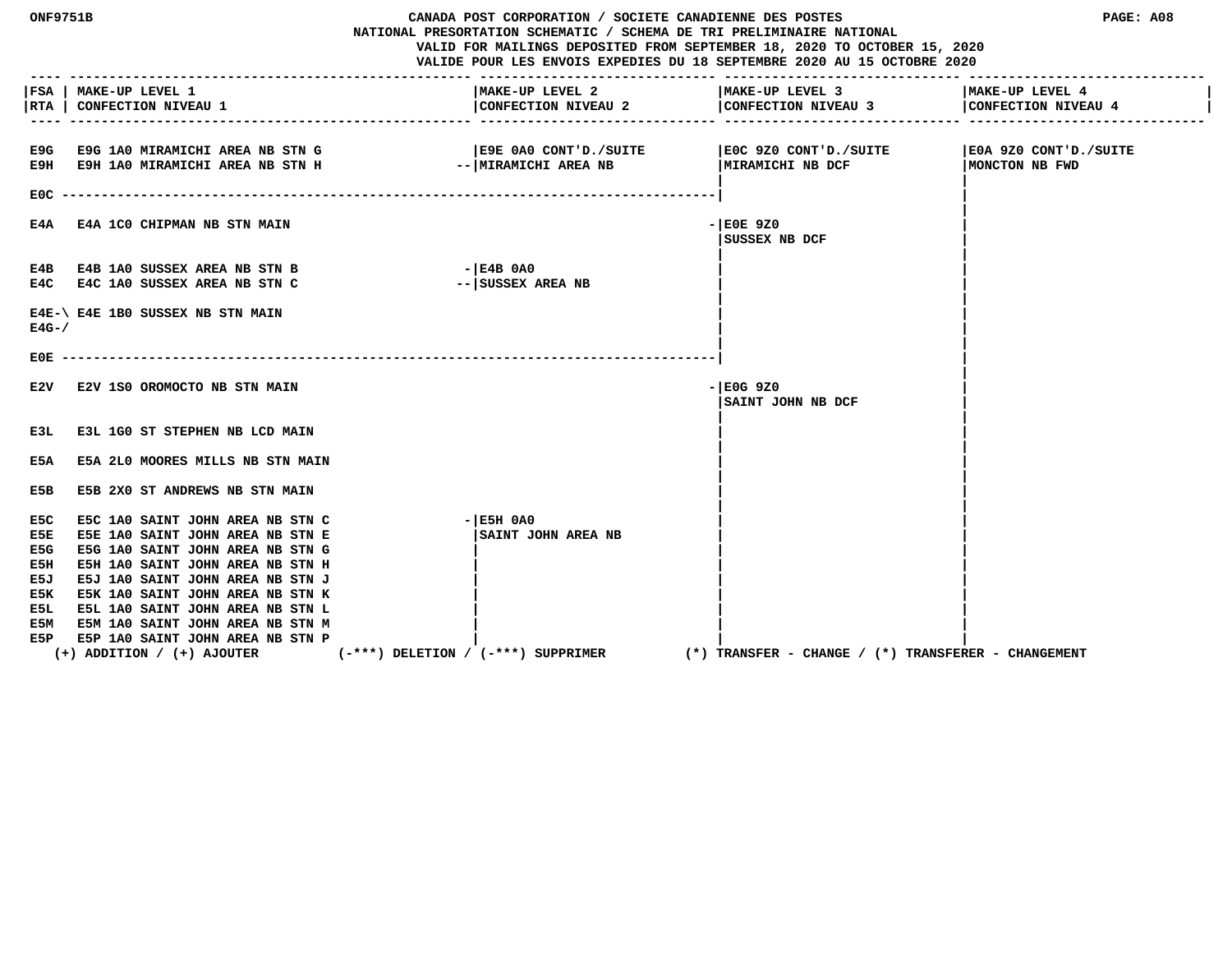| <b>ONF9751B</b><br>CANADA POST CORPORATION / SOCIETE CANADIENNE DES POSTES<br>NATIONAL PRESORTATION SCHEMATIC / SCHEMA DE TRI PRELIMINAIRE NATIONAL<br>VALID FOR MAILINGS DEPOSITED FROM SEPTEMBER 18, 2020 TO OCTOBER 15, 2020<br>VALIDE POUR LES ENVOIS EXPEDIES DU 18 SEPTEMBRE 2020 AU 15 OCTOBRE 2020<br>------------------- ------------ |                                                                                                                                                                                       |                                                  | PAGE: A09                                           |                                         |
|------------------------------------------------------------------------------------------------------------------------------------------------------------------------------------------------------------------------------------------------------------------------------------------------------------------------------------------------|---------------------------------------------------------------------------------------------------------------------------------------------------------------------------------------|--------------------------------------------------|-----------------------------------------------------|-----------------------------------------|
| $- - - -$                                                                                                                                                                                                                                                                                                                                      | FSA   MAKE-UP LEVEL 1<br> RTA   CONFECTION NIVEAU 1                                                                                                                                   | MAKE-UP LEVEL 2<br>CONFECTION NIVEAU 2           | MAKE-UP LEVEL 3<br>CONFECTION NIVEAU 3              | MAKE-UP LEVEL 4<br>CONFECTION NIVEAU 4  |
| E5T.                                                                                                                                                                                                                                                                                                                                           | <b>E5T 1A0 SAINT JOHN AREA NB STN T</b><br>E5V E5V 1A0 SAINT JOHN AREA NB STN V                                                                                                       | SUITE OAO CONT'D./SUITE<br>-- SAINT JOHN AREA NB | E0G 9Z0 CONT'D./SUITE<br>SAINT JOHN NB DCF          | E0A 9Z0 CONT'D./SUITE<br>MONCTON NB FWD |
| E5N                                                                                                                                                                                                                                                                                                                                            | E5N 1Z0 HAMPTON NB STN MAIN                                                                                                                                                           |                                                  |                                                     |                                         |
| E5R                                                                                                                                                                                                                                                                                                                                            | <b>E5R 2Z0 ST MARTINS NB STN MAIN</b>                                                                                                                                                 |                                                  |                                                     |                                         |
| E0G.                                                                                                                                                                                                                                                                                                                                           |                                                                                                                                                                                       |                                                  |                                                     |                                         |
| E3B<br>E3C<br>E3E<br>E3G<br>$EGC-$                                                                                                                                                                                                                                                                                                             | E3A-\ E3B 2L0 FREDERICTON NB STN LCD 1                                                                                                                                                |                                                  | - EOH 9Z0<br>FREDERICTON NB DCF                     |                                         |
| ЕбА                                                                                                                                                                                                                                                                                                                                            | E6A 1A0 BOIESTOWN NB STN MAIN                                                                                                                                                         |                                                  |                                                     |                                         |
| Е6В                                                                                                                                                                                                                                                                                                                                            | E6B 1TO STANLEY NB STN MAIN                                                                                                                                                           |                                                  |                                                     |                                         |
| ЕбЕ<br>E6G<br>Ебн<br>ЕбК<br>ЕбЬ                                                                                                                                                                                                                                                                                                                | E6E 1A0 FREDERICTON AREA NB STN E<br>E6G 1A0 FREDERICTON AREA NB STN G<br>E6H 1A0 FREDERICTON AREA NB STN H<br>E6K 1A0 FREDERICTON AREA NB STN K<br>E6L 1A0 FREDERICTON AREA NB STN L | $ E6C$ $0A0$<br><b>FREDERICTON AREA NB</b>       |                                                     |                                         |
| E6J                                                                                                                                                                                                                                                                                                                                            | E6J 1K0 MCADAM NB STN MAIN                                                                                                                                                            |                                                  |                                                     |                                         |
| EOH                                                                                                                                                                                                                                                                                                                                            |                                                                                                                                                                                       | ----------------------------                     |                                                     |                                         |
| E7M                                                                                                                                                                                                                                                                                                                                            | E7M 1A0 STJ EXT NB WOODSTOCK LCD MAIN                                                                                                                                                 |                                                  | - E0J 9Z0<br>STJ EXT-WOODSTOCK NB DCF               |                                         |
|                                                                                                                                                                                                                                                                                                                                                | E7G E7G 1A0                                                                                                                                                                           | $ E7N$ 0A0                                       |                                                     |                                         |
|                                                                                                                                                                                                                                                                                                                                                | STJ EXT-WOODSTOCK AREA NB WOODSTOCK AREA STN G<br>E7H E7H 1A0                                                                                                                         | <b>STJ EXT-WOODSTOCK AREA NB</b>                 |                                                     |                                         |
|                                                                                                                                                                                                                                                                                                                                                | STJ EXT-WOODSTOCK AREA NB WOODSTOCK AREA STN H<br>E7J E7J 1A0<br>STJ EXT-WOODSTOCK AREA NB WOODSTOCK AREA STN J<br>$(+)$ ADDITION / $(+)$ AJOUTER                                     | $(-***)$ DELETION / $(-***)$ SUPPRIMER           | (*) TRANSFER - CHANGE / (*) TRANSFERER - CHANGEMENT |                                         |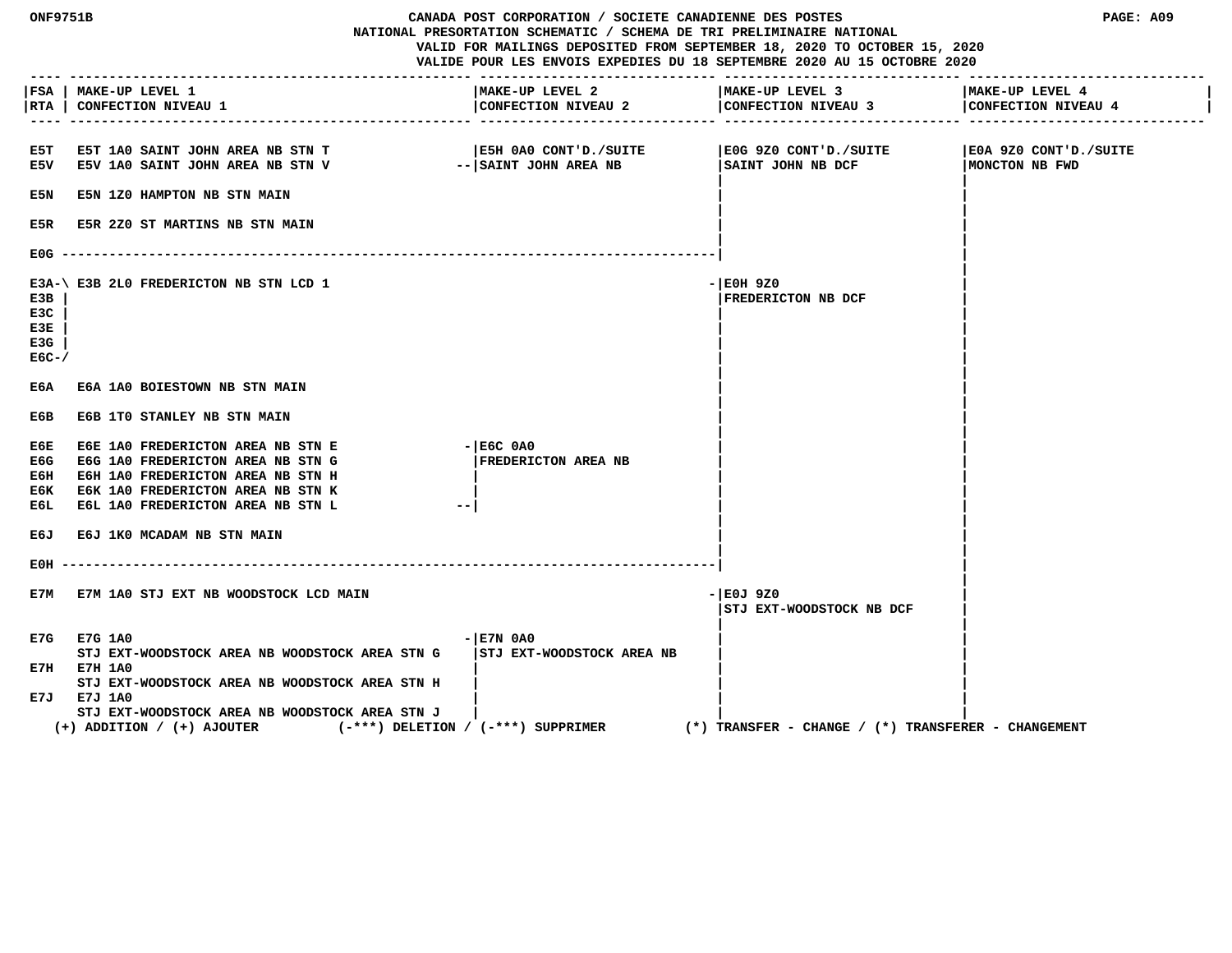**ONF9751B CANADA POST CORPORATION / SOCIETE CANADIENNE DES POSTES PAGE: A10 NATIONAL PRESORTATION SCHEMATIC / SCHEMA DE TRI PRELIMINAIRE NATIONAL VALID FOR MAILINGS DEPOSITED FROM SEPTEMBER 18, 2020 TO OCTOBER 15, 2020 VALIDE POUR LES ENVOIS EXPEDIES DU 18 SEPTEMBRE 2020 AU 15 OCTOBRE 2020 ---- --------------------------------------------------- ------------------------------ ------------------------------ ------------------------------ |FSA | MAKE-UP LEVEL 1 |MAKE-UP LEVEL 2 |MAKE-UP LEVEL 3 |MAKE-UP LEVEL 4 | |RTA | CONFECTION NIVEAU 1 |CONFECTION NIVEAU 2 |CONFECTION NIVEAU 3 |CONFECTION NIVEAU 4 | ---- --------------------------------------------------- ------------------------------ ------------------------------ ------------------------------ E7K E7K 1A0 |E7N 0A0 CONT'D./SUITE |E0J 9Z0 CONT'D./SUITE |E0A 9Z0 CONT'D./SUITE STJ EXT-WOODSTOCK AREA NB WOODSTOCK AREA STN K |STJ EXT-WOODSTOCK AREA NB |STJ EXT-WOODSTOCK NB DCF |MONCTON NB FWD E7L E7L 1A0 | | |** STJ EXT-WOODSTOCK AREA NB WOODSTOCK AREA STN L  **E7N E7N 1A0 | | | STJ EXT-WOODSTOCK AREA NB WOODSTOCK AREA STN N --| | | | | E7P E7P 1A0 STJ EXT NB HARTLAND STN MAIN | | | | E0J -----------------------------------------------------------------------------------| | | E3N E3N 2G0 CAMPBELLTON NB LCD MAIN**  $\blacksquare$  **|CAMPBELLTON NB DCF | | |** E8A E8A 1A0 SAINT-QUENTIN NB STN MAIN  **| | E8B E8B 1A0 KEDGWICK NB STN MAIN | | | | E0K -----------------------------------------------------------------------------------| | | E3V-\ E3V 1R0 STJ EXT NB EDMUNDSTON LCD 1**  $\blacksquare$  **E7B-/ |STJ EXT-EDMUNDSTON NB DCF | | | E7A E7A 1A0** - **Here** is a set of the set of the set of the set of the set of the set of the set of the set of the set of the set of the set of the set of the set of the set of the set of the set of the set of the set of STJ EXT-EDMUNDSTON AREA NB EDMUNDSTON AREA STN A | STJ EXT-EDMUNDSTON AREA NB  **E7C E7C 1A0 | | | STJ EXT-EDMUNDSTON AREA NB EDMUNDSTON AREA STN C | | | E7E E7E 1A0 | | | STJ EXT-EDMUNDSTON AREA NB EDMUNDSTON AREA STN E--| | | | | E0L -----------------------------------------------------------------------------------| | |**  $E1A-\$ E1A 1A0 MONCTON NB LCD 2  $-|E1A|$  5V0 **E1H-/**  $\vert$  **MONCTON NB**  $\vert$  **MONCTON NB | | E1B-\ E1C 7G0 MONCTON NB STN LCD 1 | | E1C | | | E1E | | | E1G | | | E1J-/**  $\qquad \qquad$  **| (+) ADDITION / (+) AJOUTER (-\*\*\*) DELETION / (-\*\*\*) SUPPRIMER (\*) TRANSFER - CHANGE / (\*) TRANSFERER - CHANGEMENT**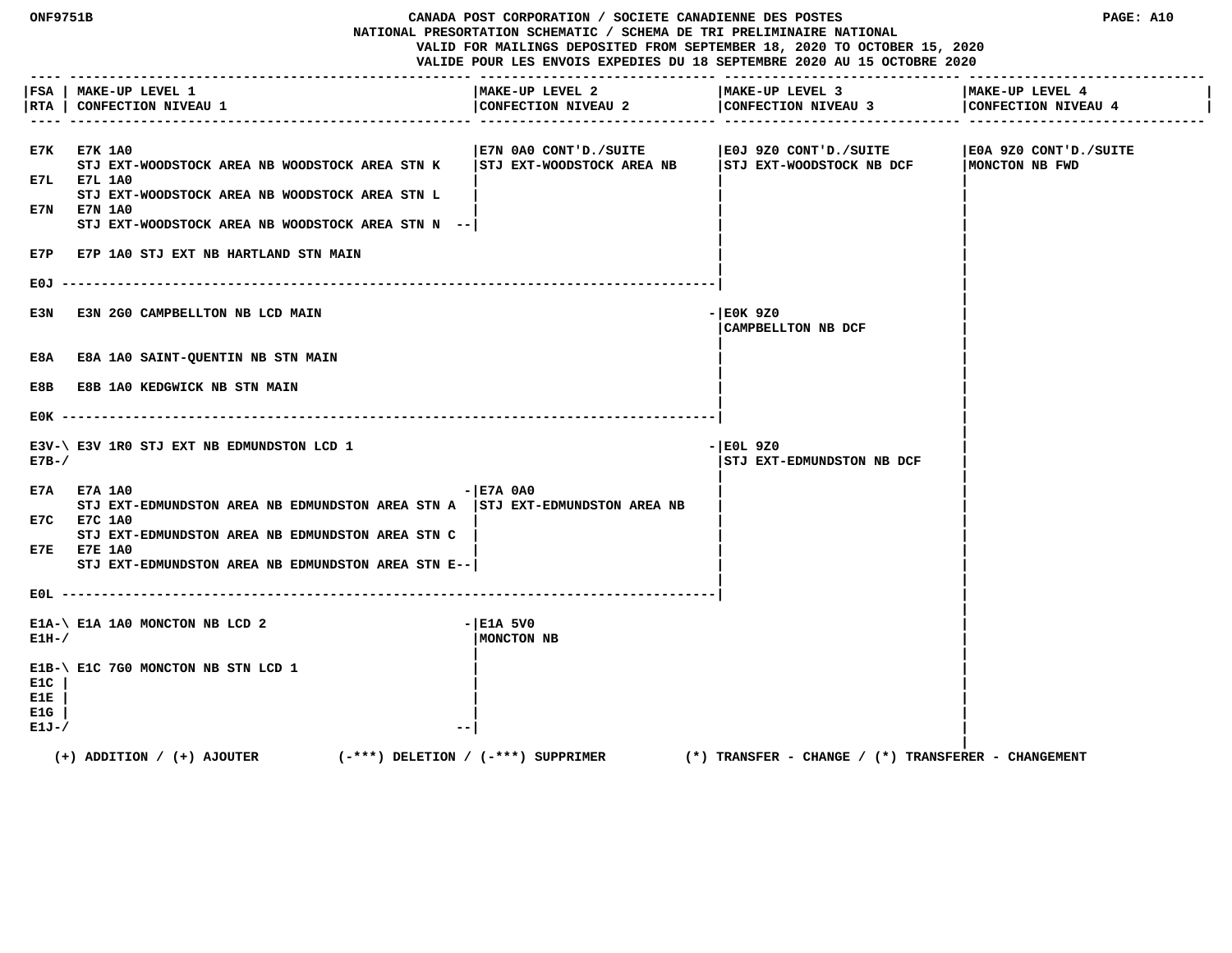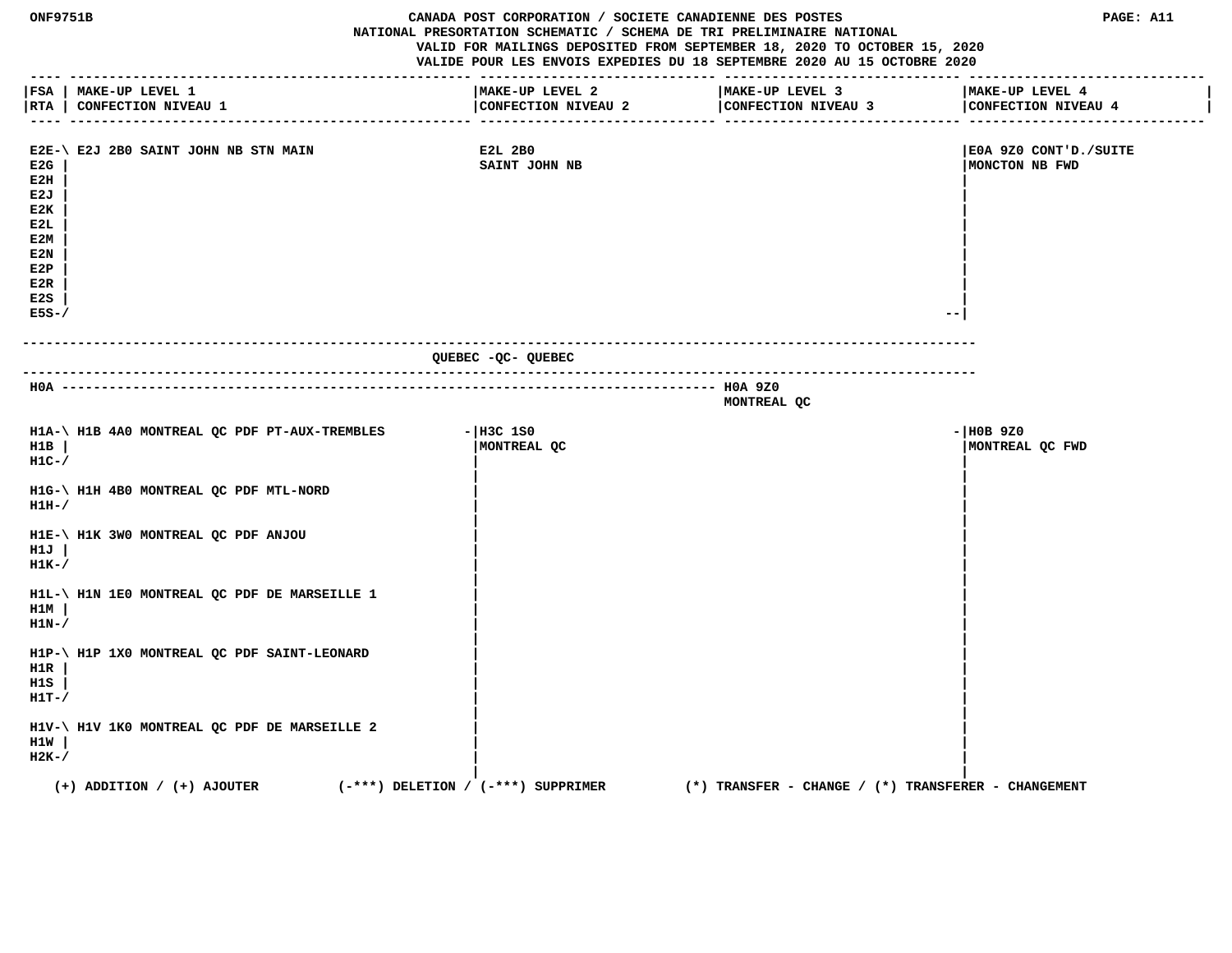## **ONF9751B CANADA POST CORPORATION / SOCIETE CANADIENNE DES POSTES PAGE: A12 NATIONAL PRESORTATION SCHEMATIC / SCHEMA DE TRI PRELIMINAIRE NATIONAL VALID FOR MAILINGS DEPOSITED FROM SEPTEMBER 18, 2020 TO OCTOBER 15, 2020**

|                                                 | FSA   MAKE-UP LEVEL 1                                                    | ---------------------<br>MAKE-UP LEVEL 2 | MAKE-UP LEVEL 3                                                   | MAKE-UP LEVEL 4                          |
|-------------------------------------------------|--------------------------------------------------------------------------|------------------------------------------|-------------------------------------------------------------------|------------------------------------------|
|                                                 | RTA   CONFECTION NIVEAU 1                                                |                                          | CONFECTION NIVEAU 2 CONFECTION NIVEAU 3<br>-------------- ------- | CONFECTION NIVEAU 4                      |
| $H1Y-$ /                                        | H1X-\ H1X 1R0 MONTREAL QC PDF DE MARSEILLE 3                             | H3C 1S0 CONT'D./SUITE<br>MONTREAL QC     |                                                                   | HOB 9Z0 CONT'D./SUITE<br>MONTREAL QC FWD |
| H2A<br>H2B<br>$H2E-$                            | H1Z-\ H2A 3B0 MONTREAL QC PDF SAINT-MICHEL                               |                                          |                                                                   |                                          |
| H2L<br>$H2W-$                                   | H2H-\ H2H 1V0 MONTREAL QC PDF BRIDGE 3                                   |                                          |                                                                   |                                          |
| H2N<br>H2P<br>H2R<br>H2S<br>H3N<br>H3P<br>H4N-/ | H2M-\ H2S 2R0 MONTREAL QC PDF CHABANEL 1                                 |                                          |                                                                   |                                          |
| H3A<br>нзв<br>H3G<br>нзн<br>H4C<br>H5A-/        | H2X-\ H3C 2H0 MONTREAL QC PDF BRIDGE 1                                   |                                          |                                                                   |                                          |
| H2Z<br>H3C<br>нзл<br>$H3K-$                     | H2Y-\ H3C 4B0 MONTREAL QC PDF BRIDGE 2                                   |                                          |                                                                   |                                          |
| H3L<br>нзм-/                                    | H2C-\ H3L 2S0 MONTREAL QC PDF AHUNTSIC                                   |                                          |                                                                   |                                          |
| H2J<br>н2т<br>H2V<br>H3S<br>$H3T-$              | H2G-\ H3S 1J0 MONTREAL QC PDF CHABANEL 2                                 |                                          |                                                                   |                                          |
|                                                 | $(-***)$ DELETION / $(-***)$ SUPPRIMER<br>$(+)$ ADDITION / $(+)$ AJOUTER |                                          | (*) TRANSFER - CHANGE / (*) TRANSFERER - CHANGEMENT               |                                          |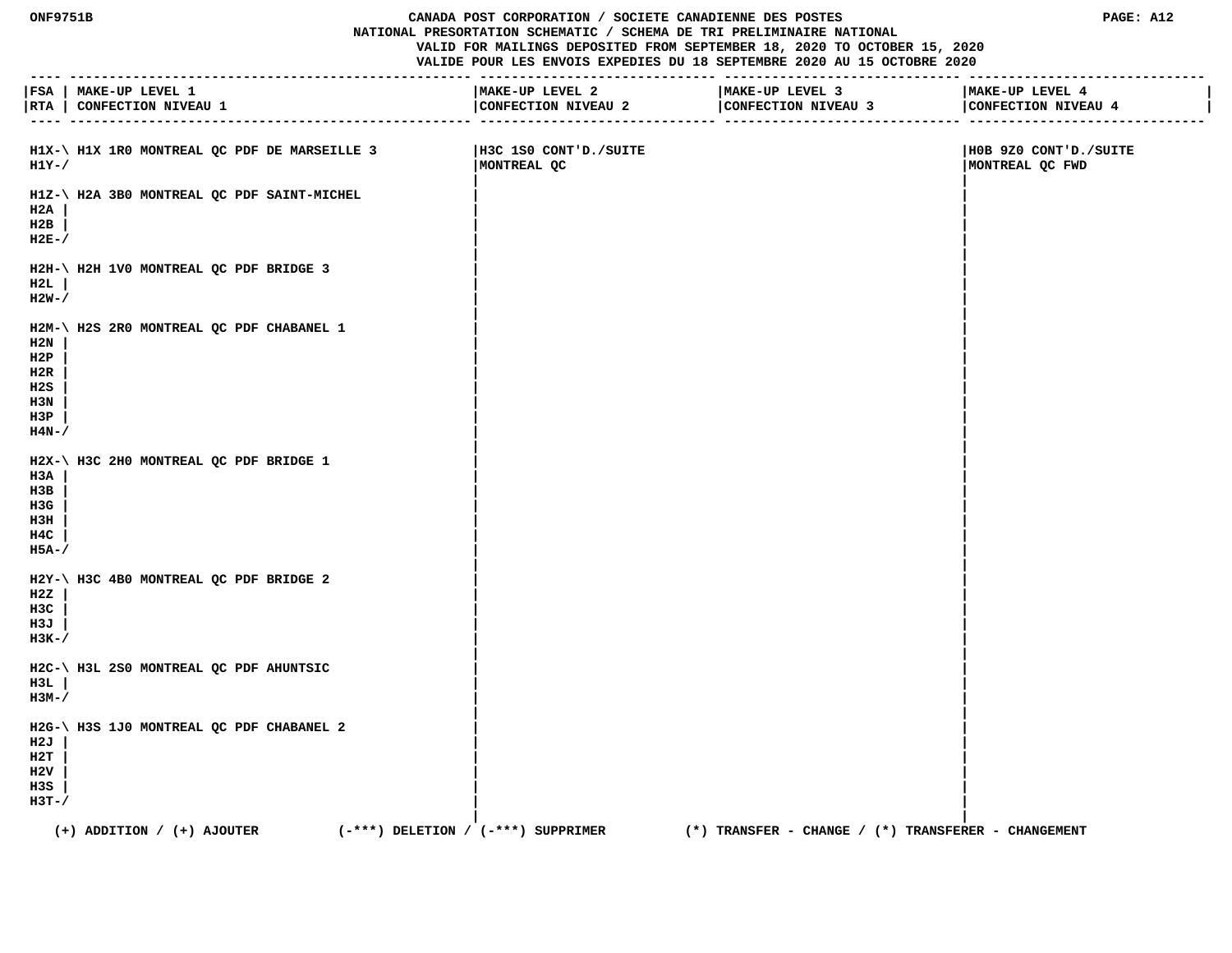## **ONF9751B CANADA POST CORPORATION / SOCIETE CANADIENNE DES POSTES PAGE: A13 NATIONAL PRESORTATION SCHEMATIC / SCHEMA DE TRI PRELIMINAIRE NATIONAL VALID FOR MAILINGS DEPOSITED FROM SEPTEMBER 18, 2020 TO OCTOBER 15, 2020**

|                                | FSA   MAKE-UP LEVEL 1<br> RTA   CONFECTION NIVEAU 1                                                                                        | -----------------------------<br>MAKE-UP LEVEL 2<br>CONFECTION NIVEAU 2<br>-------------- ------ | --------------------------<br>MAKE-UP LEVEL 3<br>CONFECTION NIVEAU 3 | MAKE-UP LEVEL 4<br>CONFECTION NIVEAU 4   |
|--------------------------------|--------------------------------------------------------------------------------------------------------------------------------------------|--------------------------------------------------------------------------------------------------|----------------------------------------------------------------------|------------------------------------------|
| H3W<br>$H3X-$                  | H3V-\ H3X 2H0 MONTREAL QC PDF SNOWDON                                                                                                      | H3C 1S0 CONT'D./SUITE<br>MONTREAL QC                                                             |                                                                      | H0B 9Z0 CONT'D./SUITE<br>MONTREAL QC FWD |
| H3Y<br>$H3Z-$                  | H3E-\ H3Y 1A0 MONTREAL OC PDF BRIDGE 4                                                                                                     |                                                                                                  |                                                                      |                                          |
| $H4B-$                         | H4A-\ H4A 1X0 MONTREAL QC PDF N.D.-D-GRACE                                                                                                 |                                                                                                  |                                                                      |                                          |
| $H4H-$                         | H4E H4E 3H0 MONTREAL QC PDF CHAMPLAIN 2<br>H4G-\ H4G 2M0 MONTREAL QC VERDUN SUCC BUREAU-CHEF                                               |                                                                                                  |                                                                      |                                          |
| H4K<br>H4M<br>H4R<br>$H4T - /$ | H3R-\ H4T 1C0 MONTREAL QC PDF DEPOT OUEST 1                                                                                                |                                                                                                  |                                                                      |                                          |
| H4L<br>$H4P-$ /                | H4J-\ H4T 1E0 MONTREAL QC PDF DEPOT OUEST 2                                                                                                |                                                                                                  |                                                                      |                                          |
| H4W<br>$H4X-$                  | H4V-\ H4V 1H0 MONTREAL QC PDF COTE-ST-LUC                                                                                                  |                                                                                                  |                                                                      |                                          |
| H7B<br>H7C<br>H7E<br>$H7J-/$   | H4Z H4Z 1A0 MONTREAL QC SUCC TOUR D/L BOURSE<br>H5B H5B 1A0 MONTREAL QC SUCC PL-DESJARDINS<br>H7A-\ H7E 3M0 MONTREAL QC LAVAL PDF DUVERNAY |                                                                                                  |                                                                      |                                          |
| H7S<br>$H7T-$                  | H7L-\ H7L 3S0 MONTREAL QC LAVAL PDF MONTEREY 1                                                                                             |                                                                                                  |                                                                      |                                          |
|                                | $(+)$ ADDITION / $(+)$ AJOUTER<br>$(-***)$ DELETION / $(-***)$ SUPPRIMER                                                                   |                                                                                                  | $(*)$ TRANSFER - CHANGE / $(*)$ TRANSFERER - CHANGEMENT              |                                          |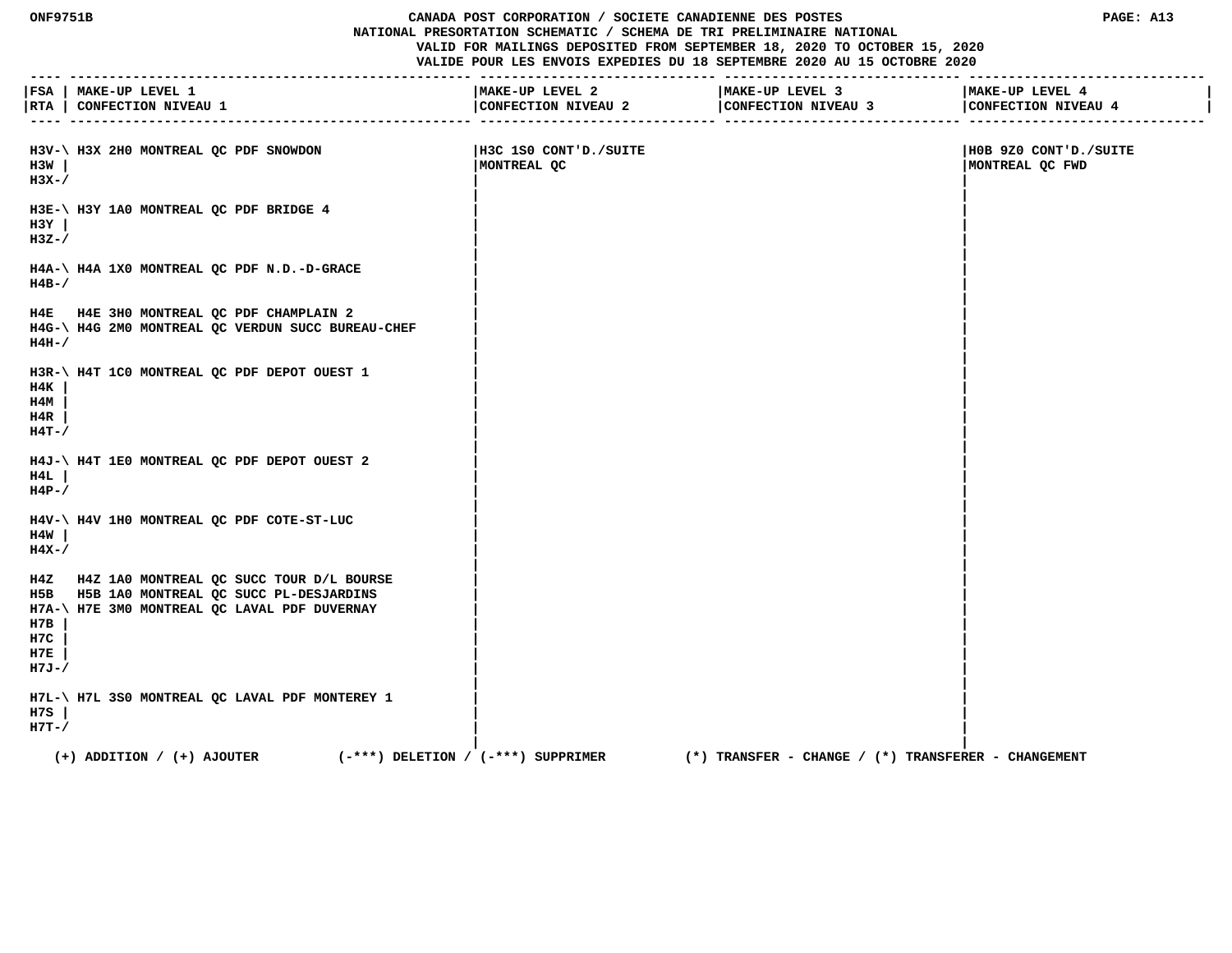#### **ONF9751B CANADA POST CORPORATION / SOCIETE CANADIENNE DES POSTES PAGE: A14 NATIONAL PRESORTATION SCHEMATIC / SCHEMA DE TRI PRELIMINAIRE NATIONAL VALID FOR MAILINGS DEPOSITED FROM SEPTEMBER 18, 2020 TO OCTOBER 15, 2020**

| $- - - -$                          | FSA   MAKE-UP LEVEL 1<br>RTA   CONFECTION NIVEAU 1                                                                      | MAKE-UP LEVEL 2<br>CONFECTION NIVEAU 2 | MAKE-UP LEVEL 3<br>CONFECTION NIVEAU 3<br>----------- -------<br>------------- -------- | MAKE-UP LEVEL 4<br>CONFECTION NIVEAU 4   |
|------------------------------------|-------------------------------------------------------------------------------------------------------------------------|----------------------------------------|-----------------------------------------------------------------------------------------|------------------------------------------|
| н7к<br>$H7M-$                      | H7H-\ H7L 3T0 MONTREAL QC LAVAL PDF MONTEREY 2                                                                          | H3C 1S0 CONT'D./SUITE<br>MONTREAL QC   |                                                                                         | H0B 9Z0 CONT'D./SUITE<br>MONTREAL QC FWD |
| H7N<br>$H7V - /$                   | H7G-\ H7N 2T0 MONTREAL QC LAVAL PDF L-D-RAPIDES                                                                         |                                        |                                                                                         |                                          |
| H7R<br>H7W<br>H7X<br>$H7Y-$        | H7P-\ H7P 1A0 MONTREAL QC LAVAL PDF LAVAL OUEST                                                                         |                                        |                                                                                         |                                          |
| $H8P-$                             | H8N-\ H8N 1A0 MONTREAL QC PDF CHAMPLAIN 1                                                                               |                                        |                                                                                         |                                          |
| H8S-/                              | H8R-\ H8R 1X0 MONTREAL QC PDF LASALLE                                                                                   |                                        |                                                                                         |                                          |
| H8Z<br>н9в-/                       | H8Y-\ H8Y 2N0 MONTREAL QC PDF ROXBORO                                                                                   |                                        |                                                                                         |                                          |
| H9C<br>н9Е<br>H9H<br>H9J<br>$H9K-$ | H9A-\ H9H 4K0 MONTREAL QC PDF PIERREFONDS                                                                               |                                        |                                                                                         |                                          |
| H9G<br>H9P<br>H9R<br>$H9S-$        | $H4Y-\$ H9R 2V0<br>H8T   MONTREAL QC POINTE-CLAIRE PDF POINTE-CLAIRE                                                    |                                        |                                                                                         |                                          |
| $H9X-$                             | H4S H9R 3V0<br>MONTREAL QC POINTE-CLAIRE PDF POINTE-CLAIRE 2<br>H9W-\ H9W 2Y0 MONTREAL QC BEACONSFIELD PDF BEACONSFIELD |                                        |                                                                                         |                                          |
|                                    | J4G-\ J4H 3L0<br>J4H-/ MONTREAL QC SAINT-HUBERT PDF DE L'AEROPORT 2                                                     |                                        |                                                                                         |                                          |
|                                    | $(-***)$ DELETION / $(-***)$ SUPPRIMER<br>$(+)$ ADDITION / $(+)$ AJOUTER                                                |                                        | $(*)$ TRANSFER - CHANGE / $(*)$ TRANSFERER - CHANGEMENT                                 |                                          |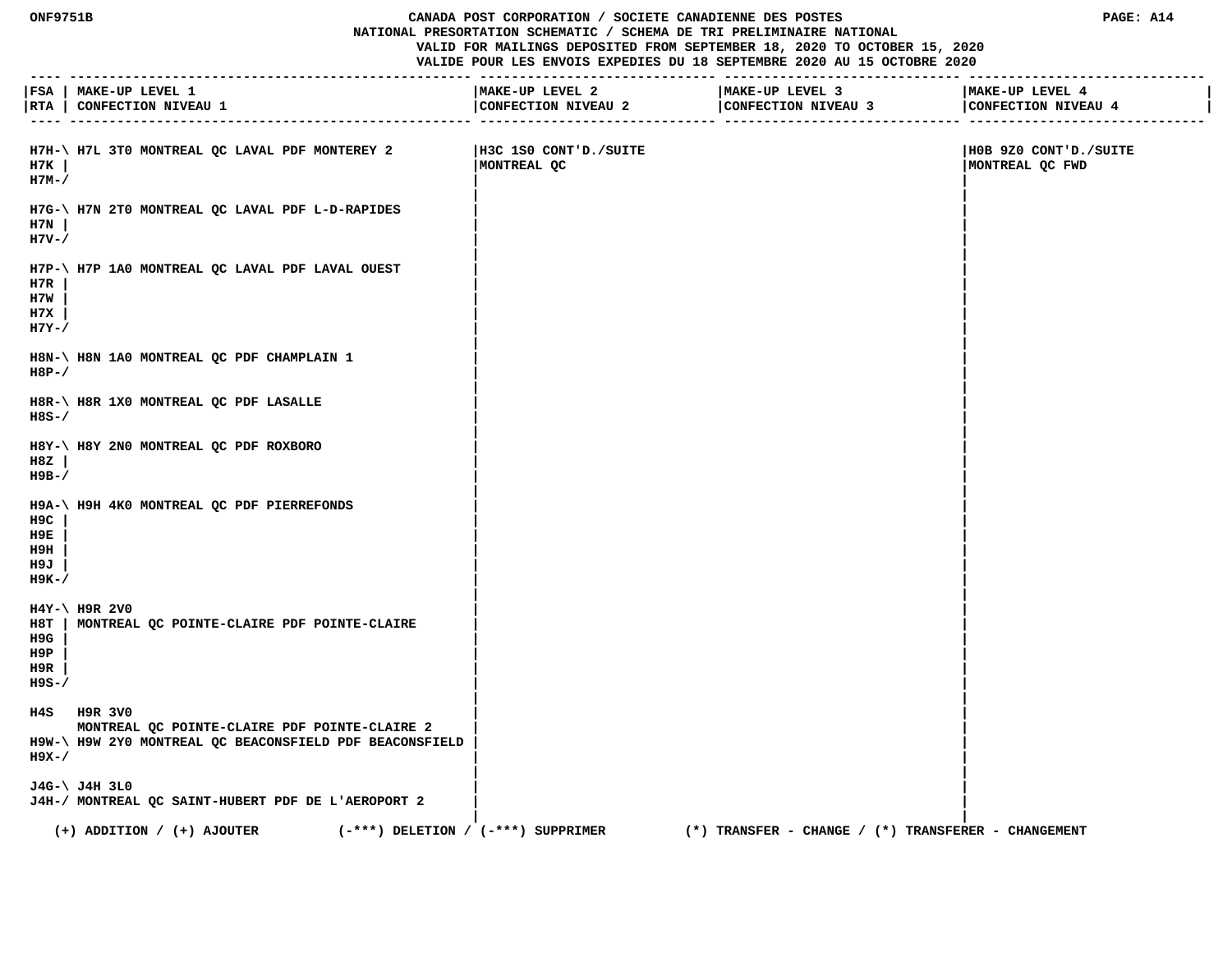#### **ONF9751B CANADA POST CORPORATION / SOCIETE CANADIENNE DES POSTES PAGE: A15 NATIONAL PRESORTATION SCHEMATIC / SCHEMA DE TRI PRELIMINAIRE NATIONAL**

 **VALID FOR MAILINGS DEPOSITED FROM SEPTEMBER 18, 2020 TO OCTOBER 15, 2020**

|                                | FSA   MAKE-UP LEVEL 1<br>RTA   CONFECTION NIVEAU 1                                        | MAKE-UP LEVEL 2<br>CONFECTION NIVEAU 2 | MAKE-UP LEVEL 3<br>CONFECTION NIVEAU 3              | MAKE-UP LEVEL 4<br>CONFECTION NIVEAU 4   |
|--------------------------------|-------------------------------------------------------------------------------------------|----------------------------------------|-----------------------------------------------------|------------------------------------------|
| J4L<br>J4M<br>J4N-/            | J4J-\ J4K 1V0<br>J4K   MONTREAL QC SAINT-HUBERT PDF DE L'AEROPORT 3                       | H3C 1S0 CONT'D./SUITE<br>MONTREAL QC   |                                                     | H0B 9Z0 CONT'D./SUITE<br>MONTREAL QC FWD |
| J4X<br>J4Y<br>J4Z-/            | J4W-\ J4W 1T0 MONTREAL QC BROSSARD PDF BROSSARD 1                                         |                                        |                                                     |                                          |
| J4R<br>J4S<br>$J4V - /$        | J4P-\ J4W 3T0 MONTREAL QC BROSSARD PDF BROSSARD 2<br>$- -$                                |                                        |                                                     |                                          |
| G1C<br>$GLE-$                  | G1B-\ G1E 5A0 MONTREAL QC QUEBEC PDF BEAUPORT                                             | $-$ H6K 3W0<br>MONTREAL QC             |                                                     |                                          |
| G1H<br>G2L<br>G2M<br>$G2N-$    | G1G-\ G1H 1J0 MONTREAL QC QUEBEC PDF CHARLESBOURG                                         |                                        |                                                     |                                          |
| G1K<br>$GLL-$                  | G1A G1K 3W0 MONTREAL QC QUEBEC SUCC TERMINUS<br>G1J-\ G1L 1N0 MONTREAL QC QUEBEC PDF JOLY |                                        |                                                     |                                          |
| *G1R<br>G1S<br>G1T<br>$G1V-$ / | G1N-\ G1N 4C0 MONTREAL QC QUEBEC PDF GRAHAM-BELL                                          |                                        |                                                     |                                          |
| $G1X-$                         | G1W-\ G1X 3V0 MONTREAL QC QUEBEC PDF DUPLESSIS                                            |                                        |                                                     |                                          |
| $G2B-$                         | G2A-\ G2B 1E0 MONTREAL QC QUEBEC PDF AUVERGNE 2                                           |                                        |                                                     |                                          |
|                                | $(-***)$ DELETION / $(-***)$ SUPPRIMER<br>$(+)$ ADDITION / $(+)$ AJOUTER                  |                                        | (*) TRANSFER – CHANGE / (*) TRANSFERER – CHANGEMENT |                                          |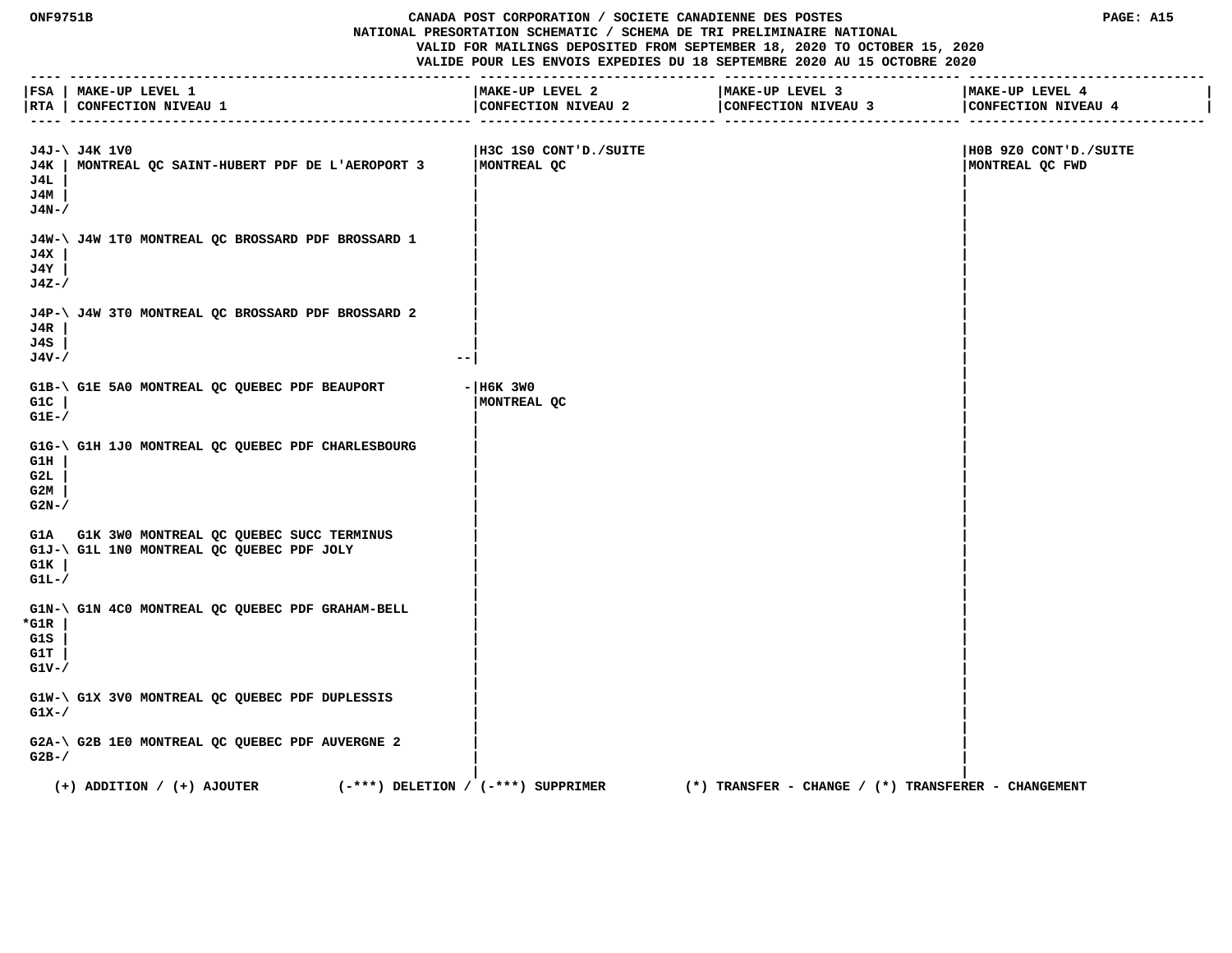## **ONF9751B CANADA POST CORPORATION / SOCIETE CANADIENNE DES POSTES PAGE: A16 NATIONAL PRESORTATION SCHEMATIC / SCHEMA DE TRI PRELIMINAIRE NATIONAL**

 **VALID FOR MAILINGS DEPOSITED FROM SEPTEMBER 18, 2020 TO OCTOBER 15, 2020**

|                                                 | ---- --------------------------------<br> FSA   MAKE-UP LEVEL 1<br>RTA   CONFECTION NIVEAU 1                                                              | MAKE-UP LEVEL 2<br>______________    | MAKE-UP LEVEL 3                                         | MAKE-UP LEVEL 4<br>CONFECTION NIVEAU 4<br>______________ ______________ |
|-------------------------------------------------|-----------------------------------------------------------------------------------------------------------------------------------------------------------|--------------------------------------|---------------------------------------------------------|-------------------------------------------------------------------------|
| G1P<br>G2C<br>G2J<br>$G2K-$                     | G1M-\ G2C 2B0 MONTREAL QC QUEBEC PDF JEAN-PERRIN                                                                                                          | H6K 3W0 CONT'D./SUITE<br>MONTREAL QC |                                                         | H0B 9Z0 CONT'D./SUITE<br>MONTREAL QC FWD                                |
| G2E<br>$G2G-$                                   | G1Y-\ G2E 3J0 MONTREAL QC QUEBEC PDF AUVERGNE 1                                                                                                           |                                      |                                                         |                                                                         |
| G3K  <br>$G3S-$                                 | G3E G3E 1A0 MONTREAL QC QUEBEC SUCC SAINT-EMILE<br>G3G G3G 1A0 MONTREAL QC QUEBEC SUCC LAC-ST-CHARLES<br>G3J-\ G3J 1A0 MONTREAL QC QUEBEC SUCC VAL-BELAIR |                                      |                                                         |                                                                         |
| G6W<br>G6X<br>$G6Y - /$                         | G6V-\ G6V 3P0 MONTREAL QC LEVIS PDF LEVIS<br>$- -$                                                                                                        |                                      |                                                         |                                                                         |
|                                                 | J1A J1A 1N0 COATICOOK OC PDF BUREAU-CHEF                                                                                                                  |                                      | $-JOB$ 920<br>SHERBROOKE QC CDP                         |                                                                         |
|                                                 | J1C J1C 1A0 SHERBROOKE QC SUCC BROMPTONVILLE                                                                                                              |                                      |                                                         |                                                                         |
| J1G<br>J1H<br>J1J<br>J1K<br>J1L<br>J1M<br>J1N-/ | J1E-\ J1H 1R0 SHERBROOKE QC SUCC BUREAU-CHEF                                                                                                              |                                      |                                                         |                                                                         |
|                                                 | J1R J1R 1A0 SHERBROOKE QC SUCC ST-ELI-D'ORFORD                                                                                                            |                                      |                                                         |                                                                         |
| J1S                                             | J1S 1J0 WINDSOR QC PDF BUREAU-CHEF                                                                                                                        |                                      |                                                         |                                                                         |
| J1T                                             | J1T 3A0 ASBESTOS QC PDF BUREAU-CHEF                                                                                                                       |                                      |                                                         |                                                                         |
|                                                 | J1X J1X 1Y0 MAGOG QC PDF BUREAU-CHEF                                                                                                                      |                                      |                                                         |                                                                         |
|                                                 | $(-***)$ DELETION / $(-***)$ SUPPRIMER<br>$(+)$ ADDITION / $(+)$ AJOUTER                                                                                  |                                      | $(*)$ TRANSFER - CHANGE / $(*)$ TRANSFERER - CHANGEMENT |                                                                         |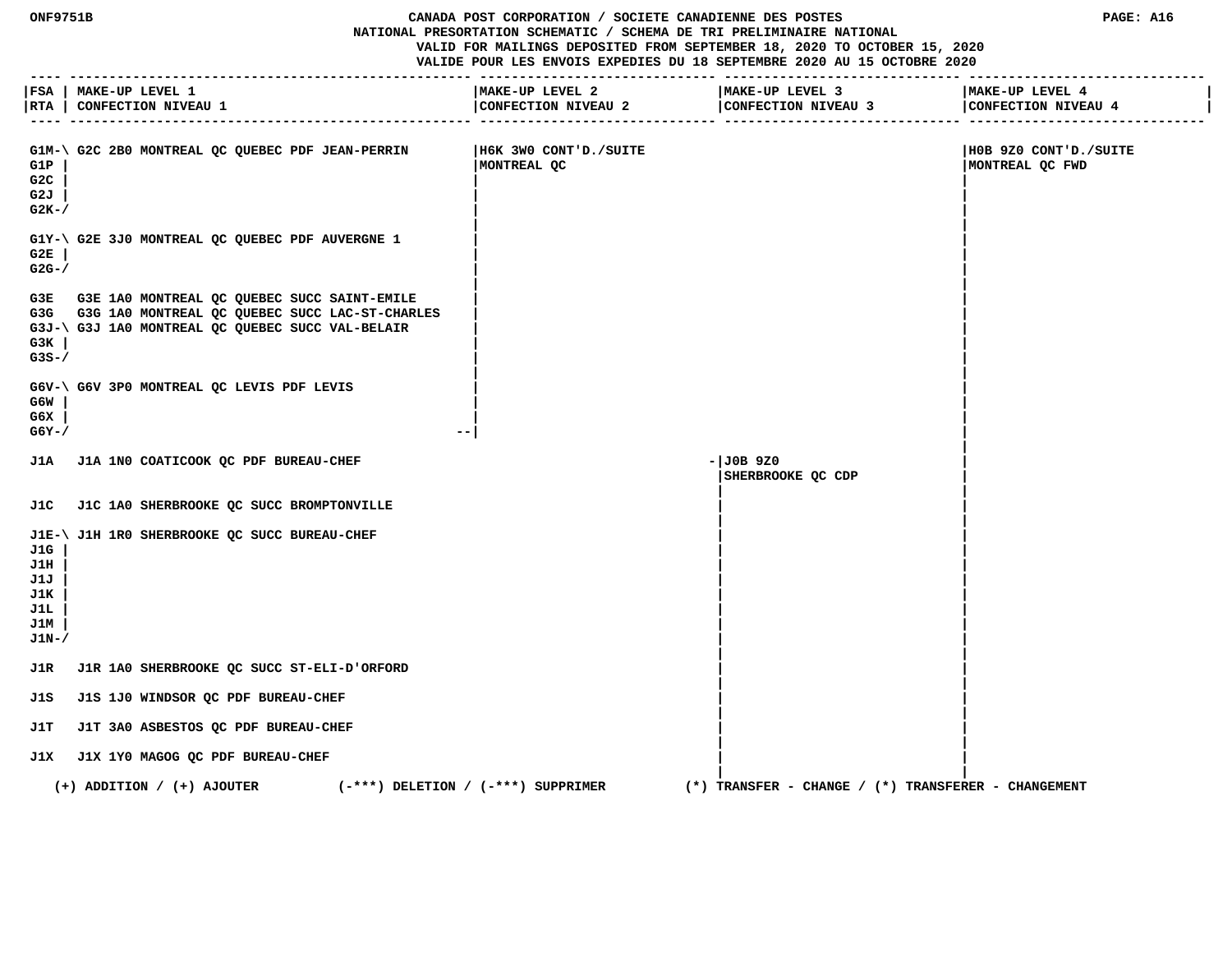**ONF9751B CANADA POST CORPORATION / SOCIETE CANADIENNE DES POSTES PAGE: A17 NATIONAL PRESORTATION SCHEMATIC / SCHEMA DE TRI PRELIMINAIRE NATIONAL VALID FOR MAILINGS DEPOSITED FROM SEPTEMBER 18, 2020 TO OCTOBER 15, 2020 VALIDE POUR LES ENVOIS EXPEDIES DU 18 SEPTEMBRE 2020 AU 15 OCTOBRE 2020 ---- --------------------------------------------------- ------------------------------ ------------------------------ ------------------------------ |FSA | MAKE-UP LEVEL 1 |MAKE-UP LEVEL 2 |MAKE-UP LEVEL 3 |MAKE-UP LEVEL 4 |** |RTA | CONFECTION NIVEAU 1 | CONFECTION NIVEAU 2 | CONFECTION NIVEAU 4 | CONFECTION NIVEAU 4 | CONFECTION NIVEAU 4 | CONFECTION NIVEAU 4 | CONFECTION NIVEAU 4  **---- --------------------------------------------------- ------------------------------ ------------------------------ ------------------------------ J0A-\ |J0B 9Z0 CONT'D./SUITE |H0B 9Z0 CONT'D./SUITE J0B-/----------------------------------------------------------------------------------|SHERBROOKE QC CDP |MONTREAL QC FWD | J1Z J1Z 1S0 -|J0C 9Z0 |** SAINT-CYRILLE-DE-WENDOVER OC SUCC BUREAU-CHEF **| DRUMMOND | DRUMMONDVILLE OC CDP | |** J2A-\ J2B 1H0 DRUMMONDVILLE QC PDF BUREAU-CHEF  **J2B | | | J2C | | | J2E-/ | | | | J0C -----------------------------------------------------------------------------------| | | J2G-\ J2G 2W0 GRANBY QC PDF BUREAU-CHEF**  $-$ **|J0E 9Z0 ||J0E 9Z0 ||J0E 9Z0 ||J0E 9Z0 ||J0E 9Z0 ||J0E 9Z0 ||J0E 9Z0 ||J0E 9Z0 ||J0E ||J0E 9Z0 ||J0E ||J0E ||J0E ||J0E ||J0E ||J0E ||J0E ||J0E ||J0E ||J0E ||J0E ||J0E ||J0E ||J0 J2H | |GRANBY QC CDP | J2J-/ | | | | J2K J2K 2X0 COWANSVILLE QC PDF BUREAU-CHEF | | | | J2L J2L 1A0 BROMONT QC SUCC BUREAU-CHEF | | | | J2M J2M 1A0 SHEFFORD QC SUCC BUREAU-CHEF | | | | J0E -----------------------------------------------------------------------------------| | | J3P-\ J3P 1C0 SOREL-TRACY OC PDF BUREAU-CHEF**  $-$  $\frac{1}{00}$  **+**  $\frac{1}{00}$  **+**  $\frac{1}{00}$  **9Z0**  $\frac{9}{20}$  **J3R-/ |SOREL QC CDP | | | J3T J3T 1A0 NICOLET QC SUCC BUREAU-CHEF | | | | J0G -----------------------------------------------------------------------------------| | | J2R-\ J2S 3A0 SAINT-HYACINTHE QC PDF BUREAU-CHEF**  $\overline{ }$  **-**  $\overline{ }$  **-**  $\overline{ }$  **-**  $\overline{ }$  **J0H 9Z0 J2S | |ST-HYACINTHE QC CDP | J2T-/ | | | | J0H -----------------------------------------------------------------------------------| | | J2N J2N 1L0 FARNHAM QC PDF BUREAU-CHEF 60 CONTRACT CONTRACT CHEF 60 CONTRACT 100J 9Z0 |ST-JEAN QC CDP | | | J2W J2W 1A0 SAINT-JEAN-SUR-RICHELIEU QC PDF SAINT-LUC | | | | (+) ADDITION / (+) AJOUTER (-\*\*\*) DELETION / (-\*\*\*) SUPPRIMER (\*) TRANSFER - CHANGE / (\*) TRANSFERER - CHANGEMENT**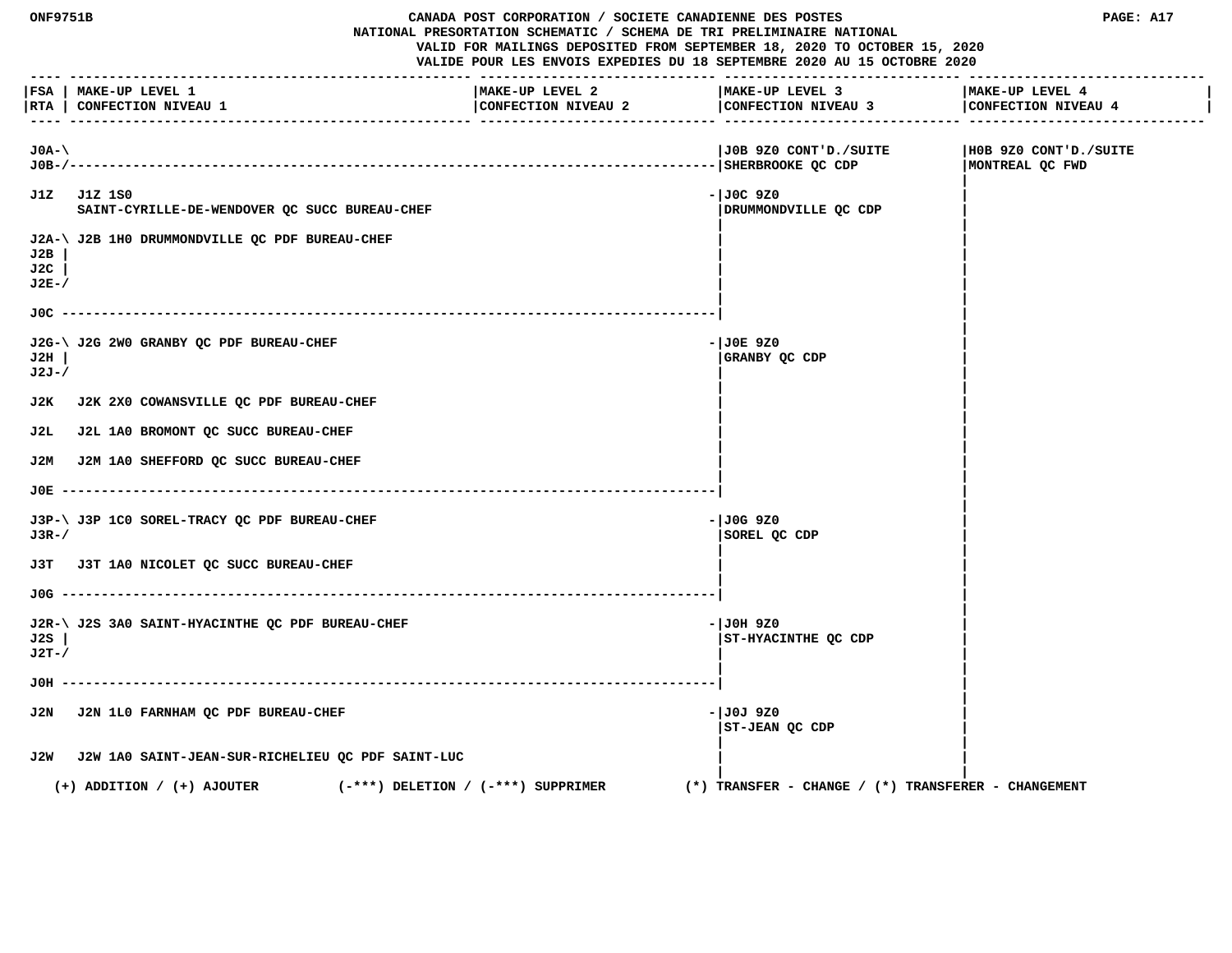|                        | CANADA POST CORPORATION / SOCIETE CANADIENNE DES POSTES<br><b>ONF9751B</b><br>NATIONAL PRESORTATION SCHEMATIC / SCHEMA DE TRI PRELIMINAIRE NATIONAL<br>VALID FOR MAILINGS DEPOSITED FROM SEPTEMBER 18, 2020 TO OCTOBER 15, 2020<br>VALIDE POUR LES ENVOIS EXPEDIES DU 18 SEPTEMBRE 2020 AU 15 OCTOBRE 2020 |                                        |                                                         | PAGE: A18                                |
|------------------------|------------------------------------------------------------------------------------------------------------------------------------------------------------------------------------------------------------------------------------------------------------------------------------------------------------|----------------------------------------|---------------------------------------------------------|------------------------------------------|
| ----                   | FSA   MAKE-UP LEVEL 1<br> RTA   CONFECTION NIVEAU 1                                                                                                                                                                                                                                                        | MAKE-UP LEVEL 2<br>CONFECTION NIVEAU 2 | MAKE-UP LEVEL 3<br>CONFECTION NIVEAU 3                  | MAKE-UP LEVEL 4<br>CONFECTION NIVEAU 4   |
| J2Y  <br>J3A<br>$J3B-$ | $J2X-\ U3B$ 6V0<br>SAINT-JEAN-SUR-RICHELIEU QC PDF BUREAU-CHEF                                                                                                                                                                                                                                             |                                        | J0J 9Z0 CONT'D./SUITE <br>ST-JEAN QC CDP                | H0B 9Z0 CONT'D./SUITE<br>MONTREAL QC FWD |
| J0J -                  |                                                                                                                                                                                                                                                                                                            |                                        |                                                         |                                          |
| J5T.                   | J5T 1A0 LAVALTRIE QC SUCC BUREAU-CHEF                                                                                                                                                                                                                                                                      |                                        | - JOK 9Z0<br>JOLIETTE QC CDP                            |                                          |
|                        | J5V J5V 2A0 LOUISEVILLE QC PDF BUREAU-CHEF                                                                                                                                                                                                                                                                 |                                        |                                                         |                                          |
| J5W                    | J5W 1A0 L'ASSOMPTION QC SUCC BUREAU-CHEF                                                                                                                                                                                                                                                                   |                                        |                                                         |                                          |
| J5X                    | J5X 3Y0 L'EPIPHANIE QC SUCC BUREAU-CHEF                                                                                                                                                                                                                                                                    |                                        |                                                         |                                          |
| J6E.                   | J6E 3H0 JOLIETTE QC PDF BUREAU-CHEF                                                                                                                                                                                                                                                                        |                                        |                                                         |                                          |
|                        |                                                                                                                                                                                                                                                                                                            |                                        |                                                         |                                          |
|                        | J3E J3E 1A0 SAINTE-JULIE QC PDF BUREAU-CHEF                                                                                                                                                                                                                                                                |                                        | - JOL 9Z0<br>MONTREAL #1 OC CDP                         |                                          |
| J3H-/                  | J3G-\ J3G 2M0 BELOEIL QC PDF BUREAU-CHEF                                                                                                                                                                                                                                                                   |                                        |                                                         |                                          |
| J3L                    | J3L 1W0 CHAMBLY QC PDF BUREAU-CHEF                                                                                                                                                                                                                                                                         |                                        |                                                         |                                          |
| ЈЗМ                    | J3M 1A0 MARIEVILLE QC SUCC BUREAU-CHEF                                                                                                                                                                                                                                                                     |                                        |                                                         |                                          |
| J3N                    | J3N 1A0 SAINT-BASILE-LE-GRAND QC SUCC BUREAU-CHEF                                                                                                                                                                                                                                                          |                                        |                                                         |                                          |
| J3V                    | J3V 1Y0 SAINT-BRUNO QC PDF BUREAU-CHEF                                                                                                                                                                                                                                                                     |                                        |                                                         |                                          |
| J3X.                   | J3X 1A0 VARENNES QC SUCC BUREAU-CHEF                                                                                                                                                                                                                                                                       |                                        |                                                         |                                          |
| J3Z<br>J4T-/           | J3Y-\ J3Y 3R0 SAINT-HUBERT OC PDF DE L'AEROPORT 1                                                                                                                                                                                                                                                          |                                        |                                                         |                                          |
| J4B                    | J4B 5B0 BOUCHERVILLE OC PDF BUREAU-CHEF                                                                                                                                                                                                                                                                    |                                        |                                                         |                                          |
| J5A                    | J5A 1A0 SAINT-CONSTANT QC PDF BUREAU-CHEF                                                                                                                                                                                                                                                                  |                                        |                                                         |                                          |
| J5B                    | J5B 1A0 DELSON QC SUCC BUREAU-CHEF<br>$(+)$ ADDITION / $(+)$ AJOUTER                                                                                                                                                                                                                                       | $(-***)$ DELETION / $(-***)$ SUPPRIMER | $(*)$ TRANSFER - CHANGE / $(*)$ TRANSFERER - CHANGEMENT |                                          |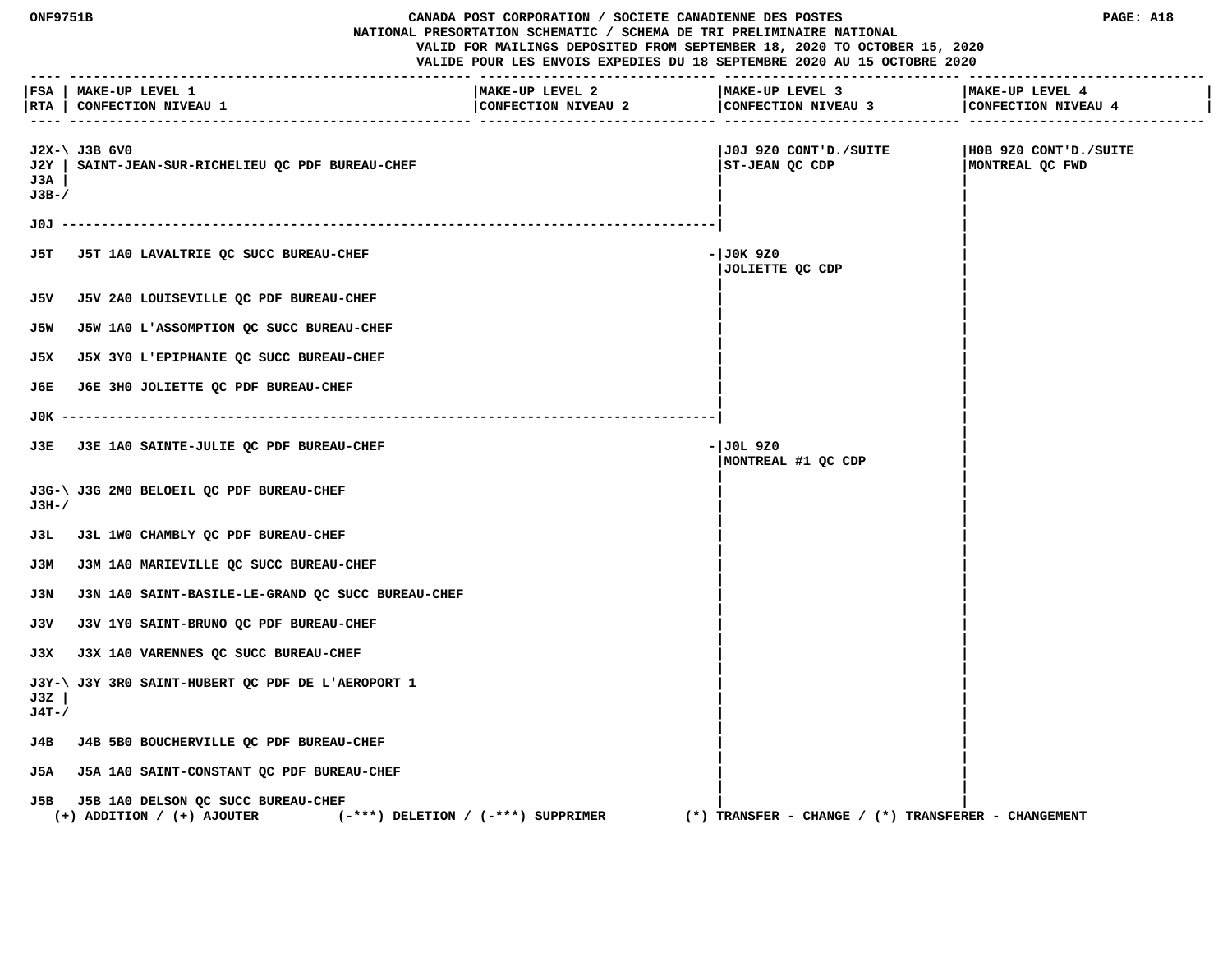# **ONF9751B CANADA POST CORPORATION / SOCIETE CANADIENNE DES POSTES PAGE: A19 NATIONAL PRESORTATION SCHEMATIC / SCHEMA DE TRI PRELIMINAIRE NATIONAL**

 **VALID FOR MAILINGS DEPOSITED FROM SEPTEMBER 18, 2020 TO OCTOBER 15, 2020**

|                            | FSA   MAKE-UP LEVEL 1<br> RTA   CONFECTION NIVEAU 1                      | MAKE-UP LEVEL 2<br>CONFECTION NIVEAU 2 | MAKE-UP LEVEL 3<br>CONFECTION NIVEAU 3 CONFECTION NIVEAU 4 | MAKE-UP LEVEL 4                          |
|----------------------------|--------------------------------------------------------------------------|----------------------------------------|------------------------------------------------------------|------------------------------------------|
|                            | J5C J5C 1A0 SAINTE-CATHERINE QC PDF BUREAU-CHEF                          |                                        | JOL 9Z0 CONT'D./SUITE<br>MONTREAL #1 QC CDP                | H0B 9Z0 CONT'D./SUITE<br>MONTREAL QC FWD |
|                            | J5R J5R 1V0 LA PRAIRIE QC PDF BUREAU-CHEF                                |                                        |                                                            |                                          |
| J6K<br>J6N<br>J6R-/        | J6J-\ J6J 3X0 CHATEAUGUAY QC SUCC BUREAU-CHEF                            |                                        |                                                            |                                          |
| J7T                        | J7T 2X0 SAINT-LAZARE QC SUCC BUREAU-CHEF                                 |                                        |                                                            |                                          |
| J7W-/                      | J7V-\ J7V 2K0 VAUDREUIL-DORION QC PDF BUREAU-CHEF                        |                                        |                                                            |                                          |
|                            |                                                                          |                                        |                                                            |                                          |
|                            | JOM ---------------                                                      |                                        | MTL (NV-QC) QC CDP                                         |                                          |
| J5Z<br>J6A-/               | J5Y-\ J6A 2C0 REPENTIGNY QC PDF BUREAU-CHEF                              |                                        | $-1J0N$ 9Z0<br>MONTREAL #2 QC CDP                          |                                          |
| J6W<br>J6X<br>J6Y<br>J7M-/ | J6V-\ J6X 4J0 TERREBONNE QC PDF 1                                        |                                        |                                                            |                                          |
| J7L-/                      | J7K-\ J6X 5J0 TERREBONNE QC PDF 2                                        |                                        |                                                            |                                          |
| $J7A-$                     | J6Z-\ J7A 3N0 ROSEMERE QC BOISBRIAND SUCC RIVE-NORD 2                    |                                        |                                                            |                                          |
| J7C<br>J7E<br>J7G<br>J7H-/ | J7B-\ J7E 3K0 BOISBRIAND QC PDF DEPOT RIVE-NORD                          |                                        |                                                            |                                          |
| J7N-/                      | J7J-\ J7N 1A0 MIRABEL QC SUCC BUREAU-CHEF                                |                                        |                                                            |                                          |
|                            | $(-***)$ DELETION / $(-***)$ SUPPRIMER<br>$(+)$ ADDITION / $(+)$ AJOUTER |                                        | $(*)$ TRANSFER - CHANGE / $(*)$ TRANSFERER - CHANGEMENT    |                                          |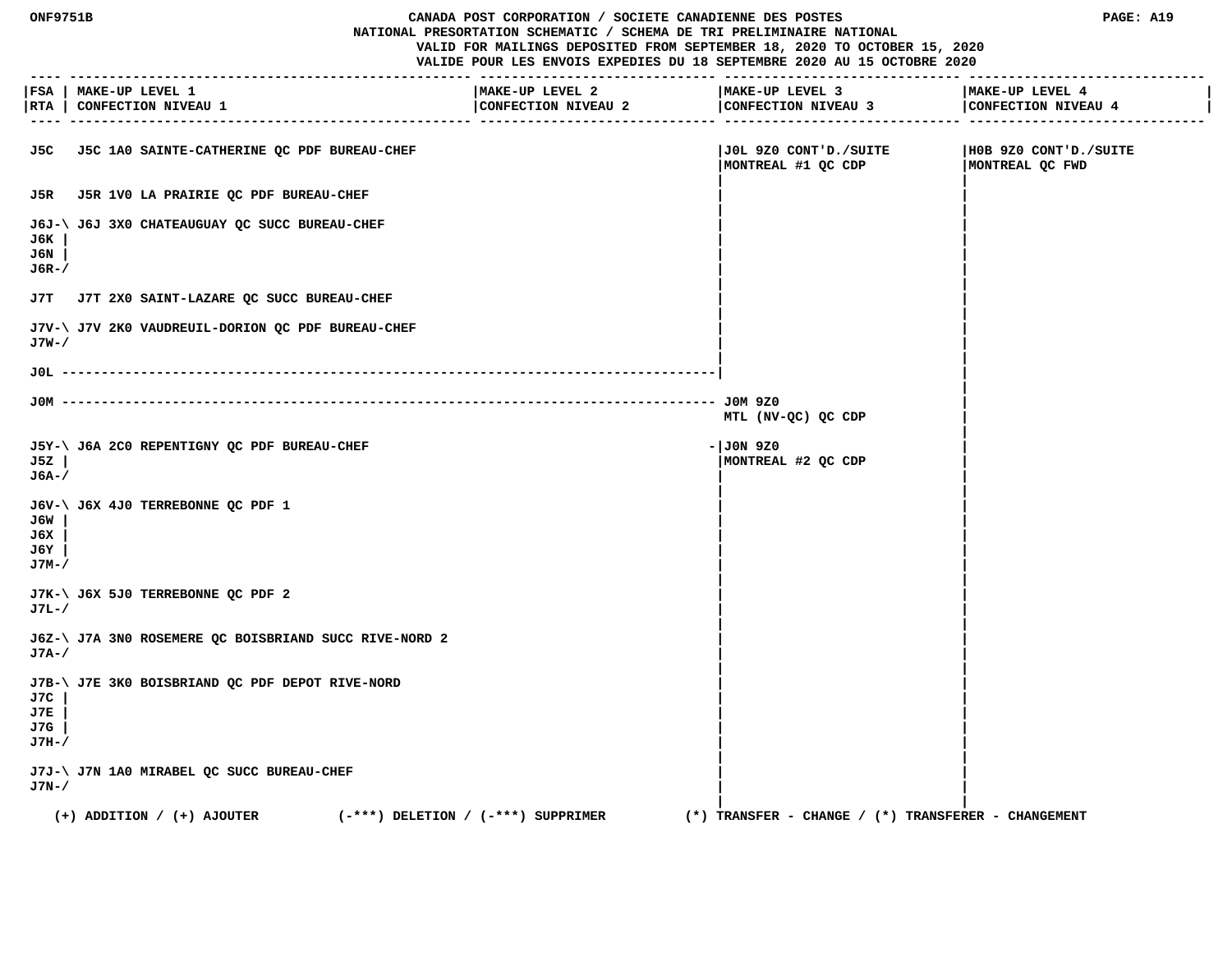| <b>ONF9751B</b> |                                                                          | CANADA POST CORPORATION / SOCIETE CANADIENNE DES POSTES<br>NATIONAL PRESORTATION SCHEMATIC / SCHEMA DE TRI PRELIMINAIRE NATIONAL |                                                                          | PAGE: A20                                |
|-----------------|--------------------------------------------------------------------------|----------------------------------------------------------------------------------------------------------------------------------|--------------------------------------------------------------------------|------------------------------------------|
|                 |                                                                          |                                                                                                                                  | VALID FOR MAILINGS DEPOSITED FROM SEPTEMBER 18, 2020 TO OCTOBER 15, 2020 |                                          |
|                 |                                                                          |                                                                                                                                  | VALIDE POUR LES ENVOIS EXPEDIES DU 18 SEPTEMBRE 2020 AU 15 OCTOBRE 2020  |                                          |
|                 | FSA   MAKE-UP LEVEL 1<br> RTA   CONFECTION NIVEAU 1                      | MAKE-UP LEVEL 2<br>CONFECTION NIVEAU 2                                                                                           | MAKE-UP LEVEL 3<br>CONFECTION NIVEAU 3                                   | MAKE-UP LEVEL 4<br>CONFECTION NIVEAU 4   |
| $J7R-$          | J7P-\ J7P 2B0 SAINT-EUSTACHE QC PDF BUREAU-CHEF                          |                                                                                                                                  | JON 9Z0 CONT'D./SUITE<br>  MONTREAL #2 QC CDP                            | H0B 9Z0 CONT'D./SUITE<br>MONTREAL QC FWD |
| JON -           |                                                                          |                                                                                                                                  |                                                                          |                                          |
|                 | J5J J5J 1A0 SAINTE-SOPHIE QC SUCC BUREAU-CHEF                            |                                                                                                                                  | $-JOR$ 9Z0<br>SAINT-JEROME QC CDP                                        |                                          |
|                 | J5K J5K 1A0 SAINT-COLOMBAN QC SUCC PRINCIPALE                            |                                                                                                                                  |                                                                          |                                          |
|                 | J5L J5L 1A0 SAINT-JEROME OC SUCC BELLEFEUILLE                            |                                                                                                                                  |                                                                          |                                          |
| $J5N-$          | J5M-\ J5M 1A0 SAINT-LIN-LAURENTIDES QC SUCC BUREAU-CHEF                  |                                                                                                                                  |                                                                          |                                          |
| $J7Z-$          | J7Y-\ J7Z 5L0 SAINT-JEROME QC PDF BUREAU-CHEF                            |                                                                                                                                  |                                                                          |                                          |
| J8A             | J8A 1A0 SAINT-HIPPOLYTE QC SUCC BUREAU-CHEF                              |                                                                                                                                  |                                                                          |                                          |
| J8B             | J8B 1A0 SAINTE-ADELE QC SUCC BUREAU-CHEF                                 |                                                                                                                                  |                                                                          |                                          |
| J8G             | J8G 1A0 BROWNSBURG-CHATHAM QC SUCC BUREAU-CHEF                           |                                                                                                                                  |                                                                          |                                          |
| J8H             | J8H 1Y0 LACHUTE QC PDF BUREAU-CHEF                                       |                                                                                                                                  |                                                                          |                                          |
| $JOR-\$         |                                                                          |                                                                                                                                  |                                                                          |                                          |
| J7X-/           | J6S-\ J6S 2M0<br>J6T   SALABERRY-DE-VALLEYFIELD QC PDF BUREAU-CHEF       |                                                                                                                                  | -IJ0S 9Z0<br>VALLEYFIELD QC CDP                                          |                                          |
| $JOP - \$       |                                                                          |                                                                                                                                  |                                                                          |                                          |
|                 | J8C J8C 2A0 SAINTE-AGATHE-DES-MONTS QC PDF BUREAU-CHEF                   |                                                                                                                                  | - JOT 9Z0<br>ST-AGATHE QC CDP                                            |                                          |
|                 | J8E J8E 1A0 MONT-TREMBLANT QC SUCC PRINCIPALE                            |                                                                                                                                  |                                                                          |                                          |
|                 |                                                                          |                                                                                                                                  |                                                                          |                                          |
|                 | J9E J9E 2J0 MANIWAKI QC PDF BUREAU-CHEF                                  |                                                                                                                                  | $-1J0W$ 920<br>MONT-LAURIER QC CDP                                       |                                          |
|                 | $(-***)$ DELETION / $(-***)$ SUPPRIMER<br>$(+)$ ADDITION / $(+)$ AJOUTER |                                                                                                                                  | $(*)$ TRANSFER - CHANGE / $(*)$ TRANSFERER - CHANGEMENT                  |                                          |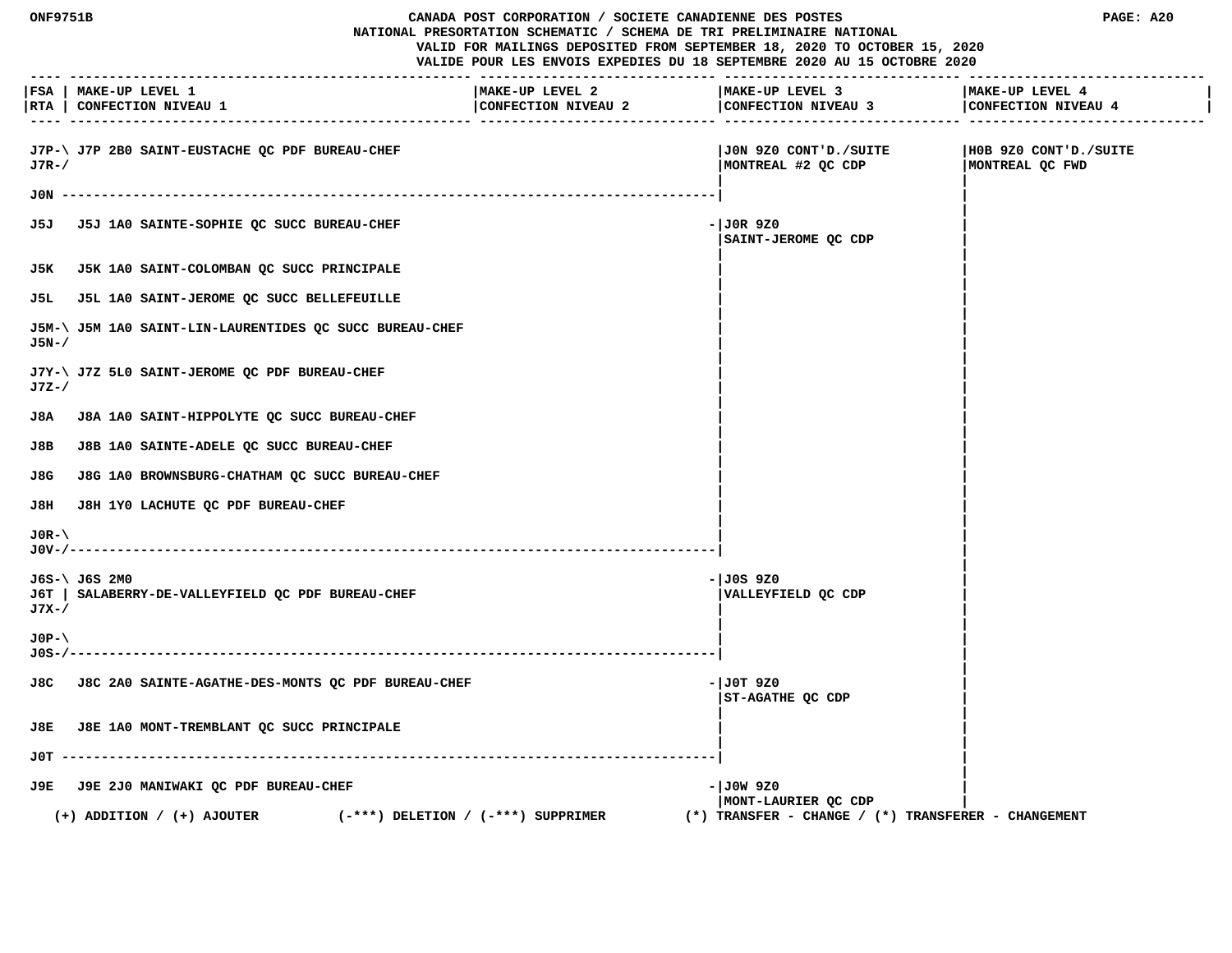| <b>ONF9751B</b><br>CANADA POST CORPORATION / SOCIETE CANADIENNE DES POSTES<br>NATIONAL PRESORTATION SCHEMATIC / SCHEMA DE TRI PRELIMINAIRE NATIONAL<br>VALID FOR MAILINGS DEPOSITED FROM SEPTEMBER 18, 2020 TO OCTOBER 15, 2020<br>VALIDE POUR LES ENVOIS EXPEDIES DU 18 SEPTEMBRE 2020 AU 15 OCTOBRE 2020<br>------------------- |                                                                          | ----------------- -------------        | PAGE: A21                                               |                                          |
|-----------------------------------------------------------------------------------------------------------------------------------------------------------------------------------------------------------------------------------------------------------------------------------------------------------------------------------|--------------------------------------------------------------------------|----------------------------------------|---------------------------------------------------------|------------------------------------------|
| RTA                                                                                                                                                                                                                                                                                                                               | FSA   MAKE-UP LEVEL 1<br>CONFECTION NIVEAU 1                             | MAKE-UP LEVEL 2<br>CONFECTION NIVEAU 2 | MAKE-UP LEVEL 3<br>CONFECTION NIVEAU 3                  | MAKE-UP LEVEL 4<br>CONFECTION NIVEAU 4   |
| J9L.                                                                                                                                                                                                                                                                                                                              | J9L 1S0 MONT-LAURIER QC PDF BUREAU-CHEF                                  |                                        | JOW 9Z0 CONT'D./SUITE<br>MONT-LAURIER OC CDP            | H0B 9Z0 CONT'D./SUITE<br>MONTREAL QC FWD |
|                                                                                                                                                                                                                                                                                                                                   |                                                                          |                                        |                                                         |                                          |
| J9P                                                                                                                                                                                                                                                                                                                               | J9P 1WO VAL-D'OR QC PDF BUREAU-CHEF                                      |                                        | - JOY 9Z0<br>VAL D'OR QC CDP                            |                                          |
| J9T.                                                                                                                                                                                                                                                                                                                              | J9T 1T0 AMOS QC PDF BUREAU-CHEF                                          |                                        |                                                         |                                          |
| J0Y -                                                                                                                                                                                                                                                                                                                             |                                                                          |                                        |                                                         |                                          |
|                                                                                                                                                                                                                                                                                                                                   | J9V J9V 1A0 VILLE-MARIE OC SUCC BUREAU-CHEF                              |                                        | - J0Z 9Z0<br>ROUYN-NORANDA QC CDP                       |                                          |
| $J9Y - /$                                                                                                                                                                                                                                                                                                                         | J9X-\ J9X 3E0 ROUYN-NORANDA QC PDF BUREAU-CHEF                           |                                        |                                                         |                                          |
|                                                                                                                                                                                                                                                                                                                                   | J9Z J9Z 1Y0 LA SARRE QC PDF BUREAU-CHEF                                  |                                        |                                                         |                                          |
|                                                                                                                                                                                                                                                                                                                                   |                                                                          |                                        | --                                                      |                                          |
| J8T<br>J8V-/                                                                                                                                                                                                                                                                                                                      | J8P-\ J8P 5B0<br>J8R   MTL EXT-OTTAWA QC GATINEAU SUCC BUREAU-CHEF       | $-$ H6E 3W0<br>MTL EXT-OTTAWA QC       |                                                         | $ H0E$ 9Z0<br> MTL EXT-OTTAWA QC FWD     |
| J8Y<br>J8Z<br>J9A-/                                                                                                                                                                                                                                                                                                               | J8X-\ J8Y 6N0 MTL EXT-OTTAWA QC GATINEAU PDF HULL                        |                                        |                                                         |                                          |
| J9J-/                                                                                                                                                                                                                                                                                                                             | J9H-\ J9H 3L0 MTL EXT-OTTAWA QC GATINEAU PDF AYLMER                      |                                        |                                                         |                                          |
|                                                                                                                                                                                                                                                                                                                                   | J8L J8L 2G0 GATINEAU OC PDF BUCKINGHAM                                   |                                        | - JOX 9Z0<br>HULL QC CDP                                |                                          |
| J8M                                                                                                                                                                                                                                                                                                                               | J8M 1A0 GATINEAU QC SUCC MASSON-ANGERS                                   |                                        |                                                         |                                          |
| J8N                                                                                                                                                                                                                                                                                                                               | J8N 1A0 VAL-DES-MONTS QC SUCC BUREAU-CHEF                                |                                        |                                                         |                                          |
| J9B                                                                                                                                                                                                                                                                                                                               | J9B 1A0 CHELSEA QC SUCC BUREAU-CHEF                                      |                                        |                                                         |                                          |
| J0X -                                                                                                                                                                                                                                                                                                                             | $(-***)$ DELETION / $(-***)$ SUPPRIMER<br>$(+)$ ADDITION / $(+)$ AJOUTER |                                        | $(*)$ TRANSFER - CHANGE / $(*)$ TRANSFERER - CHANGEMENT |                                          |
|                                                                                                                                                                                                                                                                                                                                   |                                                                          |                                        |                                                         |                                          |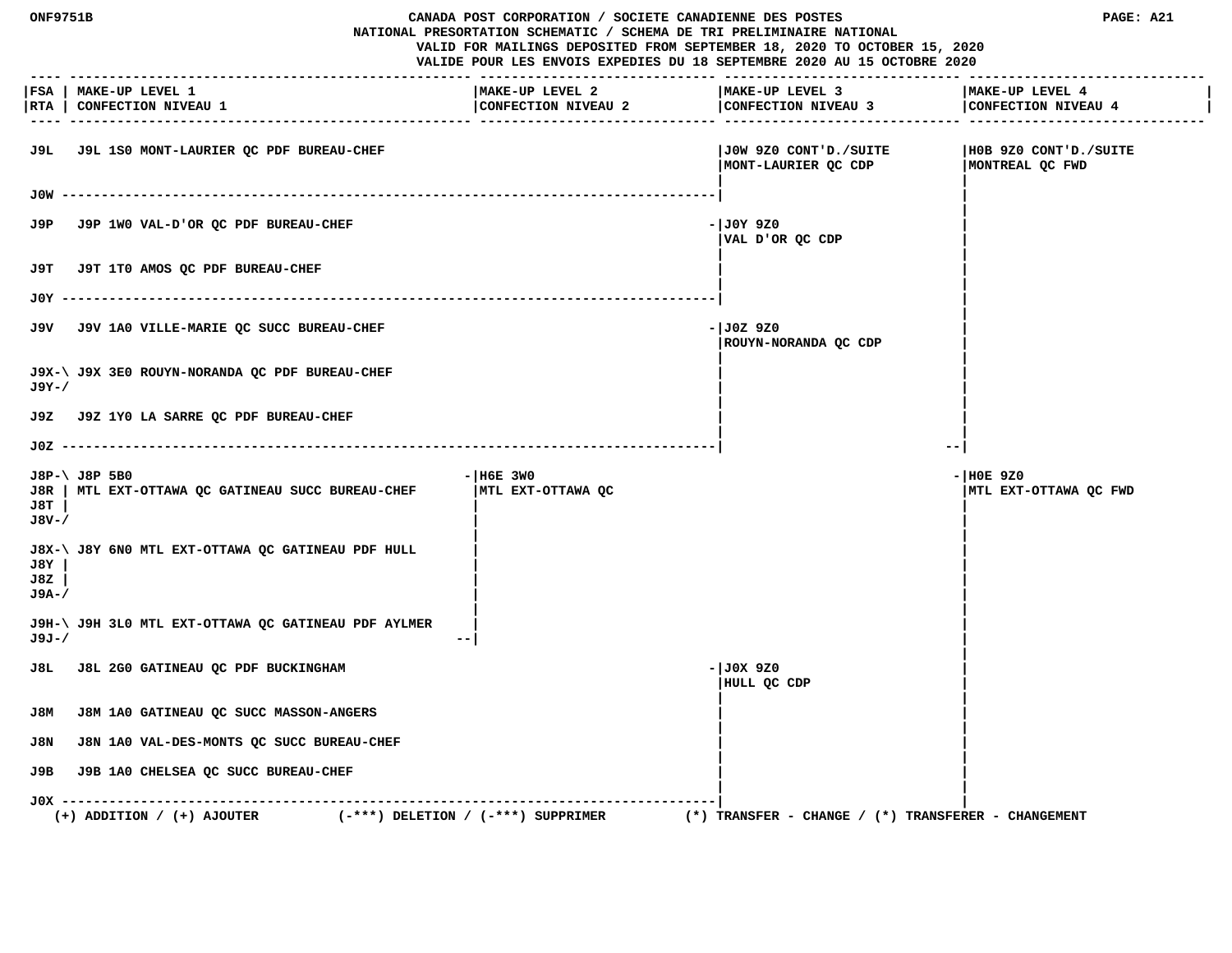| <b>NF975</b> |  |
|--------------|--|
|              |  |

# **ONF9751B CANADA POST CORPORATION / SOCIETE CANADIENNE DES POSTES PAGE: A22**

 **NATIONAL PRESORTATION SCHEMATIC / SCHEMA DE TRI PRELIMINAIRE NATIONAL VALID FOR MAILINGS DEPOSITED FROM SEPTEMBER 18, 2020 TO OCTOBER 15, 2020**

|                       | FSA   MAKE-UP LEVEL 1<br> RTA   CONFECTION NIVEAU 1                      | MAKE-UP LEVEL 2<br>CONFECTION NIVEAU 2 | MAKE-UP LEVEL 3<br>CONFECTION NIVEAU 3                  | MAKE-UP LEVEL 4<br>CONFECTION NIVEAU 4            |
|-----------------------|--------------------------------------------------------------------------|----------------------------------------|---------------------------------------------------------|---------------------------------------------------|
|                       |                                                                          |                                        | OTT EXT-CORNWALL ON DCF                                 | HOE 9Z0 CONT'D./SUITE<br>-- MTL EXT-OTTAWA QC FWD |
|                       | G4T G4T 1A0 CAP-AUX-MEULES QC SUCC PRINCIPALE                            |                                        | G0B 9Z0<br>CAP-AUX-MEULES QC CDP                        | - HOK 9Z0<br>MONTREAL QC FWD                      |
|                       | G4V G4V 1A0 SAINTE-ANNE-DES-MONTS QC SUCC BUREAU-CHEF                    |                                        | $-$ GOE 9Z0<br>MONT-JOLI # 1 QC CDP                     |                                                   |
|                       | G4X G4X 1A0 GASPE QC SUCC BUREAU-CHEF                                    |                                        |                                                         |                                                   |
| $GOC-\setminus$       |                                                                          |                                        |                                                         |                                                   |
| $G4S-$                | G4R-\ G4R 2W0 SEPT-ILES QC PDF BUREAU-CHEF                               |                                        | $-$ GOG 9Z0<br>SEPT-ILES QC CDP                         |                                                   |
|                       | G5B G5B 2G0 PORT-CARTIER QC PDF BUREAU-CHEF                              |                                        |                                                         |                                                   |
|                       |                                                                          |                                        |                                                         |                                                   |
| $G5C-$                | G4Z-\ G5C 2A0 BAIE-COMEAU QC PDF BUREAU-CHEF                             |                                        | - GOH 9Z0<br>BAIE COMEAU QC CDP                         |                                                   |
|                       |                                                                          |                                        |                                                         |                                                   |
|                       | G4W G4W 3B0 MATANE QC PDF BUREAU-CHEF                                    |                                        | - GOJ 9Z0<br> MONT-JOLI # 2 QC CDP                      |                                                   |
|                       | G5H G5H 2V0 MONT-JOLI QC PDF BUREAU-CHEF                                 |                                        |                                                         |                                                   |
| G5J                   | G5J 1A0 AMQUI QC SUCC BUREAU-CHEF                                        |                                        |                                                         |                                                   |
|                       |                                                                          |                                        |                                                         |                                                   |
| G5M<br>$G5N-$         | G5L-\ G5L 8B0 RIMOUSKI QC PDF RIMOUSKI                                   |                                        | - GOK 9Z0<br>RIMOUSKI # 1 QC CDP                        |                                                   |
| $GOB - \$<br>$GOK-/-$ |                                                                          |                                        |                                                         |                                                   |
|                       | G5R G5R 3A0 RIVIERE-DU-LOUP QC PDF BUREAU-CHEF                           |                                        | - GOL 9Z0<br>RIVIERE-DU-LOUP QC CDP                     |                                                   |
|                       | $(-***)$ DELETION / $(-***)$ SUPPRIMER<br>$(+)$ ADDITION / $(+)$ AJOUTER |                                        | $(*)$ TRANSFER - CHANGE / $(*)$ TRANSFERER - CHANGEMENT |                                                   |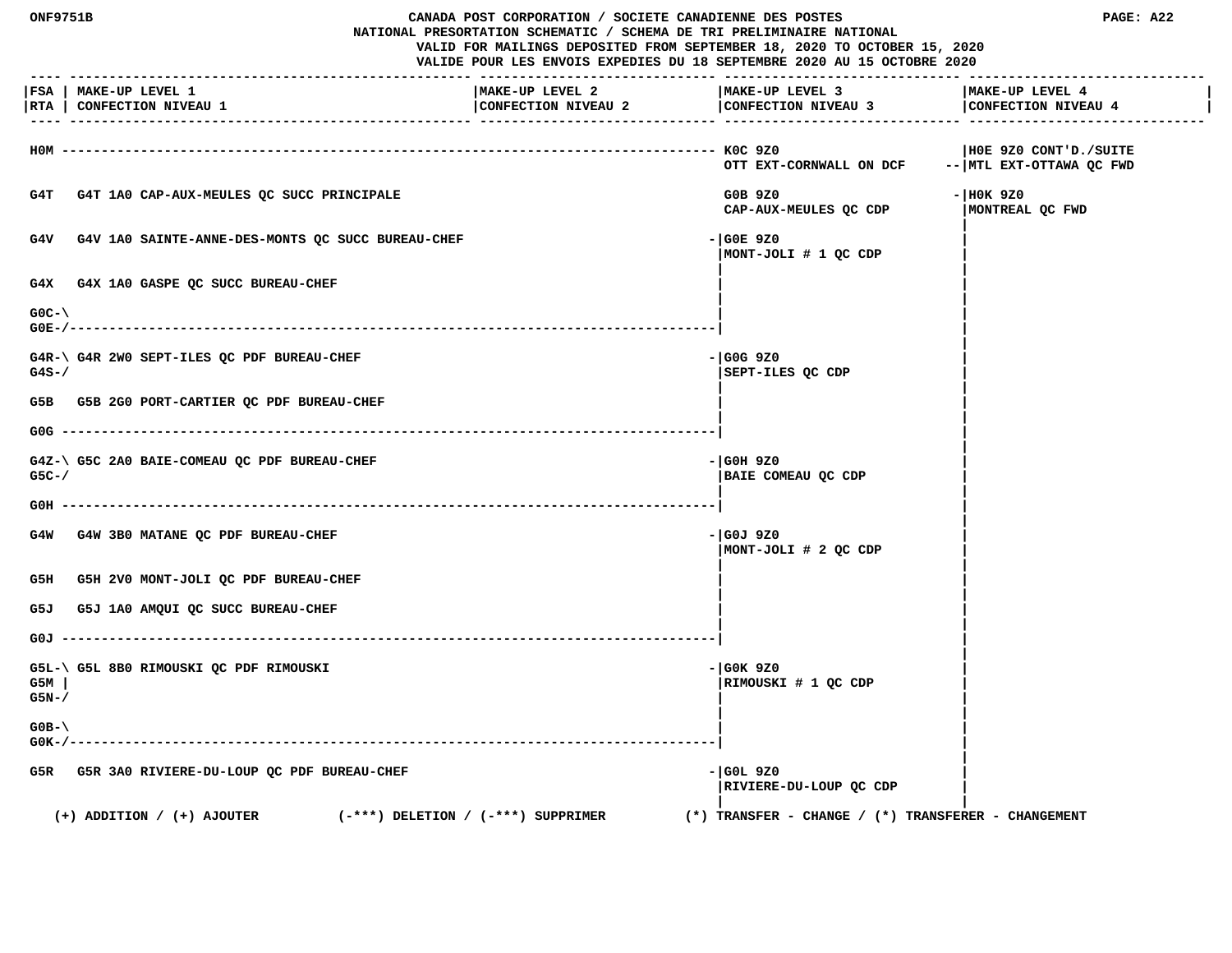| <b>ONF9751B</b> |                                                 | CANADA POST CORPORATION / SOCIETE CANADIENNE DES POSTES                                                                                             |                                                                 | PAGE: A23             |
|-----------------|-------------------------------------------------|-----------------------------------------------------------------------------------------------------------------------------------------------------|-----------------------------------------------------------------|-----------------------|
|                 |                                                 | NATIONAL PRESORTATION SCHEMATIC / SCHEMA DE TRI PRELIMINAIRE NATIONAL                                                                               |                                                                 |                       |
|                 |                                                 | VALID FOR MAILINGS DEPOSITED FROM SEPTEMBER 18, 2020 TO OCTOBER 15, 2020<br>VALIDE POUR LES ENVOIS EXPEDIES DU 18 SEPTEMBRE 2020 AU 15 OCTOBRE 2020 |                                                                 |                       |
|                 |                                                 |                                                                                                                                                     |                                                                 |                       |
|                 | FSA   MAKE-UP LEVEL 1                           | MAKE-UP LEVEL 2                                                                                                                                     | MAKE-UP LEVEL 3                                                 | MAKE-UP LEVEL 4       |
|                 | RTA   CONFECTION NIVEAU 1                       |                                                                                                                                                     | CONFECTION NIVEAU 2   CONFECTION NIVEAU 3   CONFECTION NIVEAU 4 |                       |
|                 |                                                 |                                                                                                                                                     |                                                                 |                       |
|                 | G5T G5T 1A0 DEGELIS QC SUCC BUREAU-CHEF         |                                                                                                                                                     | GOL 9Z0 CONT'D./SUITE                                           | HOK 9Z0 CONT'D./SUITE |
|                 |                                                 |                                                                                                                                                     | RIVIERE-DU-LOUP QC CDP                                          | MONTREAL OC FWD       |
|                 |                                                 |                                                                                                                                                     |                                                                 |                       |
|                 | GOL -----                                       |                                                                                                                                                     |                                                                 |                       |
|                 | G5X G5X 1A0 BEAUCEVILLE QC SUCC BUREAU-CHEF     |                                                                                                                                                     | - GOM 9Z0                                                       |                       |
|                 |                                                 |                                                                                                                                                     | ST-GEORGES QC CDP                                               |                       |
|                 |                                                 |                                                                                                                                                     |                                                                 |                       |
| G5Z             | G5Y-\ G5Y 1A0 SAINT-GEORGES QC PDF BUREAU-CHEF  |                                                                                                                                                     |                                                                 |                       |
| $G6A-$          |                                                 |                                                                                                                                                     |                                                                 |                       |
|                 |                                                 |                                                                                                                                                     |                                                                 |                       |
|                 | G6B G6B 1G0 LAC-MEGANTIC QC PDF BUREAU-CHEF     |                                                                                                                                                     |                                                                 |                       |
| $GOM-$          |                                                 |                                                                                                                                                     |                                                                 |                       |
| G0Y-/--         |                                                 |                                                                                                                                                     |                                                                 |                       |
|                 |                                                 |                                                                                                                                                     |                                                                 |                       |
| $G6H-$          | G6G-\ G6G 2J0 THETFORD MINES QC PDF BUREAU-CHEF |                                                                                                                                                     | - GON 9Z0<br>THETFORD MINES QC CDP                              |                       |
|                 |                                                 |                                                                                                                                                     |                                                                 |                       |
| G0N             |                                                 |                                                                                                                                                     |                                                                 |                       |
|                 |                                                 |                                                                                                                                                     | - GOP 9Z0                                                       |                       |
|                 | G6L G6L 1R0 PLESSISVILLE QC PDF BUREAU-CHEF     |                                                                                                                                                     | VICTORIAVILLE QC CDP                                            |                       |
|                 |                                                 |                                                                                                                                                     |                                                                 |                       |
|                 | G6P-\ G6P 3Z0 VICTORIAVILLE QC PDF BUREAU-CHEF  |                                                                                                                                                     |                                                                 |                       |
| G6R<br>G6S      |                                                 |                                                                                                                                                     |                                                                 |                       |
| $G6T - /$       |                                                 |                                                                                                                                                     |                                                                 |                       |
|                 |                                                 |                                                                                                                                                     |                                                                 |                       |
| $GOP - \langle$ |                                                 |                                                                                                                                                     |                                                                 |                       |
| $GOZ - / -$     |                                                 |                                                                                                                                                     |                                                                 |                       |
|                 | G5V G5V 2T0 MONTMAGNY QC PDF BUREAU-CHEF        |                                                                                                                                                     | - GOR 9Z0                                                       |                       |
|                 |                                                 |                                                                                                                                                     | QUEBEC # 2-A QC CDP                                             |                       |
|                 |                                                 |                                                                                                                                                     |                                                                 |                       |
|                 | G6C G6C 1A0 PINTENDRE QC LEVIS SUCC PINTENDRE   |                                                                                                                                                     |                                                                 |                       |
| G0R.            |                                                 |                                                                                                                                                     |                                                                 |                       |
|                 |                                                 |                                                                                                                                                     |                                                                 |                       |
| G6E.            | G6E 1A0 SAINTE-MARIE QC SUCC BUREAU-CHEF        |                                                                                                                                                     | - GOS 9Z0<br>QUEBEC # 2-B QC CDP                                |                       |
|                 |                                                 |                                                                                                                                                     |                                                                 |                       |
|                 | G6J G6J 1A0 SAINT-ETIENNE-DE-LAUZON QC          |                                                                                                                                                     |                                                                 |                       |
|                 | LEVIS SUCC SAINT-ETIENNE                        |                                                                                                                                                     |                                                                 |                       |
|                 | $(+)$ ADDITION / $(+)$ AJOUTER                  | (-***) DELETION / (-***) SUPPRIMER                                                                                                                  | $(*)$ TRANSFER - CHANGE / $(*)$ TRANSFERER - CHANGEMENT         |                       |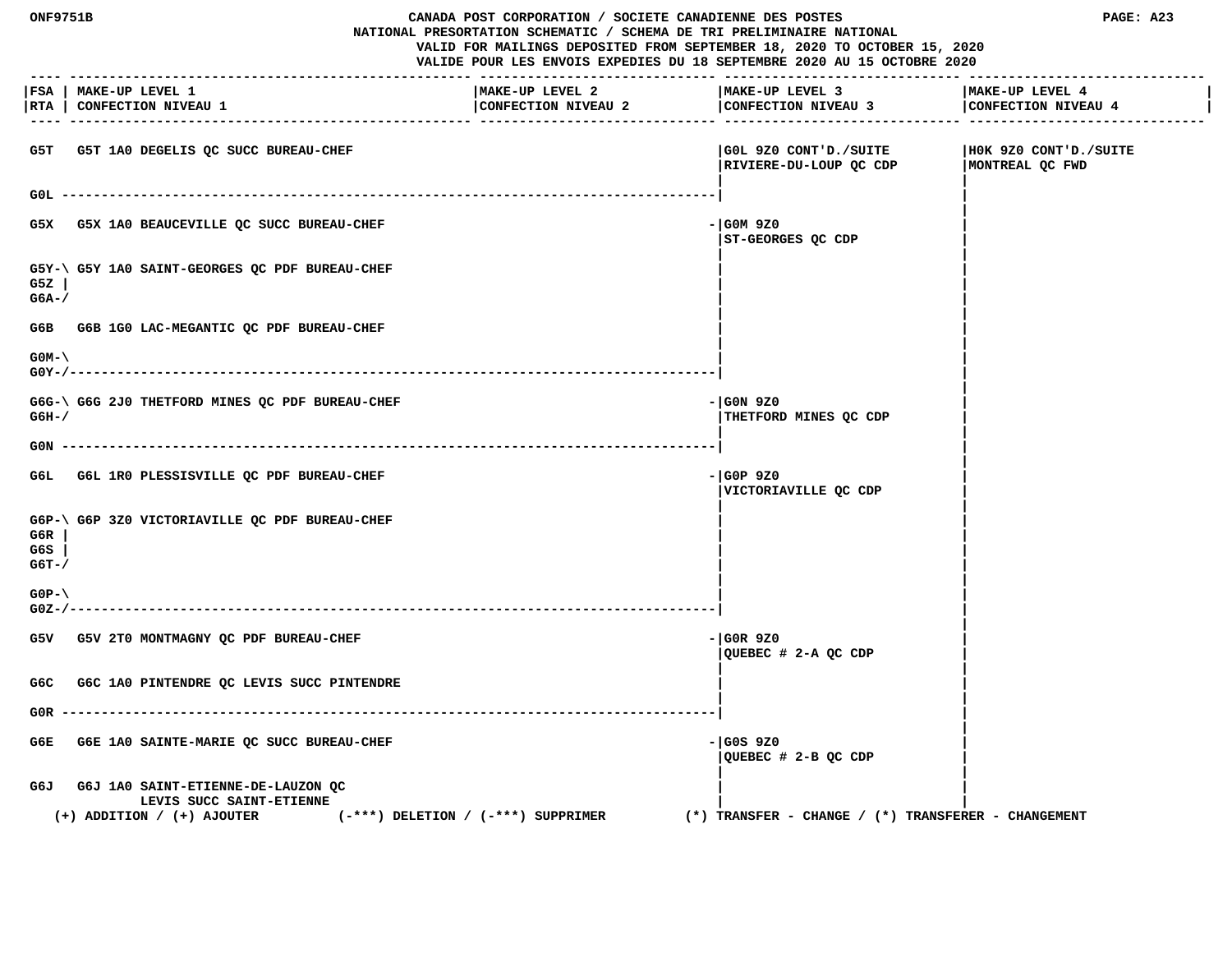| <b>ONF9751B</b><br>CANADA POST CORPORATION / SOCIETE CANADIENNE DES POSTES<br>NATIONAL PRESORTATION SCHEMATIC / SCHEMA DE TRI PRELIMINAIRE NATIONAL<br>VALID FOR MAILINGS DEPOSITED FROM SEPTEMBER 18, 2020 TO OCTOBER 15, 2020<br>VALIDE POUR LES ENVOIS EXPEDIES DU 18 SEPTEMBRE 2020 AU 15 OCTOBRE 2020 |                                                                                                                         |                                        |                                                     | PAGE: A24                                |
|------------------------------------------------------------------------------------------------------------------------------------------------------------------------------------------------------------------------------------------------------------------------------------------------------------|-------------------------------------------------------------------------------------------------------------------------|----------------------------------------|-----------------------------------------------------|------------------------------------------|
|                                                                                                                                                                                                                                                                                                            | FSA   MAKE-UP LEVEL 1<br>RTA   CONFECTION NIVEAU 1                                                                      | MAKE-UP LEVEL 2<br>CONFECTION NIVEAU 2 | MAKE-UP LEVEL 3<br>CONFECTION NIVEAU 3              | MAKE-UP LEVEL 4<br>CONFECTION NIVEAU 4   |
|                                                                                                                                                                                                                                                                                                            | G6K G6K 1A0<br>SAINT-REDEMPTEUR OC LEVIS SUCC ST-REDEMPTEUR                                                             |                                        | GOS 9Z0 CONT'D./SUITE<br>QUEBEC # 2-B QC CDP        | HOK 9Z0 CONT'D./SUITE<br>MONTREAL OC FWD |
|                                                                                                                                                                                                                                                                                                            | G6Z G6Z 1A0<br>SAINT-JEAN-CHRYSOSTOME QC LEVIS SUCC SAINT-JEAN                                                          |                                        |                                                     |                                          |
|                                                                                                                                                                                                                                                                                                            | G7A G7A 1C0 SAINT-NICOLAS QC LEVIS SUCC SAINT-NICOLAS                                                                   |                                        |                                                     |                                          |
|                                                                                                                                                                                                                                                                                                            |                                                                                                                         |                                        |                                                     |                                          |
| G3A                                                                                                                                                                                                                                                                                                        | G3A 1A0<br>SAINT-AUGUSTIN-DE-DESMAURES QC SUCC BUREAU-CHEF                                                              |                                        | $-$ GOT 9Z0<br>QUEBEC # 1 QC CDP                    |                                          |
| G3B                                                                                                                                                                                                                                                                                                        | G3B 0A0 LAC-BEAUPORT OC SUCC BUREAU-CHEF                                                                                |                                        |                                                     |                                          |
| G3C                                                                                                                                                                                                                                                                                                        | G3C 1A0 STONEHAM-ET-TEWKESBURY QC SUCC BUREAU-CHEF                                                                      |                                        |                                                     |                                          |
| G3H                                                                                                                                                                                                                                                                                                        | G3H 1A0 PONT-ROUGE QC SUCC BUREAU-CHEF                                                                                  |                                        |                                                     |                                          |
| G3L.                                                                                                                                                                                                                                                                                                       | G3L 1A0 SAINT-RAYMOND QC SUCC BUREAU-CHEF                                                                               |                                        |                                                     |                                          |
| G3M                                                                                                                                                                                                                                                                                                        | G3M 1A0 DONNACONA QC SUCC BUREAU-CHEF                                                                                   |                                        |                                                     |                                          |
| G3N                                                                                                                                                                                                                                                                                                        | <b>G3N 1A0</b><br>STE-CATHERINE-DE-LA-J-CARTIER QC SUCC BUREAU-CHEF                                                     |                                        |                                                     |                                          |
| G3Z                                                                                                                                                                                                                                                                                                        | G3Z 1M0 BAIE-SAINT-PAUL QC SUCC BUREAU CHEF                                                                             |                                        |                                                     |                                          |
| G4A                                                                                                                                                                                                                                                                                                        | G4A 1A0 CLERMONT QC SUCC BUREAU-CHEF                                                                                    |                                        |                                                     |                                          |
| G5A                                                                                                                                                                                                                                                                                                        | G5A 1A0 LA MALBAIE OC PDF BUREAU-CHEF                                                                                   |                                        |                                                     |                                          |
| $GOA-\$                                                                                                                                                                                                                                                                                                    |                                                                                                                         |                                        |                                                     |                                          |
| $G7N-$                                                                                                                                                                                                                                                                                                     | G7B-\ G7B 2E0 CHICOUTIMI CITE QC PDF LA BAIE                                                                            | $-$ G7H 0A0<br>CHICOUTIMI CITE OC      | - GOW 9Z0<br>CHICOUTIMI QC CDP                      |                                          |
| G7H<br>G7J<br>$G7K-$ /                                                                                                                                                                                                                                                                                     | G7G-\ G7H 3A0 CHICOUTIMI CITE QC PDF CHICOUTIMI                                                                         |                                        |                                                     |                                          |
|                                                                                                                                                                                                                                                                                                            | G7P G7P 1A0 CHICOUTIMI QC SUCC DESSERTE 1-A<br>$(-***)$ DELETION / $(-***)$ SUPPRIMER<br>$(+)$ ADDITION / $(+)$ AJOUTER |                                        | (*) TRANSFER – CHANGE / (*) TRANSFERER – CHANGEMENT |                                          |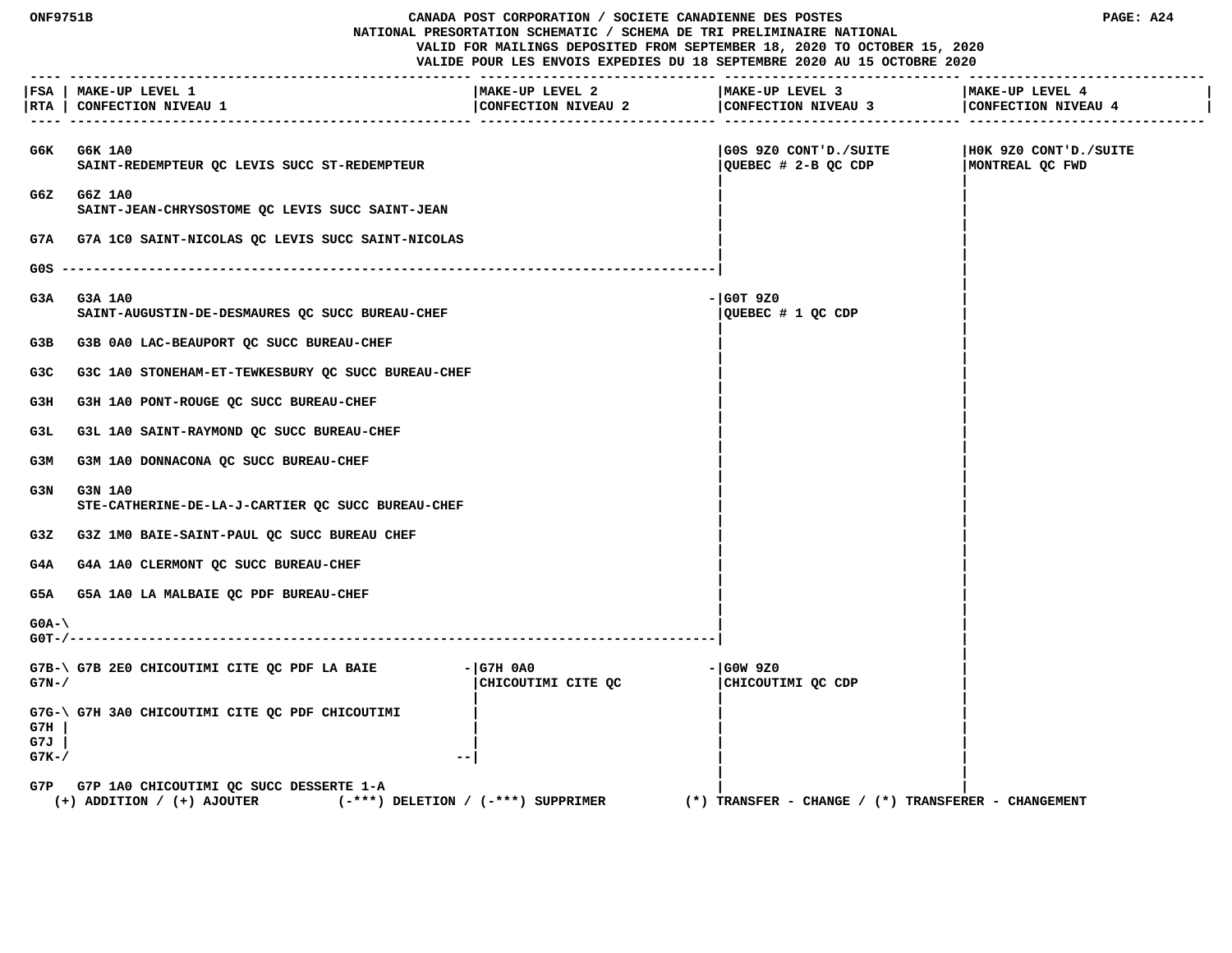#### **ONF9751B CANADA POST CORPORATION / SOCIETE CANADIENNE DES POSTES PAGE: A25 NATIONAL PRESORTATION SCHEMATIC / SCHEMA DE TRI PRELIMINAIRE NATIONAL VALID FOR MAILINGS DEPOSITED FROM SEPTEMBER 18, 2020 TO OCTOBER 15, 2020**

|                                    | FSA   MAKE-UP LEVEL 1<br> RTA   CONFECTION NIVEAU 1                  | MAKE-UP LEVEL 2<br>CONFECTION NIVEAU 2<br>.------------- -------- | MAKE-UP LEVEL 3<br>CONFECTION NIVEAU 3 CONFECTION NIVEAU 4<br>------------- --------- | MAKE-UP LEVEL 4                          |
|------------------------------------|----------------------------------------------------------------------|-------------------------------------------------------------------|---------------------------------------------------------------------------------------|------------------------------------------|
| G7T<br>G7X<br>G7Y<br>G7Z<br>$G8A-$ | G7S-\ G7T 1B0 JONQUIERE CITE QC PDF JONQUIERE                        |                                                                   | GOW 9Z0 CONT'D./SUITE<br>CHICOUTIMI QC CDP                                            | HOK 9Z0 CONT'D./SUITE<br>MONTREAL QC FWD |
| $G8C$  <br>$G8E-$ /                | G8B-\ G8B 3E0 ALMA QC PDF BUREAU-CHEF                                |                                                                   |                                                                                       |                                          |
| G8G                                | G8G 1A0<br>METABETCHOUAN-LAC-A-LA-CROIX QC SUCC BUREAU-CHEF          |                                                                   |                                                                                       |                                          |
| G8H                                | G8H 2L0 ROBERVAL QC PDF BUREAU-CHEF                                  |                                                                   |                                                                                       |                                          |
| G8J                                | G8J 1A0 CHICOUTIMI QC SUCC DESSERTE 2-A                              |                                                                   |                                                                                       |                                          |
| G8K                                | G8K 1A0 SAINT-FELICIEN QC SUCC BUREAU-CHEF                           |                                                                   |                                                                                       |                                          |
| G8L                                | G8L 1W0 DOLBEAU-MISTASSINI QC PDF BUREAU-CHEF                        |                                                                   |                                                                                       |                                          |
| G8M                                | G8M 1A0 NORMANDIN QC PDF PRINCIPAL                                   |                                                                   |                                                                                       |                                          |
| G8N                                | G8N 1A0 HEBERTVILLE QC SUCC BUREAU-CHEF                              |                                                                   |                                                                                       |                                          |
| G8P                                | G8P 1P0 CHIBOUGAMAU QC PDF BUREAU-CHEF                               |                                                                   |                                                                                       |                                          |
| $G0V - \$                          |                                                                      |                                                                   |                                                                                       |                                          |
| G8V<br>$G8W - /$                   | G8T-\ G9A 1A0 TROIS-RIVIERES QC PDF 2                                | - G9A 4X0<br>TROIS-RIVIERES QC                                    | - GOX 9Z0<br>TROIS-RIVIERES QC CDP                                                    |                                          |
| G8Z<br>G9A<br>G9B<br>$G9C - /$     | G8Y-\ G9A 4X0 TROIS-RIVIERES QC PDF 1<br>$- -$                       |                                                                   |                                                                                       |                                          |
|                                    | G9H G9H 1A0 BECANCOUR QC SUCC BUREAU-CHEF                            |                                                                   |                                                                                       |                                          |
| G9P<br>$G9R - /$                   | G9N-\ G9N 1V0 SHAWINIGAN QC PDF BUREAU-CHEF                          |                                                                   |                                                                                       |                                          |
|                                    | $(+)$ ADDITION / $(+)$ AJOUTER<br>(-***) DELETION / (-***) SUPPRIMER |                                                                   | $(*)$ TRANSFER - CHANGE / $(*)$ TRANSFERER - CHANGEMENT                               |                                          |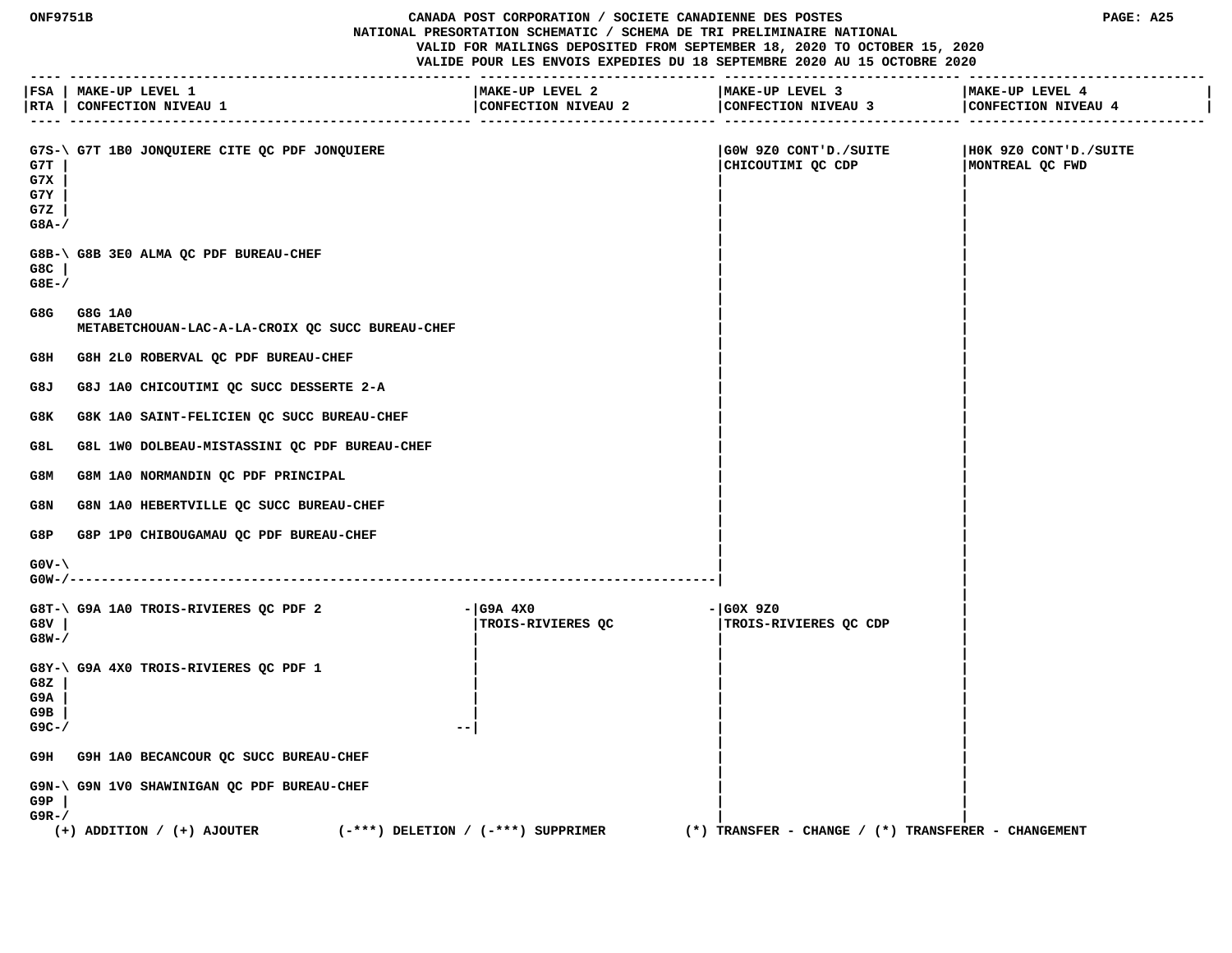| ONF9751B<br>CANADA POST CORPORATION / SOCIETE CANADIENNE DES POSTES<br>NATIONAL PRESORTATION SCHEMATIC / SCHEMA DE TRI PRELIMINAIRE NATIONAL<br>VALID FOR MAILINGS DEPOSITED FROM SEPTEMBER 18, 2020 TO OCTOBER 15, 2020<br>VALIDE POUR LES ENVOIS EXPEDIES DU 18 SEPTEMBRE 2020 AU 15 OCTOBRE 2020 |                                                                                                                           |                                        | PAGE: A26                              |                                                         |                                          |
|-----------------------------------------------------------------------------------------------------------------------------------------------------------------------------------------------------------------------------------------------------------------------------------------------------|---------------------------------------------------------------------------------------------------------------------------|----------------------------------------|----------------------------------------|---------------------------------------------------------|------------------------------------------|
|                                                                                                                                                                                                                                                                                                     | FSA   MAKE-UP LEVEL 1<br> RTA   CONFECTION NIVEAU 1                                                                       |                                        | MAKE-UP LEVEL 2<br>CONFECTION NIVEAU 2 | MAKE-UP LEVEL 3<br>CONFECTION NIVEAU 3                  | MAKE-UP LEVEL 4<br>CONFECTION NIVEAU 4   |
| G9T.                                                                                                                                                                                                                                                                                                | G9T 2M0 GRAND-MERE QC SHAWINIGAN PDF GRAND-MERE                                                                           |                                        |                                        | GOX 9Z0 CONT'D./SUITE<br>TROIS-RIVIERES QC CDP          | HOK 9Z0 CONT'D./SUITE<br>MONTREAL QC FWD |
| G9X.                                                                                                                                                                                                                                                                                                | G9X 1L0 LA TUQUE QC PDF BUREAU-CHEF                                                                                       |                                        |                                        |                                                         |                                          |
| $GOX -$                                                                                                                                                                                                                                                                                             |                                                                                                                           |                                        |                                        | $- -$                                                   |                                          |
|                                                                                                                                                                                                                                                                                                     |                                                                                                                           |                                        | ONTARIO -ON- ONTARIO                   |                                                         |                                          |
| K1K-/                                                                                                                                                                                                                                                                                               | K1A K1A 0A0 MTL EXT-OTTAWA QC OTTAWA STN FED-GOVT/GOU-   H6E 3W0<br>K1J-\ K1B 1A0 MTL EXT-OTTAWA QC OTTAWA STN TERMINAL 2 |                                        | MTL EXT-OTTAWA QC                      |                                                         | $ H0E$ 9Z0<br>MTL EXT-OTTAWA QC FWD      |
| K1G<br>K1H<br>K1X-/                                                                                                                                                                                                                                                                                 | K1B-\ K1B 3E0 MTL EXT-OTTAWA QC OTTAWA LCD LANCASTER                                                                      |                                        |                                        |                                                         |                                          |
| K1E<br>K1W<br>$K4A-$                                                                                                                                                                                                                                                                                | K1C-\ K1C 1L0 MTL EXT-OTTAWA QC ORLEANS STN ORLEANS                                                                       |                                        |                                        |                                                         |                                          |
| K1R<br>K1S<br>$K2P-$                                                                                                                                                                                                                                                                                | K1P-\ K1G 2C0 MTL EXT-OTTAWA QC OTTAWA LCD S. FLEMING                                                                     |                                        |                                        |                                                         |                                          |
| K1V-/                                                                                                                                                                                                                                                                                               | K1T-\ K1G 7S0 MTL EXT-OTTAWA QC OTTAWA LCD S                                                                              |                                        |                                        |                                                         |                                          |
| <u>K1M</u><br>$K1N-$ /                                                                                                                                                                                                                                                                              | K1L-\ K1L 5A0 MTL EXT-OTTAWA QC OTTAWA STN VANIER                                                                         |                                        |                                        |                                                         |                                          |
| K1Z-/                                                                                                                                                                                                                                                                                               | K1Y-\ K1Y 1H0 MTL EXT-OTTAWA QC OTTAWA STN C                                                                              |                                        |                                        |                                                         |                                          |
| $K2B-$                                                                                                                                                                                                                                                                                              | K2A-\ K2A 0A0 MTL EXT-OTTAWA QC OTTAWA STN J                                                                              |                                        |                                        |                                                         |                                          |
|                                                                                                                                                                                                                                                                                                     | $(+)$ ADDITION / $(+)$ AJOUTER                                                                                            | $(-***)$ DELETION / $(-***)$ SUPPRIMER |                                        | $(*)$ TRANSFER - CHANGE / $(*)$ TRANSFERER - CHANGEMENT |                                          |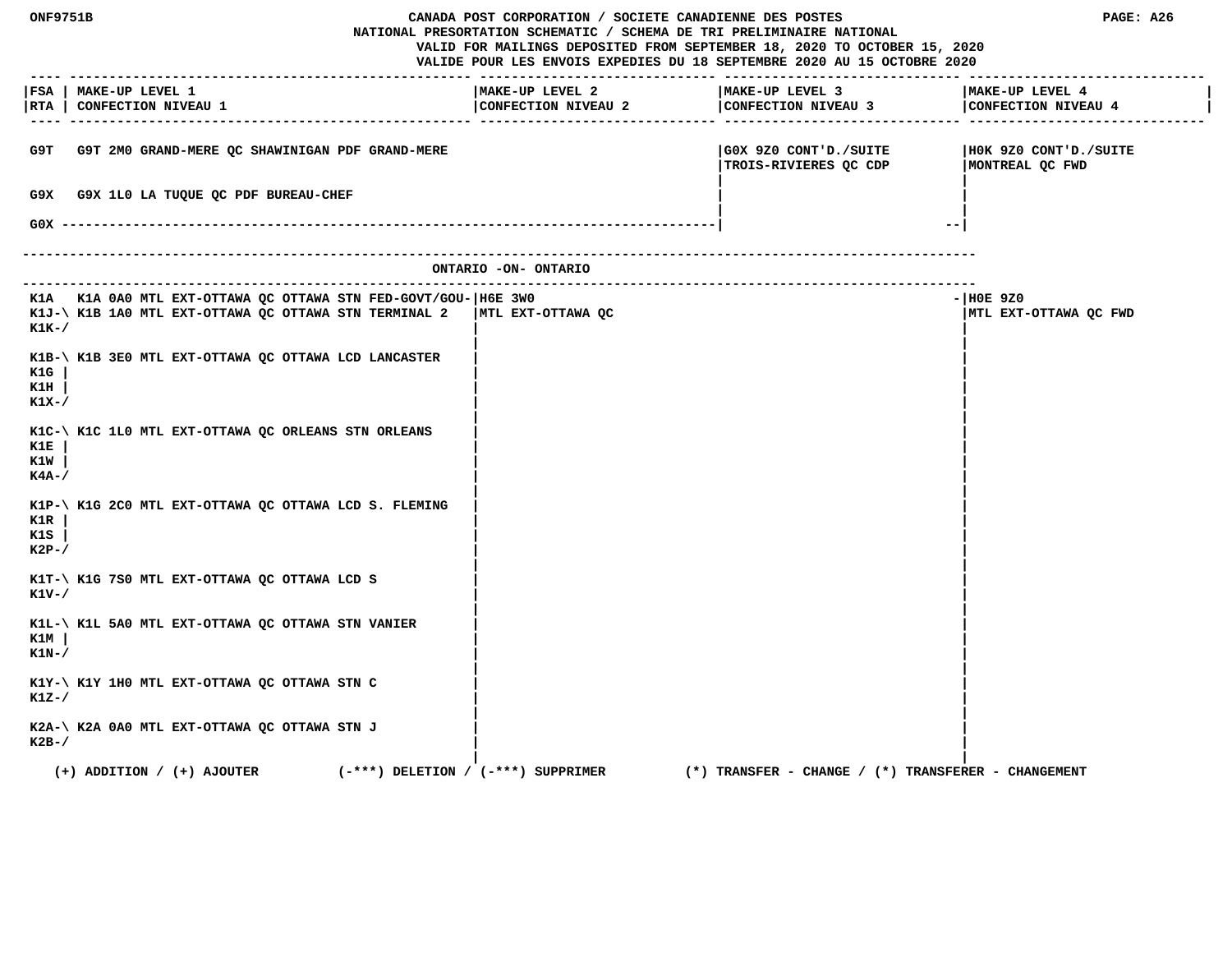**ONF9751B CANADA POST CORPORATION / SOCIETE CANADIENNE DES POSTES PAGE: A27 NATIONAL PRESORTATION SCHEMATIC / SCHEMA DE TRI PRELIMINAIRE NATIONAL VALID FOR MAILINGS DEPOSITED FROM SEPTEMBER 18, 2020 TO OCTOBER 15, 2020 VALIDE POUR LES ENVOIS EXPEDIES DU 18 SEPTEMBRE 2020 AU 15 OCTOBRE 2020**

 **---- --------------------------------------------------- ------------------------------ ------------------------------ ------------------------------ |FSA | MAKE-UP LEVEL 1 |MAKE-UP LEVEL 2 |MAKE-UP LEVEL 3 |MAKE-UP LEVEL 4 | |RTA | CONFECTION NIVEAU 1 |CONFECTION NIVEAU 2 |CONFECTION NIVEAU 3 |CONFECTION NIVEAU 4 | ---- --------------------------------------------------- ------------------------------ ------------------------------ ------------------------------ K2C-\ K2G 4V0 MTL EXT-OTTAWA QC NEPEAN LCD MERIVALE |H6E 3W0 CONT'D./SUITE |H0E 9Z0 CONT'D./SUITE EXT-OTTAWA QC MTL EXT-OTTAWA QC MTL EXT-OTTAWA QC MTL EXT-OTTAWA QC MD K2G-/ | | | |** K2H K2H 5Z0 MTL EXT-OTTAWA QC NEPEAN STN H  **K2J-\ K2J 1T0 MTL EXT-OTTAWA QC NEPEAN LCD N | | K2R-/ | | | |** K2K-\ K2K 1A0 MTL EXT-OTTAWA QC KANATA STN KANATA  **K2L | | | K2M | | | K2T | | | K2V | | | K2W-/ | | | | K2S K2S 1E0 MTL EXT-OTTAWA QC STITTSVILLE STN B --| | | K4B K4B 1A0 NAVAN ON STN MAIN -|K0A 9Z0 | |OTTAWA ON DCF | | |** K4C K4C 1A0 CUMBERLAND ON STN MAIN  **| |** K4K K4K 1A0 ROCKLAND ON STN MAIN  **| |** K4M K4M 1A0 MANOTICK ON STN MAIN  **| |** K4P K4P 1A0 GREELY ON STN MAIN  **| |** K4R K4R 1A0 RUSSELL ON STN MAIN  **| |** K7C K7C 2V0 CARLETON PLACE ON LCD MAIN  **| | K7S K7S 1S0 ARNPRIOR ON LCD MAIN | | | | K0A-\ | | L0V-/----------------------------------------------------------------------------------| | |** K6A K6A 1A0 OTT EXT ON HAWKESBURY LCD MAIN **ALL ASSESS ASSESSED ASSESSED AT A LOST OF A LOST OF A LOST OF A LOST OF A LOST OF A LOST OF A LOST OF A LOST OF A LOST OF A LOST OF A LOST OF A LOST OF A LOST OF A LOST OF A LOST |OTT EXT-HAWKESBURY ON DCF | | | K0B -----------------------------------------------------------------------------------| | |** K6H-\ K6H 1Y0 OTT EXT ON CORNWALL LCD 1 **1** and the state of the state of the state of the state of the state of the state of the state of the state of the state of the state of the state of the state of the state of the s  **K6J | |OTT EXT-CORNWALL ON DCF | K6K-/ | | (+) ADDITION / (+) AJOUTER (-\*\*\*) DELETION / (-\*\*\*) SUPPRIMER (\*) TRANSFER - CHANGE / (\*) TRANSFERER - CHANGEMENT**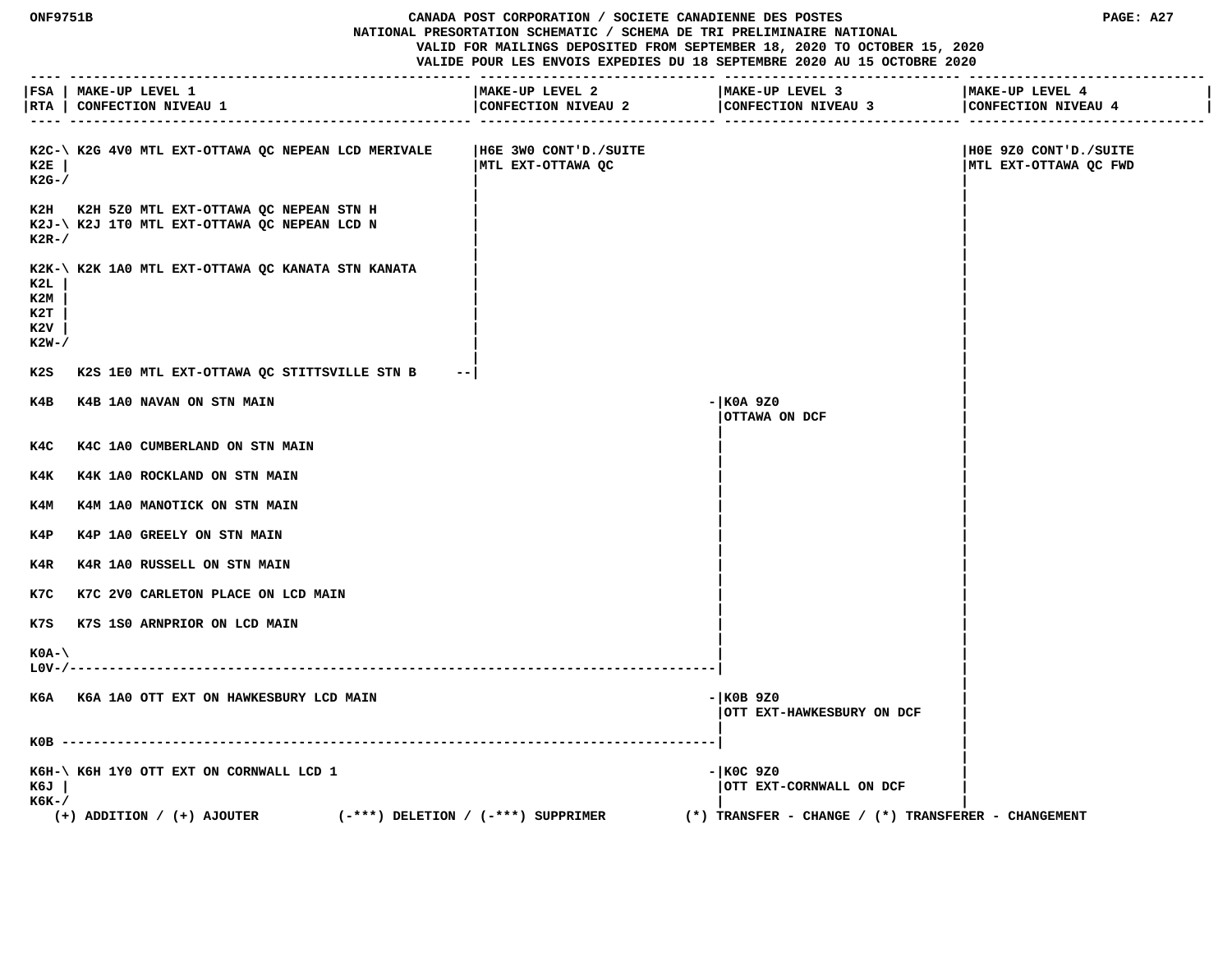**ONF9751B CANADA POST CORPORATION / SOCIETE CANADIENNE DES POSTES PAGE: A28 NATIONAL PRESORTATION SCHEMATIC / SCHEMA DE TRI PRELIMINAIRE NATIONAL VALID FOR MAILINGS DEPOSITED FROM SEPTEMBER 18, 2020 TO OCTOBER 15, 2020 VALIDE POUR LES ENVOIS EXPEDIES DU 18 SEPTEMBRE 2020 AU 15 OCTOBRE 2020 ---- --------------------------------------------------- ------------------------------ ------------------------------ ------------------------------ |FSA | MAKE-UP LEVEL 1 |MAKE-UP LEVEL 2 |MAKE-UP LEVEL 3 |MAKE-UP LEVEL 4 |** |RTA | CONFECTION NIVEAU 1 | CONFECTION NIVEAU 2 | CONFECTION NIVEAU 4 | CONFECTION NIVEAU 4 | CONFECTION NIVEAU 4 | CONFECTION NIVEAU 4 | CONFECTION NIVEAU 4  **---- --------------------------------------------------- ------------------------------ ------------------------------ ------------------------------ K0C -----------------------------------------------------------------------------------|K0C 9Z0 CONT'D./SUITE |H0E 9Z0 CONT'D./SUITE** -- | OTT EXT-CORNWALL ON DCF | MTL EXT-OTTAWA QC FWD  **|** K6T-\ K6V 4Y0 OTT EXT ON BROCKVILLE LCD MAIN **FIND ACCOMMENDATION** - |K0E 9Z0 **EXT-BROCKVILLE ON DCF**  $|\text{OTT}|\text{EXT}-\text{BROCKVILLE}$  ON DCF  **| | K0E -----------------------------------------------------------------------------------| | | K7A K7A 1H0 OTT EXT ON SMITHS FALLS LCD MAIN -|K0G 9Z0 | |OTT EXT-SMITHS FALLS ON DCF | | |** K7H K7H 1B0 OTT EXT ON PERTH STN MAIN  **| | K0G -----------------------------------------------------------------------------------| | |** K7V K7V 1R0 OTT EXT ON RENFREW LCD MAIN **FILL CONDUCTS CONDUCTS EXECUTE ASSESSMENT ASSAULT ASSAULT ASSAULT FILL CONDUCTS |OTT EXT-PEMBROKE ON DCF | | |** K8A-\ K8A 3J0 OTT EXT ON PEMBROKE LCD MAIN  **K8B-/ | | | |** K8H K8H 1X0 OTT EXT ON PETAWAWA LCD MAIN  **| | K0J -----------------------------------------------------------------------------------| --| K7G K7G 1G0 GANANOQUE ON LCD MAIN -|K0H 9Z0 -|L0J 9Z0 TOR EXT-KINGSTON ON DCF | |** K7K-\ K7L 1X0 TOR EXT-KINGSTON ON KINGSTON LCD MAIN - | K7L 1X0 **EXT-FINGSTON ON EXT-KINGSTON ON EXT- | | |** K7M-\ K7M 5E0 TOR EXT-KINGSTON ON KINGSTON STN A  **K7N | | | | K7P-/ 1 | | K0H -----------------------------------------------------------------------------------| | | K7R K7R 1N0 NAPANEE ON LCD MAIN** - **K0K 9Z0 |TOR EXT-BELLEVILLE ON DCF | | | K8N-\ K8P 5J0 BELLEVILLE ON STN MAIN | | K8P | | | K8R-/ | | | |** K8V K8V 4N0 TRENTON ON LCD MAIN  **(+) ADDITION / (+) AJOUTER (-\*\*\*) DELETION / (-\*\*\*) SUPPRIMER (\*) TRANSFER - CHANGE / (\*) TRANSFERER - CHANGEMENT**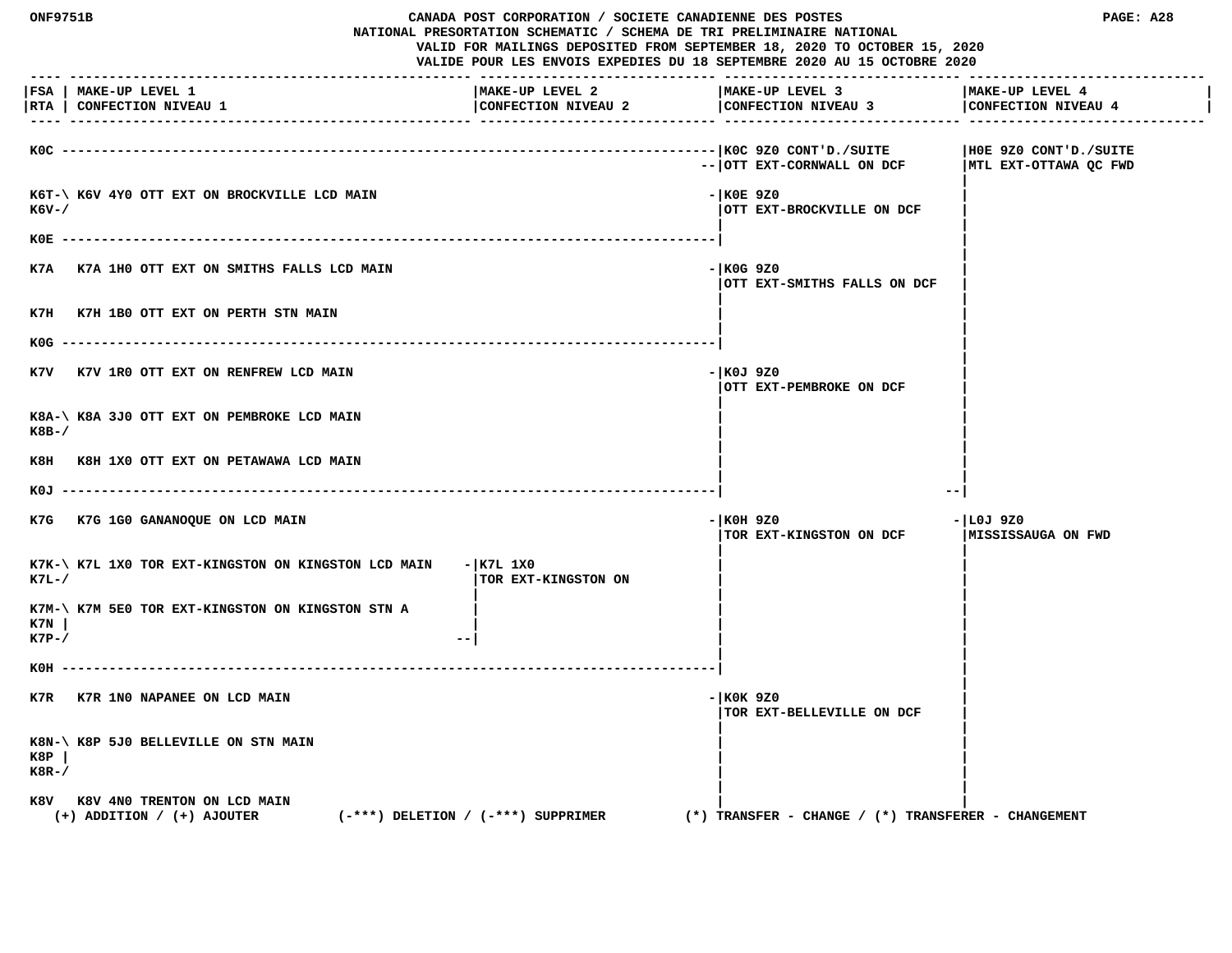| <b>ONF9751B</b><br>CANADA POST CORPORATION / SOCIETE CANADIENNE DES POSTES<br>NATIONAL PRESORTATION SCHEMATIC / SCHEMA DE TRI PRELIMINAIRE NATIONAL<br>VALID FOR MAILINGS DEPOSITED FROM SEPTEMBER 18, 2020 TO OCTOBER 15, 2020<br>VALIDE POUR LES ENVOIS EXPEDIES DU 18 SEPTEMBRE 2020 AU 15 OCTOBRE 2020 |                                                                          |                                        | PAGE: A29 |                                                         |                                        |
|------------------------------------------------------------------------------------------------------------------------------------------------------------------------------------------------------------------------------------------------------------------------------------------------------------|--------------------------------------------------------------------------|----------------------------------------|-----------|---------------------------------------------------------|----------------------------------------|
|                                                                                                                                                                                                                                                                                                            | FSA   MAKE-UP LEVEL 1<br> RTA   CONFECTION NIVEAU 1                      | MAKE-UP LEVEL 2<br>CONFECTION NIVEAU 2 |           | MAKE-UP LEVEL 3<br>CONFECTION NIVEAU 3                  | MAKE-UP LEVEL 4<br>CONFECTION NIVEAU 4 |
|                                                                                                                                                                                                                                                                                                            | KOK -----------------------                                              |                                        |           | --   TOR EXT-BELLEVILLE ON DCF   MISSISSAUGA ON FWD     | LOJ 9Z0 CONT'D./SUITE                  |
|                                                                                                                                                                                                                                                                                                            | K9A K9A 1M0 COBOURG ON LCD MAIN                                          |                                        |           | - KOL 9Z0<br>TOR EXT-PETERBOROUGH ON DCF                |                                        |
| к9л<br>к9к<br>к9ь-/                                                                                                                                                                                                                                                                                        | K9H-\ K9J 2T0 PETERBOROUGH ON STN DELIVERY CENTRE                        |                                        |           |                                                         |                                        |
|                                                                                                                                                                                                                                                                                                            | K9V K9V 3B0 LINDSAY ON LCD MAIN                                          |                                        |           |                                                         |                                        |
| $KOL - \langle$<br>$KOM-/--$                                                                                                                                                                                                                                                                               |                                                                          |                                        |           |                                                         |                                        |
|                                                                                                                                                                                                                                                                                                            | L9N L3Y 1E0 EAST GWILLIMBURY ON STN MAIN                                 |                                        |           | $-$ LOG 9Z0<br>TOR EXT-NEWMARKET ON DCF                 |                                        |
|                                                                                                                                                                                                                                                                                                            | L9R L9R 1A0 ALLISTON ON STN MAIN                                         |                                        |           |                                                         |                                        |
| $LOC-V$<br>L0E.<br>L0G-/-                                                                                                                                                                                                                                                                                  |                                                                          |                                        |           |                                                         |                                        |
|                                                                                                                                                                                                                                                                                                            | L3V L3V 4Y0 ORILLIA ON LCD MAIN                                          |                                        |           | $- LM 9Z0$<br><b>BARRIE ON DCF</b>                      |                                        |
| L4N<br>L9J<br>L9X-/                                                                                                                                                                                                                                                                                        | L4M-\ L4N 3V0 BARRIE ON LCD DISTRIBUTION                                 |                                        |           |                                                         |                                        |
| L4R                                                                                                                                                                                                                                                                                                        | L4R 1PO MIDLAND ON LCD MAIN                                              |                                        |           |                                                         |                                        |
| т эм                                                                                                                                                                                                                                                                                                       | L9M 1A0 PENETANGUISHENE ON STN MAIN                                      |                                        |           |                                                         |                                        |
|                                                                                                                                                                                                                                                                                                            | L9S L9S 1L0 INNISFIL ON LCD MAIN                                         |                                        |           |                                                         |                                        |
| L9Y.                                                                                                                                                                                                                                                                                                       | L9Y 2L0 COLLINGWOOD ON LCD COLLINGWOOD                                   |                                        |           |                                                         |                                        |
| L9Z                                                                                                                                                                                                                                                                                                        | L9Z 1A0 WASAGA BEACH ON LCD MAIN                                         |                                        |           |                                                         |                                        |
|                                                                                                                                                                                                                                                                                                            | P1H P1H 1A0 HUNTSVILLE ON STN MAIN                                       |                                        |           |                                                         |                                        |
|                                                                                                                                                                                                                                                                                                            | $(+)$ ADDITION / $(+)$ AJOUTER<br>$(-***)$ DELETION / $(-***)$ SUPPRIMER |                                        |           | $(*)$ TRANSFER - CHANGE / $(*)$ TRANSFERER - CHANGEMENT |                                        |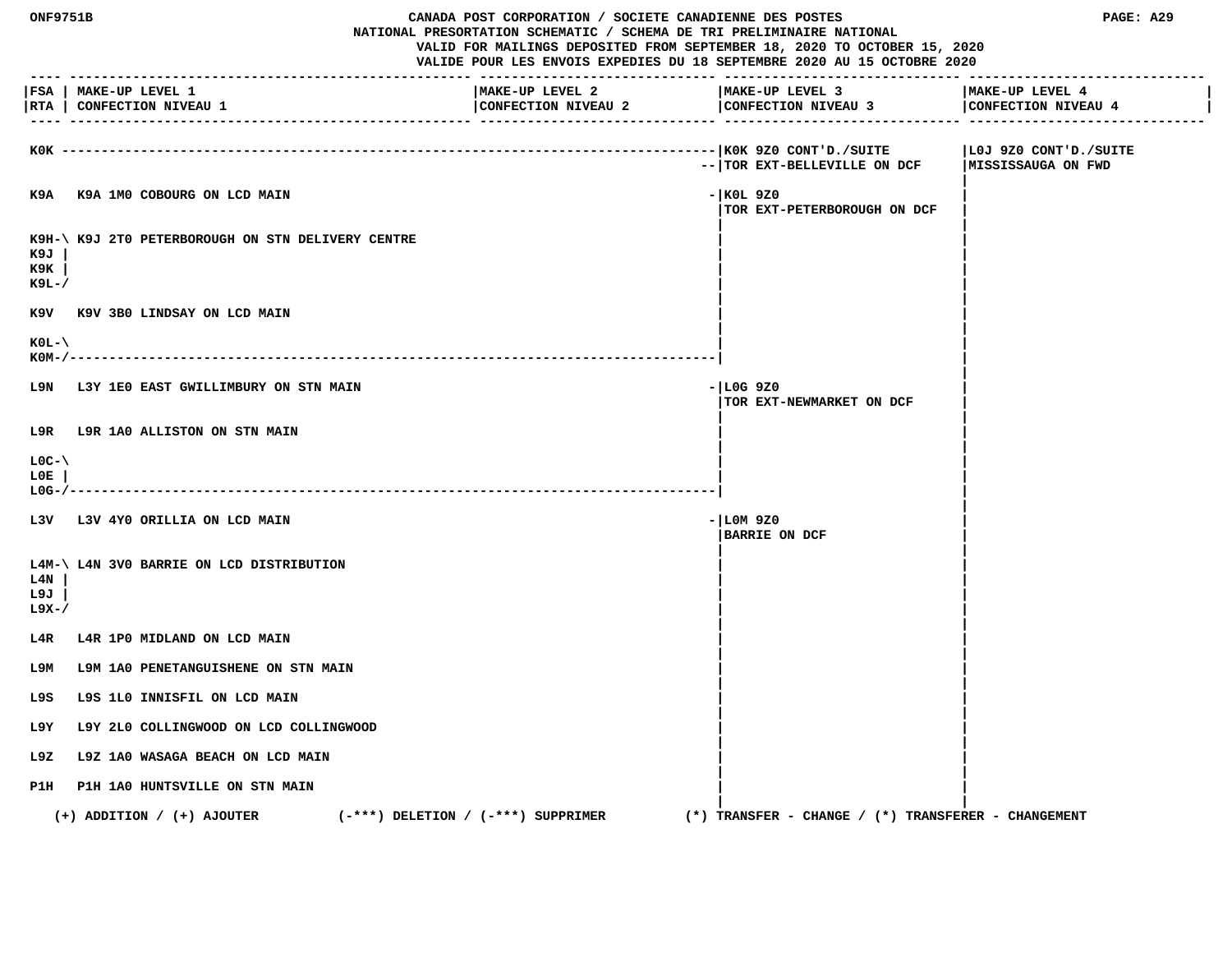| <b>ONF9751B</b>                                                 |                                                     | CANADA POST CORPORATION / SOCIETE CANADIENNE DES POSTES<br>PAGE: A30<br>NATIONAL PRESORTATION SCHEMATIC / SCHEMA DE TRI PRELIMINAIRE NATIONAL<br>VALID FOR MAILINGS DEPOSITED FROM SEPTEMBER 18, 2020 TO OCTOBER 15, 2020<br>VALIDE POUR LES ENVOIS EXPEDIES DU 18 SEPTEMBRE 2020 AU 15 OCTOBRE 2020 |                                                            |                                              |  |
|-----------------------------------------------------------------|-----------------------------------------------------|------------------------------------------------------------------------------------------------------------------------------------------------------------------------------------------------------------------------------------------------------------------------------------------------------|------------------------------------------------------------|----------------------------------------------|--|
|                                                                 | FSA   MAKE-UP LEVEL 1<br> RTA   CONFECTION NIVEAU 1 | MAKE-UP LEVEL 2                                                                                                                                                                                                                                                                                      | MAKE-UP LEVEL 3<br>CONFECTION NIVEAU 2 CONFECTION NIVEAU 3 | MAKE-UP LEVEL 4<br>CONFECTION NIVEAU 4       |  |
| P1L                                                             | P1L 1A0 BRACEBRIDGE ON LCD MAIN                     |                                                                                                                                                                                                                                                                                                      | LOM 9Z0 CONT'D./SUITE <br><b>BARRIE ON DCF</b>             | LOJ 9Z0 CONT'D./SUITE<br> MISSISSAUGA ON FWD |  |
| P1P                                                             | P1P 1A0 GRAVENHURST ON STN MAIN                     |                                                                                                                                                                                                                                                                                                      |                                                            |                                              |  |
|                                                                 | P2A P2A 1T0 PARRY SOUND ON LCD MAIN                 |                                                                                                                                                                                                                                                                                                      |                                                            |                                              |  |
| $LOK - \$<br>LOL.<br>L0M<br>P0A<br>POB<br>POC<br>P0E<br>$POG-J$ |                                                     |                                                                                                                                                                                                                                                                                                      |                                                            |                                              |  |
|                                                                 | L1A L1A 2Z0 PORT HOPE ON LCD MAIN                   |                                                                                                                                                                                                                                                                                                      | $-$ LOP 9Z0<br>TORONTO WEST # 2 ON DCF                     |                                              |  |
| L1C<br>$LLE-$                                                   | L1B-\ L1C 3A0 BOWMANVILLE ON LCD MAIN               |                                                                                                                                                                                                                                                                                                      |                                                            |                                              |  |
|                                                                 | L1M L1M 1A0 WHITBY ON LCD BROOKLIN                  |                                                                                                                                                                                                                                                                                                      |                                                            |                                              |  |
| L4A                                                             | L4A 1A0 STOUFFVILLE ON STN MAIN                     |                                                                                                                                                                                                                                                                                                      |                                                            |                                              |  |
| L6A                                                             | L6A 4G0 VAUGHAN ON MAPLE STN DELIVERY CENTRE        |                                                                                                                                                                                                                                                                                                      |                                                            |                                              |  |
| L7G                                                             | L7G 3Z0 GEORGETOWN ON LCD MAIN                      |                                                                                                                                                                                                                                                                                                      |                                                            |                                              |  |
| L7J                                                             | L7J 1E0 ACTON ON LCD MAIN                           |                                                                                                                                                                                                                                                                                                      |                                                            |                                              |  |
| L9L                                                             | L9L 1A0 PORT PERRY ON LCD MAIN                      |                                                                                                                                                                                                                                                                                                      |                                                            |                                              |  |
| L9T-/                                                           | L9E-\ L9T 1P0 MILTON ON LCD MAIN                    |                                                                                                                                                                                                                                                                                                      |                                                            |                                              |  |
|                                                                 | L9V L9V 1S0 SHELBURNE ON STN MAIN                   |                                                                                                                                                                                                                                                                                                      |                                                            |                                              |  |
|                                                                 | L7K L9W 1CO CALEDON ON STN C                        |                                                                                                                                                                                                                                                                                                      |                                                            |                                              |  |
|                                                                 | L9W L9W 1L0 ORANGEVILLE ON LCD MAIN                 |                                                                                                                                                                                                                                                                                                      |                                                            |                                              |  |
| $LOA-\langle$<br>L0B                                            | $(+)$ ADDITION / $(+)$ AJOUTER                      | $(-***)$ DELETION / $(-***)$ SUPPRIMER                                                                                                                                                                                                                                                               | (*) TRANSFER - CHANGE / (*) TRANSFERER - CHANGEMENT        |                                              |  |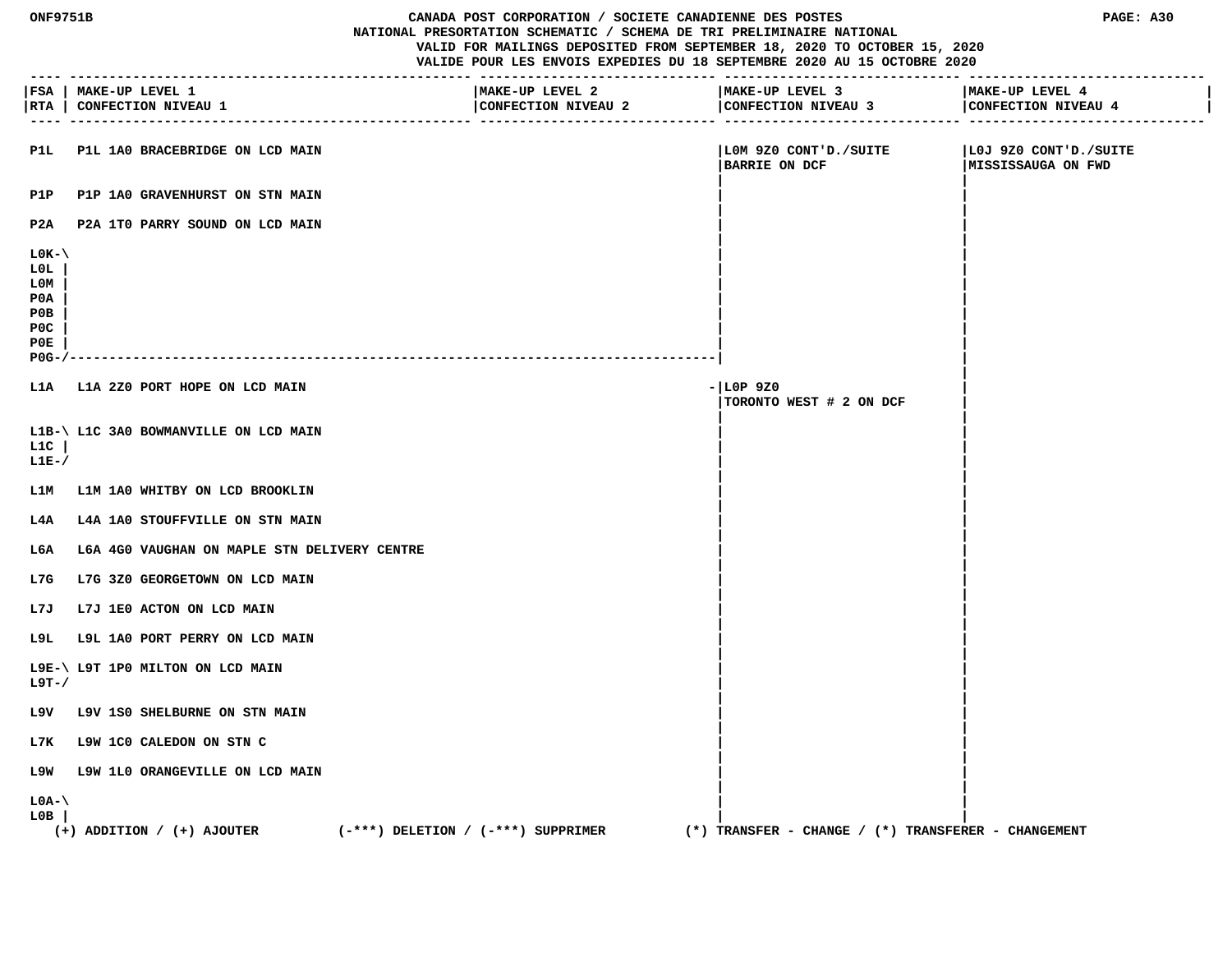| ONF9751B                            |                                                                                                                     | CANADA POST CORPORATION / SOCIETE CANADIENNE DES POSTES<br>PAGE: A31<br>NATIONAL PRESORTATION SCHEMATIC / SCHEMA DE TRI PRELIMINAIRE NATIONAL<br>VALID FOR MAILINGS DEPOSITED FROM SEPTEMBER 18, 2020 TO OCTOBER 15, 2020<br>VALIDE POUR LES ENVOIS EXPEDIES DU 18 SEPTEMBRE 2020 AU 15 OCTOBRE 2020 |                                                         |                                             |
|-------------------------------------|---------------------------------------------------------------------------------------------------------------------|------------------------------------------------------------------------------------------------------------------------------------------------------------------------------------------------------------------------------------------------------------------------------------------------------|---------------------------------------------------------|---------------------------------------------|
| $- - - -$                           | FSA   MAKE-UP LEVEL 1<br> RTA   CONFECTION NIVEAU 1                                                                 | MAKE-UP LEVEL 2<br>CONFECTION NIVEAU 2                                                                                                                                                                                                                                                               | MAKE-UP LEVEL 3<br>CONFECTION NIVEAU 3                  | MAKE-UP LEVEL 4<br>CONFECTION NIVEAU 4      |
| L0H<br>L0J<br>L0N<br>L0P<br>$MOB -$ |                                                                                                                     |                                                                                                                                                                                                                                                                                                      | LOP 9Z0 CONT'D./SUITE<br>TORONTO WEST # 2 ON DCF        | L0J 9Z0 CONT'D./SUITE<br>MISSISSAUGA ON FWD |
| L1P<br>$L1R-$                       | L1N-\ L1H 0A0 MISSISSAUGA ON WHITBY LCD WHITBY                                                                      | $- L4W 1T0$<br>MISSISSAUGA ON                                                                                                                                                                                                                                                                        |                                                         |                                             |
| L1H<br>L1J<br>L1K<br>$L1L-$         | L1G-\ L1H 4G0 MISSISSAUGA ON OSHAWA STN A                                                                           |                                                                                                                                                                                                                                                                                                      |                                                         |                                             |
| L1W<br>L1X<br>$L1Y-$ /              | L1V-\ L1V 1C0 MISSISSAUGA ON PICKERING LCD MAIN                                                                     |                                                                                                                                                                                                                                                                                                      |                                                         |                                             |
| L1T<br>$L1Z-$                       | L1S-\ L1Z 1L0 MISSISSAUGA ON AJAX STN DELIVERY CENTRE                                                               |                                                                                                                                                                                                                                                                                                      |                                                         |                                             |
| L6B<br>L6C<br>$L6E-$                | L3S-\ L3R 2K0 MISSISSAUGA ON UNIONVILLE LCD 2                                                                       |                                                                                                                                                                                                                                                                                                      |                                                         |                                             |
| L3R<br>$LG-$ /                      | L3P-\ L3R 3K0 MISSISSAUGA ON UNIONVILLE LCD 1                                                                       |                                                                                                                                                                                                                                                                                                      |                                                         |                                             |
| $L3Y-$ /                            | L4J L3T 2C0 MISSISSAUGA ON THORNHILL LCD MAIN<br>L3X-\ L3Y 3Z0 MISSISSAUGA ON NEWMARKET LCD 1                       |                                                                                                                                                                                                                                                                                                      |                                                         |                                             |
| $L4S-$                              | L3Z L3Z 1A0 MISSISSAUGA ON BRADFORD STN MAIN<br>L4E-\ L4B 0C0 MISSISSAUGA ON RICHMOND HILL LCD 14                   |                                                                                                                                                                                                                                                                                                      |                                                         |                                             |
| L4B                                 | L4B 2C0 MISSISSAUGA ON RICHMOND HILL LCD 20<br>(-***) DELETION / (-***) SUPPRIMER<br>$(+)$ ADDITION / $(+)$ AJOUTER |                                                                                                                                                                                                                                                                                                      | $(*)$ TRANSFER - CHANGE / $(*)$ TRANSFERER - CHANGEMENT |                                             |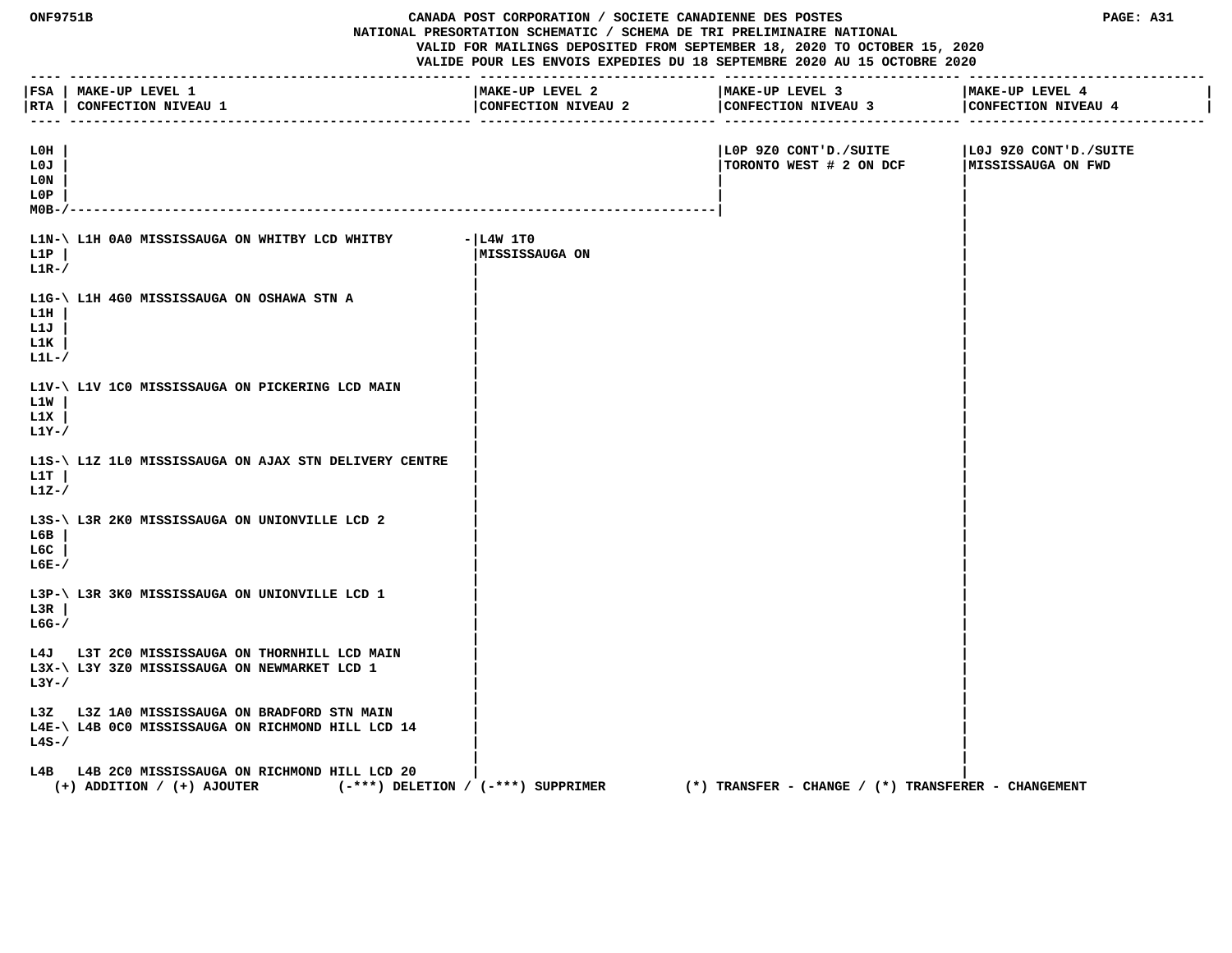**ONF9751B CANADA POST CORPORATION / SOCIETE CANADIENNE DES POSTES PAGE: A32 NATIONAL PRESORTATION SCHEMATIC / SCHEMA DE TRI PRELIMINAIRE NATIONAL VALID FOR MAILINGS DEPOSITED FROM SEPTEMBER 18, 2020 TO OCTOBER 15, 2020 VALIDE POUR LES ENVOIS EXPEDIES DU 18 SEPTEMBRE 2020 AU 15 OCTOBRE 2020 ---- --------------------------------------------------- ------------------------------ ------------------------------ ------------------------------**

|                     | FSA   MAKE-UP LEVEL 1<br> RTA   CONFECTION NIVEAU 1<br>---- ------                                                                                                                                                                             | MAKE-UP LEVEL 2<br>CONFECTION NIVEAU 2  | MAKE-UP LEVEL 3<br>CONFECTION NIVEAU 3<br>________________________ | MAKE-UP LEVEL 4<br>CONFECTION NIVEAU 4             |
|---------------------|------------------------------------------------------------------------------------------------------------------------------------------------------------------------------------------------------------------------------------------------|-----------------------------------------|--------------------------------------------------------------------|----------------------------------------------------|
| L4H  <br>$L4L-$     | L3T L4B 4W0 MISSISSAUGA ON THORNHILL LCD 20<br>L4C L4C 3R0 MISSISSAUGA ON RICHMOND HILL STN A<br>L4G L4G 1H0 MISSISSAUGA ON AURORA LCD MAIN<br>L4K L4K 1A0 MISSISSAUGA ON CONCORD STN MAIN<br>L3L-\ L4L 1A0 MISSISSAUGA ON WOODBRIDGE STN MAIN | L4W 1TO CONT'D./SUITE<br>MISSISSAUGA ON |                                                                    | LOJ 9Z0 CONT'D./SUITE<br><b>MISSISSAUGA ON FWD</b> |
| L4X<br>$L4Y-$ /     | L4P L4P 1J0 MISSISSAUGA ON KESWICK LCD MAIN<br>L4W-\ L4Y 2A0 MISSISSAUGA ON LCD 2                                                                                                                                                              |                                         |                                                                    |                                                    |
| $L5R-$              | $L4Z-\$ L4Z 1P0 MISSISSAUGA ON LCD 6                                                                                                                                                                                                           |                                         |                                                                    |                                                    |
| $L5B-$              | L5A-\ L5A 2G0 MISSISSAUGA ON LCD 5                                                                                                                                                                                                             |                                         |                                                                    |                                                    |
| L5G<br>L5H<br>L5J-/ | L5E-\ L5E 1G0 MISSISSAUGA ON STN PORT CREDIT                                                                                                                                                                                                   |                                         |                                                                    |                                                    |
| L5K<br>$L5L-7$      | L5C-\ L5K 2L0 MISSISSAUGA ON STN LCD 3                                                                                                                                                                                                         |                                         |                                                                    |                                                    |
| L5N<br>L5V<br>L5W-/ | L5M-\ L5N 5M0 MISSISSAUGA ON LCD 4                                                                                                                                                                                                             |                                         |                                                                    |                                                    |
| L4V<br>L5S<br>L5T-/ | L5P L5P 1A0 MISSISSAUGA ON STN TORONTO AMF<br>L4T-\ L5T 2G0 MISSISSAUGA ON LCD MALTON                                                                                                                                                          |                                         |                                                                    |                                                    |
|                     | $(+)$ ADDITION / $(+)$ AJOUTER<br>$(-***)$ DELETION / $(-***)$ SUPPRIMER                                                                                                                                                                       |                                         | $(*)$ TRANSFER - CHANGE / $(*)$ TRANSFERER - CHANGEMENT            |                                                    |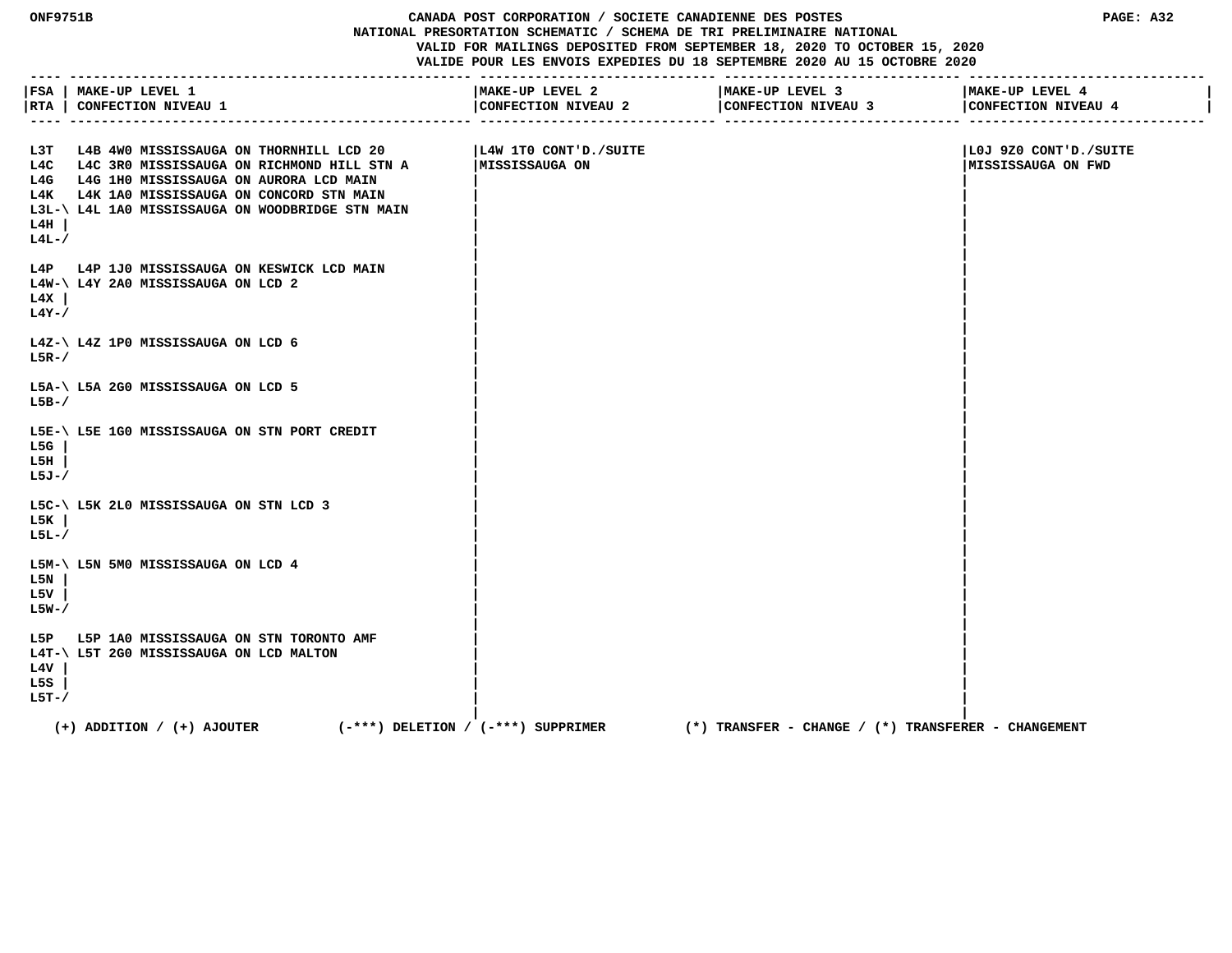## **ONF9751B CANADA POST CORPORATION / SOCIETE CANADIENNE DES POSTES PAGE: A33 NATIONAL PRESORTATION SCHEMATIC / SCHEMA DE TRI PRELIMINAIRE NATIONAL VALID FOR MAILINGS DEPOSITED FROM SEPTEMBER 18, 2020 TO OCTOBER 15, 2020**

|                                           | FSA   MAKE-UP LEVEL 1<br> RTA   CONFECTION NIVEAU 1                                                                                                                                                   | MAKE-UP LEVEL 2<br>CONFECTION NIVEAU 2   | MAKE-UP LEVEL 3<br>CONFECTION NIVEAU 3                  | MAKE-UP LEVEL 4<br>CONFECTION NIVEAU 4       |
|-------------------------------------------|-------------------------------------------------------------------------------------------------------------------------------------------------------------------------------------------------------|------------------------------------------|---------------------------------------------------------|----------------------------------------------|
| L6J-/                                     | L6H-\ L6J 1N0 MISSISSAUGA ON OAKVILLE STN MAIN                                                                                                                                                        | L4W 1TO CONT'D./SUITE <br>MISSISSAUGA ON |                                                         | LOJ 9Z0 CONT'D./SUITE<br> MISSISSAUGA ON FWD |
| L6L<br>L6M-/                              | L6K-\ L6L 2X0 MISSISSAUGA ON OAKVILLE LCD 1                                                                                                                                                           |                                          |                                                         |                                              |
| ьбт<br>L6W<br>$L6Y - /$                   | L6S-\ L6W 1B0 MISSISSAUGA ON BRAMPTON LCD B                                                                                                                                                           |                                          |                                                         |                                              |
| L6X<br>L6Z<br>$L7A-$                      | L6V-\ L6W 3M0 MISSISSAUGA ON BRAMPTON LCD 1                                                                                                                                                           |                                          |                                                         |                                              |
| $L7E-$                                    | L7C-\ L7A 1A0 MISSISSAUGA ON CALEDON STN MAIN                                                                                                                                                         |                                          |                                                         |                                              |
| $L6R-$                                    | L6P-\ L7A 4B0 MISSISSAUGA ON BRAMPTON LCD 4                                                                                                                                                           |                                          |                                                         |                                              |
| M1E-/                                     | L7B L7B 1A0 MISSISSAUGA ON KING CITY STN MAIN<br>L9P L9P 1A0 MISSISSAUGA ON UXBRIDGE STN MAIN<br>M1B M1B 3C0 MISSISSAUGA ON TORONTO LCD MALVERN<br>M1C-\ M1E 2P0 MISSISSAUGA ON TORONTO LCD WEST HILL |                                          |                                                         |                                              |
| M1H-/                                     | M1G-\ M1H 1A0 MISSISSAUGA ON SCARBOROUGH LCD C                                                                                                                                                        |                                          |                                                         |                                              |
| M1K<br><u>M1L.</u><br><u>M1M</u><br>M1N-/ | M1J-\ M1K 2M0 MISSISSAUGA ON SCARBOROUGH LCD 11                                                                                                                                                       |                                          |                                                         |                                              |
| $M1R-$                                    | M1P-\ M1R 3C0 MISSISSAUGA ON SCARBOROUGH STN D                                                                                                                                                        |                                          |                                                         |                                              |
| $M1T-$ /                                  | M1S-\ M1S 1T0 MISSISSAUGA ON TORONTO LCD AGINCOURT                                                                                                                                                    |                                          |                                                         |                                              |
|                                           | $(+)$ ADDITION / $(+)$ AJOUTER<br>$(-***)$ DELETION / $(-***)$ SUPPRIMER                                                                                                                              |                                          | $(*)$ TRANSFER - CHANGE / $(*)$ TRANSFERER - CHANGEMENT |                                              |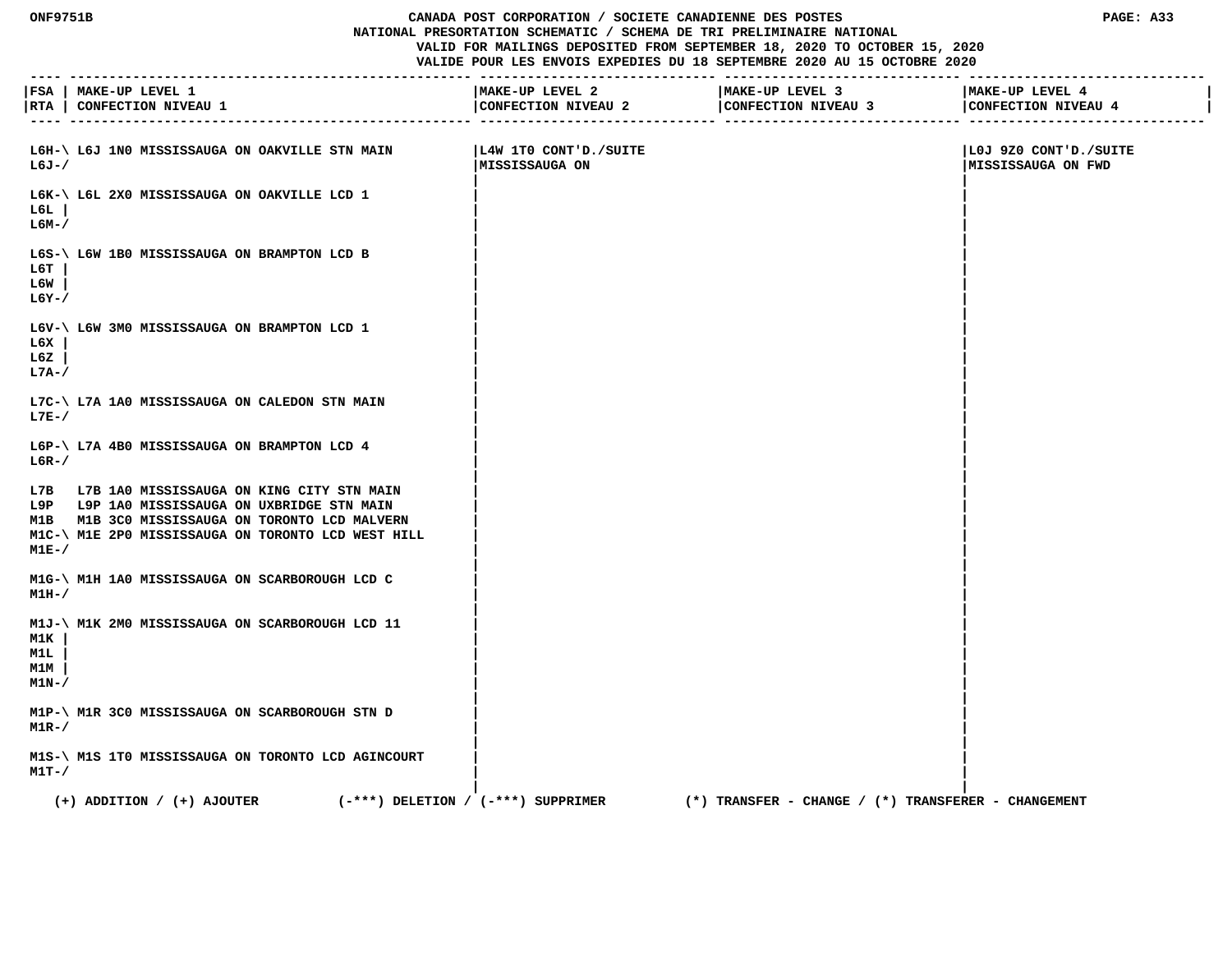## **ONF9751B CANADA POST CORPORATION / SOCIETE CANADIENNE DES POSTES PAGE: A34 NATIONAL PRESORTATION SCHEMATIC / SCHEMA DE TRI PRELIMINAIRE NATIONAL**

 **VALID FOR MAILINGS DEPOSITED FROM SEPTEMBER 18, 2020 TO OCTOBER 15, 2020**

| $- - - - -$         | FSA   MAKE-UP LEVEL 1<br> RTA   CONFECTION NIVEAU 1                                                                                         | MAKE-UP LEVEL 2<br>CONFECTION NIVEAU 2    | MAKE-UP LEVEL 3<br>CONFECTION NIVEAU 3              | MAKE-UP LEVEL 4<br>CONFECTION NIVEAU 4       |
|---------------------|---------------------------------------------------------------------------------------------------------------------------------------------|-------------------------------------------|-----------------------------------------------------|----------------------------------------------|
| M1X-/               | M1V-\ M1V 2T0 MISSISSAUGA ON TORONTO LCD AGINCOURT 4                                                                                        | L4W 1TO CONT'D./SUITE <br> MISSISSAUGA ON |                                                     | LOJ 9Z0 CONT'D./SUITE<br> MISSISSAUGA ON FWD |
| $M2J - /$           | M1W-\ M1W 2K0 MISSISSAUGA ON SCARBOROUGH STN F                                                                                              |                                           |                                                     |                                              |
| м2м- /              | M2H-\ M2H 1A0 MISSISSAUGA ON WILLOWDALE LCD 2                                                                                               |                                           |                                                     |                                              |
| $M2P-$              | M2K M2K 1E0 MISSISSAUGA ON WILLOWDALE LCD B<br>M2R M2R 3G0 MISSISSAUGA ON WILLOWDALE STN D<br>M2L-\ M3C 1J0 MISSISSAUGA ON WILLOWDALE LCD L |                                           |                                                     |                                              |
| мзв<br>$M3C-$       | M3A-\ M3C 2E0 MISSISSAUGA ON TORONTO LCD DON MILLS                                                                                          |                                           |                                                     |                                              |
| мзк<br>M3L<br>мзм-/ | M3H-\ M3M 2G0 MISSISSAUGA ON TORONTO LCD DOWNSVIEW A                                                                                        |                                           |                                                     |                                              |
| M3N-/               | M2N M3N 0A0 MISSISSAUGA ON WILLOWDALE LCD N<br>M3J-\ M3N 2S0 MISSISSAUGA ON TORONTO LCD DOWNSVIEW C                                         |                                           |                                                     |                                              |
| $M4B-$ /            | M4A-\ M4B 2B0 MISSISSAUGA ON NORTH YORK STN O                                                                                               |                                           |                                                     |                                              |
| $M4E-$              | M4C-\ M4C 1L0 MISSISSAUGA ON TORONTO STN H                                                                                                  |                                           |                                                     |                                              |
| M4H-/               | M4G-\ M4G 3T0 MISSISSAUGA ON TORONTO STN R                                                                                                  |                                           |                                                     |                                              |
| м4к-/               | M4J-\ M4J 1L0 MISSISSAUGA ON TORONTO STN J                                                                                                  |                                           |                                                     |                                              |
| м4м-7               | M4L-\ M4M 1H0 MISSISSAUGA ON TORONTO STN G                                                                                                  |                                           |                                                     |                                              |
|                     | $(+)$ ADDITION / $(+)$ AJOUTER<br>$(-***)$ DELETION / $(-***)$ SUPPRIMER                                                                    |                                           | (*) TRANSFER - CHANGE / (*) TRANSFERER - CHANGEMENT |                                              |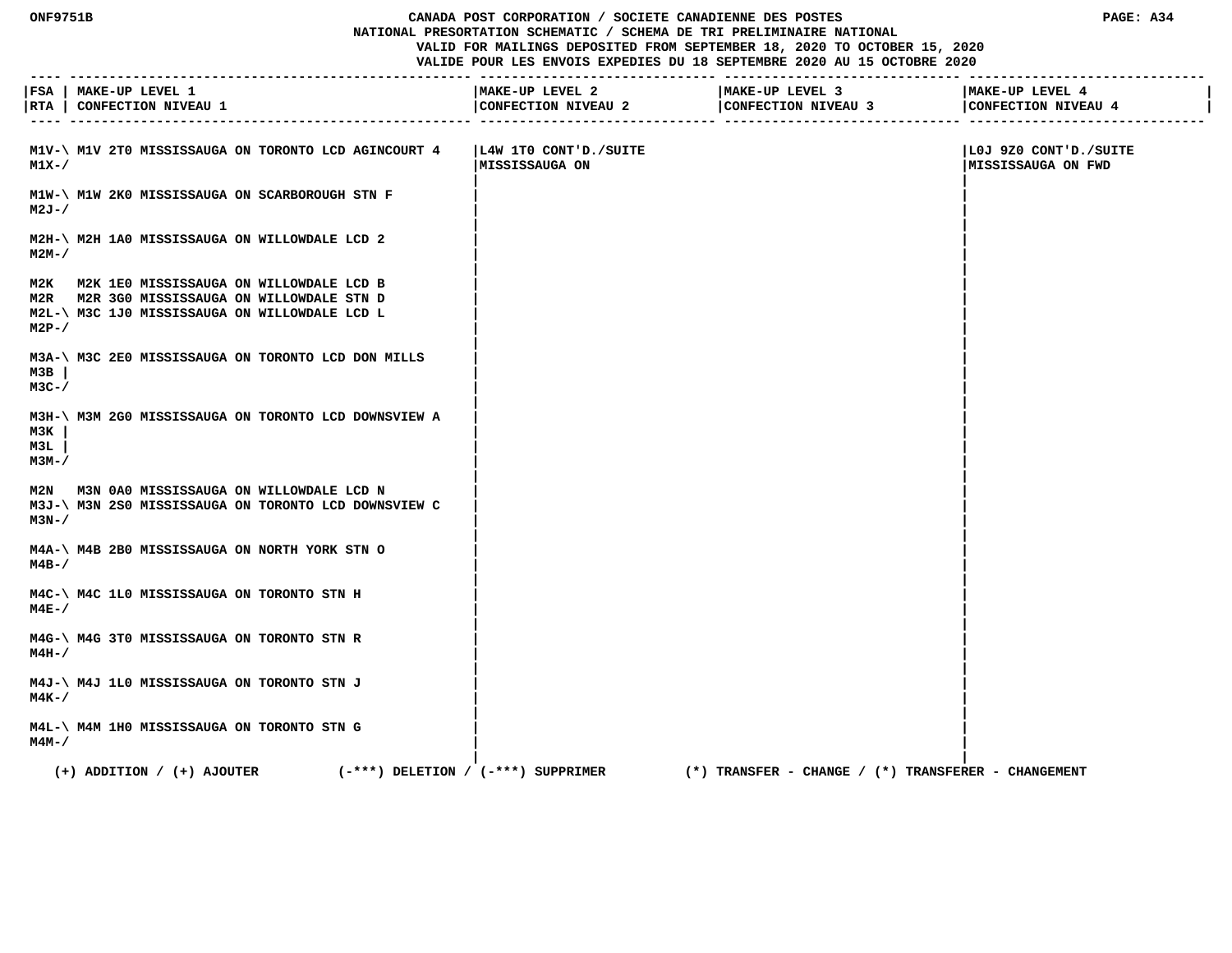## **ONF9751B CANADA POST CORPORATION / SOCIETE CANADIENNE DES POSTES PAGE: A35 NATIONAL PRESORTATION SCHEMATIC / SCHEMA DE TRI PRELIMINAIRE NATIONAL VALID FOR MAILINGS DEPOSITED FROM SEPTEMBER 18, 2020 TO OCTOBER 15, 2020**

|                     | FSA   MAKE-UP LEVEL 1<br> RTA   CONFECTION NIVEAU 1                                                                                                       | MAKE-UP LEVEL 2<br>CONFECTION NIVEAU 2   | MAKE-UP LEVEL 3<br>CONFECTION NIVEAU 3              | MAKE-UP LEVEL 4<br>CONFECTION NIVEAU 4      |
|---------------------|-----------------------------------------------------------------------------------------------------------------------------------------------------------|------------------------------------------|-----------------------------------------------------|---------------------------------------------|
| M4P<br>$M4R-$ /     | M4N-\ M4P 2E0 MISSISSAUGA ON TORONTO LCD K                                                                                                                | L4W 1TO CONT'D./SUITE <br>MISSISSAUGA ON |                                                     | LOJ 9Z0 CONT'D./SUITE<br>MISSISSAUGA ON FWD |
| м4т<br>M4V-/        | M4S-\ M4T 1L0 MISSISSAUGA ON TORONTO LCD Q                                                                                                                |                                          |                                                     |                                             |
| M5A-/               | M4W M4W 3N0 MISSISSAUGA ON TORONTO LCD F<br>M4Y M4Y 1TO MISSISSAUGA ON TORONTO LCD CHARLES ST<br>M4X-\ M5A 1C0 MISSISSAUGA ON TORONTO LCD ADELAIDE        |                                          |                                                     |                                             |
| M5C<br>M5E<br>M5G-/ | M5B-\ M5C 1A0 MISSISSAUGA ON TORONTO LCD 2                                                                                                                |                                          |                                                     |                                             |
| M5J-/               | M5H-\ M5J 1E0 MISSISSAUGA ON TORONTO LCD 1                                                                                                                |                                          |                                                     |                                             |
| M5N<br>M5P-/        | M5K M5K 1A0 MISSISSAUGA ON TORONTO STN TORONTO DOM<br>M5L M5L 1A0 MISSISSAUGA ON TORONTO STN COMMERCE COURT<br>M5M-\ M5M 3Y0 MISSISSAUGA ON TORONTO STN S |                                          |                                                     |                                             |
| $M5S - /$           | M5R-\ M5S 2J0 MISSISSAUGA ON TORONTO LCD P                                                                                                                |                                          |                                                     |                                             |
| M5V-/               | M5T-\ M5T 2C0 MISSISSAUGA ON TORONTO LCD B                                                                                                                |                                          |                                                     |                                             |
| МбВ-/               | M5W M5W 1A0 MISSISSAUGA ON TORONTO STN A<br>M5X M5X 1A0 MISSISSAUGA ON TORONTO STN 1ST CAN PLACE<br>M6A-\ M6B 3T0 MISSISSAUGA ON TORONTO STN T            |                                          |                                                     |                                             |
|                     | $(+)$ ADDITION / $(+)$ AJOUTER<br>$(-***)$ DELETION / $(-***)$ SUPPRIMER                                                                                  |                                          | (*) TRANSFER - CHANGE / (*) TRANSFERER - CHANGEMENT |                                             |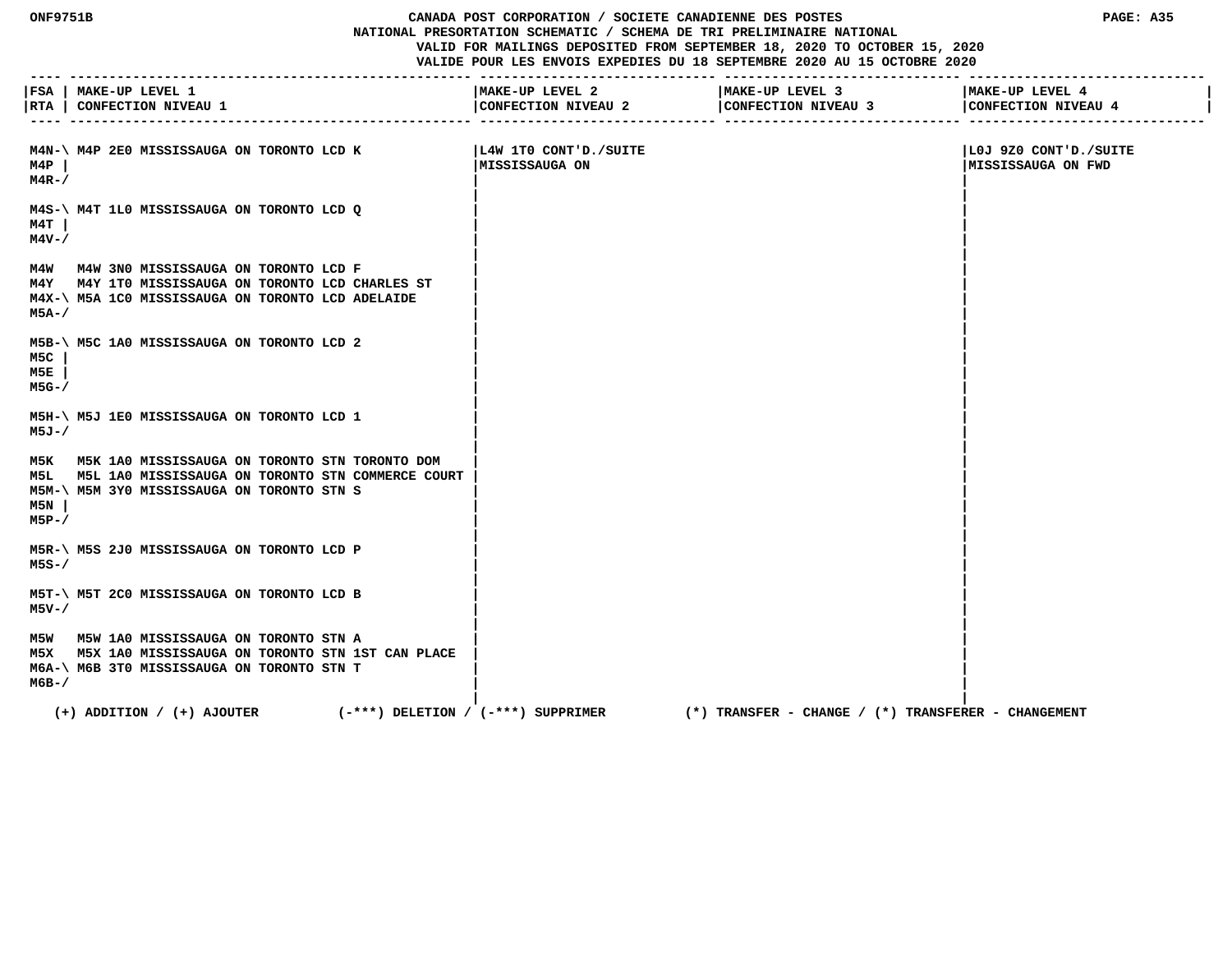## **ONF9751B CANADA POST CORPORATION / SOCIETE CANADIENNE DES POSTES PAGE: A36 NATIONAL PRESORTATION SCHEMATIC / SCHEMA DE TRI PRELIMINAIRE NATIONAL VALID FOR MAILINGS DEPOSITED FROM SEPTEMBER 18, 2020 TO OCTOBER 15, 2020**

|              | FSA   MAKE-UP LEVEL 1<br> RTA   CONFECTION NIVEAU 1                                                                                                                                                 | MAKE-UP LEVEL 2<br>CONFECTION NIVEAU 2   | MAKE-UP LEVEL 3<br>CONFECTION NIVEAU 3              | MAKE-UP LEVEL 4<br>CONFECTION NIVEAU 4            |
|--------------|-----------------------------------------------------------------------------------------------------------------------------------------------------------------------------------------------------|------------------------------------------|-----------------------------------------------------|---------------------------------------------------|
|              |                                                                                                                                                                                                     |                                          |                                                     |                                                   |
| м6Е<br>M6N-/ | M6C-\ M6E 2W0 MISSISSAUGA ON TORONTO STN L                                                                                                                                                          | L4W 1TO CONT'D./SUITE <br>MISSISSAUGA ON |                                                     | SUITE OUT 920 CONT'D./SUITE<br>MISSISSAUGA ON FWD |
| м6н-/        | M6G-\ M6H 2X0 MISSISSAUGA ON TORONTO LCD E                                                                                                                                                          |                                          |                                                     |                                                   |
| м6к<br>M6R-/ | M6J-\ M6J 1J0 MISSISSAUGA ON TORONTO LCD C                                                                                                                                                          |                                          |                                                     |                                                   |
| м6м–/        | M6L-\ M6M 2P0 MISSISSAUGA ON NORTH YORK STN W                                                                                                                                                       |                                          |                                                     |                                                   |
| M6S-/        | M6P-\ M6S 1P0 MISSISSAUGA ON TORONTO LCD 3                                                                                                                                                          |                                          |                                                     |                                                   |
| M8W-/        | M7A M7A 1A0 MISSISSAUGA ON TORONTO STN PROVINCIAL GOVT<br>M7R M7R 1A0 MISSISSAUGA ON STN GATEWAY CR<br>M7Y M7Y 1A0 MISSISSAUGA ON TORONTO STN BRM B<br>M8V-\ M8V 1J0 MISSISSAUGA ON ETOBICOKE STN N |                                          |                                                     |                                                   |
| M8Z-/        | M8Y-\ M8Z 1P0 MISSISSAUGA ON ETOBICOKE LCD U                                                                                                                                                        |                                          |                                                     |                                                   |
| м9а<br>м9в-/ | M8X-\ M9A 1B0 MISSISSAUGA ON ETOBICOKE LCD D                                                                                                                                                        |                                          |                                                     |                                                   |
| м9м– /       | M9C M9C 2Y0 MISSISSAUGA ON ETOBICOKE LCD A<br>M9L-\ M9L 1X0 MISSISSAUGA ON TORONTO LCD WESTON B                                                                                                     |                                          |                                                     |                                                   |
| M9P<br>M9R-/ | M9N-\ M9N 1X0 MISSISSAUGA ON YORK STN WESTON A                                                                                                                                                      |                                          |                                                     |                                                   |
|              | M9V M9V 1C0 MISSISSAUGA ON ETOBICOKE STN C<br>M9W M9W 4K0 MISSISSAUGA ON ETOBICOKE LCD B<br>$- -$<br>$(+)$ ADDITION / $(+)$ AJOUTER                                                                 | $(-***)$ DELETION / $(-***)$ SUPPRIMER   | (*) TRANSFER - CHANGE / (*) TRANSFERER - CHANGEMENT | $ -$                                              |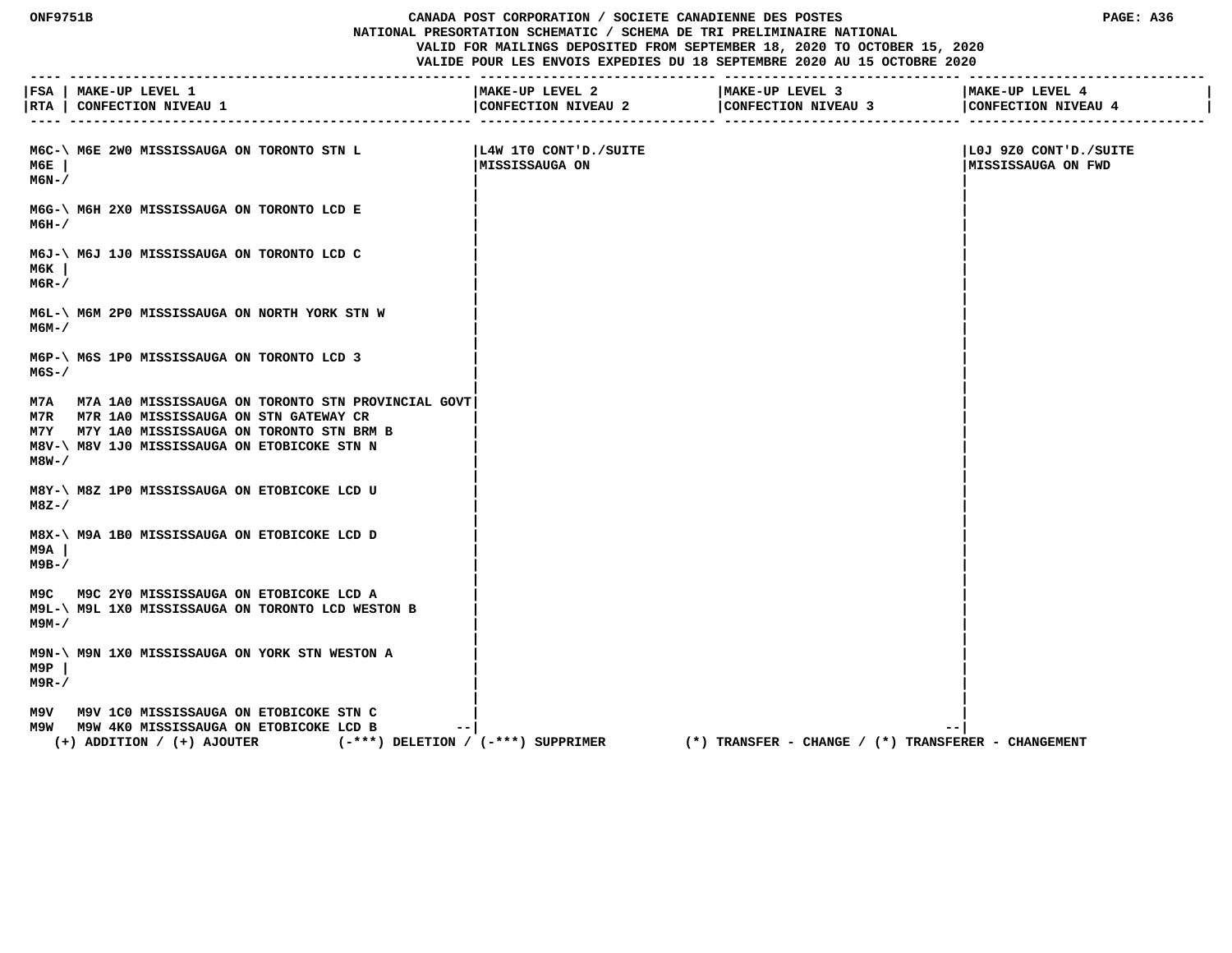| <b>ONF9751B</b>                         |                                                                                                                                              | CANADA POST CORPORATION / SOCIETE CANADIENNE DES POSTES<br>PAGE: A37<br>NATIONAL PRESORTATION SCHEMATIC / SCHEMA DE TRI PRELIMINAIRE NATIONAL<br>VALID FOR MAILINGS DEPOSITED FROM SEPTEMBER 18, 2020 TO OCTOBER 15, 2020<br>VALIDE POUR LES ENVOIS EXPEDIES DU 18 SEPTEMBRE 2020 AU 15 OCTOBRE 2020 |                                                         |                                        |
|-----------------------------------------|----------------------------------------------------------------------------------------------------------------------------------------------|------------------------------------------------------------------------------------------------------------------------------------------------------------------------------------------------------------------------------------------------------------------------------------------------------|---------------------------------------------------------|----------------------------------------|
| $- - - - -$                             | FSA   MAKE-UP LEVEL 1<br> RTA   CONFECTION NIVEAU 1                                                                                          | MAKE-UP LEVEL 2<br>CONFECTION NIVEAU 2                                                                                                                                                                                                                                                               | MAKE-UP LEVEL 3<br>CONFECTION NIVEAU 3                  | MAKE-UP LEVEL 4<br>CONFECTION NIVEAU 4 |
| $LOR-\langle$<br>L0S<br>N0A<br>$NOE-/-$ |                                                                                                                                              |                                                                                                                                                                                                                                                                                                      | LOR 9Z0<br>HAMILTON ON DCF                              | $-$ LOR 9Z0<br>HAMILTON ON FWD         |
| L2G<br>L2H<br>L2J-/                     | L2A L2A 2S0 HAMILTON ON FORT ERIE LCD MAIN<br>L2E-\ L2E 2L0 HAMILTON ON NIAGARA FALLS LCD MAIN                                               | $-$ L8E 2R0<br>HAMILTON ON                                                                                                                                                                                                                                                                           |                                                         |                                        |
| L2R<br>L2S<br>L2T<br>$L2V - /$          | L2P-\ L2M 3YO HAMILTON ON ST CATHARINES LCD 2                                                                                                |                                                                                                                                                                                                                                                                                                      |                                                         |                                        |
| L2N<br>$L2W-$                           | L2M-\ L2N 4H0 HAMILTON ON ST CATHARINES STN LCD 1                                                                                            |                                                                                                                                                                                                                                                                                                      |                                                         |                                        |
| $L3C-$                                  | L3B-\ L3B 3Z0 HAMILTON ON WELLAND LCD MAIN                                                                                                   |                                                                                                                                                                                                                                                                                                      |                                                         |                                        |
| $L7P-/$                                 | L3K L3K 4N0 HAMILTON ON PORT COLBORNE LCD MAIN<br>L3M L3M 1M0 HAMILTON ON GRIMSBY LCD MAIN<br>L7M-\ L7P 2J0 HAMILTON ON BURLINGTON STN LCD 8 |                                                                                                                                                                                                                                                                                                      |                                                         |                                        |
| L7N<br>L7R<br>L7S<br>$L7T - /$          | L7L-\ L7R 2H0 HAMILTON ON BURLINGTON LCD 1                                                                                                   |                                                                                                                                                                                                                                                                                                      |                                                         |                                        |
| L8G<br>L8H<br>$L8K-$                    | L8B L8B 1A0 HAMILTON ON WATERDOWN STN WATERDOWN<br>L8E-\ L8E 2K0 HAMILTON ON STONEY CREEK STN LCD 3                                          |                                                                                                                                                                                                                                                                                                      |                                                         |                                        |
|                                         | $(+)$ ADDITION / $(+)$ AJOUTER                                                                                                               | $(-***)$ DELETION / $(-***)$ SUPPRIMER                                                                                                                                                                                                                                                               | $(*)$ TRANSFER - CHANGE / $(*)$ TRANSFERER - CHANGEMENT |                                        |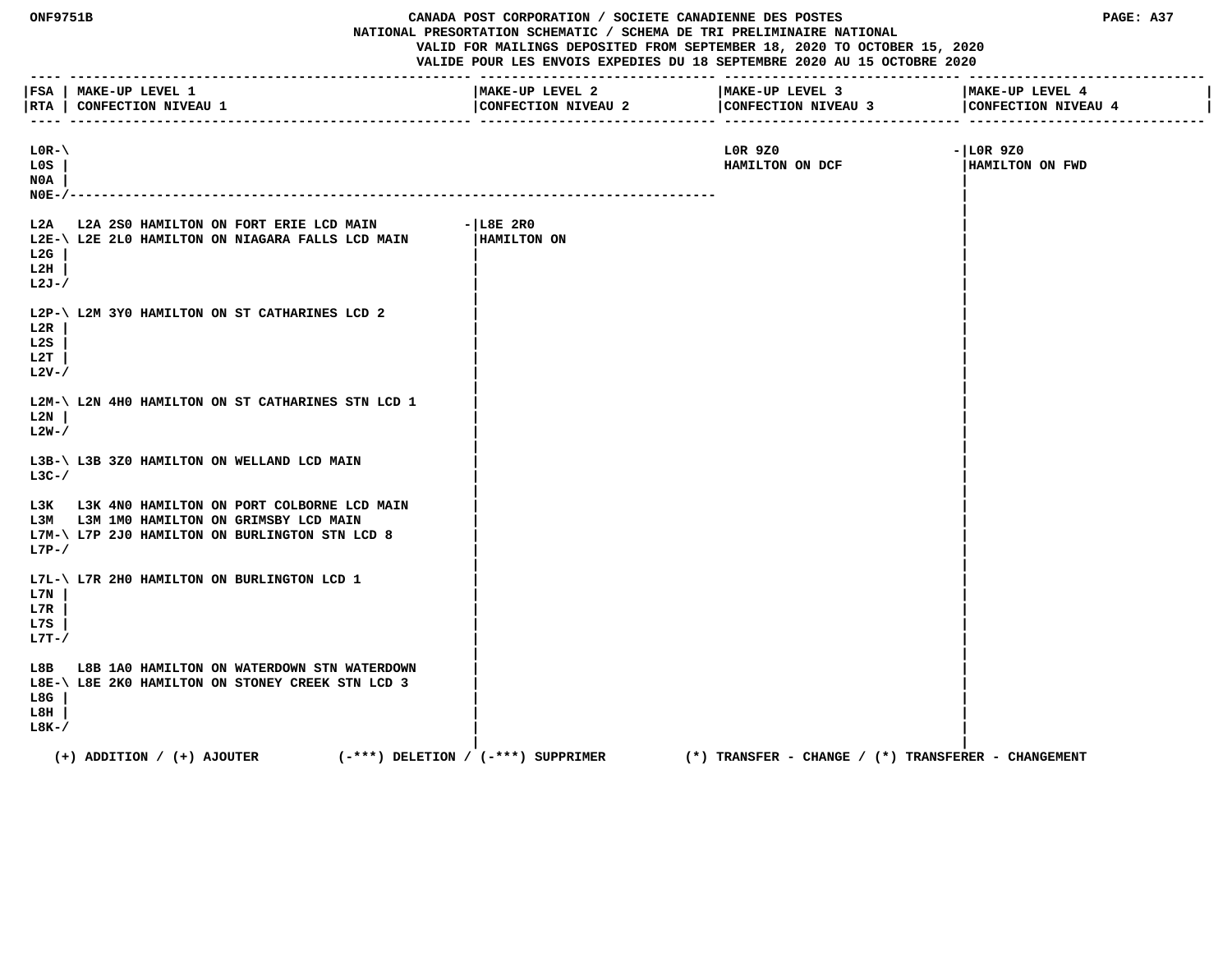#### **ONF9751B CANADA POST CORPORATION / SOCIETE CANADIENNE DES POSTES PAGE: A38 NATIONAL PRESORTATION SCHEMATIC / SCHEMA DE TRI PRELIMINAIRE NATIONAL VALID FOR MAILINGS DEPOSITED FROM SEPTEMBER 18, 2020 TO OCTOBER 15, 2020 VALIDE POUR LES ENVOIS EXPEDIES DU 18 SEPTEMBRE 2020 AU 15 OCTOBRE 2020**

|                                        | FSA   MAKE-UP LEVEL 1<br> RTA   CONFECTION NIVEAU 1                                        | MAKE-UP LEVEL 2<br>CONFECTION NIVEAU 2 | MAKE-UP LEVEL 3<br>CONFECTION NIVEAU 3                  | MAKE-UP LEVEL 4<br>CONFECTION NIVEAU 4   |
|----------------------------------------|--------------------------------------------------------------------------------------------|----------------------------------------|---------------------------------------------------------|------------------------------------------|
| L8M<br>L8N<br>L8P<br>L8R<br>$L8S-$     | L8L-\ L8L 2Z0 HAMILTON ON STN LCD 1                                                        | L8E 2R0 CONT'D./SUITE<br>HAMILTON ON   |                                                         | LOR 9Z0 CONT'D./SUITE<br>HAMILTON ON FWD |
| L8T<br>L8V<br>L8W<br>L9A<br>$L9C-$ /   | L8J-\ L8V 4L0 HAMILTON ON STN LCD 5                                                        |                                        |                                                         |                                          |
| L9G<br>L9H<br>$L9K-$ /                 | L9B-\ L9G 4V0 HAMILTON ON LCD WEST                                                         |                                        |                                                         |                                          |
| N3P<br>N3R<br>N3S<br>N3T<br>$N3V - /$  | N1A N1A 1G0 HAMILTON ON DUNNVILLE LCD MAIN<br>N3L-\ N3T 2J0 HAMILTON ON BRANTFORD LCD MAIN |                                        |                                                         |                                          |
|                                        | N3W N3W 1A0 HAMILTON ON CALEDONIA STN MAIN<br>N3Y N3Y 3N0 HAMILTON ON SIMCOE LCD MAIN      |                                        |                                                         |                                          |
|                                        | N4B N4B 1V0 HAMILTON ON DELHI LCD MAIN                                                     |                                        | $- -$                                                   |                                          |
| $NOB - \setminus$<br>NOG<br>$N0K-/---$ |                                                                                            |                                        | <b>NOB 9Z0</b><br>KITCHENER ON DCF                      | $-$ NOB 9Z0<br>KITCHENER ON FWD          |
|                                        | N4K N4K 2K0 OWEN SOUND ON LCD MAIN                                                         |                                        | - NOH 9Z0<br>OWEN SOUND ON DCF                          |                                          |
|                                        | N4L N4L 1A0 MEAFORD ON STN MAIN                                                            |                                        |                                                         |                                          |
| $NOC - \setminus$                      |                                                                                            |                                        |                                                         |                                          |
|                                        | $(-***)$ DELETION / $(-***)$ SUPPRIMER<br>$(+)$ ADDITION / $(+)$ AJOUTER                   |                                        | $(*)$ TRANSFER - CHANGE / $(*)$ TRANSFERER - CHANGEMENT |                                          |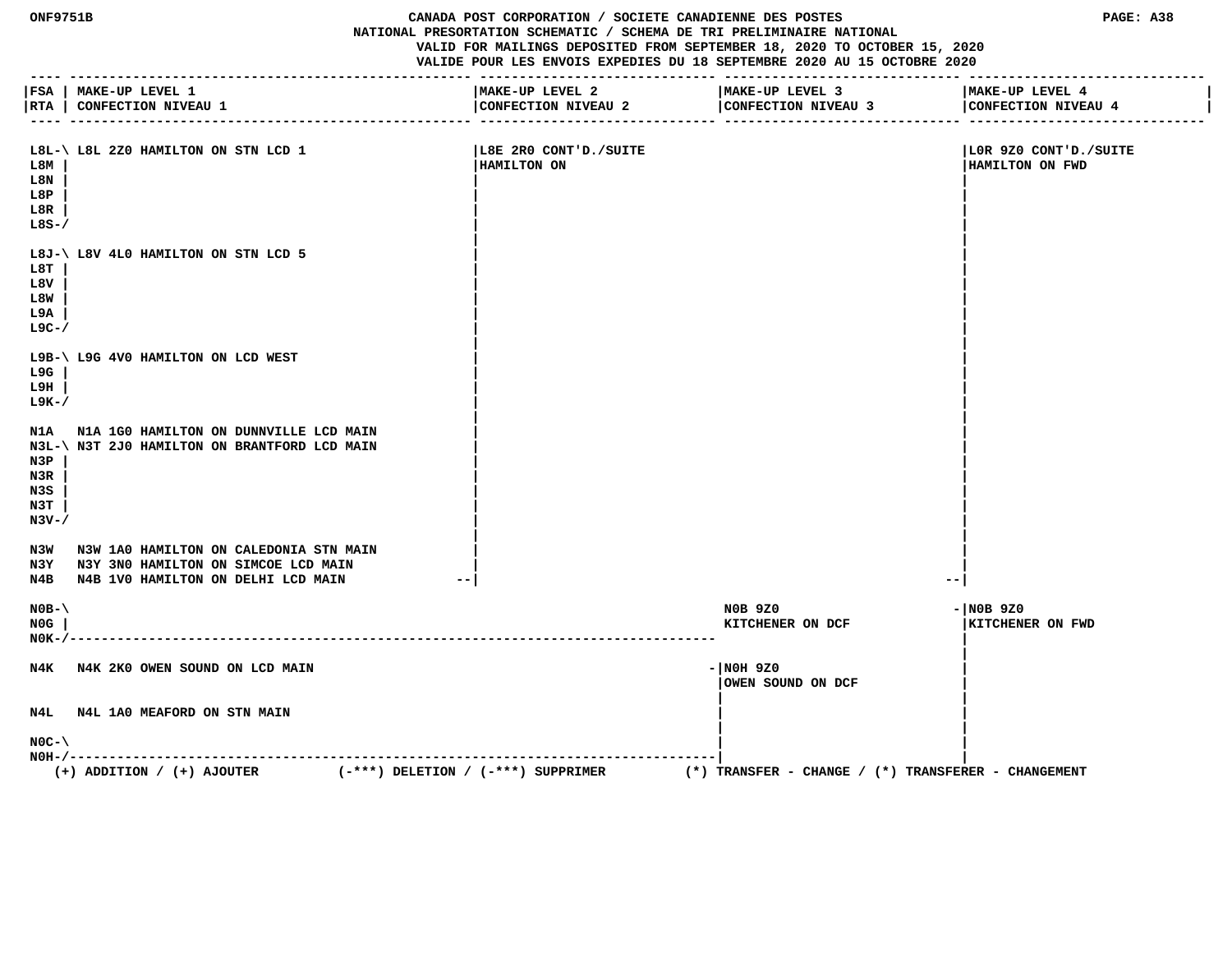## **ONF9751B CANADA POST CORPORATION / SOCIETE CANADIENNE DES POSTES PAGE: A39 NATIONAL PRESORTATION SCHEMATIC / SCHEMA DE TRI PRELIMINAIRE NATIONAL VALID FOR MAILINGS DEPOSITED FROM SEPTEMBER 18, 2020 TO OCTOBER 15, 2020**

| $- - - -$                          | FSA   MAKE-UP LEVEL 1<br> RTA   CONFECTION NIVEAU 1                                                                                                                                 | MAKE-UP LEVEL 2<br>CONFECTION NIVEAU 2 | MAKE-UP LEVEL 3<br>CONFECTION NIVEAU 3              | MAKE-UP LEVEL 4<br>CONFECTION NIVEAU 4    |
|------------------------------------|-------------------------------------------------------------------------------------------------------------------------------------------------------------------------------------|----------------------------------------|-----------------------------------------------------|-------------------------------------------|
| N1E<br>N1G<br>N1H<br>N1K<br>$N1L-$ | $N1C-\$ N1H 1B0 KITCHENER ON GUELPH LCD ROYAL CITY MAIL $- N2E 2C0$                                                                                                                 | <b>KITCHENER ON</b>                    |                                                     | NOB 9Z0 CONT'D./SUITE<br>KITCHENER ON FWD |
| N1R<br>N1S<br>$N1T-$ /             | N1M N1M 1N0 KITCHENER ON FERGUS LCD MAIN<br>N1P-\ N1R 3B0 KITCHENER ON LCD GALT                                                                                                     |                                        |                                                     |                                           |
| $N2C-$                             | N2A-\ N2C 1A0 KITCHENER ON LCD 1                                                                                                                                                    |                                        |                                                     |                                           |
| N2M<br>N2N<br>N2P<br>$N2R-$        | N2E-\ N2E 1A0 KITCHENER ON LCD 3                                                                                                                                                    |                                        |                                                     |                                           |
| N2G<br>$N2H-$                      | N2B-\ N2H 1Y0 KITCHENER ON LCD 2                                                                                                                                                    |                                        |                                                     |                                           |
| N2K<br>N2L<br>N2T<br>N2V-/         | N2J-\ N2J 2X0 KITCHENER ON LCD WATERLOO                                                                                                                                             |                                        |                                                     |                                           |
| N3E<br>$N3H-$                      | N2Z N2Z 1A0 KITCHENER ON KINCARDINE STN MAIN<br>N3A N3A 1A0 KITCHENER ON NEW HAMBURG STN MAIN<br>N3B N3B 2N0 KITCHENER ON ELMIRA LCD MAIN<br>N3C-\ N3H 3P0 KITCHENER ON LCD PRESTON |                                        |                                                     |                                           |
|                                    | N4N N4N 2M0 KITCHENER ON HANOVER LCD MAIN<br>$(+)$ ADDITION / $(+)$ AJOUTER                                                                                                         | $(-***)$ DELETION / $(-***)$ SUPPRIMER | (*) TRANSFER - CHANGE / (*) TRANSFERER - CHANGEMENT |                                           |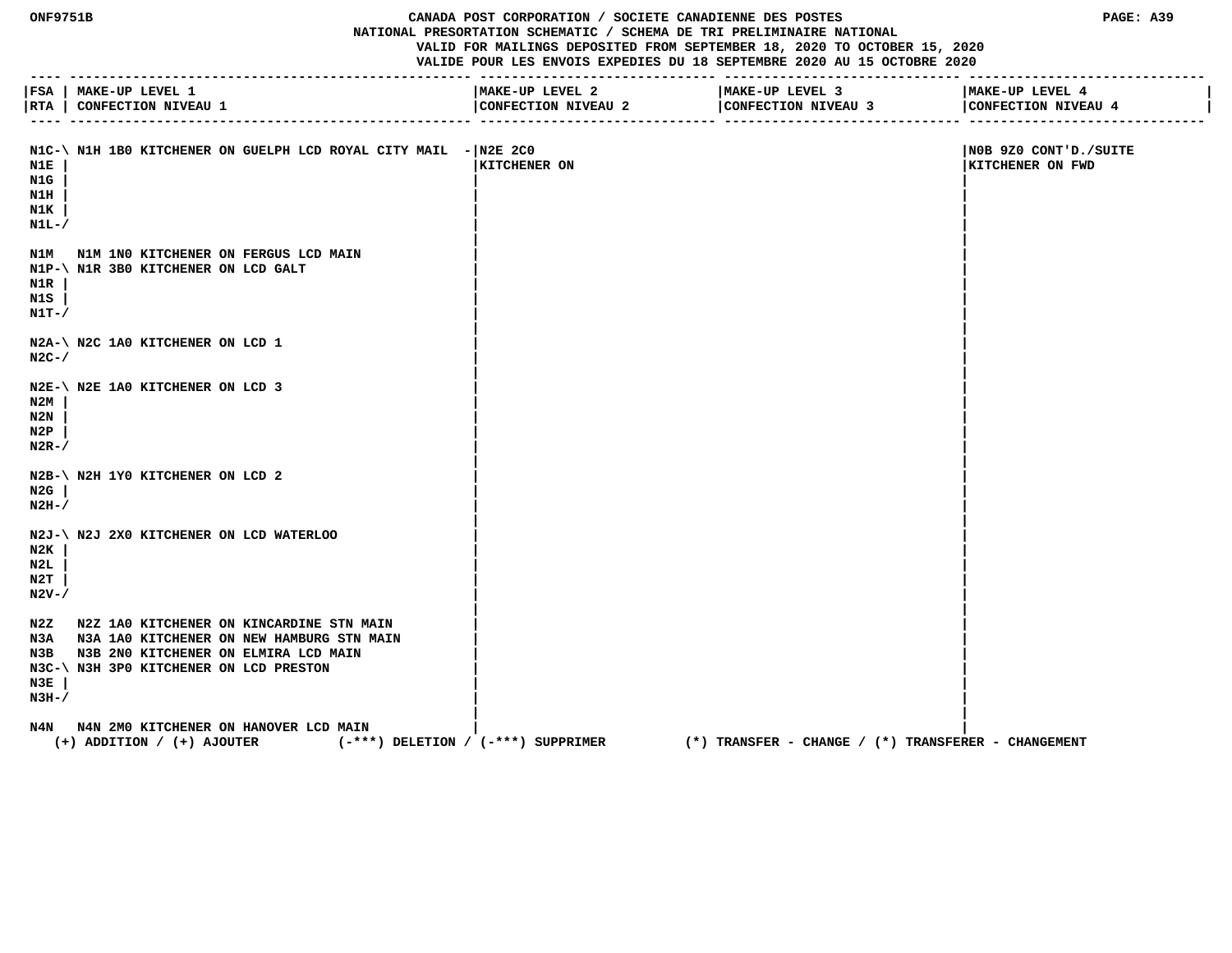**ONF9751B CANADA POST CORPORATION / SOCIETE CANADIENNE DES POSTES PAGE: A40 NATIONAL PRESORTATION SCHEMATIC / SCHEMA DE TRI PRELIMINAIRE NATIONAL VALID FOR MAILINGS DEPOSITED FROM SEPTEMBER 18, 2020 TO OCTOBER 15, 2020 VALIDE POUR LES ENVOIS EXPEDIES DU 18 SEPTEMBRE 2020 AU 15 OCTOBRE 2020 ---- --------------------------------------------------- ------------------------------ ------------------------------ ------------------------------ |FSA | MAKE-UP LEVEL 1 |MAKE-UP LEVEL 2 |MAKE-UP LEVEL 3 |MAKE-UP LEVEL 4 |** |RTA | CONFECTION NIVEAU 1 | CONFECTION NIVEAU 2 | CONFECTION NIVEAU 4 | CONFECTION NIVEAU 4 | CONFECTION NIVEAU 4 | CONFECTION NIVEAU 4 | CONFECTION NIVEAU 4  **---- --------------------------------------------------- ------------------------------ ------------------------------ ------------------------------ N4W N4W 1A0 KITCHENER ON LISTOWEL LCD MAIN |N2E 2C0 CONT'D./SUITE |N0B 9Z0 CONT'D./SUITE** N4Z-\ N5A 4A0 KITCHENER ON STRATFORD LCD MAIN |KITCHENER ON **|KITCHENER ON | |KITCHENER ON FWD N5A-/ --| --| N0J-\ N0L 9Z0 -|N0L 9Z0 N0L | LONDON ON DCF |LONDON ON FWD N0M | | N0N | | N0P-/---------------------------------------------------------------------------------- | |** N4G N4G 3R0 LONDON ON TILLSONBURG LCD MAIN - N5Y 1B0<br>N4S-\N4S 1K0 LONDON ON WOODSTOCK LCD MAIN | LONDON ON  **N4S-\ N4S 1K0 LONDON ON WOODSTOCK LCD MAIN |LONDON ON | N4T | | | N4V-/ | | | |** N4X N4X 1A0 LONDON ON ST MARYS STN MAIN  **N5C N5C 2L0 LONDON ON INGERSOLL LCD MAIN | | N5H N5H 1J0 LONDON ON AYLMER LCD MAIN | |** N5L N5L 1A0 LONDON ON PORT STANLEY STN MAIN  **N5P-\ N5P 1B0 LONDON ON ST THOMAS LCD MAIN | | N5R-/ | | | | N5V-\ N5Y 2A0 LONDON ON LCD 1 | | N5W | | | N5X | | | N5Y | | | N6M-/ | | | | N5Z-\ N6B 2L0 LONDON ON LCD 6 | | N6A | | | N6B-/ | | | | N6C-\ N6C 5T0 LONDON ON LCD 5 | | N6E | | | N6L | | | N6N-/ | | | | N6G-\ N6H 4S0 LONDON ON LCD 4**<br>N6H-/  **N6H-/ | | | | (+) ADDITION / (+) AJOUTER (-\*\*\*) DELETION / (-\*\*\*) SUPPRIMER (\*) TRANSFER - CHANGE / (\*) TRANSFERER - CHANGEMENT**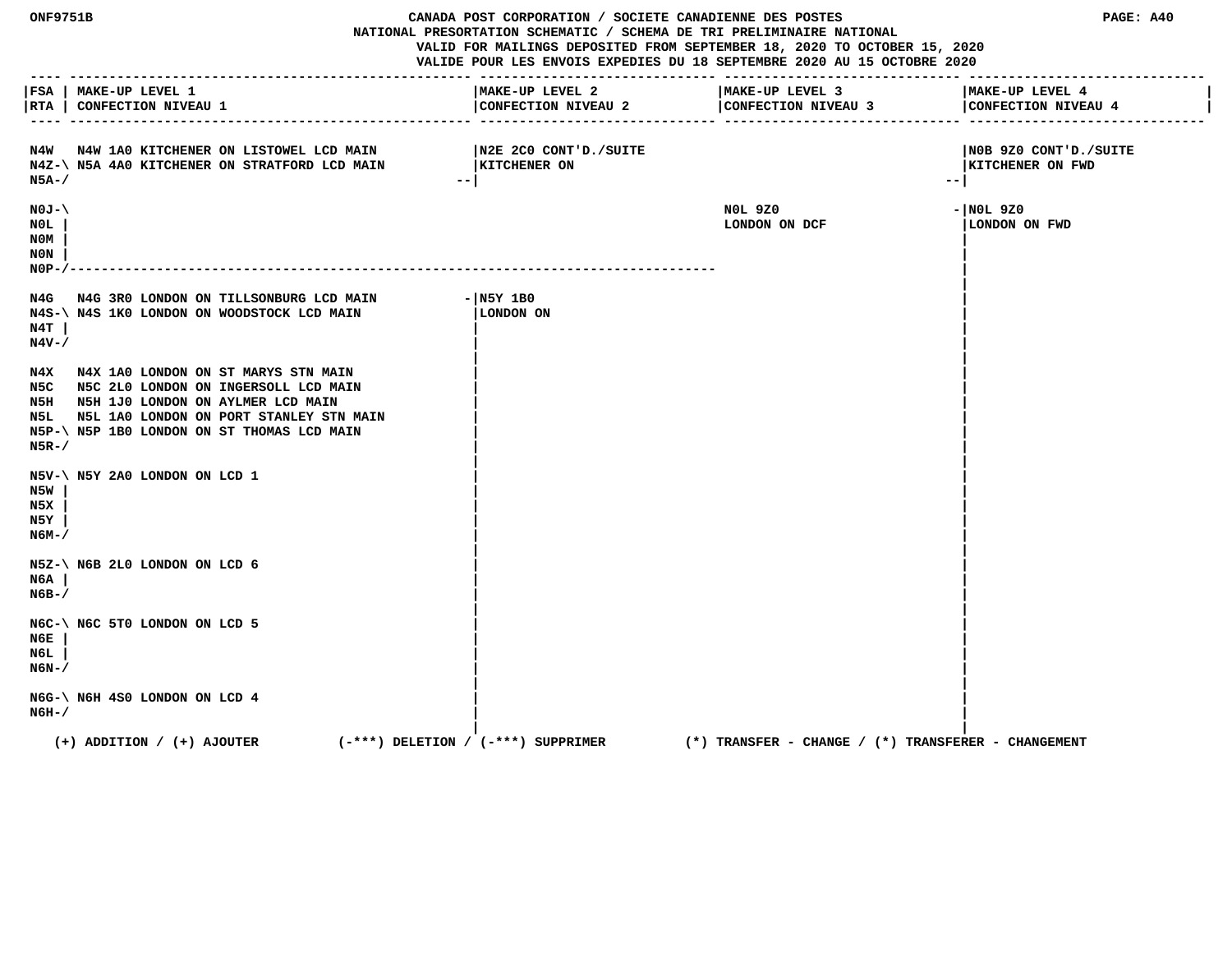**ONF9751B CANADA POST CORPORATION / SOCIETE CANADIENNE DES POSTES PAGE: A41 NATIONAL PRESORTATION SCHEMATIC / SCHEMA DE TRI PRELIMINAIRE NATIONAL VALID FOR MAILINGS DEPOSITED FROM SEPTEMBER 18, 2020 TO OCTOBER 15, 2020 VALIDE POUR LES ENVOIS EXPEDIES DU 18 SEPTEMBRE 2020 AU 15 OCTOBRE 2020 ---- --------------------------------------------------- ------------------------------ ------------------------------ ------------------------------ |FSA | MAKE-UP LEVEL 1 |MAKE-UP LEVEL 2 |MAKE-UP LEVEL 3 |MAKE-UP LEVEL 4 |** |RTA | CONFECTION NIVEAU 1 | CONFECTION NIVEAU 2 | CONFECTION NIVEAU 4 | CONFECTION NIVEAU 4 | CONFECTION NIVEAU 4 | CONFECTION NIVEAU 4 | CONFECTION NIVEAU 4  **---- --------------------------------------------------- ------------------------------ ------------------------------ ------------------------------ N6J-\ N6J 2L0 LONDON ON LCD 3 |N5Y 1B0 CONT'D./SUITE |N0L 9Z0 CONT'D./SUITE N6K-/ |LONDON ON |LONDON ON FWD | | N6P N6P 2A0 LONDON ON STN LAMBETH | | N7A N7A 1N0 LONDON ON GODERICH LCD MAIN | | N7G N7G 2R0 LONDON ON STRATHROY LCD MAIN | | N7L-\ N7M 4V0 LONDON ON CHATHAM LCD MAIN | | N7M-/ | | | | N7S-\ N7T 2M0 LONDON ON SARNIA LCD MAIN | | N7T | | | N7V | | | N7W | | | N7X-/ | | | | N8A N8A 2Y0 LONDON ON WALLACEBURG LCD MAIN --| --| N0R ----------------------------------------------------------------------------------- N0R 9Z0 -|N0R 9Z0 WINDSOR ON DCF |WINDSOR ON FWD | N8H N8H 1H0 WINDSOR ON LEAMINGTON LCD MAIN - N8W 4W0 N8M N8M 2M0 WINDSOR ON ESSEX LCD MAIN |WINDSOR ON | N8N-\ N8N 1M0 WINDSOR ON LCD TECUMSEH | | N8P | | | N9K-/ | | | | N8S-\ N8T 1B0 WINDSOR ON LCD 1 | | N8T-/ | | | | N8R-\ N8W 3T0 WINDSOR ON LCD 4 | | N8V | | | N8W | | | N8Y | | | N9G | | | N9H-/ | | | | N8X-\ N9A 4H0 WINDSOR ON LCD 3 | | N9A | | | N9B | | | N9C-/ | | | | (+) ADDITION / (+) AJOUTER (-\*\*\*) DELETION / (-\*\*\*) SUPPRIMER (\*) TRANSFER - CHANGE / (\*) TRANSFERER - CHANGEMENT**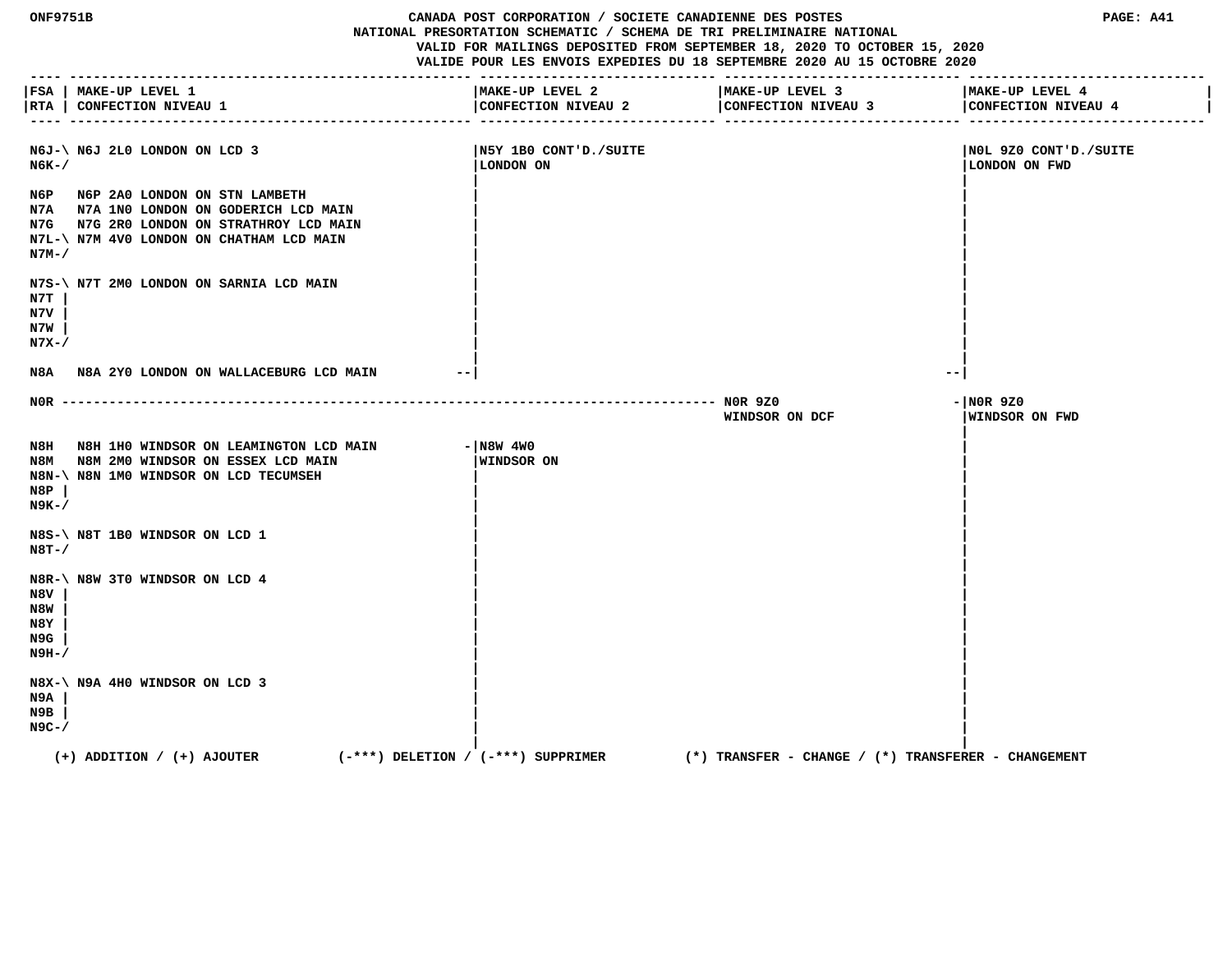**ONF9751B CANADA POST CORPORATION / SOCIETE CANADIENNE DES POSTES PAGE: A42 NATIONAL PRESORTATION SCHEMATIC / SCHEMA DE TRI PRELIMINAIRE NATIONAL VALID FOR MAILINGS DEPOSITED FROM SEPTEMBER 18, 2020 TO OCTOBER 15, 2020 VALIDE POUR LES ENVOIS EXPEDIES DU 18 SEPTEMBRE 2020 AU 15 OCTOBRE 2020 ---- --------------------------------------------------- ------------------------------ ------------------------------ ------------------------------ |FSA | MAKE-UP LEVEL 1 |MAKE-UP LEVEL 2 |MAKE-UP LEVEL 3 |MAKE-UP LEVEL 4 |** | RTA | CONFECTION NIVEAU 1 | CONFECTION NIVEAU 2 | CONFECTION NIVEAU 4  **---- --------------------------------------------------- ------------------------------ ------------------------------ ------------------------------ N9E-\ N9E 1G0 WINDSOR ON LCD 2 |N8W 4W0 CONT'D./SUITE |N0R 9Z0 CONT'D./SUITE N9J-/ |WINDSOR ON |WINDSOR ON FWD | | N9V N9V 1E0 WINDSOR ON AMHERSTBURG LCD MAIN | | N9Y N9Y 1C0 WINDSOR ON KINGSVILLE LCD MAIN --| --| P1A-\ P1B 1H0 NORTH BAY ON LCD MAIN**  $-$  | P0H 9Z0  $-$  | P0H 9Z0  $-$  | P0M 9Z0  **P1B | |NORTH BAY ON DCF |SUDBURY ON FWD P1C-/ | | | |** P2B P2B 1A0 STURGEON FALLS ON STN MAIN  **| | P0H -----------------------------------------------------------------------------------| | | P2N P2N 2G0 KIRKLAND LAKE ON LCD MAIN -|P0M 9Z0 | |SUDBURY ON DCF | | | P3A-\ P3C 1A0 SUDBURY ON LCD MAIN | | P3B | | | P3C | | | P3E | | | P3G-/ | | | | P3L P3L 1A0 GARSON ON STN MAIN | |** P3N P3N 1A0 VAL CARON ON STN MAIN  **| | P3P P3P 1A0 HANMER ON STN MAIN | | P3Y P3Y 1A0 LIVELY ON STN MAIN | | P5A P5A 1Y0 ELLIOT LAKE ON LCD MAIN | | | |** P5E P5E 1A0 ESPANOLA ON STN MAIN  **| | P0J-\ | | P0K | | | P0M | | | P0P | | | P0R-/----------------------------------------------------------------------------------| | | P4N-\ P4N 2G0 TIMMINS ON LCD MAIN**  $-$  |P0N 9Z0  **P4P | |TIMMINS ON DCF | P4R-/ | | (+) ADDITION / (+) AJOUTER (-\*\*\*) DELETION / (-\*\*\*) SUPPRIMER (\*) TRANSFER - CHANGE / (\*) TRANSFERER - CHANGEMENT**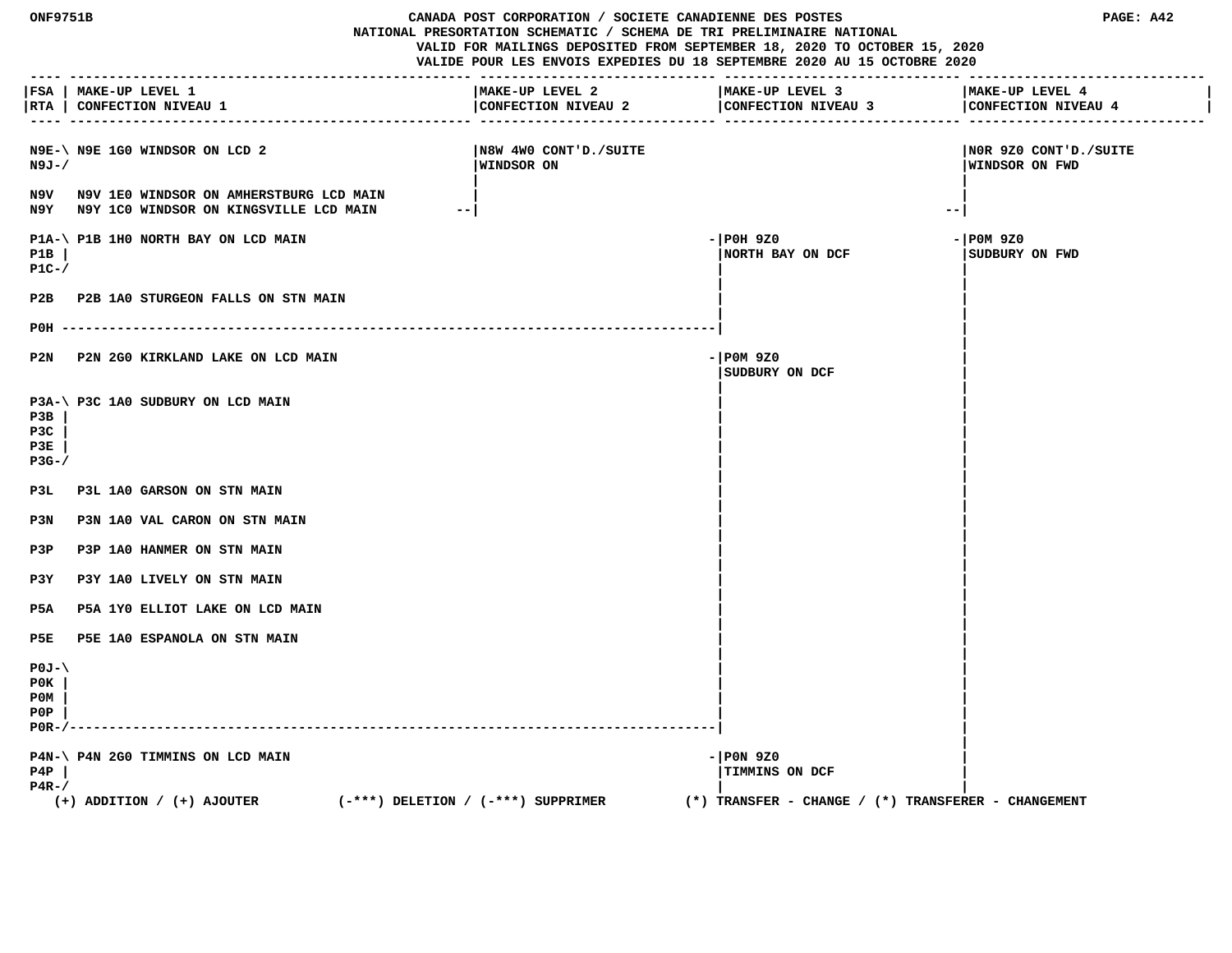| <b>ONF9751B</b>                                                    | CANADA POST CORPORATION / SOCIETE CANADIENNE DES POSTES<br>NATIONAL PRESORTATION SCHEMATIC / SCHEMA DE TRI PRELIMINAIRE NATIONAL<br>VALID FOR MAILINGS DEPOSITED FROM SEPTEMBER 18, 2020 TO OCTOBER 15, 2020<br>VALIDE POUR LES ENVOIS EXPEDIES DU 18 SEPTEMBRE 2020 AU 15 OCTOBRE 2020 |                                                                        | PAGE: A43                                |
|--------------------------------------------------------------------|-----------------------------------------------------------------------------------------------------------------------------------------------------------------------------------------------------------------------------------------------------------------------------------------|------------------------------------------------------------------------|------------------------------------------|
| FSA   MAKE-UP LEVEL 1<br>RTA  <br>CONFECTION NIVEAU 1              | MAKE-UP LEVEL 2<br>CONFECTION NIVEAU 2                                                                                                                                                                                                                                                  | MAKE-UP LEVEL 3<br>CONFECTION NIVEAU 3                                 | MAKE-UP LEVEL 4<br>CONFECTION NIVEAU 4   |
| P5N P5N 1T0 KAPUSKASING ON LCD MAIN                                |                                                                                                                                                                                                                                                                                         | PON 9Z0 CONT'D./SUITE<br><b>TIMMINS ON DCF</b>                         | POM 9Z0 CONT'D./SUITE<br>SUDBURY ON FWD  |
| $P0L-\Upsilon$                                                     |                                                                                                                                                                                                                                                                                         |                                                                        |                                          |
| P6A-\ P6A 1Z0 SAULT STE. MARIE ON LCD MAIN<br>P6B<br>$PG-$         |                                                                                                                                                                                                                                                                                         | $-$ POS 9Z0<br>SAULT STE. MARIE ON DCF                                 |                                          |
|                                                                    |                                                                                                                                                                                                                                                                                         |                                                                        | $- -$                                    |
| P7A-\ P7B 2W0 THUNDER BAY ON STN P<br>P7B<br>$P7G-$                | $-$ P7B 5W0<br>THUNDER BAY ON                                                                                                                                                                                                                                                           | - POT 9Z0<br>THUNDER BAY ON DCF                                        | $-$ POT 9Z0<br><b>THUNDER BAY ON FWD</b> |
| P7C-\ P7C 3Y0 THUNDER BAY ON STN F<br>P7E<br>P7J<br>P7K<br>$P7L-/$ | $ -$                                                                                                                                                                                                                                                                                    |                                                                        |                                          |
| POT                                                                |                                                                                                                                                                                                                                                                                         |                                                                        |                                          |
| P8N<br>P8N 1C0 DRYDEN ON LCD MAIN                                  |                                                                                                                                                                                                                                                                                         | $-$ POV 9Z0<br>DRYDEN ON DCF                                           |                                          |
| P8T<br>P8T 1A0 SIOUX LOOKOUT ON STN MAIN                           |                                                                                                                                                                                                                                                                                         |                                                                        |                                          |
| P9A 1H0 FORT FRANCES ON LCD MAIN<br>P9A                            |                                                                                                                                                                                                                                                                                         |                                                                        |                                          |
| P9N 1Y0 KENORA ON LCD MAIN<br>P9N                                  |                                                                                                                                                                                                                                                                                         |                                                                        |                                          |
| $POV - \$<br>POW<br>$P0X-/-$                                       |                                                                                                                                                                                                                                                                                         |                                                                        | $ -$                                     |
|                                                                    |                                                                                                                                                                                                                                                                                         | WINNIPEG # 2 MB DCF                                                    | $-$ ROC 9Z0<br>WINNIPEG MB FWD           |
|                                                                    | MANITOBA -MB- MANITOBA                                                                                                                                                                                                                                                                  |                                                                        |                                          |
| $(+)$ ADDITION / $(+)$ AJOUTER                                     | $(-***)$ DELETION / $(-***)$ SUPPRIMER                                                                                                                                                                                                                                                  | -----------<br>$(*)$ TRANSFER - CHANGE / $(*)$ TRANSFERER - CHANGEMENT |                                          |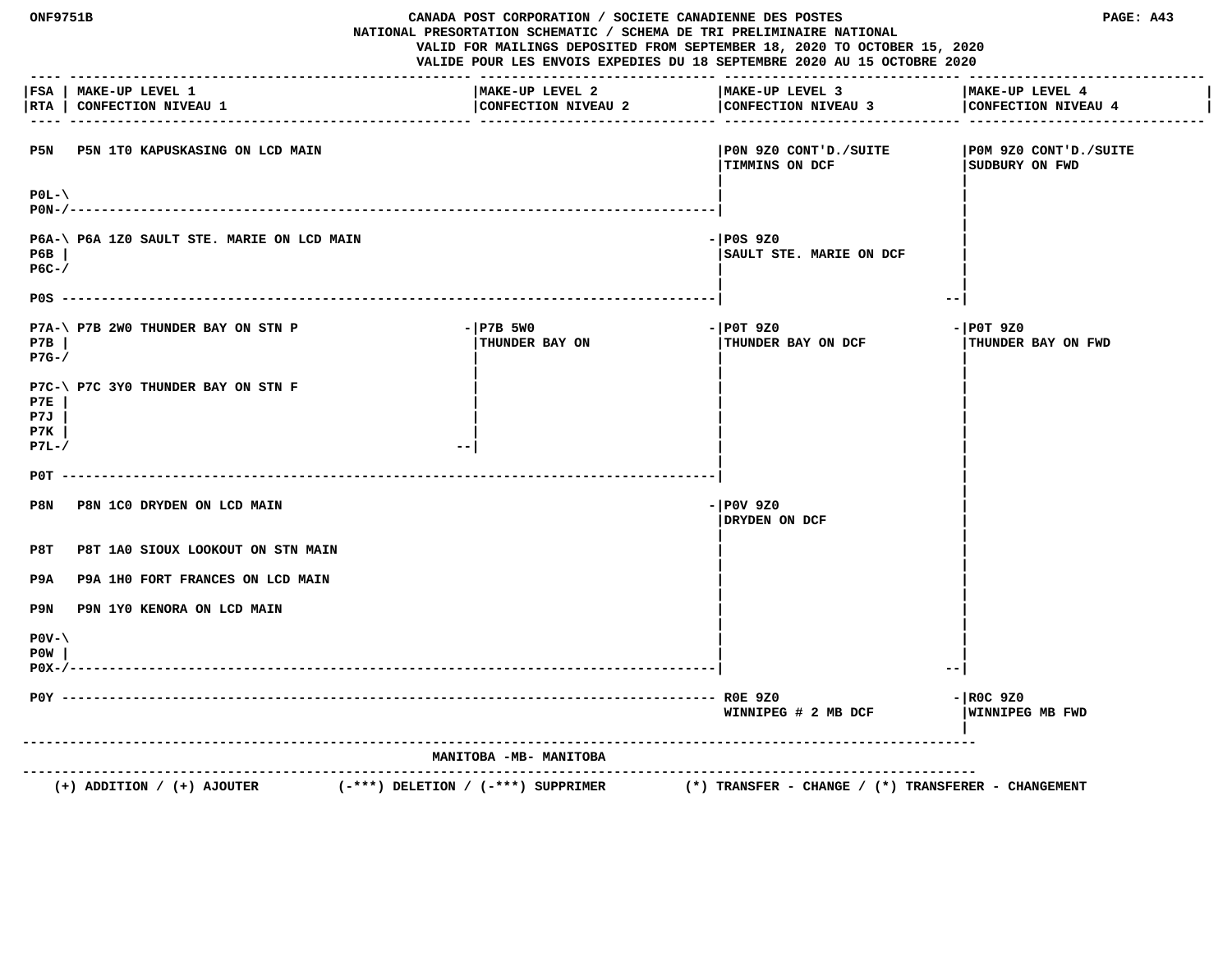| ONF9751B<br>CANADA POST CORPORATION / SOCIETE CANADIENNE DES POSTES<br>NATIONAL PRESORTATION SCHEMATIC / SCHEMA DE TRI PRELIMINAIRE NATIONAL<br>VALID FOR MAILINGS DEPOSITED FROM SEPTEMBER 18, 2020 TO OCTOBER 15, 2020<br>VALIDE POUR LES ENVOIS EXPEDIES DU 18 SEPTEMBRE 2020 AU 15 OCTOBRE 2020 |                                                                          |                                        |                                                         | PAGE: A44                                |
|-----------------------------------------------------------------------------------------------------------------------------------------------------------------------------------------------------------------------------------------------------------------------------------------------------|--------------------------------------------------------------------------|----------------------------------------|---------------------------------------------------------|------------------------------------------|
| FSA  <br> RTA                                                                                                                                                                                                                                                                                       | MAKE-UP LEVEL 1<br>CONFECTION NIVEAU 1                                   | MAKE-UP LEVEL 2<br>CONFECTION NIVEAU 2 | MAKE-UP LEVEL 3<br>CONFECTION NIVEAU 3                  | MAKE-UP LEVEL 4<br>CONFECTION NIVEAU 4   |
| R5G                                                                                                                                                                                                                                                                                                 | R5G 1A0 STEINBACH MB STN MAIN                                            |                                        | - ROA 9Z0<br> WINNIPEG # 5 MB DCF                       | ROC 9Z0 CONT'D./SUITE<br>WINNIPEG MB FWD |
| R5H                                                                                                                                                                                                                                                                                                 | R5H 1A0 STE ANNE MB STN MAIN                                             |                                        |                                                         |                                          |
| R5J                                                                                                                                                                                                                                                                                                 | R5J 1A0 STEINBACH MB STN DELIVERY CTR                                    |                                        |                                                         |                                          |
| R0A                                                                                                                                                                                                                                                                                                 |                                                                          |                                        |                                                         |                                          |
| R8A                                                                                                                                                                                                                                                                                                 | R8A 1J0 FLIN FLON MB LCD MAIN                                            |                                        | - ROB 9Z0<br>WINNIPEG # 4 MB DCF                        |                                          |
| R8N                                                                                                                                                                                                                                                                                                 | R8N 0L0 THOMPSON MB LCD MAIN                                             |                                        |                                                         |                                          |
| R9A                                                                                                                                                                                                                                                                                                 | <b>R9A OKO THE PAS MB STN MAIN</b>                                       |                                        |                                                         |                                          |
|                                                                                                                                                                                                                                                                                                     |                                                                          |                                        |                                                         |                                          |
|                                                                                                                                                                                                                                                                                                     |                                                                          |                                        | WINNIPEG # 1 MB DCF                                     |                                          |
| R5L<br>R5M<br>R5N<br>$R5P-$                                                                                                                                                                                                                                                                         | R5K-\ R5K 0A0 DUGALD MB STN MAIN                                         |                                        | $-$ ROE 9Z0<br> WINNIPEG # 2 MB DCF                     |                                          |
| R0E.                                                                                                                                                                                                                                                                                                |                                                                          |                                        |                                                         |                                          |
| R6M                                                                                                                                                                                                                                                                                                 | R6M 1A0 MORDEN MB STN MAIN                                               |                                        | $-$ ROG 9Z0<br>WINNIPEG # 3 MB DCF                      |                                          |
| R6W                                                                                                                                                                                                                                                                                                 | <b>R6W 1A0 WINKLER MB STN MAIN</b>                                       |                                        |                                                         |                                          |
| R0G.                                                                                                                                                                                                                                                                                                |                                                                          |                                        |                                                         |                                          |
| R1N                                                                                                                                                                                                                                                                                                 | R1N OPO PORTAGE LA PRAIRIE MB LCD MAIN                                   |                                        | - ROH 9Z0<br>WINNIPEG # 6 MB DCF                        |                                          |
|                                                                                                                                                                                                                                                                                                     |                                                                          |                                        |                                                         |                                          |
|                                                                                                                                                                                                                                                                                                     |                                                                          |                                        | WINNIPEG # 8 MB DCF                                     |                                          |
|                                                                                                                                                                                                                                                                                                     | $(+)$ ADDITION / $(+)$ AJOUTER<br>$(-***)$ DELETION / $(-***)$ SUPPRIMER |                                        | $(*)$ TRANSFER - CHANGE / $(*)$ TRANSFERER - CHANGEMENT |                                          |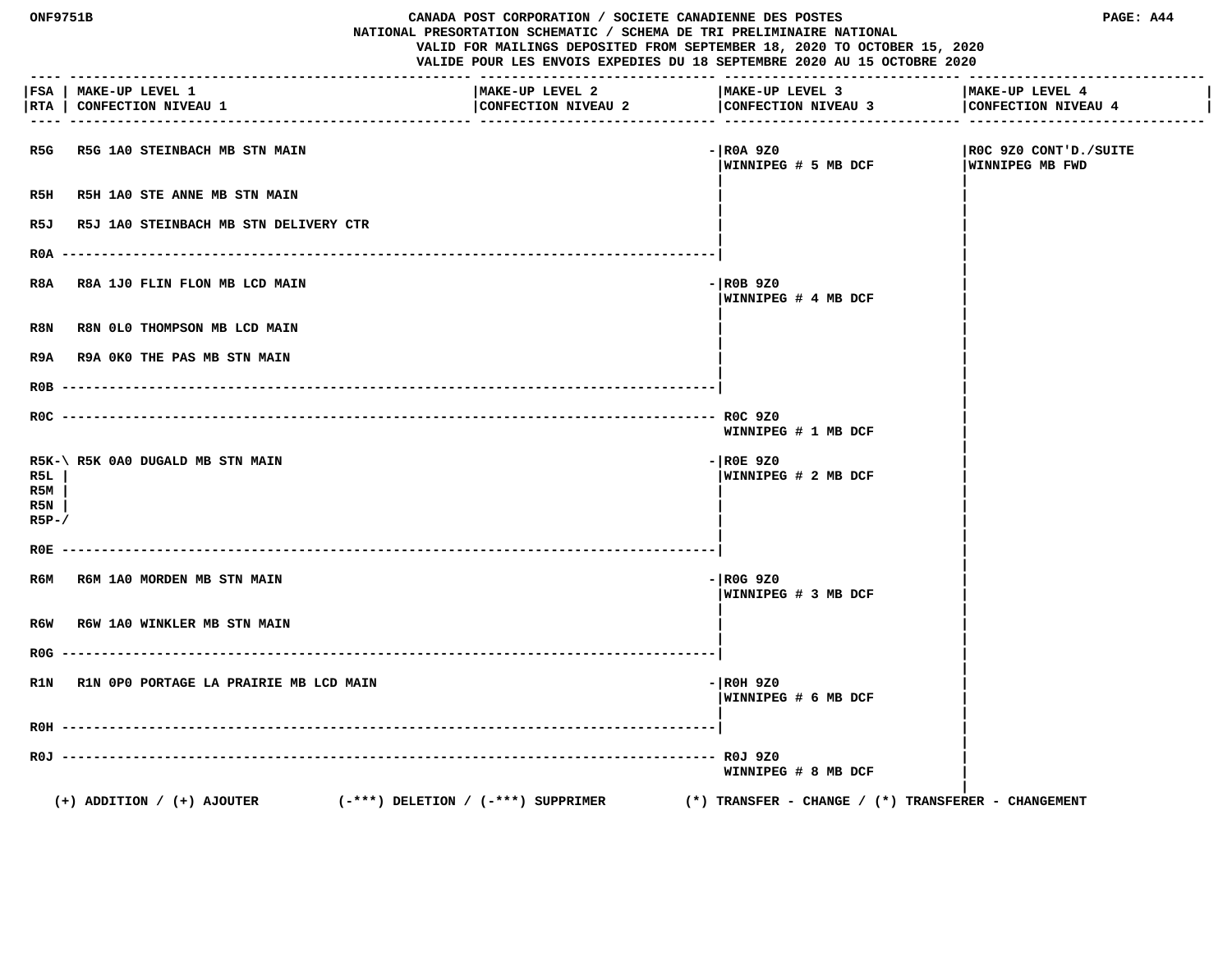| <b>ONF9751B</b>                |                                                                        | CANADA POST CORPORATION / SOCIETE CANADIENNE DES POSTES<br>NATIONAL PRESORTATION SCHEMATIC / SCHEMA DE TRI PRELIMINAIRE NATIONAL<br>VALID FOR MAILINGS DEPOSITED FROM SEPTEMBER 18, 2020 TO OCTOBER 15, 2020<br>VALIDE POUR LES ENVOIS EXPEDIES DU 18 SEPTEMBRE 2020 AU 15 OCTOBRE 2020 |                                                         | PAGE: A45                                       |
|--------------------------------|------------------------------------------------------------------------|-----------------------------------------------------------------------------------------------------------------------------------------------------------------------------------------------------------------------------------------------------------------------------------------|---------------------------------------------------------|-------------------------------------------------|
|                                | FSA   MAKE-UP LEVEL 1<br> RTA   CONFECTION NIVEAU 1                    | MAKE-UP LEVEL 2<br>CONFECTION NIVEAU 2                                                                                                                                                                                                                                                  | MAKE-UP LEVEL 3<br>CONFECTION NIVEAU 3                  | MAKE-UP LEVEL 4<br>CONFECTION NIVEAU 4          |
| R7B<br>$R7C-$ /                | R7A-\ R7A OPO BRANDON MB STN MAIN                                      |                                                                                                                                                                                                                                                                                         | - ROK 9Z0<br> WINNIPEG # 7 MB DCF                       | ROC 9Z0 CONT'D./SUITE<br><b>WINNIPEG MB FWD</b> |
|                                | R7N R7N 1A0 DAUPHIN MB LCD MAIN                                        |                                                                                                                                                                                                                                                                                         | -IROL 9Z0<br>WINNIPEG # 9 MB DCF                        |                                                 |
|                                | $ROM$ -----------                                                      |                                                                                                                                                                                                                                                                                         | WINNIPEG # 10 MB DCF                                    |                                                 |
| $R1B-$                         | R1A-\R1A 1TO WINNIPEG MB SELKIRK LCD MAIN                              | $ R3H$ 3HO<br>WINNIPEG MB                                                                                                                                                                                                                                                               |                                                         |                                                 |
| R2J<br>R3W<br>R5R<br>$R5T - /$ | R2C-\R2C 1R0 WINNIPEG MB LCD NORTHEAST 5                               |                                                                                                                                                                                                                                                                                         |                                                         |                                                 |
| R2E<br>R2G<br>R2K<br>$R2L-$    | R1C-\ R2K 0X0 WINNIPEG MB LCD NORTHEAST 4                              |                                                                                                                                                                                                                                                                                         |                                                         |                                                 |
| R3X<br>R2V<br>$R4A-$ /         | R2K 1S0 WINNIPEG MB LCD NORTHEAST 7<br>R2P-\ R2V 2B0 WINNIPEG MB LCD G |                                                                                                                                                                                                                                                                                         |                                                         |                                                 |
| $R2X-$                         | R2W R2W 3R0 WINNIPEG MB STN B<br>R2R-\ R2X 2K0 WINNIPEG MB LCD R       |                                                                                                                                                                                                                                                                                         |                                                         |                                                 |
| R3A<br>R3B<br>$R3C-$ /         | R2H-\ R3C 0K0 WINNIPEG MB LCD 1                                        |                                                                                                                                                                                                                                                                                         |                                                         |                                                 |
|                                | $(+)$ ADDITION / $(+)$ AJOUTER                                         | (-***) DELETION / (-***) SUPPRIMER                                                                                                                                                                                                                                                      | $(*)$ TRANSFER - CHANGE / $(*)$ TRANSFERER - CHANGEMENT |                                                 |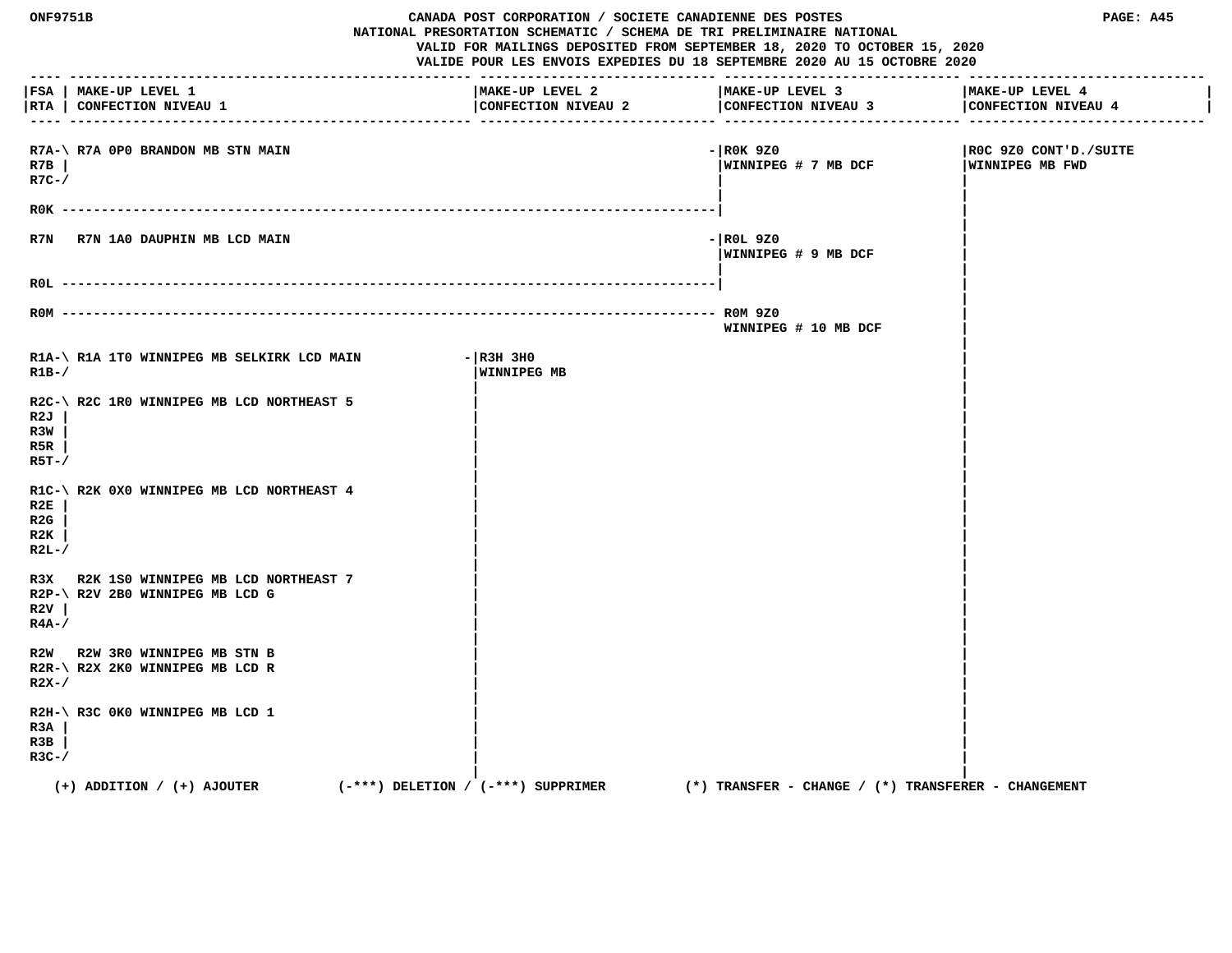**ONF9751B CANADA POST CORPORATION / SOCIETE CANADIENNE DES POSTES PAGE: A46 NATIONAL PRESORTATION SCHEMATIC / SCHEMA DE TRI PRELIMINAIRE NATIONAL VALID FOR MAILINGS DEPOSITED FROM SEPTEMBER 18, 2020 TO OCTOBER 15, 2020 VALIDE POUR LES ENVOIS EXPEDIES DU 18 SEPTEMBRE 2020 AU 15 OCTOBRE 2020 ---- --------------------------------------------------- ------------------------------ ------------------------------ ------------------------------ |FSA | MAKE-UP LEVEL 1 |MAKE-UP LEVEL 2 |MAKE-UP LEVEL 3 |MAKE-UP LEVEL 4 | |RTA | CONFECTION NIVEAU 1 |CONFECTION NIVEAU 2 |CONFECTION NIVEAU 3 |CONFECTION NIVEAU 4 | ---- --------------------------------------------------- ------------------------------ ------------------------------ ------------------------------ R2M R3C 1A0 WINNIPEG MB LCD ST VITAL |R3H 3H0 CONT'D./SUITE |R0C 9Z0 CONT'D./SUITE** R3E-\ R3E 1A0 WINNIPEG MB LCD W **WINNIPEG MB WINNIPEG MB WINNIPEG MB WINNIPEG MB WINNIPEG MB FWD**  $R3H-$ /  **| |** R3G R3G 1A0 WINNIPEG MB LCD D  **R2Y-\ R3K 1A0 WINNIPEG MB LCD MORAY | | R3J | | | R3K | | | R4H | | | R4J | | | R4K | | | R4L-/**  $\sqrt{2}$  **| |** R3L-\ R3N 0G0 WINNIPEG MB LCD SOUTH WEST 2 **R3M** | *CONTROLLER*  **R3N | | | R3P-/**  $\qquad \qquad$  **| |** R2N R3N 1A0 WINNIPEG MB LCD SOUTH WEST 6 R3R-\ R3R 0G0 WINNIPEG MB LCD SOUTH WEST 1  **R3S | | | R3Y-/**  $\qquad$  |  **| |** R3T-\ R3T 1C0 WINNIPEG MB LCD SOUTH WEST 3  **R3V | | | R4G-/ | | | | R5A R5A 0A0 WINNIPEG MB NIVERVILLE STN ST ADOLPHE --| | | ------------------------------------------------------------------------------------------------------------------------- SASKATCHEWAN -SK- SASKATCHEWAN ------------------------------------------------------------------------------------------------------------------------- S0P ----------------------------------------------------------------------------------- R0B 9Z0 |R0C 9Z0 CONT'D./SUITE** WINNIPEG # 4 MB DCF -- WINNIPEG MB FWD  **S3N S3N 1C0 YORKTON SK STN MAIN -|S0A 9Z0 -|S0G 9Z0 |REGINA # 4 SK DCF |REGINA SK FWD | | S0A -----------------------------------------------------------------------------------| | | (+) ADDITION / (+) AJOUTER (-\*\*\*) DELETION / (-\*\*\*) SUPPRIMER (\*) TRANSFER - CHANGE / (\*) TRANSFERER - CHANGEMENT**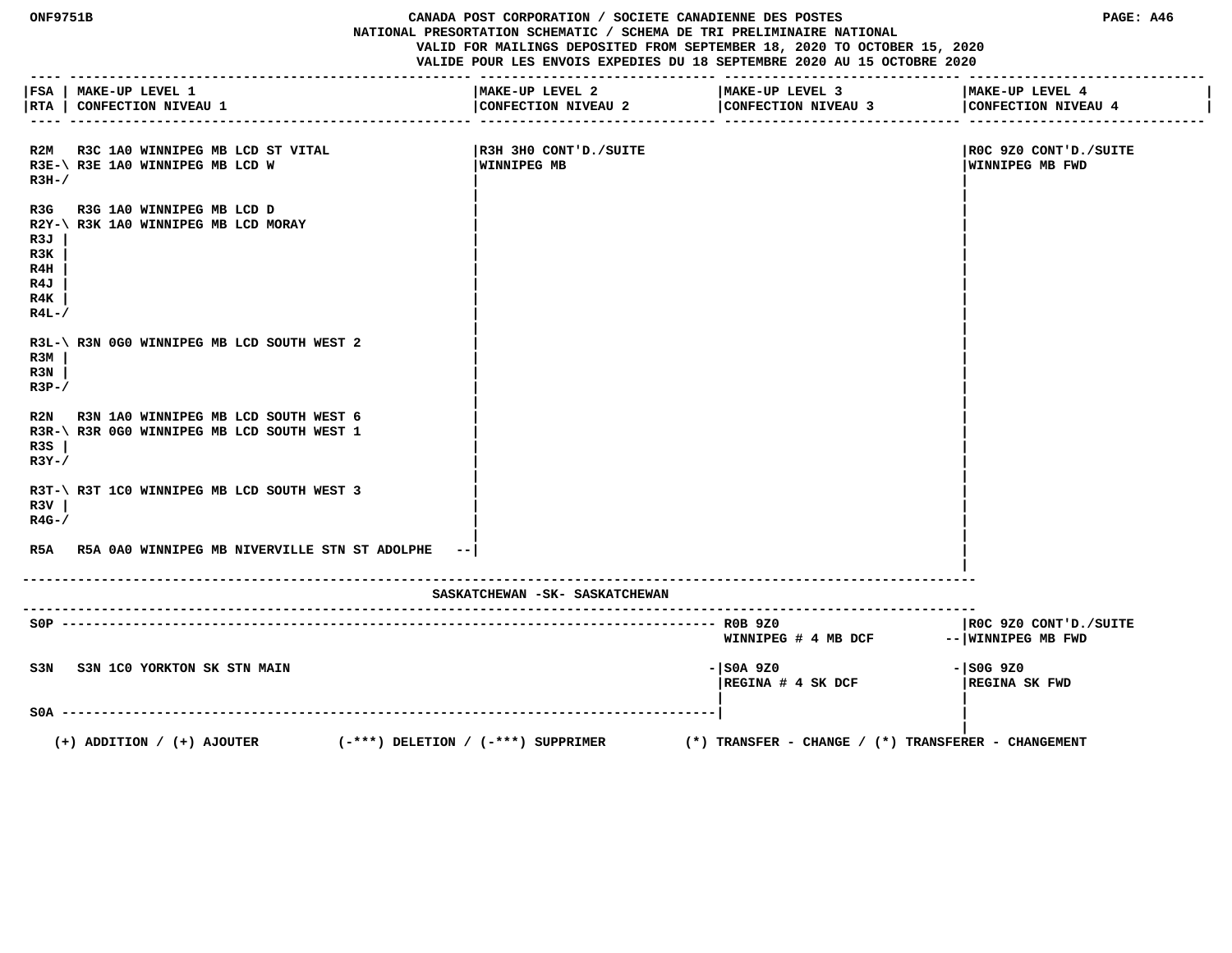| ONF9751B                               |                                                                          |                                        | CANADA POST CORPORATION / SOCIETE CANADIENNE DES POSTES<br>PAGE: A47<br>NATIONAL PRESORTATION SCHEMATIC / SCHEMA DE TRI PRELIMINAIRE NATIONAL<br>VALID FOR MAILINGS DEPOSITED FROM SEPTEMBER 18, 2020 TO OCTOBER 15, 2020<br>VALIDE POUR LES ENVOIS EXPEDIES DU 18 SEPTEMBRE 2020 AU 15 OCTOBRE 2020 |                                        |  |
|----------------------------------------|--------------------------------------------------------------------------|----------------------------------------|------------------------------------------------------------------------------------------------------------------------------------------------------------------------------------------------------------------------------------------------------------------------------------------------------|----------------------------------------|--|
|                                        | FSA   MAKE-UP LEVEL 1<br> RTA   CONFECTION NIVEAU 1                      | MAKE-UP LEVEL 2<br>CONFECTION NIVEAU 2 | MAKE-UP LEVEL 3<br>CONFECTION NIVEAU 3                                                                                                                                                                                                                                                               | MAKE-UP LEVEL 4<br>CONFECTION NIVEAU 4 |  |
|                                        | S4A S4A 0S0 ESTEVAN SK LCD MAIN                                          |                                        | $-$ SOC 9Z0<br> REGINA # 3 SK DCF                                                                                                                                                                                                                                                                    | S0G 9Z0 CONT'D./SUITE<br>REGINA SK FWD |  |
|                                        | S4H S4H 0W0 WEYBURN SK LCD MAIN                                          |                                        |                                                                                                                                                                                                                                                                                                      |                                        |  |
| SOC.                                   |                                                                          |                                        |                                                                                                                                                                                                                                                                                                      |                                        |  |
| s2v                                    | S2V 1A0 BUENA VISTA SK STN MAIN                                          |                                        | $-$ SOG 9Z0<br> REGINA # 1 SK DCF                                                                                                                                                                                                                                                                    |                                        |  |
|                                        | $SOG$ -------                                                            |                                        |                                                                                                                                                                                                                                                                                                      |                                        |  |
| S6J<br>$S6K-$ /                        | S6H-\ S6H 2M0 MOOSE JAW SK LCD MAIN                                      |                                        | - SOH 9Z0<br>$ {\tt REGINA} \# 2{\tt SK DCF} $                                                                                                                                                                                                                                                       |                                        |  |
| $SOH$ ----                             |                                                                          |                                        |                                                                                                                                                                                                                                                                                                      |                                        |  |
| S9H                                    | S9H OLO REG EXT SK SWIFT CURRENT LCD MAIN                                |                                        | $  $ SON 9ZO<br>REG EXT-SWIFT CURRENT SK DCF                                                                                                                                                                                                                                                         |                                        |  |
|                                        | $SON$ ----------------------                                             |                                        |                                                                                                                                                                                                                                                                                                      |                                        |  |
| S4L<br>S4M<br>$S4P-$                   | S4K-\ S4P 0B0 REGINA SK LCD MAIN                                         | $ S4P$ 0A0<br> REGINA SK               |                                                                                                                                                                                                                                                                                                      |                                        |  |
| *s4s<br>*s4v<br>*s4w<br>*s4Y<br>*s4z-/ | *S4N-\ S4W 0V0 REGINA SK LCD 1                                           |                                        |                                                                                                                                                                                                                                                                                                      |                                        |  |
| *s4T<br>*s4x-/                         | *S4R-\ S4W 1V0 REGINA SK LCD 2                                           |                                        |                                                                                                                                                                                                                                                                                                      |                                        |  |
| $SOE -$                                |                                                                          |                                        | ---------- SOE 9ZO<br>SASKATOON # 5 SK DCF                                                                                                                                                                                                                                                           | $  $ SOK 9Z0<br>SASKATOON SK FWD       |  |
| S6W<br>s6x-/                           | S6V-\ S6V 1C0 PRINCE ALBERT SK STN MPP<br>$(+)$ ADDITION / $(+)$ AJOUTER | $(-***)$ DELETION / $(-***)$ SUPPRIMER | - SOJ 9Z0<br> SASKATOON # 4 SK DCF<br>$(*)$ TRANSFER - CHANGE / $(*)$ TRANSFERER - CHANGEMENT                                                                                                                                                                                                        |                                        |  |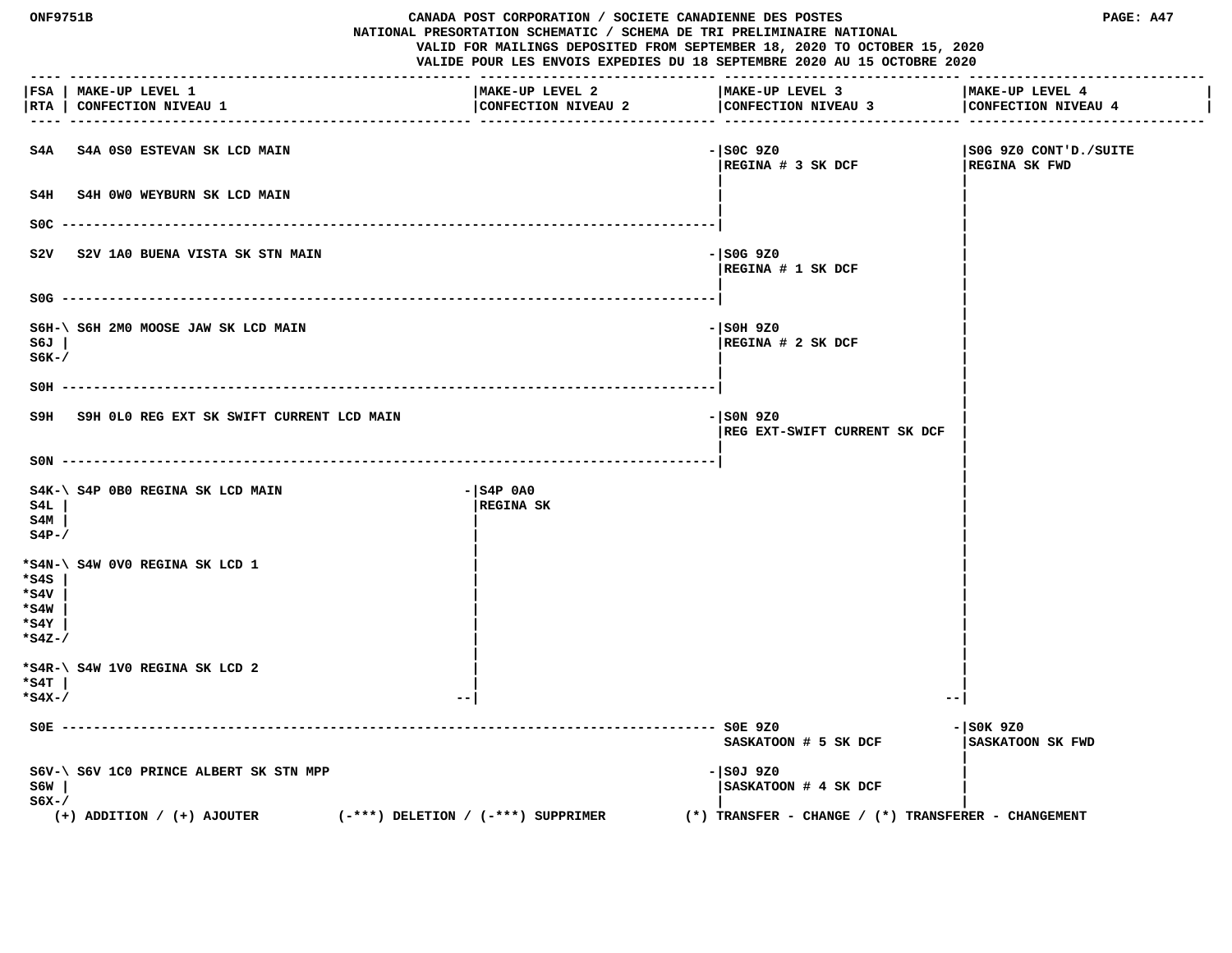| <b>ONF9751B</b>      |                                                     | CANADA POST CORPORATION / SOCIETE CANADIENNE DES POSTES<br>NATIONAL PRESORTATION SCHEMATIC / SCHEMA DE TRI PRELIMINAIRE NATIONAL<br>VALID FOR MAILINGS DEPOSITED FROM SEPTEMBER 18, 2020 TO OCTOBER 15, 2020<br>VALIDE POUR LES ENVOIS EXPEDIES DU 18 SEPTEMBRE 2020 AU 15 OCTOBRE 2020 |                                                         | PAGE: A48                                 |
|----------------------|-----------------------------------------------------|-----------------------------------------------------------------------------------------------------------------------------------------------------------------------------------------------------------------------------------------------------------------------------------------|---------------------------------------------------------|-------------------------------------------|
|                      | FSA   MAKE-UP LEVEL 1<br> RTA   CONFECTION NIVEAU 1 | MAKE-UP LEVEL 2<br>CONFECTION NIVEAU 2                                                                                                                                                                                                                                                  | MAKE-UP LEVEL 3<br>CONFECTION NIVEAU 3                  | MAKE-UP LEVEL 4<br>CONFECTION NIVEAU 4    |
|                      |                                                     |                                                                                                                                                                                                                                                                                         | -- SASKATOON # 4 SK DCF                                 | SOK 9Z0 CONT'D./SUITE<br>SASKATOON SK FWD |
|                      |                                                     |                                                                                                                                                                                                                                                                                         | SASKATOON # 1 SK DCF                                    |                                           |
|                      |                                                     |                                                                                                                                                                                                                                                                                         | SASKATOON # 2 SK DCF                                    |                                           |
| S9A                  | S9A 0V0 NORTH BATTLEFORD SK LCD MAIN                |                                                                                                                                                                                                                                                                                         | $-$ SOM 9Z0<br>SASKATOON # 3 SK DCF                     |                                           |
| S9V                  | S9V OPO LLOYDMINSTER SK LCD MAIN                    |                                                                                                                                                                                                                                                                                         |                                                         |                                           |
| S9X.                 | S9X 1A0 MEADOW LAKE SK STN MAIN                     |                                                                                                                                                                                                                                                                                         |                                                         |                                           |
|                      | $SOM$ --------                                      |                                                                                                                                                                                                                                                                                         |                                                         |                                           |
| S7B<br>S7K<br>$S7P-$ | S7A-\ S7K 0G0 SASKATOON SK LCD MAIN                 | $ STK$ 2KO<br>SASKATOON SK                                                                                                                                                                                                                                                              |                                                         |                                           |
| S7T<br>s7v<br>$S7W-$ | S7S-\ S7K 8E0 SASKATOON SK LCD 4                    |                                                                                                                                                                                                                                                                                         |                                                         |                                           |
| S7M<br>$S7R-$        | $S7L-\$ $S7M$ 1WO SASKATOON SK LCD 2                |                                                                                                                                                                                                                                                                                         |                                                         |                                           |
| $S7N-$               | S7C-\ S7N 1Y0 SASKATOON SK LCD 3                    |                                                                                                                                                                                                                                                                                         |                                                         |                                           |
| $S7J-/$              | S7H-\ S7N 2S0 SASKATOON SK LCD 1                    |                                                                                                                                                                                                                                                                                         |                                                         |                                           |
|                      |                                                     | ALBERTA - AB- ALBERTA                                                                                                                                                                                                                                                                   | ---------------------------------                       |                                           |
|                      | T9V S9V OPO LLOYDMINSTER SK LCD MAIN                | $(-***)$ DELETION / $(-***)$ SUPPRIMER                                                                                                                                                                                                                                                  | SOM 9Z0<br>SASKATOON # 3 SK DCF -- SASKATOON SK FWD     | SOK 9Z0 CONT'D./SUITE                     |
|                      | $(+)$ ADDITION / $(+)$ AJOUTER                      |                                                                                                                                                                                                                                                                                         | $(*)$ TRANSFER - CHANGE / $(*)$ TRANSFERER - CHANGEMENT |                                           |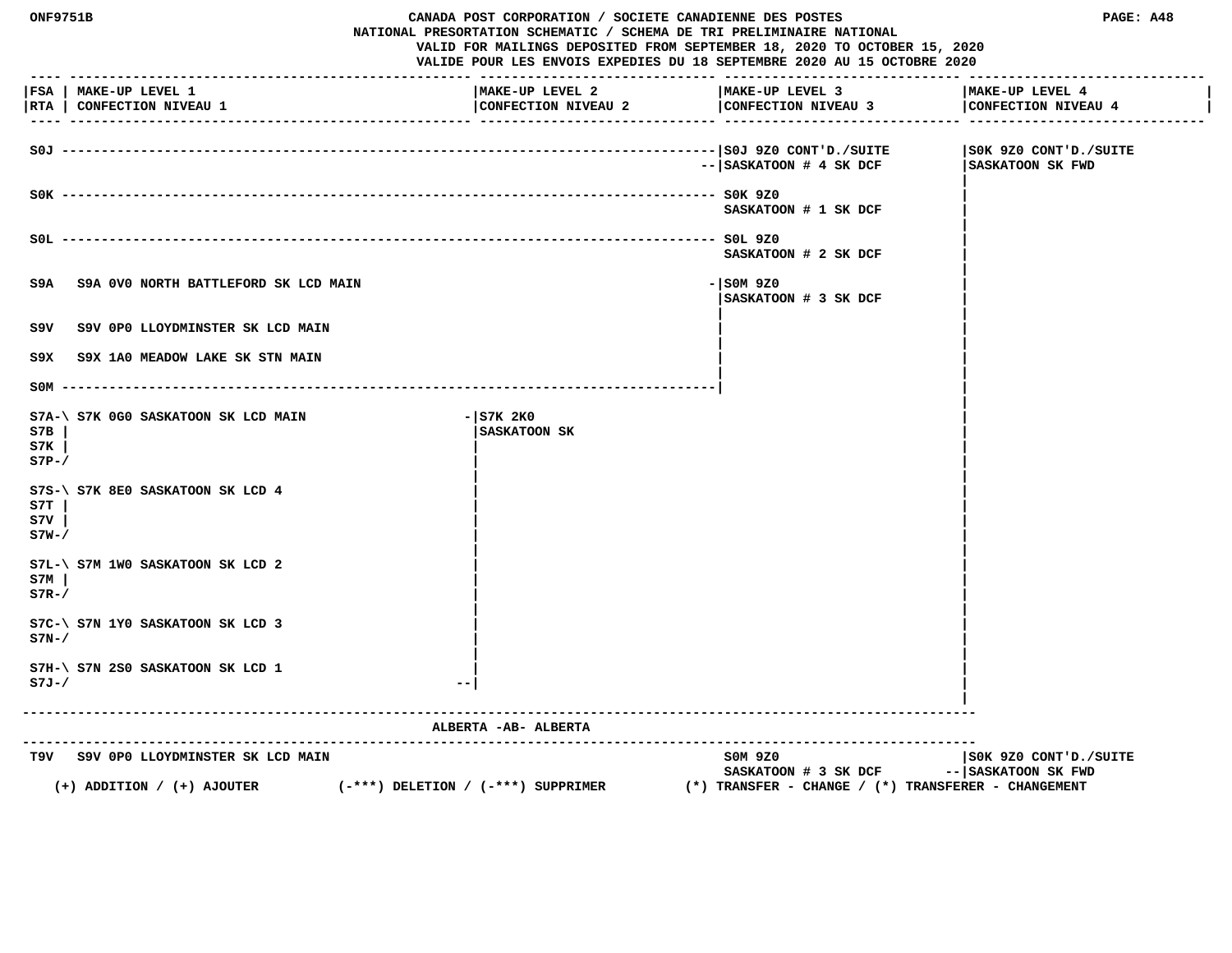| ONF9751B<br>CANADA POST CORPORATION / SOCIETE CANADIENNE DES POSTES<br>NATIONAL PRESORTATION SCHEMATIC / SCHEMA DE TRI PRELIMINAIRE NATIONAL<br>VALID FOR MAILINGS DEPOSITED FROM SEPTEMBER 18, 2020 TO OCTOBER 15, 2020<br>VALIDE POUR LES ENVOIS EXPEDIES DU 18 SEPTEMBRE 2020 AU 15 OCTOBRE 2020 |                                                     |                                        |                                                            | PAGE: A49                             |
|-----------------------------------------------------------------------------------------------------------------------------------------------------------------------------------------------------------------------------------------------------------------------------------------------------|-----------------------------------------------------|----------------------------------------|------------------------------------------------------------|---------------------------------------|
| $---$                                                                                                                                                                                                                                                                                               | FSA   MAKE-UP LEVEL 1<br> RTA   CONFECTION NIVEAU 1 | MAKE-UP LEVEL 2<br>CONFECTION NIVEAU 2 | MAKE-UP LEVEL 3<br>CONFECTION NIVEAU 3 CONFECTION NIVEAU 4 | MAKE-UP LEVEL 4                       |
| т9м                                                                                                                                                                                                                                                                                                 | T9M 1A0 COLD LAKE AB STN MAIN                       |                                        | - TOA 9Z0<br>EDMONTON # 1 AB DCF                           | $-$ TON 9Z0<br><b>EDMONTON AB FWD</b> |
| T9N                                                                                                                                                                                                                                                                                                 | <b>T9N 1A0 BONNYVILLE AB STN MAIN</b>               |                                        |                                                            |                                       |
| TOA -                                                                                                                                                                                                                                                                                               |                                                     |                                        |                                                            |                                       |
| T4V                                                                                                                                                                                                                                                                                                 | T4V 0S0 CAMROSE AB LCD MAIN                         |                                        | - TOB 9Z0<br>EDMONTON # 2 AB DCF                           |                                       |
| T9C.                                                                                                                                                                                                                                                                                                | <b>T9C 1A0 VEGREVILLE AB STN MAIN</b>               |                                        |                                                            |                                       |
| T9W                                                                                                                                                                                                                                                                                                 | <b>T9W 1A0 WAINWRIGHT AB STN MAIN</b>               |                                        |                                                            |                                       |
| т9х                                                                                                                                                                                                                                                                                                 | T9X 1A0 VERMILION AB STN MAIN                       |                                        |                                                            |                                       |
| тов                                                                                                                                                                                                                                                                                                 |                                                     |                                        |                                                            |                                       |
| T4J                                                                                                                                                                                                                                                                                                 | T4J 1A0 PONOKA AB STN MAIN                          |                                        | - TOC 9Z0<br>EDMONTON # 6 AB DCF                           |                                       |
| T4L                                                                                                                                                                                                                                                                                                 | <b>T4L 1A0 LACOMBE AB STN MAIN</b>                  |                                        |                                                            |                                       |
| T9G                                                                                                                                                                                                                                                                                                 | T9G 1A0 DEVON AB STN MAIN                           |                                        |                                                            |                                       |
| TOC .                                                                                                                                                                                                                                                                                               |                                                     |                                        |                                                            |                                       |
| T7A                                                                                                                                                                                                                                                                                                 | T7A 1A0 DRAYTON VALLEY AB STN MAIN                  |                                        | $-$ TOE 9Z0<br>EDMONTON # 3 AB DCF                         |                                       |
| T7E                                                                                                                                                                                                                                                                                                 | T7E 1A0 EDSON AB STN MAIN                           |                                        |                                                            |                                       |
| T7S                                                                                                                                                                                                                                                                                                 | T7S 1A0 WHITECOURT AB STN MAIN                      |                                        |                                                            |                                       |
| T7V                                                                                                                                                                                                                                                                                                 | T7V 1A0 HINTON AB STN MAIN                          |                                        |                                                            |                                       |
| T7X                                                                                                                                                                                                                                                                                                 | T7X 1A0 SPRUCE GROVE AB LCD MAIN                    |                                        |                                                            |                                       |
| $T7Z-$                                                                                                                                                                                                                                                                                              | T7Y-\ T7Z 1A0 STONY PLAIN AB LCD MAIN               |                                        |                                                            |                                       |
| TOE -                                                                                                                                                                                                                                                                                               |                                                     |                                        |                                                            |                                       |
| T7N                                                                                                                                                                                                                                                                                                 | T7N 1A0 BARRHEAD AB STN MAIN                        |                                        | - TOG 9Z0<br>EDMONTON # 4 AB DCF                           |                                       |
|                                                                                                                                                                                                                                                                                                     | $(+)$ ADDITION / $(+)$ AJOUTER                      | $(-***)$ DELETION / $(-***)$ SUPPRIMER | $(*)$ TRANSFER - CHANGE / $(*)$ TRANSFERER - CHANGEMENT    |                                       |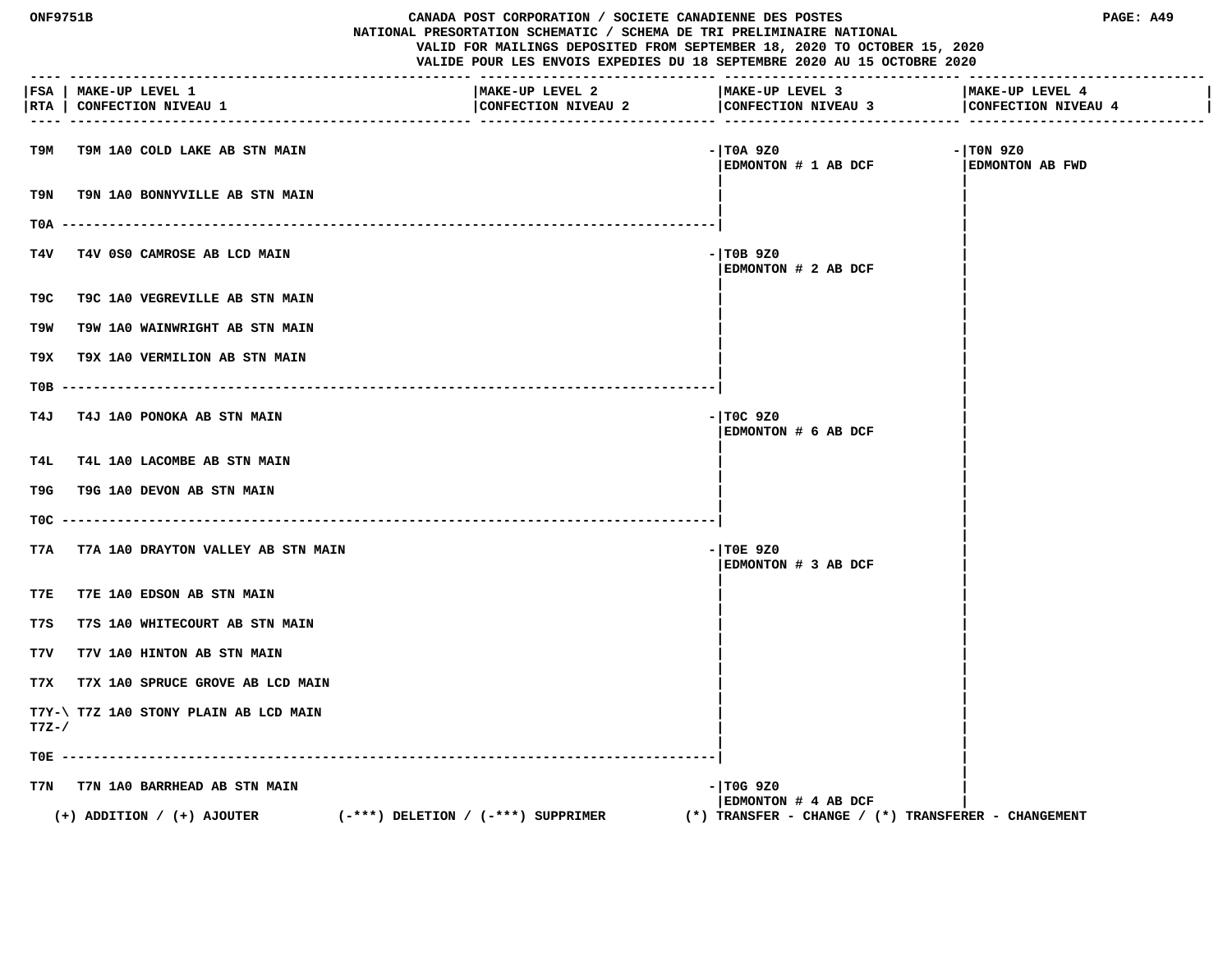| ONF9751B                           |                                                     | CANADA POST CORPORATION / SOCIETE CANADIENNE DES POSTES<br>NATIONAL PRESORTATION SCHEMATIC / SCHEMA DE TRI PRELIMINAIRE NATIONAL<br>VALID FOR MAILINGS DEPOSITED FROM SEPTEMBER 18, 2020 TO OCTOBER 15, 2020<br>VALIDE POUR LES ENVOIS EXPEDIES DU 18 SEPTEMBRE 2020 AU 15 OCTOBRE 2020 |                                                         | PAGE: A50                                       |
|------------------------------------|-----------------------------------------------------|-----------------------------------------------------------------------------------------------------------------------------------------------------------------------------------------------------------------------------------------------------------------------------------------|---------------------------------------------------------|-------------------------------------------------|
|                                    | FSA   MAKE-UP LEVEL 1<br> RTA   CONFECTION NIVEAU 1 | MAKE-UP LEVEL 2<br>CONFECTION NIVEAU 2                                                                                                                                                                                                                                                  | MAKE-UP LEVEL 3<br>CONFECTION NIVEAU 3                  | MAKE-UP LEVEL 4<br>CONFECTION NIVEAU 4          |
| T7P                                | <b>T7P 1A0 WESTLOCK AB STN MAIN</b>                 |                                                                                                                                                                                                                                                                                         | TOG 9Z0 CONT'D./SUITE<br>EDMONTON # 4 AB DCF            | TON 9Z0 CONT'D./SUITE<br><b>EDMONTON AB FWD</b> |
| T8R                                | T8R 1A0 MORINVILLE AB STN MAIN                      |                                                                                                                                                                                                                                                                                         |                                                         |                                                 |
| T9S                                | T9S 1A0 ATHABASCA AB STN MAIN                       |                                                                                                                                                                                                                                                                                         |                                                         |                                                 |
| T0G --                             |                                                     |                                                                                                                                                                                                                                                                                         |                                                         |                                                 |
| T8S                                | T8S 1A0 PEACE RIVER AB STN MAIN                     |                                                                                                                                                                                                                                                                                         | $-1$ TOH 9Z0<br>GRANDE PRAIRIE AB DCF                   |                                                 |
| T8W<br>$T8X-$                      | T8V-\ T8V 0X0 GRANDE PRAIRIE AB LCD MAIN            |                                                                                                                                                                                                                                                                                         |                                                         |                                                 |
| TOH -                              |                                                     |                                                                                                                                                                                                                                                                                         |                                                         |                                                 |
| T8L.                               | T8L 2E0 FORT SASKATCHEWAN AB LCD MAIN               |                                                                                                                                                                                                                                                                                         | $-1$ TON 9Z0<br>EDMONTON AB DCF                         |                                                 |
|                                    | T9A T9A 1L0 WETASKIWIN AB LCD MAIN                  |                                                                                                                                                                                                                                                                                         |                                                         |                                                 |
| T9E-/                              | T4X-\ T9E 7M0 NISKU AB LCD MAIN                     |                                                                                                                                                                                                                                                                                         |                                                         |                                                 |
| $TON-\setminus$<br>T0T<br>$TOV-/-$ |                                                     |                                                                                                                                                                                                                                                                                         |                                                         |                                                 |
| T9J<br>т9к-/                       | T9H-\ T9H 1T0 FORT MCMURRAY AB LCD MAIN             |                                                                                                                                                                                                                                                                                         | $-$ TOP 9Z0<br>EDMONTON # 7 AB DCF                      |                                                 |
|                                    |                                                     |                                                                                                                                                                                                                                                                                         |                                                         |                                                 |
| T5G<br>T5W-/                       | T5B-\ T5B 2N0 EDMONTON AB LCD 1                     | $-1$ T5L 2J0<br>EDMONTON AB                                                                                                                                                                                                                                                             |                                                         |                                                 |
| T5C<br>T5E<br>T5X<br>T5Y<br>$TSZ-$ | T5A-\ T5E 2W0 EDMONTON AB LCD DELTON                |                                                                                                                                                                                                                                                                                         |                                                         |                                                 |
|                                    | $(+)$ ADDITION / $(+)$ AJOUTER                      | $(-***)$ DELETION / $(-***)$ SUPPRIMER                                                                                                                                                                                                                                                  | $(*)$ TRANSFER - CHANGE / $(*)$ TRANSFERER - CHANGEMENT |                                                 |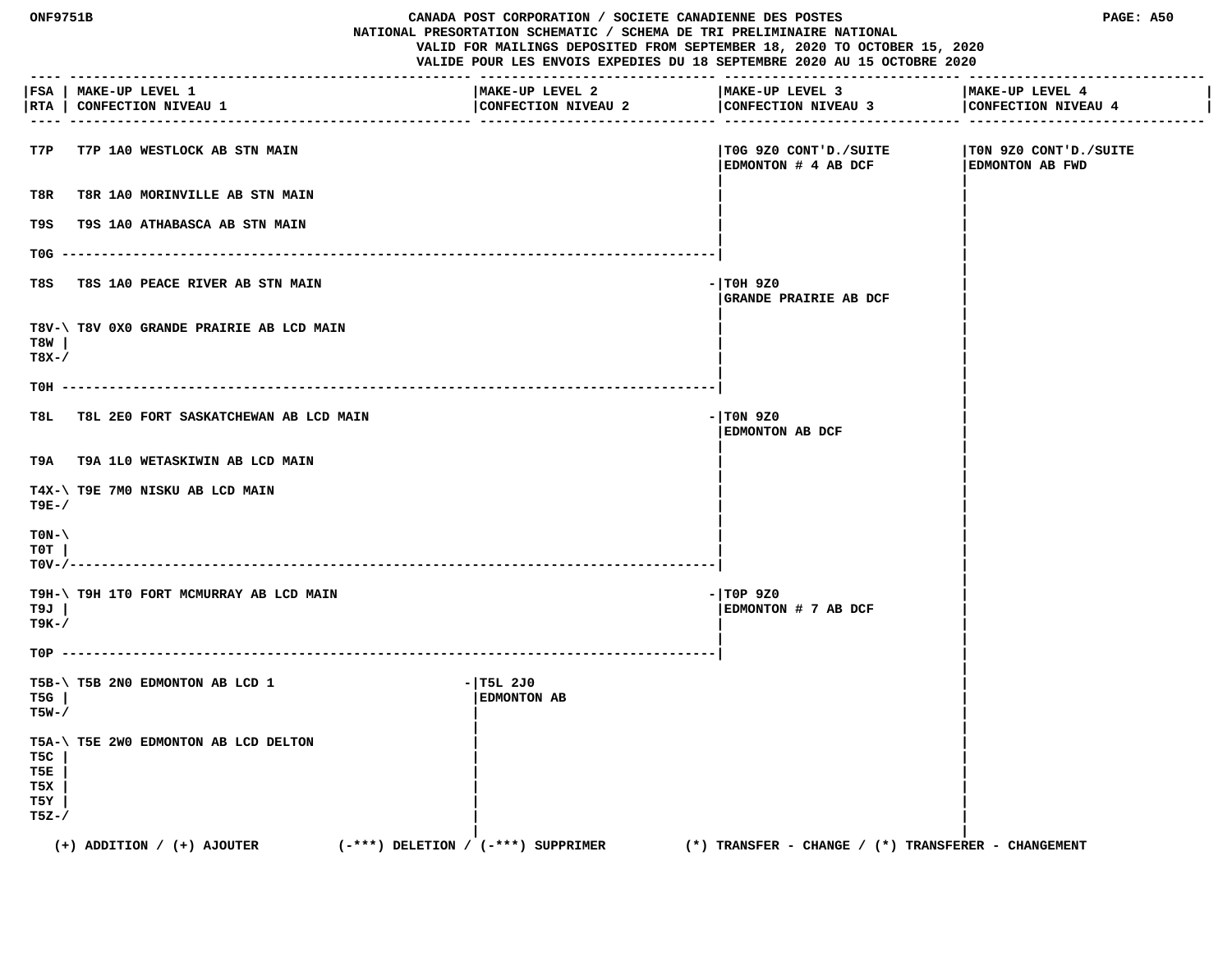**ONF9751B CANADA POST CORPORATION / SOCIETE CANADIENNE DES POSTES PAGE: A51 NATIONAL PRESORTATION SCHEMATIC / SCHEMA DE TRI PRELIMINAIRE NATIONAL VALID FOR MAILINGS DEPOSITED FROM SEPTEMBER 18, 2020 TO OCTOBER 15, 2020 VALIDE POUR LES ENVOIS EXPEDIES DU 18 SEPTEMBRE 2020 AU 15 OCTOBRE 2020 ---- --------------------------------------------------- ------------------------------ ------------------------------ ------------------------------ |FSA | MAKE-UP LEVEL 1 |MAKE-UP LEVEL 2 |MAKE-UP LEVEL 3 |MAKE-UP LEVEL 4 | |RTA | CONFECTION NIVEAU 1 |CONFECTION NIVEAU 2 |CONFECTION NIVEAU 3 |CONFECTION NIVEAU 4 | ---- --------------------------------------------------- ------------------------------ ------------------------------ ------------------------------ T5H-\ T5J 0K0 EDMONTON AB LCD 11 |T5L 2J0 CONT'D./SUITE |T0N 9Z0 CONT'D./SUITE T5J | |EDMONTON AB |EDMONTON AB FWD T5K-/ | | | | T5L-\ T5L 3L0 EDMONTON AB LCD 2 | | T5M | | | T5N | | | T5P | | | T5S | | | T5V | | | T6V-/ | | | | T5R-\ T5T 1V0 EDMONTON AB LCD 6 | | T5T | | | T6M | | | T6Y-/ | | | | T6A-\ T6C 1A0 EDMONTON AB LCD 3 | | T6B | | | T6C | | | T6P | | | T6S-/ | | | | T6E-\ T6E 2B0 EDMONTON AB LCD 9 | | T6G | | | T6H | | | T6R-/ | | | | T6J-\ T6J 4R0 EDMONTON AB LCD 8**<br>**T6W-/ T6W-/ | | | | T6K-\ T6K 3S0 EDMONTON AB LCD 4 | | T6L | | | T6N | | | T6T | | | T6X-/ | | | |** T8A-\ T8H 1A0 EDMONTON AB SHERWOOD PARK LCD MAIN<br>T8B |  **T8B | | | T8C | | | T8E | | | T8G | | | T8H-/ | | | | T8N-\ T8N 1E0 EDMONTON AB ST. ALBERT LCD MAIN | | T8T-/ --| --| (+) ADDITION / (+) AJOUTER (-\*\*\*) DELETION / (-\*\*\*) SUPPRIMER (\*) TRANSFER - CHANGE / (\*) TRANSFERER - CHANGEMENT**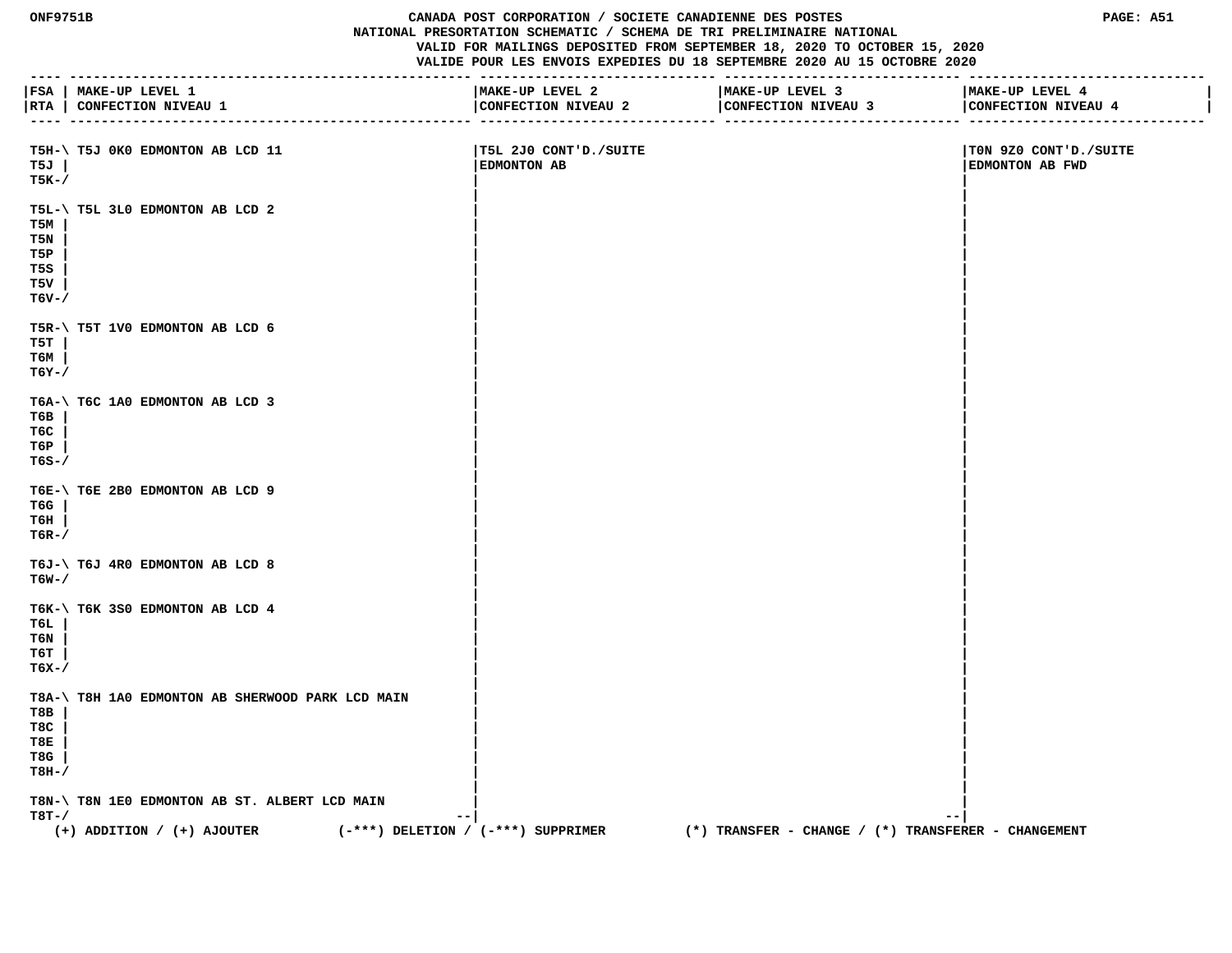|                 | <b>ONF9751B</b><br>CANADA POST CORPORATION / SOCIETE CANADIENNE DES POSTES<br>NATIONAL PRESORTATION SCHEMATIC / SCHEMA DE TRI PRELIMINAIRE NATIONAL<br>VALID FOR MAILINGS DEPOSITED FROM SEPTEMBER 18, 2020 TO OCTOBER 15, 2020<br>VALIDE POUR LES ENVOIS EXPEDIES DU 18 SEPTEMBRE 2020 AU 15 OCTOBRE 2020 |                                        |                                                            | PAGE: A52                      |
|-----------------|------------------------------------------------------------------------------------------------------------------------------------------------------------------------------------------------------------------------------------------------------------------------------------------------------------|----------------------------------------|------------------------------------------------------------|--------------------------------|
|                 | FSA   MAKE-UP LEVEL 1<br> RTA   CONFECTION NIVEAU 1                                                                                                                                                                                                                                                        | MAKE-UP LEVEL 2<br>CONFECTION NIVEAU 2 | MAKE-UP LEVEL 3<br>CONFECTION NIVEAU 3 CONFECTION NIVEAU 4 | MAKE-UP LEVEL 4                |
| T1B<br>$T1C-$ / | T1A-\ T1A 0C0 MEDICINE HAT AB LCD 1                                                                                                                                                                                                                                                                        |                                        | - TOJ 9Z0<br>CALGARY # 3 AB DCF                            | $-1$ TOS 9Z0<br>CALGARY AB FWD |
|                 | T1P T1P 1A0 STRATHMORE AB STN MAIN                                                                                                                                                                                                                                                                         |                                        |                                                            |                                |
|                 | T1R T1R 1A0 BROOKS AB STN MAIN                                                                                                                                                                                                                                                                             |                                        |                                                            |                                |
|                 |                                                                                                                                                                                                                                                                                                            |                                        |                                                            |                                |
| T1G             | <b>T1G 1A0 TABER AB STN MAIN</b>                                                                                                                                                                                                                                                                           |                                        | $-1$ TOK 9Z0<br>LETHBRIDGE AB DCF                          |                                |
| T1J<br>$T1K-$ / | T1H-\ T1J 0N0 LETHBRIDGE AB LCD MAIN                                                                                                                                                                                                                                                                       |                                        |                                                            |                                |
| T1M             | T1M 1A0 COALDALE AB STN MAIN                                                                                                                                                                                                                                                                               |                                        |                                                            |                                |
|                 |                                                                                                                                                                                                                                                                                                            |                                        |                                                            |                                |
| T1L.            | <b>T1L 1A0 BANFF AB STN MAIN</b>                                                                                                                                                                                                                                                                           |                                        | $-$ TOL 9Z0<br>CALGARY # 2 AB DCF                          |                                |
| T1S             | T1S 1A0 OKOTOKS AB STN MAIN                                                                                                                                                                                                                                                                                |                                        |                                                            |                                |
| T1V             | <b>T1V 1A0 HIGH RIVER AB STN MAIN</b>                                                                                                                                                                                                                                                                      |                                        |                                                            |                                |
| T1W             | T1W 1A0 CANMORE AB STN MAIN                                                                                                                                                                                                                                                                                |                                        |                                                            |                                |
| T4C             | T4C 1A0 COCHRANE AB LCD MAIN                                                                                                                                                                                                                                                                               |                                        |                                                            |                                |
|                 |                                                                                                                                                                                                                                                                                                            |                                        |                                                            |                                |
| $T4B-$ /        | T4A-\ T4A 0C0 AIRDRIE AB STN MAIN                                                                                                                                                                                                                                                                          |                                        | $-1$ TOM 9Z0<br>CALGARY AB DCF                             |                                |
| $T4S-$          | T4E-\ T4E 1A0 RED DEER COUNTY AB STN MAIN                                                                                                                                                                                                                                                                  |                                        |                                                            |                                |
| T4G             | T4G 1A0 INNISFAIL AB STN MAIN                                                                                                                                                                                                                                                                              |                                        |                                                            |                                |
| T4H             | T4H 1A0 OLDS AB STN MAIN                                                                                                                                                                                                                                                                                   |                                        |                                                            |                                |
| т4м             | T4M 0J0 BLACKFALDS AB LCD MAIN<br>$(+)$ ADDITION / $(+)$ AJOUTER                                                                                                                                                                                                                                           | $(-***)$ DELETION / $(-***)$ SUPPRIMER | $(*)$ TRANSFER - CHANGE / $(*)$ TRANSFERER - CHANGEMENT    |                                |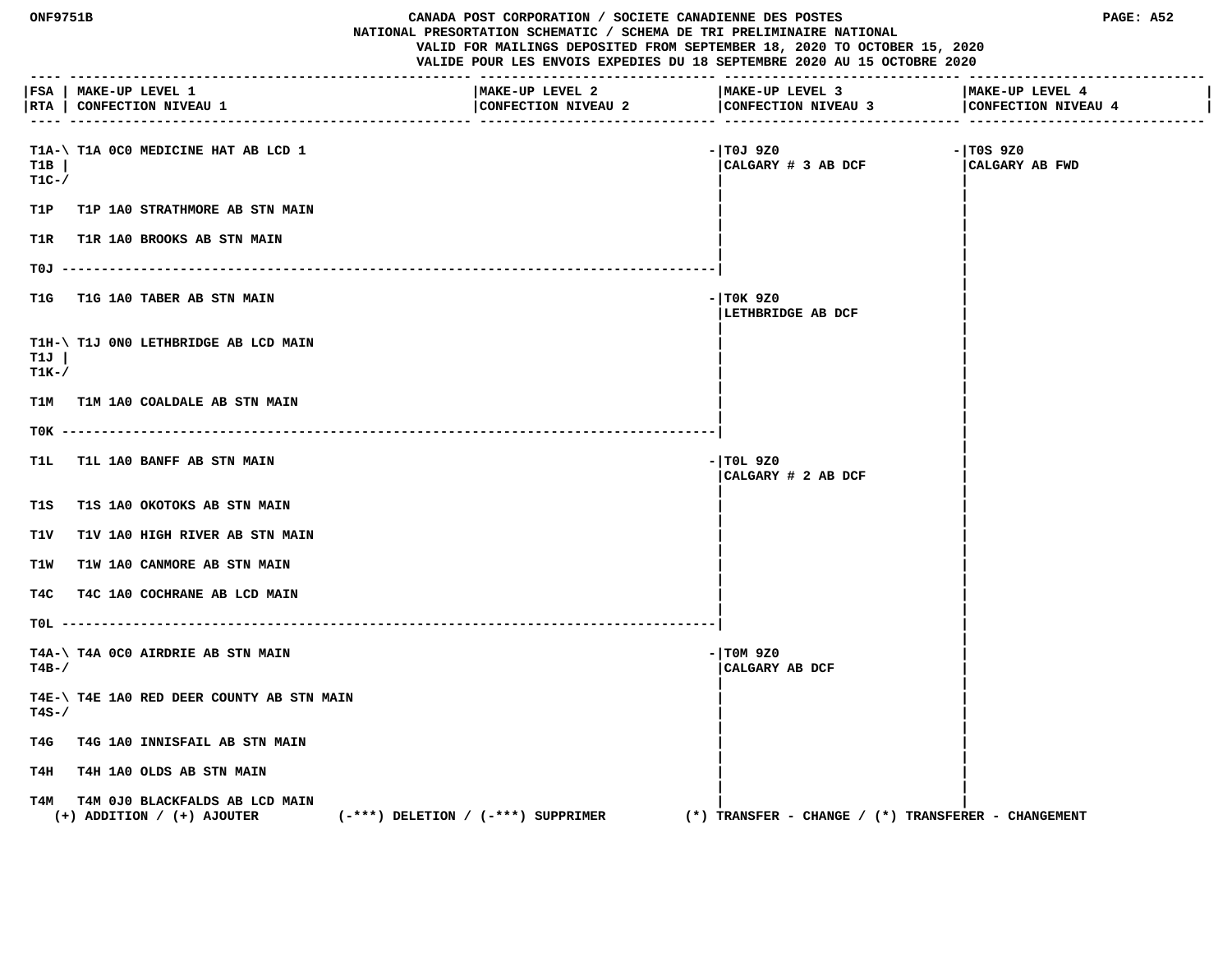| <b>ONF9751B</b>                            |                                                                                                                                                                                                                 | CANADA POST CORPORATION / SOCIETE CANADIENNE DES POSTES<br>NATIONAL PRESORTATION SCHEMATIC / SCHEMA DE TRI PRELIMINAIRE NATIONAL<br>VALID FOR MAILINGS DEPOSITED FROM SEPTEMBER 18, 2020 TO OCTOBER 15, 2020<br>VALIDE POUR LES ENVOIS EXPEDIES DU 18 SEPTEMBRE 2020 AU 15 OCTOBRE 2020 |                                                         | PAGE: A53                               |
|--------------------------------------------|-----------------------------------------------------------------------------------------------------------------------------------------------------------------------------------------------------------------|-----------------------------------------------------------------------------------------------------------------------------------------------------------------------------------------------------------------------------------------------------------------------------------------|---------------------------------------------------------|-----------------------------------------|
|                                            | FSA   MAKE-UP LEVEL 1<br> RTA   CONFECTION NIVEAU 1                                                                                                                                                             | MAKE-UP LEVEL 2<br>CONFECTION NIVEAU 2                                                                                                                                                                                                                                                  | MAKE-UP LEVEL 3<br>CONFECTION NIVEAU 3                  | MAKE-UP LEVEL 4<br>CONFECTION NIVEAU 4  |
| T4P<br>$T4R-$ /                            | T4N-\ T4P 3A0 RED DEER AB LCD 1                                                                                                                                                                                 |                                                                                                                                                                                                                                                                                         | TOM 9Z0 CONT'D./SUITE<br>CALGARY AB DCF                 | T0S 9Z0 CONT'D./SUITE<br>CALGARY AB FWD |
| т4т                                        | T4T 1A0 ROCKY MOUNTAIN HOUSE AB STN MAIN                                                                                                                                                                        |                                                                                                                                                                                                                                                                                         |                                                         |                                         |
| $TOM$ ----                                 |                                                                                                                                                                                                                 |                                                                                                                                                                                                                                                                                         |                                                         |                                         |
| T2G<br>T2B<br>T2R.<br>T1Y<br>T2A<br>$T2N-$ | T1Y 0A0 CALGARY AB LCD 24<br>T1Y 0B0 CALGARY AB LCD 21<br>T2E 0G0 CALGARY AB LCD 31<br>T2E 1Y0 CALGARY AB LCD 15<br>T2E 2A0 CALGARY AB LCD 6<br>T2K T2E 2K0 CALGARY AB LCD 10<br>T2M-\ T2E 2M0 CALGARY AB LCD 9 | $ T2E$ $0A0$<br><b>CALGARY AB</b>                                                                                                                                                                                                                                                       |                                                         |                                         |
| T2P<br>T2E<br>T1Z<br>T3J<br>$T3N-$         | T2E 2P0 CALGARY AB LCD 1<br>T2E 6B0 CALGARY AB LCD 14<br>T1X-\ T2E 9B0 CALGARY AB LCD 7                                                                                                                         |                                                                                                                                                                                                                                                                                         |                                                         |                                         |
| T3C<br>$T2T-$ /                            | T2H 2G0 CALGARY AB LCD 20<br>T2S-\ T2H 2T0 CALGARY AB LCD 2                                                                                                                                                     |                                                                                                                                                                                                                                                                                         |                                                         |                                         |
| $T2V - /$                                  | T2H-\ T2V 1K0 CALGARY AB LCD 3                                                                                                                                                                                  |                                                                                                                                                                                                                                                                                         |                                                         |                                         |
| T2W                                        | T2C T2Z 2B0 CALGARY AB LCD 17<br>T2J T2Z 2J0 CALGARY AB LCD 8<br>T2Z 2W0 CALGARY AB LCD 12<br>$(+)$ ADDITION / $(+)$ AJOUTER                                                                                    | $(-***)$ DELETION / $(-***)$ SUPPRIMER                                                                                                                                                                                                                                                  | $(*)$ TRANSFER - CHANGE / $(*)$ TRANSFERER - CHANGEMENT |                                         |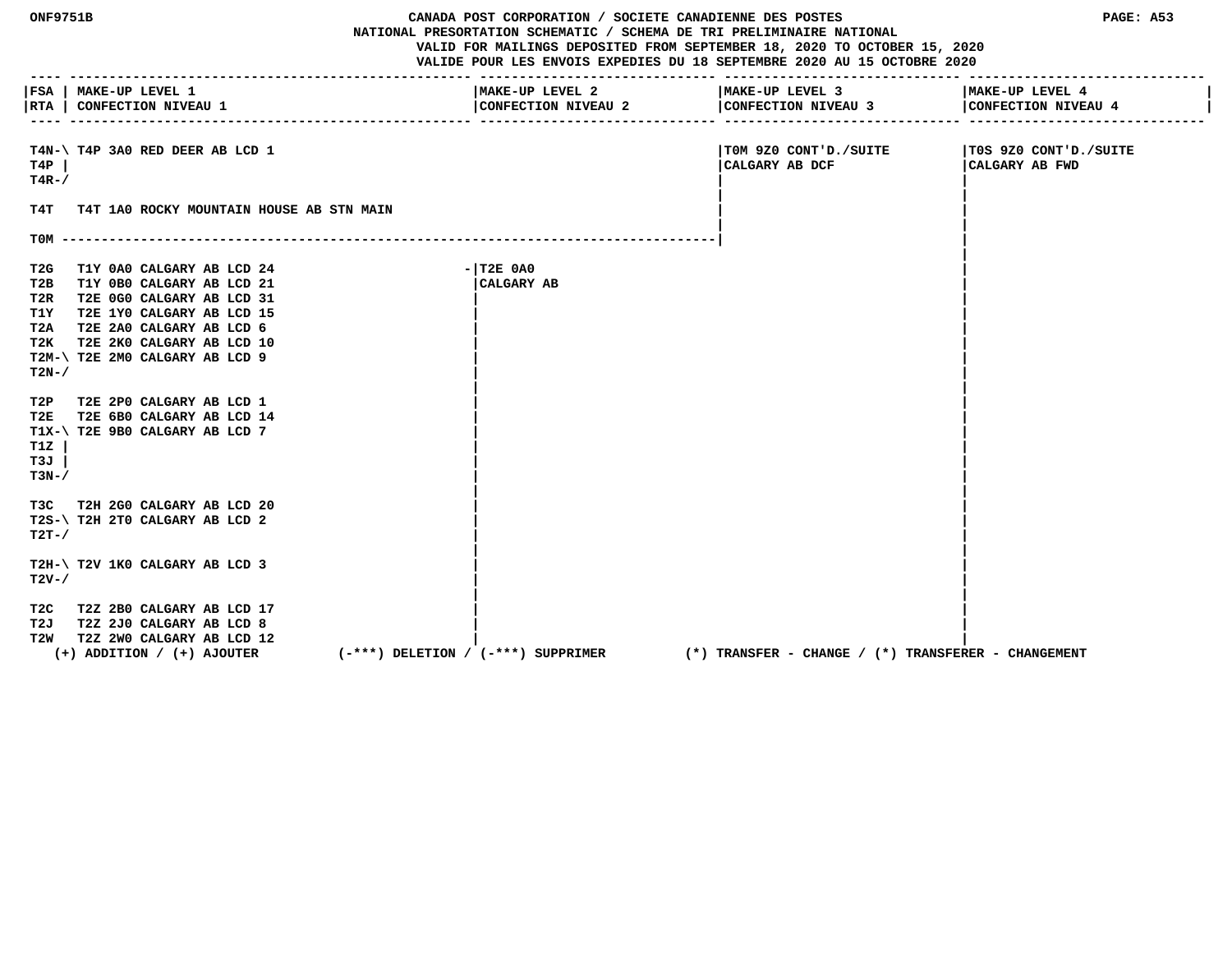**ONF9751B CANADA POST CORPORATION / SOCIETE CANADIENNE DES POSTES PAGE: A54 NATIONAL PRESORTATION SCHEMATIC / SCHEMA DE TRI PRELIMINAIRE NATIONAL VALID FOR MAILINGS DEPOSITED FROM SEPTEMBER 18, 2020 TO OCTOBER 15, 2020 VALIDE POUR LES ENVOIS EXPEDIES DU 18 SEPTEMBRE 2020 AU 15 OCTOBRE 2020 ---- --------------------------------------------------- ------------------------------ ------------------------------ ------------------------------ |FSA | MAKE-UP LEVEL 1 |MAKE-UP LEVEL 2 |MAKE-UP LEVEL 3 |MAKE-UP LEVEL 4 | |RTA | CONFECTION NIVEAU 1 |CONFECTION NIVEAU 2 |CONFECTION NIVEAU 3 |CONFECTION NIVEAU 4 | ---- --------------------------------------------------- ------------------------------ ------------------------------ ------------------------------ T2X-\ T2Z 2Y0 CALGARY AB LCD 18 |T2E 0A0 CONT'D./SUITE |T0S 9Z0 CONT'D./SUITE T2Y | |CALGARY AB |CALGARY AB FWD T3T-/ | | | | T2Z-\ T2Z 2Z0 CALGARY AB LCD 19 | | T3M | | | T3S-/ | | | | T3A-\ T3B 0G0 CALGARY AB LCD 11 | | T3G-/ | | | | T3B-\ T3B 4A0 CALGARY AB LCD 4 | | T3L-/ | | | | T3E T3E 1W0 CALGARY AB LCD 5 | | T3K T3K 0A0 CALGARY AB LCD 16 | | T2L T3R 0B0 CALGARY AB LCD 30 | | T3H T3R 0C0 CALGARY AB LCD 35 | | T3P-\ T3R 0E0 CALGARY AB LCD 22 | |**  $\blacksquare$  T3R-/  $\blacksquare$  **| | T3Z T3R 0K0 CALGARY AB LCD 23 --| --| ------------------------------------------------------------------------------------------------------------------------- BRITISH COLUMBIA -BC- COLOMBIE BRITANNIQUE ------------------------------------------------------------------------------------------------------------------------- V1G** V1G 4R0 DAWSON CREEK BC STN LCD **CONSUMING A CONSUMING A SET AND A CONSUMING A LOC 9Z0 - 1TOM 9Z0 |DAWSON CREEK BC DCF |EDMONTON AB FWD | | V1J V1J 2B0 FORT ST. JOHN BC LCD MAIN | | | | V0C -----------------------------------------------------------------------------------| | | V2J V2J 2M0 QUESNEL BC LCD MAIN -|V0J 9Z0 | |PRINCE GEORGE BC DCF | | |** V2L V2L 3L0 PRINCE GEORGE BC LCD A  $-|V2N|$  1A0  **(+) ADDITION / (+) AJOUTER (-\*\*\*) DELETION / (-\*\*\*) SUPPRIMER (\*) TRANSFER - CHANGE / (\*) TRANSFERER - CHANGEMENT**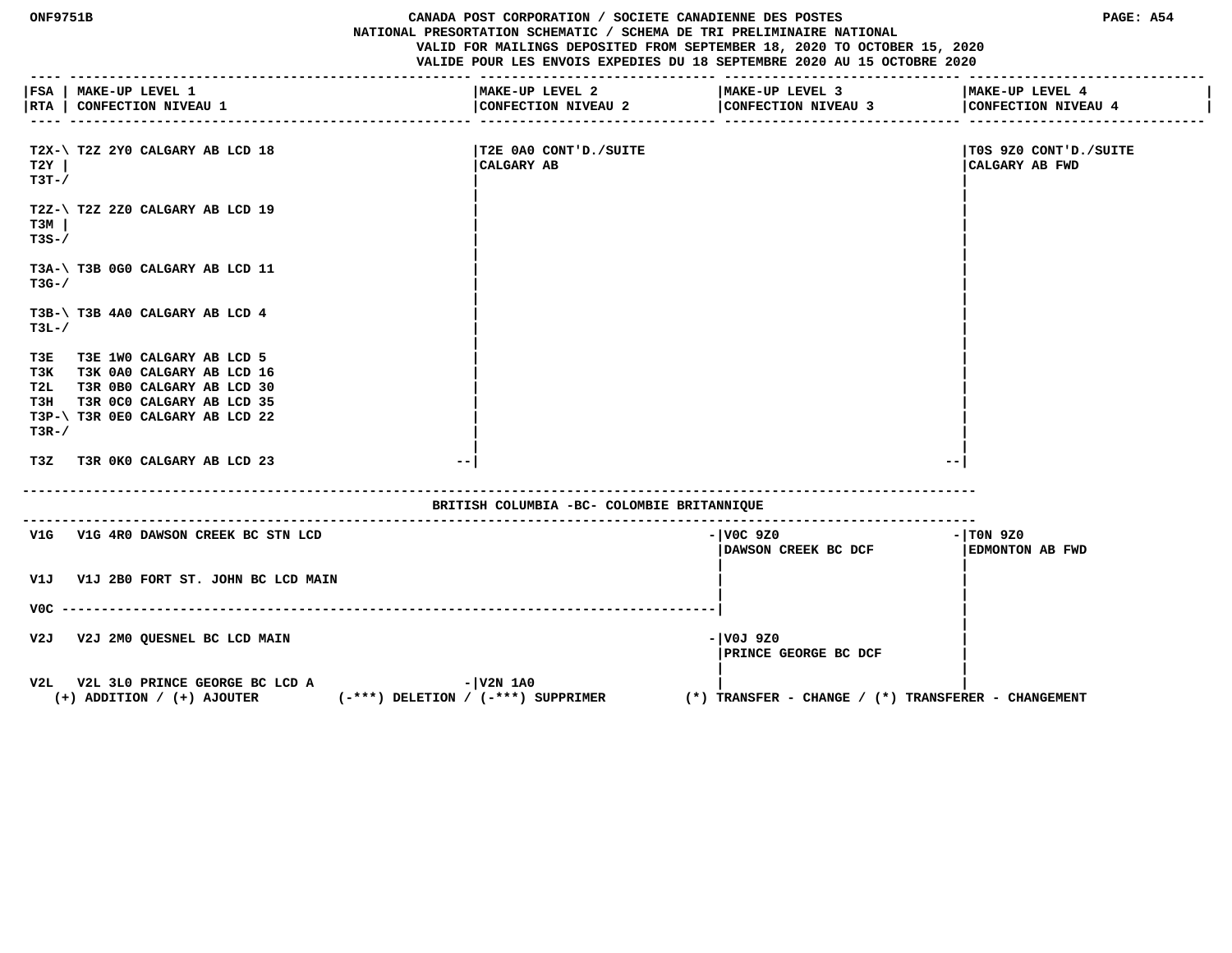| ONF9751B<br>CANADA POST CORPORATION / SOCIETE CANADIENNE DES POSTES<br>NATIONAL PRESORTATION SCHEMATIC / SCHEMA DE TRI PRELIMINAIRE NATIONAL<br>VALID FOR MAILINGS DEPOSITED FROM SEPTEMBER 18, 2020 TO OCTOBER 15, 2020<br>VALIDE POUR LES ENVOIS EXPEDIES DU 18 SEPTEMBRE 2020 AU 15 OCTOBRE 2020 |                                                                 | PAGE: A55                                                |                                               |                                                         |
|-----------------------------------------------------------------------------------------------------------------------------------------------------------------------------------------------------------------------------------------------------------------------------------------------------|-----------------------------------------------------------------|----------------------------------------------------------|-----------------------------------------------|---------------------------------------------------------|
|                                                                                                                                                                                                                                                                                                     | FSA   MAKE-UP LEVEL 1<br> RTA   CONFECTION NIVEAU 1             | MAKE-UP LEVEL 2<br>CONFECTION NIVEAU 2                   | MAKE-UP LEVEL 3<br>CONFECTION NIVEAU 3        | MAKE-UP LEVEL 4<br>CONFECTION NIVEAU 4                  |
| V2M<br>$V2N-$ /                                                                                                                                                                                                                                                                                     | V2K-\ V2N 1A0 PRINCE GEORGE BC STN B                            | V2N 1A0 CONT'D./SUITE<br><b>PRINCE GEORGE BC</b><br>$ -$ | V0J 9Z0 CONT'D./SUITE<br>PRINCE GEORGE BC DCF | TON 9Z0 CONT'D./SUITE<br>EDMONTON AB FWD                |
|                                                                                                                                                                                                                                                                                                     | V8C V8C 1T0 KITIMAT BC LCD MAIN                                 |                                                          |                                               |                                                         |
|                                                                                                                                                                                                                                                                                                     | V8G V8G 2S0 TERRACE BC LCD MAIN                                 |                                                          |                                               |                                                         |
| VOJ -----                                                                                                                                                                                                                                                                                           |                                                                 | -------------------------------------                    |                                               |                                                         |
| V8J                                                                                                                                                                                                                                                                                                 | <b>V8J 1G0 PRINCE RUPERT BC STN MAIN</b>                        |                                                          | - V0V 9Z0<br>PRINCE RUPERT BC DCF             |                                                         |
|                                                                                                                                                                                                                                                                                                     |                                                                 |                                                          |                                               |                                                         |
|                                                                                                                                                                                                                                                                                                     |                                                                 |                                                          | WHITEHORSE YT DCF                             | $\overline{\phantom{m}}$                                |
| V9W-/                                                                                                                                                                                                                                                                                               | V9H-\ V9W 5P0 CAMPBELL RIVER BC LCD 1                           |                                                          | - VOP 9Z0<br>CAMPBELL RIVER BC DCF            | - V0S 9Z0<br>VICTORIA BC FWD                            |
| V0P.                                                                                                                                                                                                                                                                                                | V8K V8K 1A0 SALT SPRING ISLAND BC STN GANGES                    |                                                          | - V0S 9Z0<br>VICTORIA BC DCF                  |                                                         |
| V9G                                                                                                                                                                                                                                                                                                 | V9G 1A0 LADYSMITH BC STN MAIN                                   |                                                          |                                               |                                                         |
|                                                                                                                                                                                                                                                                                                     | V9K V9K 1A0 QUALICUM BEACH BC STN MAIN                          |                                                          |                                               |                                                         |
| v9м<br>V9N-/                                                                                                                                                                                                                                                                                        | V9J-\ V9N 1G0 COURTENAY BC LCD MAIN                             |                                                          |                                               |                                                         |
|                                                                                                                                                                                                                                                                                                     | V9P V9P 1A0 PARKSVILLE BC STN MAIN                              |                                                          |                                               |                                                         |
| V9S<br>V9T<br>V9V<br>$V9X - /$                                                                                                                                                                                                                                                                      | V9R-\ V9S 5L0 NANAIMO BC LCD MAIN                               |                                                          |                                               |                                                         |
| V9Y                                                                                                                                                                                                                                                                                                 | V9Y 1V0 PORT ALBERNI BC LCD MAIN                                |                                                          |                                               |                                                         |
|                                                                                                                                                                                                                                                                                                     | V9Z V9Z 1A0 SOOKE BC STN MAIN<br>$(+)$ ADDITION / $(+)$ AJOUTER | $(-***)$ DELETION / $(-***)$ SUPPRIMER                   |                                               | $(*)$ TRANSFER - CHANGE / $(*)$ TRANSFERER - CHANGEMENT |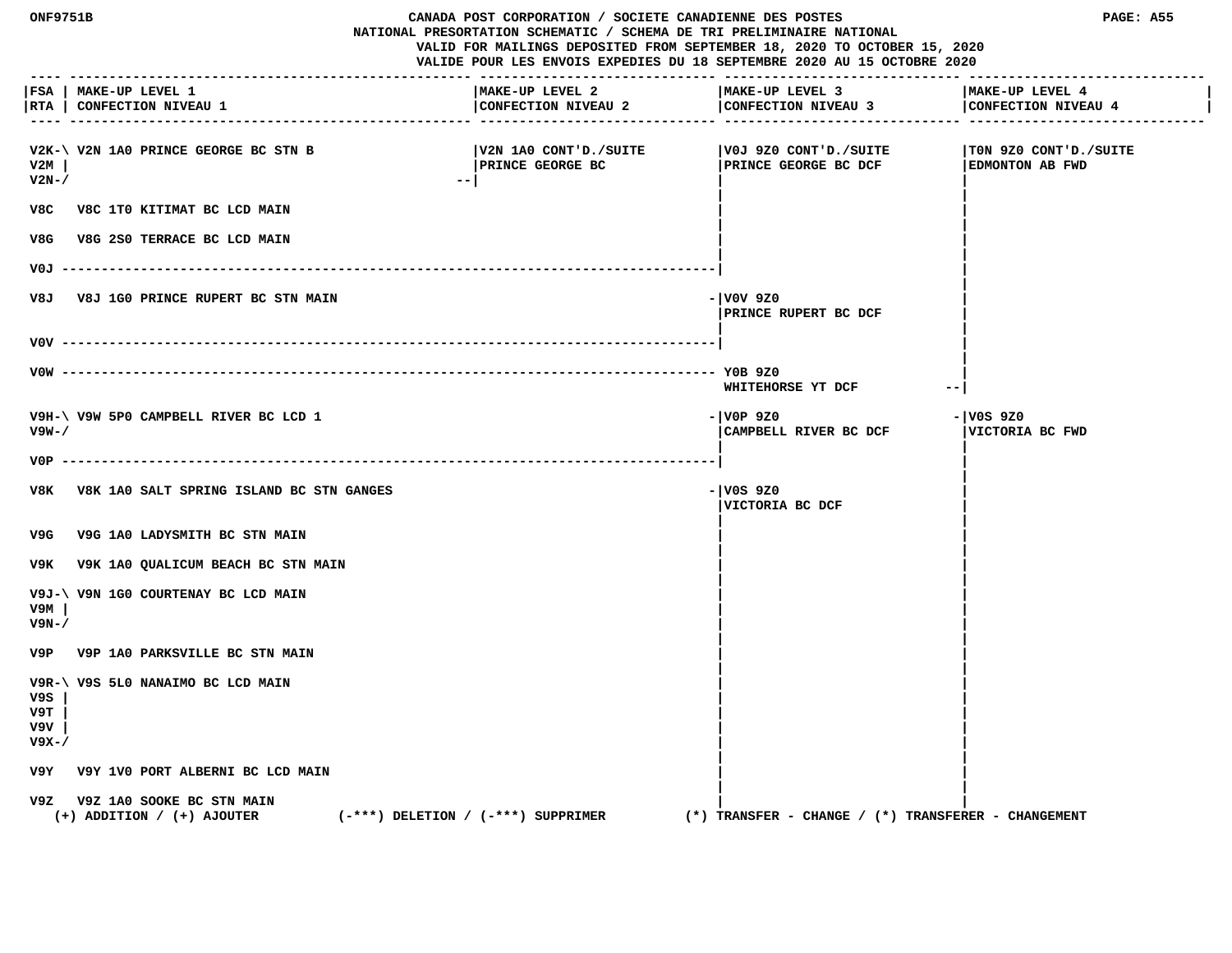| ONF9751B                     |                                                                                                                                                    | CANADA POST CORPORATION / SOCIETE CANADIENNE DES POSTES<br>NATIONAL PRESORTATION SCHEMATIC / SCHEMA DE TRI PRELIMINAIRE NATIONAL | VALID FOR MAILINGS DEPOSITED FROM SEPTEMBER 18, 2020 TO OCTOBER 15, 2020<br>VALIDE POUR LES ENVOIS EXPEDIES DU 18 SEPTEMBRE 2020 AU 15 OCTOBRE 2020 | PAGE: A56                                |
|------------------------------|----------------------------------------------------------------------------------------------------------------------------------------------------|----------------------------------------------------------------------------------------------------------------------------------|-----------------------------------------------------------------------------------------------------------------------------------------------------|------------------------------------------|
|                              | FSA   MAKE-UP LEVEL 1<br> RTA   CONFECTION NIVEAU 1                                                                                                | MAKE-UP LEVEL 2<br>CONFECTION NIVEAU 2                                                                                           | MAKE-UP LEVEL 3<br>CONFECTION NIVEAU 3<br>------------- ---------------                                                                             | MAKE-UP LEVEL 4<br>CONFECTION NIVEAU 4   |
| $VOR - \$                    |                                                                                                                                                    |                                                                                                                                  | V0S 9Z0 CONT'D./SUITE                                                                                                                               | V0S 9Z0 CONT'D./SUITE<br>VICTORIA BC FWD |
| V8P-/                        | V8L V8L 5X0 VICTORIA BC SIDNEY LCD DEL CTR<br>V8M V8M 1C0 VICTORIA BC CENTRAL SAANICH LCD DEL CTR   VICTORIA BC<br>V8N-\ V8P 4G0 VICTORIA BC LCD 1 | $ V8Z$ 4B0                                                                                                                       |                                                                                                                                                     |                                          |
| $V8S-$                       | V8R-\ V8R 1H0 VICTORIA BC LCD GLANFORD 9                                                                                                           |                                                                                                                                  |                                                                                                                                                     |                                          |
| V8V l<br>V8W-/               | V8T-\ V8T 5G0 VICTORIA BC LCD GLANFORD 3                                                                                                           |                                                                                                                                  |                                                                                                                                                     |                                          |
| V8Y<br>V8Z<br>$V9E-$         | V8X-\ V8Y 1A0 VICTORIA BC LCD 10                                                                                                                   |                                                                                                                                  |                                                                                                                                                     |                                          |
| V9B<br>$V9C - /$             | V9A-\ V9B 3T0 VICTORIA BC LCD 4                                                                                                                    |                                                                                                                                  |                                                                                                                                                     |                                          |
|                              | V9L V9L 1P0 VICTORIA BC DUNCAN LCD MAIN                                                                                                            |                                                                                                                                  |                                                                                                                                                     |                                          |
| V1A                          | V1A 1Z0 KIMBERLEY BC LCD MAIN                                                                                                                      |                                                                                                                                  | $ \sqrt{OB}$ 920<br>CRANBROOK BC DCF                                                                                                                | $  V0T$ 9Z0<br>VANCOUVER BC FWD          |
| V1C                          | V1C 2N0 CRANBROOK BC LCD MAIN                                                                                                                      |                                                                                                                                  |                                                                                                                                                     |                                          |
| $VOB$ ------                 |                                                                                                                                                    |                                                                                                                                  |                                                                                                                                                     |                                          |
| V1E                          | V1E 1A0 SALMON ARM BC STN MAIN                                                                                                                     |                                                                                                                                  | - VOE 9Z0<br>KAMLOOPS BC DCF                                                                                                                        |                                          |
| V1K                          | V1K 1A0 MERRITT BC STN MAIN                                                                                                                        |                                                                                                                                  |                                                                                                                                                     |                                          |
| V2B<br>v2C<br>V2E<br>$V2H-7$ | V1S-\ V2C 6G0 KAMLOOPS BC STN DELIVERY CENTRE                                                                                                      |                                                                                                                                  |                                                                                                                                                     |                                          |
|                              | $(-***)$ DELETION / $(-***)$ SUPPRIMER<br>$(+)$ ADDITION / $(+)$ AJOUTER                                                                           |                                                                                                                                  | (*) TRANSFER - CHANGE / (*) TRANSFERER - CHANGEMENT                                                                                                 |                                          |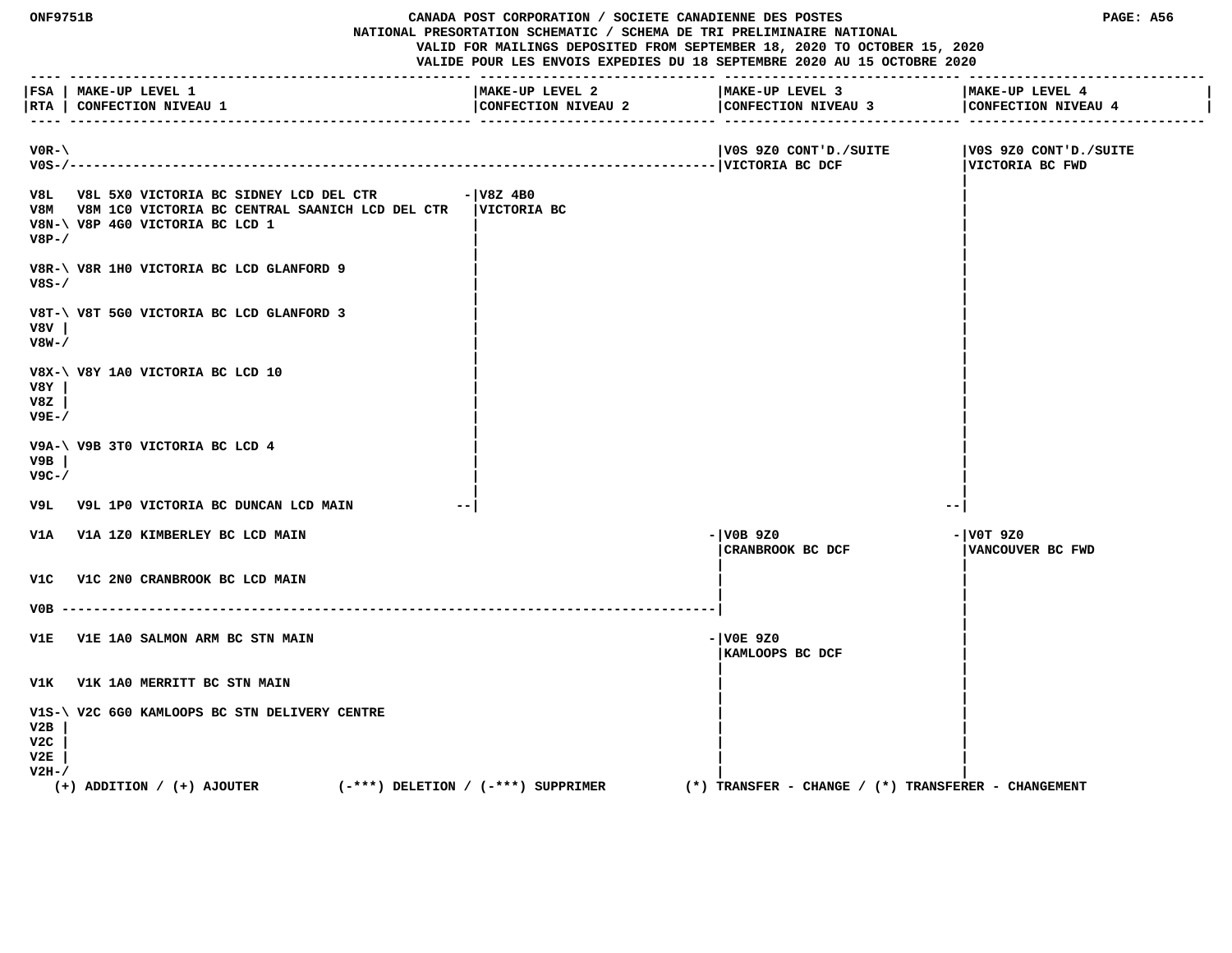| ONF9751B                           |                                                                          | CANADA POST CORPORATION / SOCIETE CANADIENNE DES POSTES<br>NATIONAL PRESORTATION SCHEMATIC / SCHEMA DE TRI PRELIMINAIRE NATIONAL | VALID FOR MAILINGS DEPOSITED FROM SEPTEMBER 18, 2020 TO OCTOBER 15, 2020<br>VALIDE POUR LES ENVOIS EXPEDIES DU 18 SEPTEMBRE 2020 AU 15 OCTOBRE 2020 | PAGE: A57                                 |
|------------------------------------|--------------------------------------------------------------------------|----------------------------------------------------------------------------------------------------------------------------------|-----------------------------------------------------------------------------------------------------------------------------------------------------|-------------------------------------------|
|                                    | FSA   MAKE-UP LEVEL 1<br> RTA   CONFECTION NIVEAU 1                      | MAKE-UP LEVEL 2<br>CONFECTION NIVEAU 2                                                                                           | MAKE-UP LEVEL 3<br>CONFECTION NIVEAU 3                                                                                                              | MAKE-UP LEVEL 4<br>CONFECTION NIVEAU 4    |
| $VOA-\setminus$<br>VOE<br>$V0K-$ / |                                                                          |                                                                                                                                  | VOE 9Z0 CONT'D./SUITE <br> KAMLOOPS BC DCF                                                                                                          | V0T 9Z0 CONT'D./SUITE<br>VANCOUVER BC FWD |
|                                    | V1L V1L 4E0 NELSON BC LCD MAIN                                           |                                                                                                                                  | - V0G 9Z0<br>CASTLEGAR BC DCF                                                                                                                       |                                           |
|                                    | V1N V1N 2B0 CASTLEGAR BC LCD MAIN                                        |                                                                                                                                  |                                                                                                                                                     |                                           |
| V1R                                | V1R 3W0 TRAIL BC LCD MAIN                                                |                                                                                                                                  |                                                                                                                                                     |                                           |
| $VOG$ --                           |                                                                          |                                                                                                                                  |                                                                                                                                                     |                                           |
| V1H<br>$V1T-$ /                    | V1B-\ V1T 2M0 VERNON BC LCD MAIN                                         |                                                                                                                                  | - VOH 9Z0<br>KELOWNA BC DCF                                                                                                                         |                                           |
| V1X-/                              | V1P-\ V1X 3B0 KELOWNA BC STN RUTLAND                                     | - V1Y 2K0<br>KELOWNA BC                                                                                                          |                                                                                                                                                     |                                           |
| V1W<br>V1Y<br>v1z<br>$V4T-$ /      | V1V-\ V1Y 7E0 KELOWNA BC STN OKANAGAN DC                                 |                                                                                                                                  |                                                                                                                                                     |                                           |
|                                    | V2A V2A 5M0 PENTICTON BC LCD MAIN                                        |                                                                                                                                  |                                                                                                                                                     |                                           |
|                                    | V4V V4V 1A0 LAKE COUNTRY BC STN MAIN                                     |                                                                                                                                  |                                                                                                                                                     |                                           |
| VOH                                |                                                                          |                                                                                                                                  |                                                                                                                                                     |                                           |
| V2G                                | V2G 1H0 WILLIAMS LAKE BC LCD MAIN                                        |                                                                                                                                  | - VOL 9Z0<br>WILLIAMS LAKE BC DCF                                                                                                                   |                                           |
| VOL –                              |                                                                          |                                                                                                                                  |                                                                                                                                                     |                                           |
| $VOM - \setminus$                  |                                                                          |                                                                                                                                  | V0M 9Z0                                                                                                                                             |                                           |
|                                    | V8A V8A 4R0 POWELL RIVER BC LCD MAIN                                     |                                                                                                                                  | $- V0T 9Z0$<br>VANCOUVER # 1 BC DCF                                                                                                                 |                                           |
| V8B                                | V8B 1A0 SQUAMISH BC STN MAIN                                             |                                                                                                                                  |                                                                                                                                                     |                                           |
|                                    | $(+)$ ADDITION / $(+)$ AJOUTER<br>$(-***)$ DELETION / $(-***)$ SUPPRIMER |                                                                                                                                  | $(*)$ TRANSFER - CHANGE / $(*)$ TRANSFERER - CHANGEMENT                                                                                             |                                           |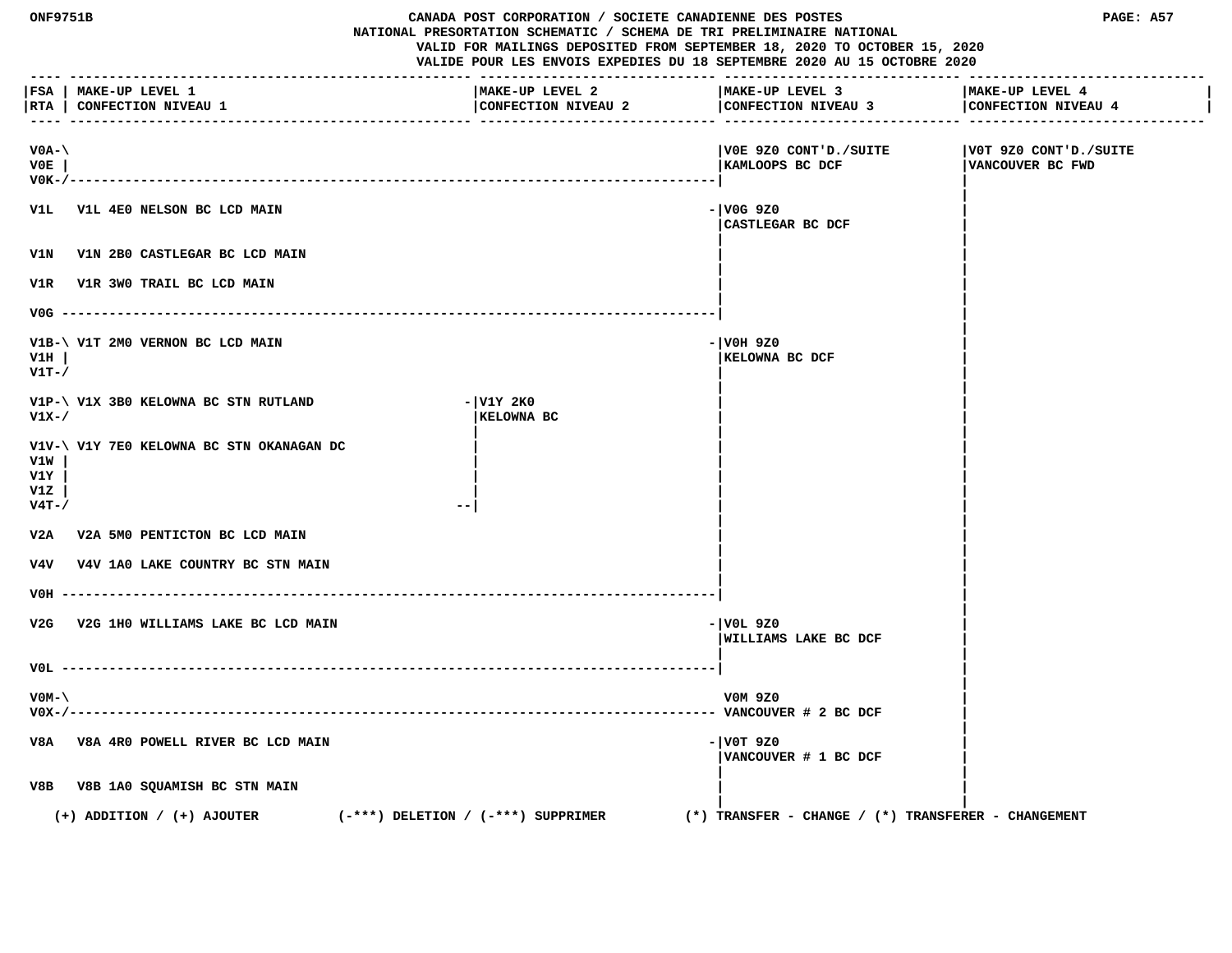| <b>ONF9751B</b>               |                                                                                                                                                                                        | CANADA POST CORPORATION / SOCIETE CANADIENNE DES POSTES<br>NATIONAL PRESORTATION SCHEMATIC / SCHEMA DE TRI PRELIMINAIRE NATIONAL<br>VALID FOR MAILINGS DEPOSITED FROM SEPTEMBER 18, 2020 TO OCTOBER 15, 2020<br>VALIDE POUR LES ENVOIS EXPEDIES DU 18 SEPTEMBRE 2020 AU 15 OCTOBRE 2020 | PAGE: A58                                           |                                           |
|-------------------------------|----------------------------------------------------------------------------------------------------------------------------------------------------------------------------------------|-----------------------------------------------------------------------------------------------------------------------------------------------------------------------------------------------------------------------------------------------------------------------------------------|-----------------------------------------------------|-------------------------------------------|
|                               | FSA   MAKE-UP LEVEL 1<br> RTA   CONFECTION NIVEAU 1                                                                                                                                    | MAKE-UP LEVEL 2<br>CONFECTION NIVEAU 2                                                                                                                                                                                                                                                  | MAKE-UP LEVEL 3<br>CONFECTION NIVEAU 3              | MAKE-UP LEVEL 4<br>CONFECTION NIVEAU 4    |
|                               | V8E V8E 1A0 WHISTLER BC STN MAIN                                                                                                                                                       |                                                                                                                                                                                                                                                                                         | VOT 9Z0 CONT'D./SUITE<br>VANCOUVER # 1 BC DCF       | V0T 9Z0 CONT'D./SUITE<br>VANCOUVER BC FWD |
| $VON-\setminus$<br>$V0T-/--.$ |                                                                                                                                                                                        |                                                                                                                                                                                                                                                                                         |                                                     |                                           |
| $V4Z - /$                     | V2P-\ V2P 2P0 VAN BC CHILLIWACK LCD MAIN                                                                                                                                               | $  V7B$ 0X0<br>VAN BC                                                                                                                                                                                                                                                                   |                                                     |                                           |
| V2T<br>V3G<br>$V4X-$          | V2R V2R 4G0 VAN BC CHILLIWACK STN S<br>V2S-\ V2S 3J0 VAN BC ABBOTSFORD STN DEL CTR                                                                                                     |                                                                                                                                                                                                                                                                                         |                                                     |                                           |
| $V4S-$                        | V2V-\ V2V 1G0 VAN BC MISSION LCD MAIN                                                                                                                                                  |                                                                                                                                                                                                                                                                                         |                                                     |                                           |
| V2X<br>V3Y<br>$V4R-$ /        | V2W-\ V2X 2R0 VAN BC MAPLE RIDGE LCD DEL CTR                                                                                                                                           |                                                                                                                                                                                                                                                                                         |                                                     |                                           |
| v2z<br>V3A<br>$V4W-$ /        | V2Y-\ V3A 4B0 VAN BC LANGLEY LCD LCD 1                                                                                                                                                 |                                                                                                                                                                                                                                                                                         |                                                     |                                           |
| V3C<br>$V3E-$                 | V3B-\ V3C 2A0 VAN BC PORT COQUITLAM LCD MAIN                                                                                                                                           |                                                                                                                                                                                                                                                                                         |                                                     |                                           |
| V3M<br>V3N<br>$V5E-$          | V3H V3H 2A0 VAN BC COQUITLAM LCD PORT MOODY<br>V3J V3J 1S0 VAN BC COQUITLAM LCD MAIN<br>V3K V3K 1P0 VAN BC COQUITLAM LCD 1<br>V3L-\ V3L 1Y0 VAN BC NEW WESTMINSTER LCD NEW WESTMINSTER |                                                                                                                                                                                                                                                                                         |                                                     |                                           |
|                               | $(+)$ ADDITION / $(+)$ AJOUTER<br>(-***) DELETION / (-***) SUPPRIMER                                                                                                                   |                                                                                                                                                                                                                                                                                         | (*) TRANSFER – CHANGE / (*) TRANSFERER – CHANGEMENT |                                           |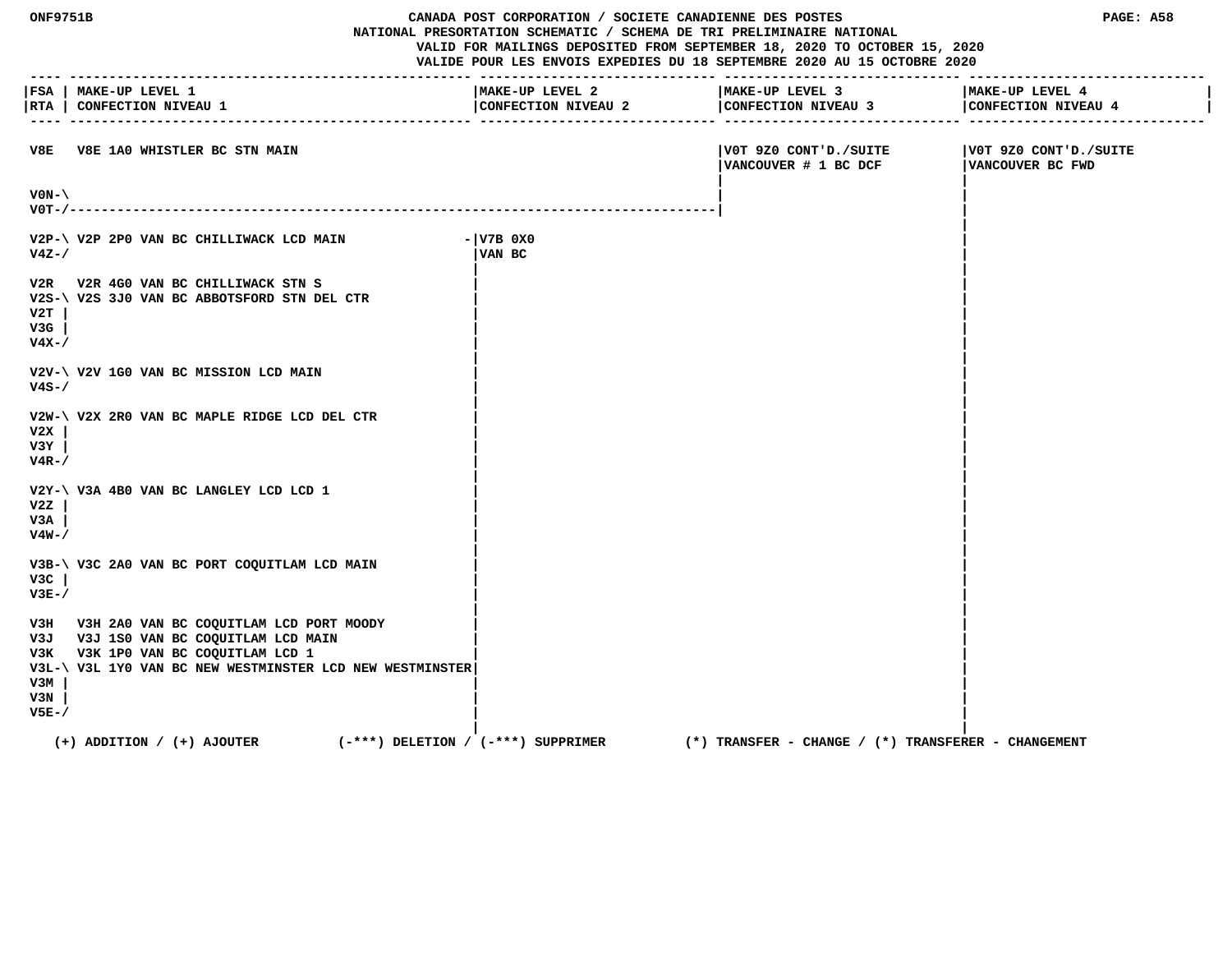#### **ONF9751B CANADA POST CORPORATION / SOCIETE CANADIENNE DES POSTES PAGE: A59 NATIONAL PRESORTATION SCHEMATIC / SCHEMA DE TRI PRELIMINAIRE NATIONAL VALID FOR MAILINGS DEPOSITED FROM SEPTEMBER 18, 2020 TO OCTOBER 15, 2020**

|                        | FSA   MAKE-UP LEVEL 1<br> RTA   CONFECTION NIVEAU 1                                                                                  | MAKE-UP LEVEL 2<br>CONFECTION NIVEAU 2 | MAKE-UP LEVEL 3<br>CONFECTION NIVEAU 3              | MAKE-UP LEVEL 4<br>CONFECTION NIVEAU 4    |
|------------------------|--------------------------------------------------------------------------------------------------------------------------------------|----------------------------------------|-----------------------------------------------------|-------------------------------------------|
| v3s<br>v3z<br>$V4N-$ / | V1M-\ V3S 7X0 VAN BC SURREY LCD CLOVERDALE                                                                                           | V7B 0X0 CONT'D./SUITE<br>VAN BC        |                                                     | V0T 9Z0 CONT'D./SUITE<br>VANCOUVER BC FWD |
| $V3T - /$              | V3R-\ V3T 5G0 VAN BC SURREY LCD 3                                                                                                    |                                        |                                                     |                                           |
| $V3X-$                 | V3V V3V 4C0 VAN BC SURREY LCD 1<br>V3W-\ V3W 5V0 VAN BC SURREY LCD 2                                                                 |                                        |                                                     |                                           |
| V4B<br>$V4P-$ /        | V4A-\ V4A 2H0 VAN BC WHITE ROCK STN A                                                                                                |                                        |                                                     |                                           |
| $V4E-$ /               | V4C-\ V4C 3R0 VAN BC DELTA LCD 1                                                                                                     |                                        |                                                     |                                           |
| V4K-/                  | V4G-\ V4K 1V0 VAN BC DELTA LCD MAIN                                                                                                  |                                        |                                                     |                                           |
| V4M-/                  | V4L-\ V4M 2B0 VAN BC DELTA STN A                                                                                                     |                                        |                                                     |                                           |
| V5B<br>V5C<br>$V5G-$   | V5A-\ V5C 4N0 VAN BC BURNABY STN NORTH                                                                                               |                                        |                                                     |                                           |
| V5J<br>$V5S-$          | V5H-\ V5H 3B0 VAN BC BURNABY LCD NORTH FRASER 3                                                                                      |                                        |                                                     |                                           |
| V6H-/                  | V5M V5M 5L0 VAN BC BURNABY LCD NORTH BURNABY 2<br>V5N-\ V5N 4B0 VAN BC VANCOUVER STN F                                               |                                        |                                                     |                                           |
| $V5X - /$              | V5P V5P 5A0 VAN BC BURNABY LCD NORTH FRASER 2<br>V5R V5R 5L0 VAN BC BURNABY LCD 3<br>V5W-\ V5W 2Z0 VAN BC BURNABY LCD NORTH FRASER 1 |                                        |                                                     |                                           |
|                        | $(+)$ ADDITION / $(+)$ AJOUTER                                                                                                       | $(-***)$ DELETION / $(-***)$ SUPPRIMER | (*) TRANSFER - CHANGE / (*) TRANSFERER - CHANGEMENT |                                           |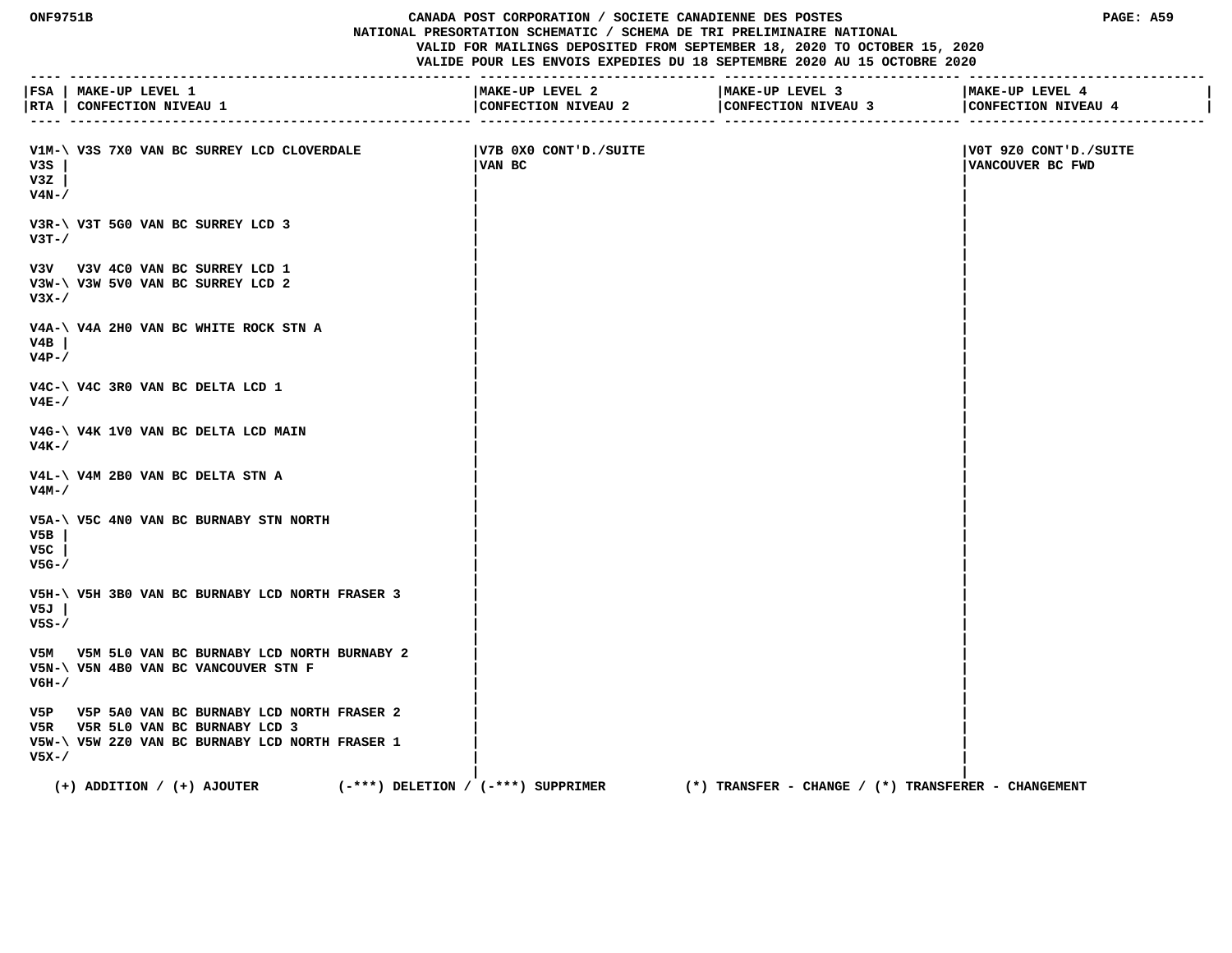## **ONF9751B CANADA POST CORPORATION / SOCIETE CANADIENNE DES POSTES PAGE: A60 NATIONAL PRESORTATION SCHEMATIC / SCHEMA DE TRI PRELIMINAIRE NATIONAL VALID FOR MAILINGS DEPOSITED FROM SEPTEMBER 18, 2020 TO OCTOBER 15, 2020**

| $- - - - -$                           | FSA   MAKE-UP LEVEL 1<br> RTA   CONFECTION NIVEAU 1                                            | MAKE-UP LEVEL 2<br>CONFECTION NIVEAU 2 | MAKE-UP LEVEL 3<br>CONFECTION NIVEAU 3                  | MAKE-UP LEVEL 4<br>CONFECTION NIVEAU 4     |
|---------------------------------------|------------------------------------------------------------------------------------------------|----------------------------------------|---------------------------------------------------------|--------------------------------------------|
| V5L<br>V5T<br>v5v<br>V5Y<br>$V5Z - /$ | V5K-\ V5Y 1R0 VAN BC VANCOUVER LCD 2                                                           | V7B 0X0 CONT'D./SUITE<br>VAN BC        |                                                         | V0T 9Z0 CONT'D./SUITE <br>VANCOUVER BC FWD |
| V6B<br>V6C<br>V6E<br>V6G<br>$V6Z - /$ | V6A-\ V6B 2X0 VAN BC VANCOUVER LCD 1                                                           |                                        |                                                         |                                            |
| V6L-/                                 | V6J V6J 3E0 VAN BC VANCOUVER LCD SOUTH VAN 2<br>V6K-\ V6K 4P0 VAN BC VANCOUVER LCD SOUTH VAN 3 |                                        |                                                         |                                            |
| V6N<br>$V6P-$                         | V6M-\ V6M 2B0 VAN BC VANCOUVER LCD SOUTH VAN 1                                                 |                                        |                                                         |                                            |
| V6S<br>$V6T - /$                      | V6R-\ V6R 2G0 VAN BC VANCOUVER STN G                                                           |                                        |                                                         |                                            |
| V7B<br>$V7C-/-$                       | V6X-\ V6X 2G0 VAN BC RICHMOND LCD 24                                                           |                                        |                                                         |                                            |
| V6W<br>V7A<br>$V7E-$                  | V6Y V6Y 3K0 VAN BC RICHMOND LCD 22<br>V6V-\ V7A 4V0 VAN BC RICHMOND LCD 23                     |                                        |                                                         |                                            |
| V7H<br>V7J<br>$V7K-$                  | V7G-\ V7J 2L0 VAN BC NORTH VANCOUVER LCD 1                                                     |                                        |                                                         |                                            |
|                                       | $(-***)$ DELETION / $(-***)$ SUPPRIMER<br>$(+)$ ADDITION / $(+)$ AJOUTER                       |                                        | $(*)$ TRANSFER - CHANGE / $(*)$ TRANSFERER - CHANGEMENT |                                            |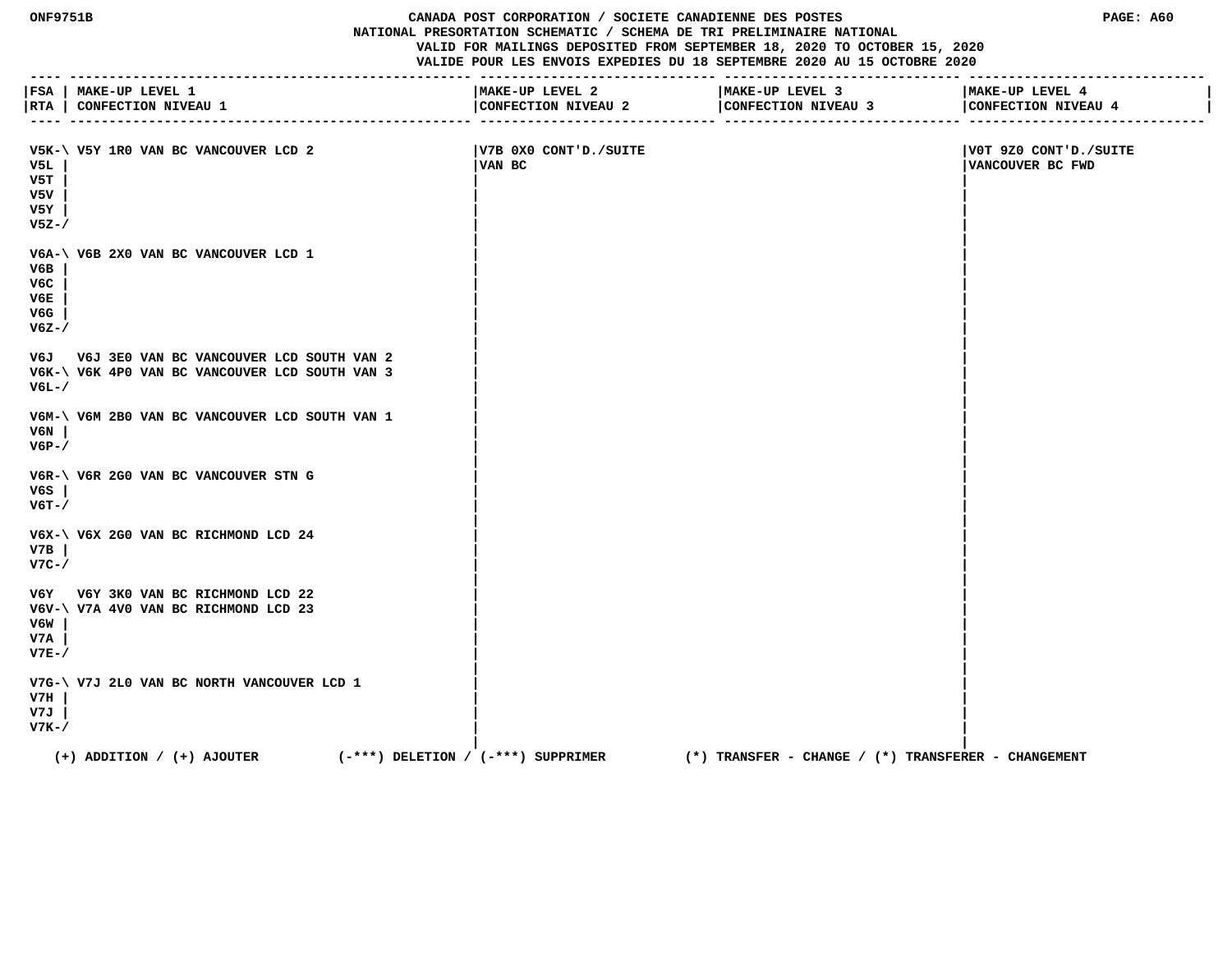| ONF9751B                                 |                                                                                                | CANADA POST CORPORATION / SOCIETE CANADIENNE DES POSTES<br>NATIONAL PRESORTATION SCHEMATIC / SCHEMA DE TRI PRELIMINAIRE NATIONAL<br>VALID FOR MAILINGS DEPOSITED FROM SEPTEMBER 18, 2020 TO OCTOBER 15, 2020<br>VALIDE POUR LES ENVOIS EXPEDIES DU 18 SEPTEMBRE 2020 AU 15 OCTOBRE 2020 |                                                         | PAGE: A61                                        |  |
|------------------------------------------|------------------------------------------------------------------------------------------------|-----------------------------------------------------------------------------------------------------------------------------------------------------------------------------------------------------------------------------------------------------------------------------------------|---------------------------------------------------------|--------------------------------------------------|--|
| RTA                                      | FSA   MAKE-UP LEVEL 1<br><b>CONFECTION NIVEAU 1</b>                                            | MAKE-UP LEVEL 2<br>CONFECTION NIVEAU 2                                                                                                                                                                                                                                                  | MAKE-UP LEVEL 3<br>CONFECTION NIVEAU 3                  | MAKE-UP LEVEL 4<br>CONFECTION NIVEAU 4           |  |
| V7P<br>V7R<br>v7s<br>V7T<br>v7v<br>v7w-/ | V7M-\ V7L 2B0 VAN BC NORTH VANCOUVER LCD CAPILANO                                              | V7B 0X0 CONT'D./SUITE  <br>VAN BC                                                                                                                                                                                                                                                       |                                                         | V0T 9Z0 CONT'D./SUITE <br>VANCOUVER BC FWD       |  |
| $V7N-$                                   | V7L-\ V7P 2L0 VAN BC NORTH VANCOUVER LCD 2                                                     |                                                                                                                                                                                                                                                                                         |                                                         |                                                  |  |
| v7x                                      | V7X 1A0 VAN BC VANCOUVER STN BENTALL CENTRE<br>V7Y V7Y 1A0 VAN BC VANCOUVER LCD PACIFIC CENTRE | $- -$                                                                                                                                                                                                                                                                                   |                                                         |                                                  |  |
|                                          |                                                                                                | NORTHWEST TERRITORIES -NT- TERRITORIES DU NORD-OUEST                                                                                                                                                                                                                                    |                                                         |                                                  |  |
|                                          | X1A X1A OBO YELLOWKNIFE NT LCD MAIN                                                            |                                                                                                                                                                                                                                                                                         | $-100E$ 920<br>EDMONTON AB #5 NT DCF                    | $-1$ TON 9Z0<br>EDMONTON AB FWD                  |  |
|                                          | $X0E$ ---------                                                                                |                                                                                                                                                                                                                                                                                         |                                                         |                                                  |  |
|                                          | $X0G$ ---------------                                                                          |                                                                                                                                                                                                                                                                                         | FT NELSON (BC) NT DCF                                   |                                                  |  |
|                                          |                                                                                                | YUKON -YT- YUKON                                                                                                                                                                                                                                                                        |                                                         |                                                  |  |
|                                          | $Y0A - - - - - - - -$                                                                          |                                                                                                                                                                                                                                                                                         | DAWSON CREEK BC DCF                                     | TON 9Z0 CONT'D./SUITE <br><b>EDMONTON AB FWD</b> |  |
|                                          | Y1A Y1A 2B0 WHITEHORSE YT STN CENTRAL                                                          |                                                                                                                                                                                                                                                                                         | $-1$ YOB 9Z0<br>WHITEHORSE YT DCF                       |                                                  |  |
| Y0B                                      |                                                                                                |                                                                                                                                                                                                                                                                                         |                                                         | $ -$                                             |  |
|                                          |                                                                                                | NUNAVUT -NU- NUNAVUT                                                                                                                                                                                                                                                                    |                                                         |                                                  |  |
|                                          | -------------------------<br>$(+)$ ADDITION / $(+)$ AJOUTER                                    | $(-***)$ DELETION / $(-***)$ SUPPRIMER                                                                                                                                                                                                                                                  | $(*)$ TRANSFER - CHANGE / $(*)$ TRANSFERER - CHANGEMENT |                                                  |  |